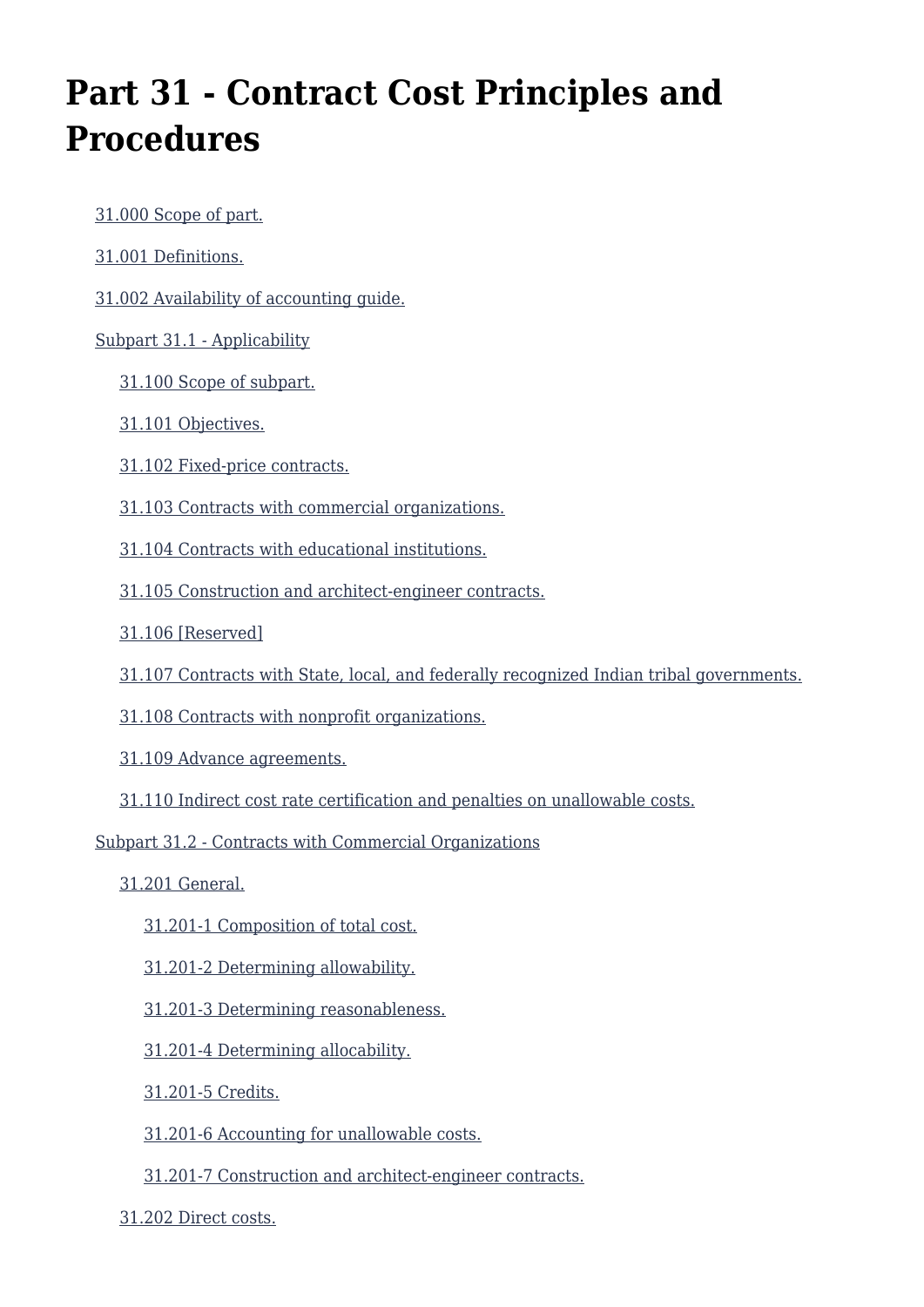#### [31.203 Indirect costs.](#page--1-0)

- [31.204 Application of principles and procedures.](#page--1-0)
- [31.205 Selected costs.](#page--1-0)
	- [31.205-1 Public relations and advertising costs.](#page--1-0)
	- [31.205-2 \[Reserved\]](#page--1-0)
	- [31.205-3 Bad debts.](#page--1-0)
	- [31.205-4 Bonding costs.](#page--1-0)
	- [31.205-5 \[Reserved\]](#page--1-0)
	- [31.205-6 Compensation for personal services.](#page--1-0)
	- [31.205-7 Contingencies.](#page--1-0)
	- [31.205-8 Contributions or donations.](#page--1-0)
	- [31.205-9 \[Reserved\]](#page--1-0)
	- [31.205-10 Cost of money.](#page--1-0)
	- [31.205-11 Depreciation.](#page--1-0)
	- [31.205-12 Economic planning costs.](#page--1-0)

[31.205-13 Employee morale, health, welfare, food service, and dormitory costs and credits.](#page--1-0)

[31.205-14 Entertainment costs.](#page--1-0)

[31.205-15 Fines, penalties, and mischarging costs.](#page--1-0)

 [31.205-16 Gains and losses on disposition or impairment of depreciable property or other](#page--1-0) [capital assets.](#page--1-0)

[31.205-17 Idle facilities and idle capacity costs.](#page--1-0)

[31.205-18 Independent research and development and bid and proposal costs.](#page--1-0)

[31.205-19 Insurance and indemnification.](#page--1-0)

[31.205-20 Interest and other financial costs.](#page--1-0)

[31.205-21 Labor relations costs.](#page--1-0)

[31.205-22 Lobbying and political activity costs.](#page--1-0)

[31.205-23 Losses on other contracts.](#page--1-0)

[31.205-24 \[Reserved\]](#page--1-0)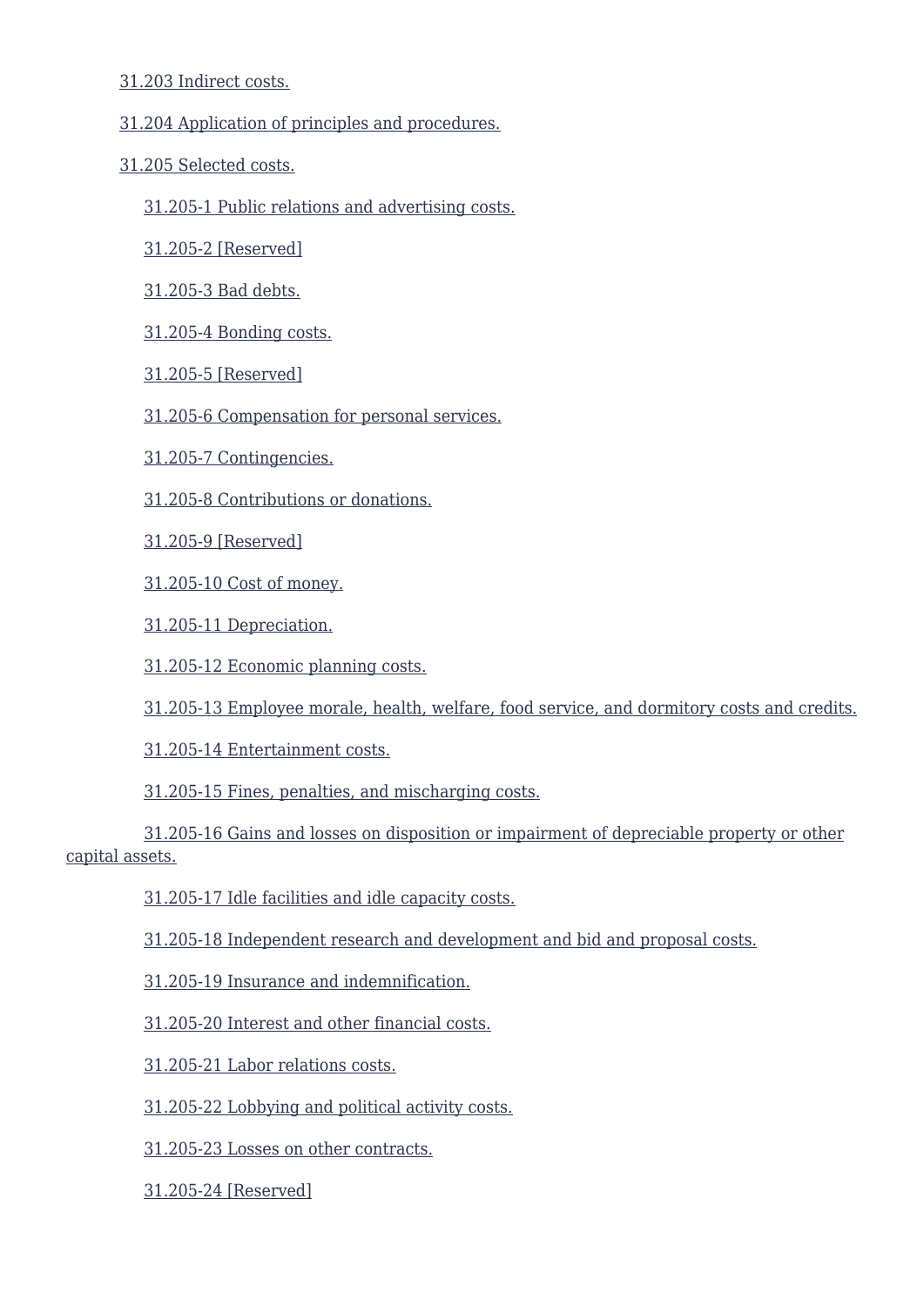[31.205-25 Manufacturing and production engineering costs.](#page--1-0)

- [31.205-26 Material costs.](#page--1-0)
- [31.205-27 Organization costs.](#page--1-0)
- [31.205-28 Other business expenses.](#page--1-0)
- [31.205-29 Plant protection costs.](#page--1-0)
- [31.205-30 Patent costs.](#page--1-0)
- [31.205-31 Plant reconversion costs.](#page--1-0)
- [31.205-32 Precontract costs.](#page--1-0)
- [31.205-33 Professional and consultant service costs.](#page--1-0)
- [31.205-34 Recruitment costs.](#page--1-0)
- [31.205-35 Relocation costs.](#page--1-0)
- [31.205-36 Rental costs.](#page--1-0)
- [31.205-37 Royalties and other costs for use of patents.](#page--1-0)
- [31.205-38 Selling costs.](#page--1-0)
- [31.205-39 Service and warranty costs.](#page--1-0)
- [31.205-40 Special tooling and special test equipment costs.](#page--1-0)
- [31.205-41 Taxes.](#page--1-0)
- [31.205-42 Termination costs.](#page--1-0)
- [31.205-43 Trade, business, technical and professional activity costs.](#page--1-0)
- [31.205-44 Training and education costs.](#page--1-0)
- [31.205-45 \[Reserved\]](#page--1-0)
- [31.205-46 Travel costs.](#page--1-0)
- [31.205-47 Costs related to legal and other proceedings.](#page--1-0)
- [31.205-48 Research and development costs.](#page--1-0)
- [31.205-49 Goodwill.](#page--1-0)
- [31.205-50 \[Reserved\]](#page--1-0)
- [31.205-51 Costs of alcoholic beverages.](#page--1-0)
- [31.205-52 Asset valuations resulting from business combinations.](#page--1-0)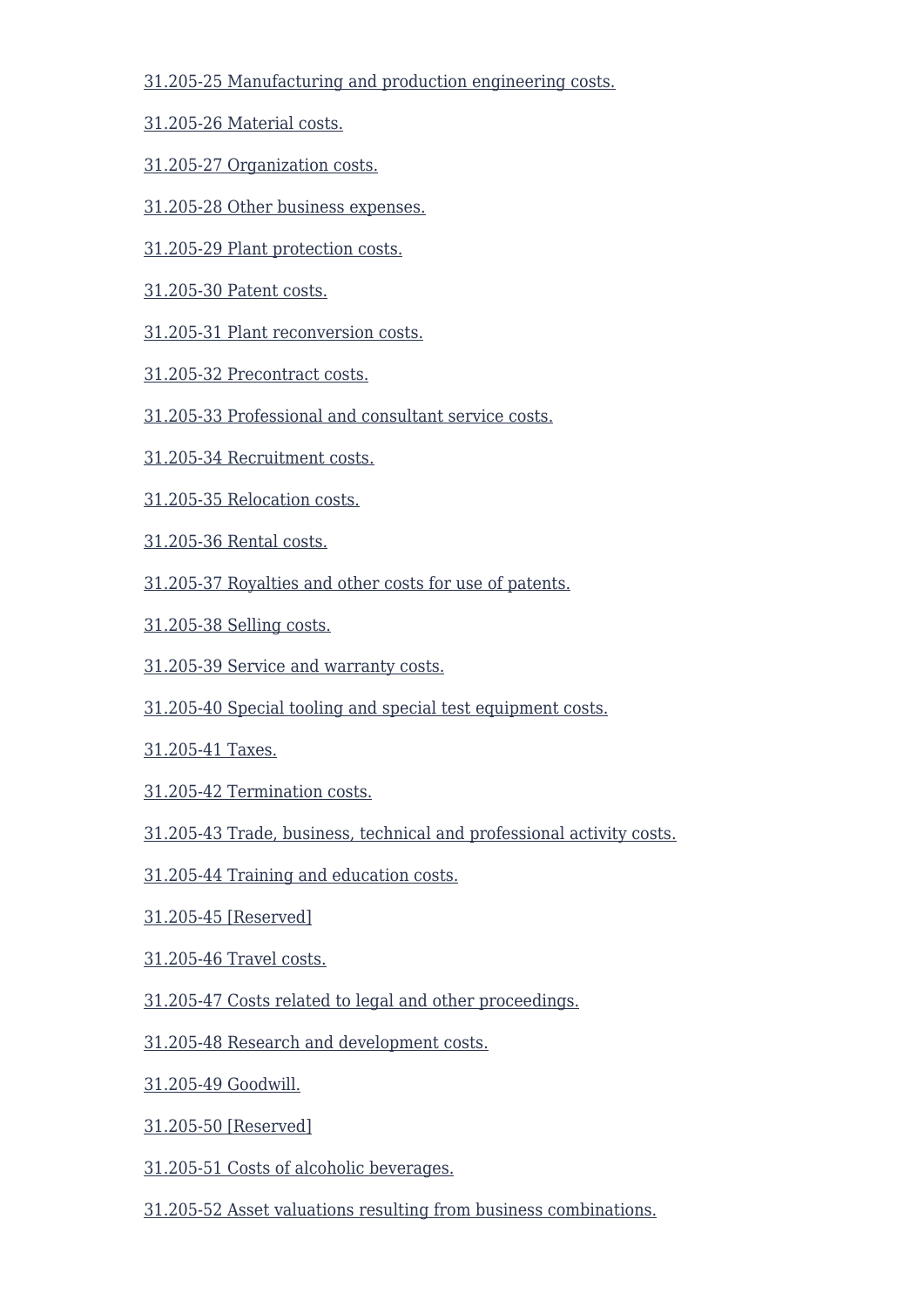[Subpart 31.3 - Contracts with Educational Institutions](#page--1-0)

| 31.301 Purpose.                                                                                |
|------------------------------------------------------------------------------------------------|
| 31.302 General.                                                                                |
| 31.303 Requirements.                                                                           |
| Subpart 31.4 - [Reserved]                                                                      |
| Subpart 31.5 - [Reserved]                                                                      |
| Subpart 31.6 - Contracts with State, Local, and Federally Recognized Indian Tribal Governments |
| 31.601 Purpose.                                                                                |
| 31.602 General.                                                                                |
| 31.603 Requirements.                                                                           |
| Subpart 31.7 - Contracts with Nonprofit Organizations                                          |
| 31.701 Purpose.                                                                                |
| 31.702 General.                                                                                |
| 31.703 Requirements.                                                                           |

Parent topic: [Federal Acquisition Regulation](https://www.acquisition.gov/far/far5)

## **31.000 Scope of part.**

This part contains cost principles and procedures for-

 (a) The pricing of contracts, subcontracts, and modifications to contracts and subcontracts whenever cost analysis is performed (see [15.404-1](https://www.acquisition.gov/far/part-15#FAR_15_404_1)(c)); and

(b) The determination, negotiation, or allowance of costs when required by a contract clause.

## **31.001 Definitions.**

As used in this part-

*Accrued benefit cost method* means an actuarial cost method under which units of benefits are assigned to each cost accounting period and are valued as they accrue; *i.e.,* based on the services performed by each employee in the period involved. The measure of normal cost under this method for each cost accounting period is the present value of the units of benefit deemed to be credited to employees for service in that period. The measure of the actuarial accrued liability at a plan's inception date is the present value of the units of benefit credited to employees for service prior to that date. (This method is also known as the unit credit cost method without salary projection.).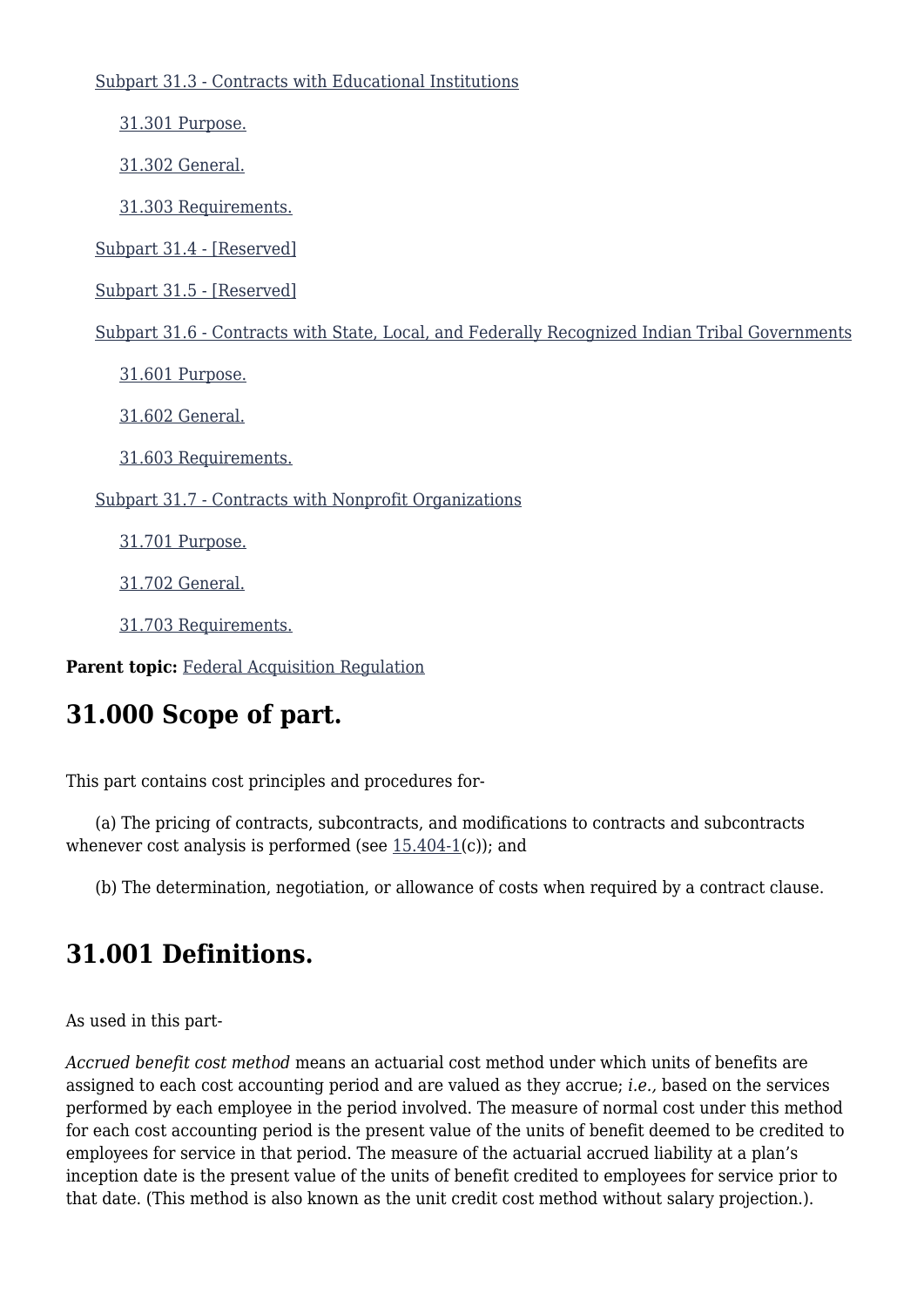*Accumulating costs* means collecting cost data in an organized manner, such as through a system of accounts.

*Actual cash value* means the cost of replacing damaged property with other property of like kind and quality in the physical condition of the property immediately before the damage.

*Actual costs* means (except for [subpart 31.6\)](#page--1-0) amounts determined on the basis of costs incurred, as distinguished from forecasted costs. Actual costs include *standard costs* properly adjusted for applicable *variances*.

*Actuarial accrued liability* means pension cost attributable, under the actuarial cost method in use, to years prior to the current period considered by a particular actuarial valuation. As of such date, the actuarial accrued liability represents the excess of the present value of future benefits and administrative expenses over the present value of future *normal costs* for all plan participants and beneficiaries. The excess of the actuarial accrued liability over the actuarial value of the assets of a pension plan is the unfunded actuarial liability. The excess of the actuarial value of the assets of a pension plan over the actuarial accrued liability is an actuarial surplus and is treated as a negative unfunded actuarial liability.

*Actuarial assumption* means an estimate of future conditions affecting pension cost; *e.g.,* mortality rate, employee turnover, compensation levels, earnings on pension plan assets, and changes in values of pension plan assets.

*Actuarial cost method* means a technique which uses actuarial assumptions to measure the present value of future pension benefits and pension plan administrative expenses, and that assigns the cost of such benefits and expenses to cost accounting periods. The actuarial cost method includes the asset valuation method used to determine the actuarial value of the assets of a pension plan.

*Actuarial gain and loss* means the effect on pension cost resulting from differences between actuarial assumptions and actual experience.

*Actuarial valuation* means the determination, as of a specified date, of the normal cost, actuarial accrued liability, actuarial value of the assets of a pension plan, and other relevant values for the pension plan.

*Allocate* means to assign an item of cost, or a group of items of cost, to one or more *cost objectives*. This term includes both direct assignment of cost and the reassignment of a share from an indirect cost pool.

*Compensated personal absence* means any absence from work for reasons such as illness, vacation, holidays, jury duty, military training, or personal activities for which an employer pays compensation directly to an employee in accordance with a plan or custom of the employer.

*Compensation for personal services* means all remuneration paid currently or accrued, in whatever form and whether paid immediately or deferred, for services rendered by employees to the contractor.

*Cost input* means the cost, except *general and administrative (G&A) expenses*, which for contract costing purposes is allocable to the production of goods and services during a cost accounting period.

*Cost objective* means (except for [subpart 31.6](#page--1-0)) a function, organizational subdivision, contract, or other work unit for which cost data are desired and for which provision is made to accumulate and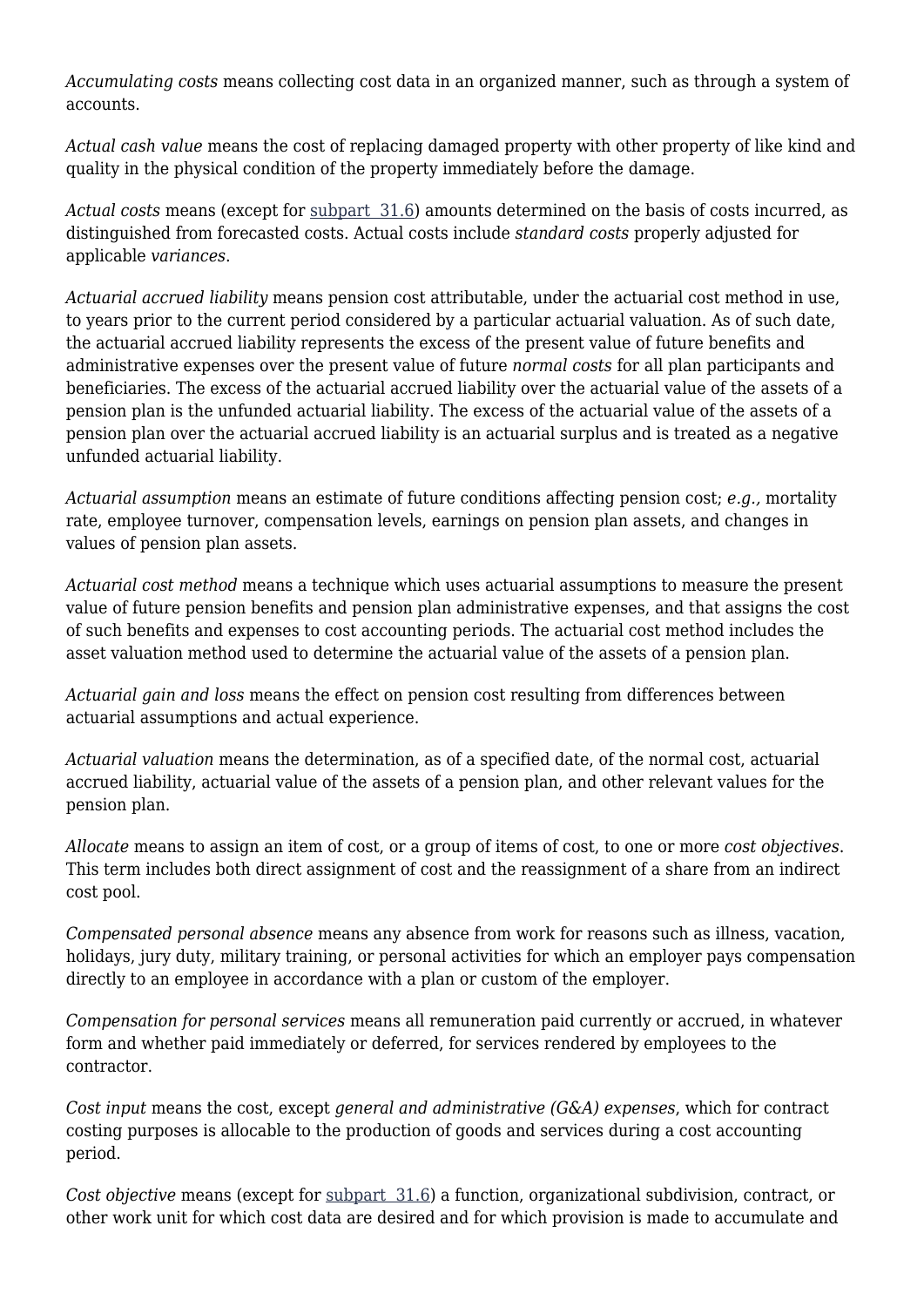measure the cost of processes, products, *jobs*, capitalized projects, etc.

*Deferred compensation* means an award made by an employer to compensate an employee in a future cost accounting period or periods for services rendered in one or more cost accounting periods before the date of the receipt of compensation by the employee. This definition shall not include the amount of year end accruals for salaries, wages, or bonuses that are to be paid within a reasonable period of time after the end of a cost accounting period.

*Defined-benefit pension plan* means a pension plan in which the benefits to be paid, or the basis for determining such benefits, are established in advance and the contributions are intended to provide the stated benefits.

*Defined-contribution pension plan* means a pension plan in which the contributions to be made are established in advance and the benefits are determined thereby.

*Directly associated cost* means any cost which is generated solely as a result of the incurrence of another cost, and which would not have been incurred had the other cost not been incurred.

*Estimating costs* means the process of forecasting a future result in terms of cost, based upon information available at the time.

*Expressly unallowable cost* means a particular item or type of cost which, under the express provisions of an applicable law, regulation, or contract, is specifically named and stated to be unallowable.

*Final cost objective* means (except for [subparts 31.3](#page--1-0) and [31.6\)](#page--1-0) a cost objective that has allocated to it both direct and *indirect costs* and, in the contractor's accumulation system, is one of the final accumulation points.

*Fiscal year* means the accounting period for which annual financial statements are regularly prepared, generally a period of 12 months, 52 weeks, or 53 weeks.

*Funded pension cost* means the portion of pension cost for a current or prior cost accounting period that has been paid to a funding agency.

*Home office* means an office responsible for directing or managing two or more, but not necessarily all, *segments* of an organization. It typically establishes policy for, and provides guidance to, the *segments* in their operations. It usually performs management, supervisory, or administrative functions, and may also perform service functions in support of the operations of the various *segments*. An organization which has intermediate levels, such as groups, may have several *home offices* which report to a common home office. An intermediate organization may be both a segment and a home office.

*Immediate-gain actuarial cost method* means any of the several *actuarial cost methods* under which actuarial gains and losses are included as part of the unfunded actuarial liability of the pension plan, rather than as part of the normal cost of the plan.

*Independent research and development (IR&D) cost* means the cost of effort which is neither sponsored by a grant, nor required in performing a contract, and which falls within any of the following four areas-

(a) Basic research,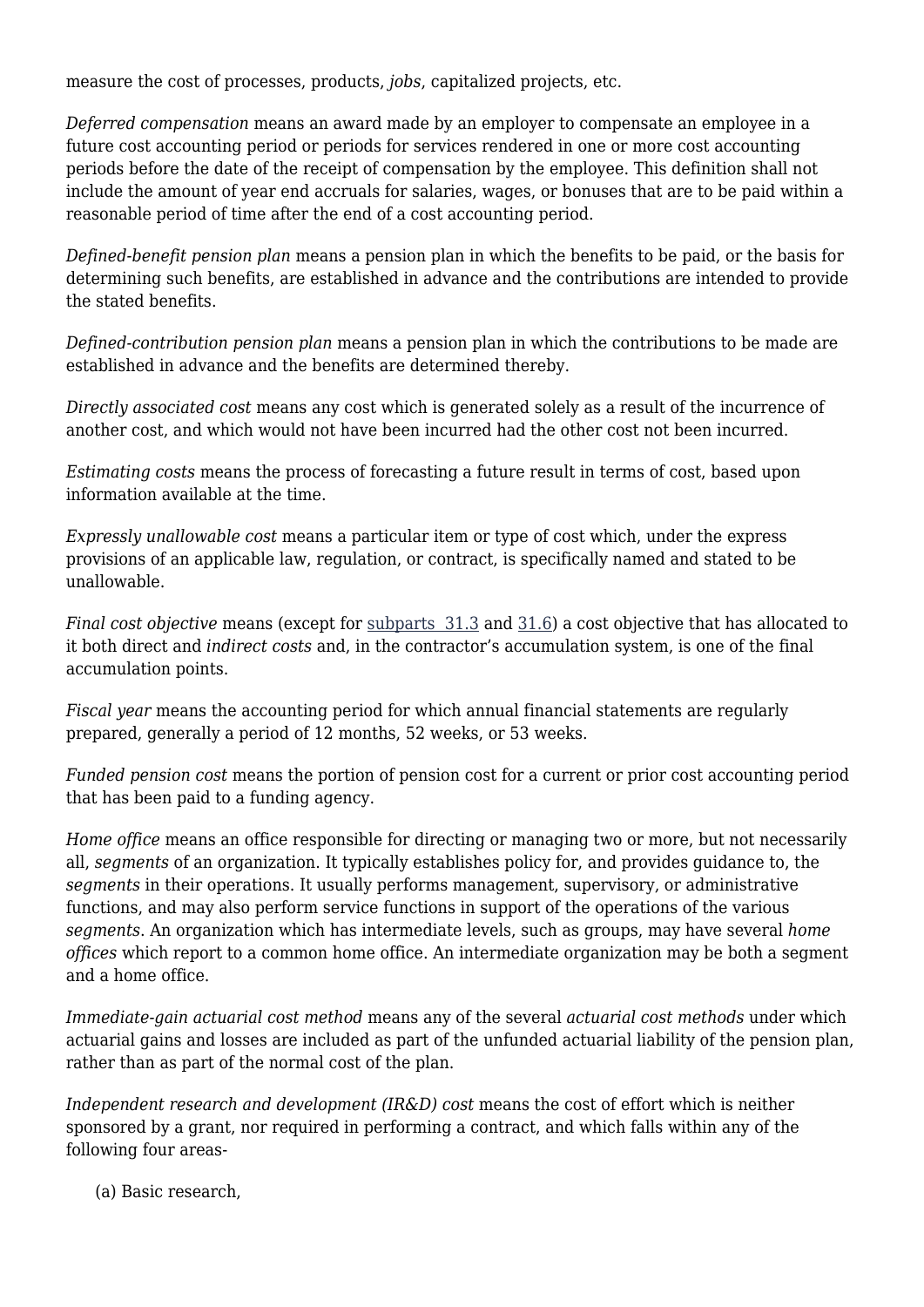(b) Applied research,

- (c) Development, and
- (d) Systems and other concept formulation studies.

*Indirect cost pools* means (except for [subparts 31.3](#page--1-0) and [31.6](#page--1-0)) groupings of incurred costs identified with two or more *cost objectives* but not identified specifically with any final cost objective.

*Insurance administration expenses* means the contractor's costs of administering an insurance program; *e.g.,* the costs of operating an insurance or risk-management department, processing *claims*, actuarial fees, and service fees paid to insurance companies, trustees, or technical consultants.

*Intangible capital asset* means an asset that has no physical substance, has more than minimal value, and is expected to be held by an enterprise for continued use or possession beyond the current accounting period for the benefits it yields.

*Job* means a homogeneous cluster of work tasks, the completion of which serves an enduring purpose for the organization. Taken as a whole, the collection of tasks, duties, and responsibilities constitutes the assignment for one or more individuals whose work is of the same nature and is performed at the same skill/responsibility level-as opposed to a position, which is a collection of tasks assigned to a specific individual. Within a job, there may be pay categories which are dependent on the degree of supervision required by the employee while performing assigned tasks which are performed by all persons with the same job.

*Job class of employees* means employees performing in positions within the same job.

*Labor cost at standard* means a preestablished measure of the labor element of cost, computed by multiplying labor-rate standard by labor-time standard.

*Labor market* means a place where individuals exchange their labor for compensation. *Labor markets* are identified and defined by a combination of the following factors-

- (1) Geography,
- (2) Education and/or technical background required,
- (3) Experience required by the job,
- (4) Licensing or certification requirements,
- (5) Occupational membership, and
- (6) Industry.

*Labor-rate standard* means a preestablished measure, expressed in monetary terms, of the price of labor.

*Labor-time standard* means a preestablished measure, expressed in temporal terms, of the quantity of labor.

*Material cost at standard* means a preestablished measure of the material elements of cost, computed by multiplying material-price standard by material-quantity standard.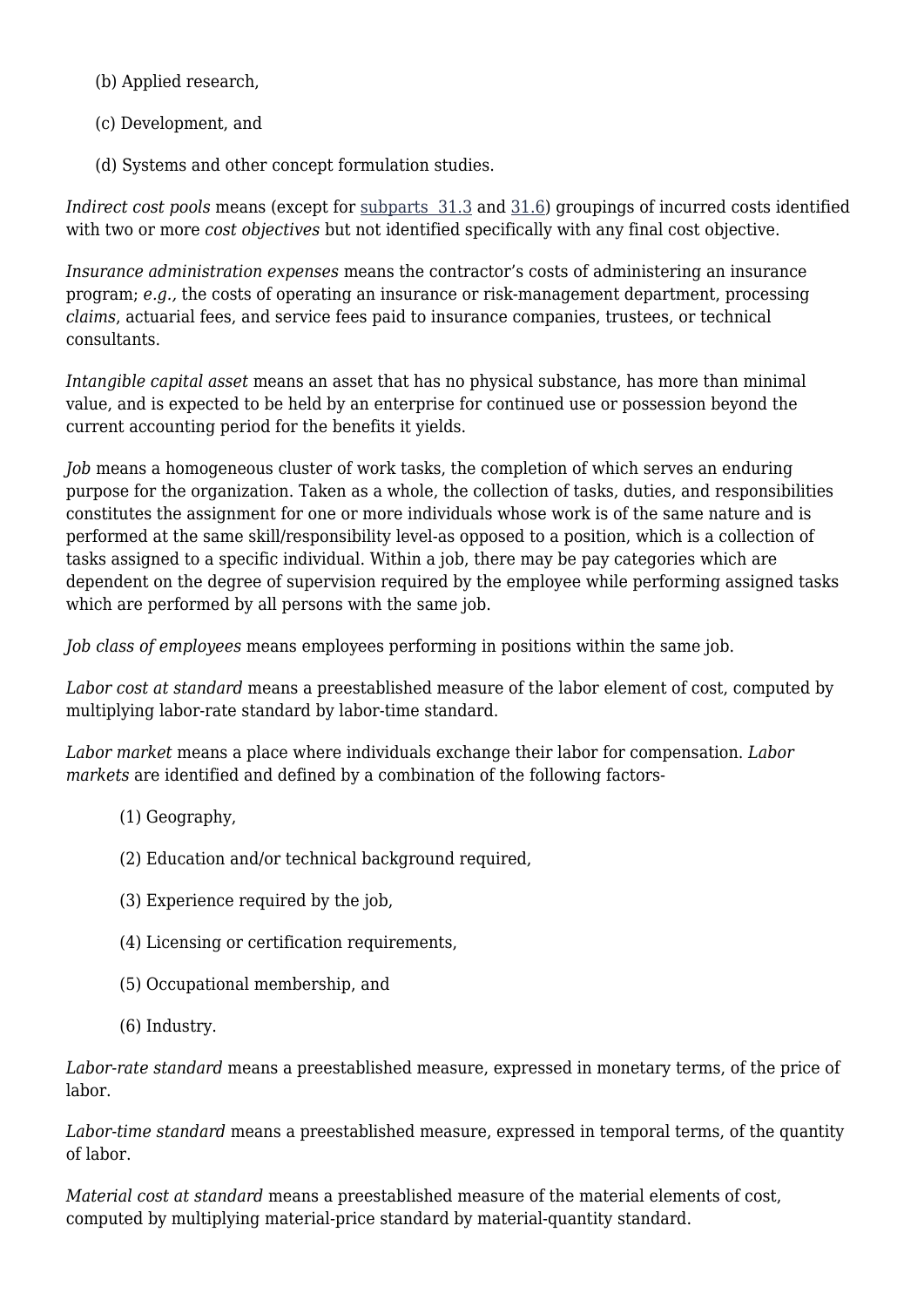*Material-price standard* means a preestablished measure, expressed in monetary terms, of the price of material.

*Material-quantity standard* means a preestablished measure, expressed in physical terms, of the quantity of material.

*Moving average cost* means an inventory costing method under which an average unit cost is computed after each acquisition by adding the cost of the newly acquired units to the cost of the units of inventory on hand and dividing this figure by the new total number of units.

*Nonqualified pension plan* means any pension plan other than a qualified pension plan as defined in this part.

*Normal cost* means the annual cost attributable, under the actuarial cost method in use, to current and future years as of a particular valuation date excluding any payment in respect of an unfunded actuarial liability.

*Original complement of low cost equipment* means a group of items acquired for the initial outfitting of a tangible capital asset or an operational unit, or a new addition to either. The items in the group individually cost less than the minimum amount established by the contractor for capitalization for the classes of assets acquired but in the aggregate they represent a material investment. The group, as a complement, is expected to be held for continued service beyond the current period. Initial outfitting of the unit is completed when the unit is ready and available for normal operations.

*Pay-as-you-go cost method* means a method of recognizing pension cost only when benefits are paid to retired employees or their beneficiaries.

*Pension plan* means a deferred compensation plan established and maintained by one or more employers to provide systematically for the payment of benefits to plan participants after their retirements, provided that the benefits are paid for life or are payable for life at the option of the employees. Additional benefits such as permanent and total disability and death payments, and survivorship payments to beneficiaries of deceased employees, may be an integral part of a pension plan.

*Pension plan participant* means any employee or former employee of an employer or any member or former member of an employee organization, who is or may become eligible to receive a benefit from a pension plan which covers employees of such employer or members of such organization who have satisfied the plan's participation requirements, or whose beneficiaries are receiving or may be eligible to receive any such benefit. A participant whose employment status with the employer has not been terminated is an active participant of the employer's pension plan.

*Profit center* means (except for [subparts 31.3](#page--1-0) and [31.6\)](#page--1-0) the smallest organizationally independent segment of a company charged by management with profit and loss responsibilities.

#### *Projected benefit cost method* means either-

 (1) Any of the several *actuarial cost methods* that distribute the estimated total cost of all of the employees' prospective benefits over a period of years, usually their working careers; or

 (2) A modification of the accrued benefit cost method that considers projected compensation levels.

*Proposal* means any offer or other submission used as a basis for pricing a contract, contract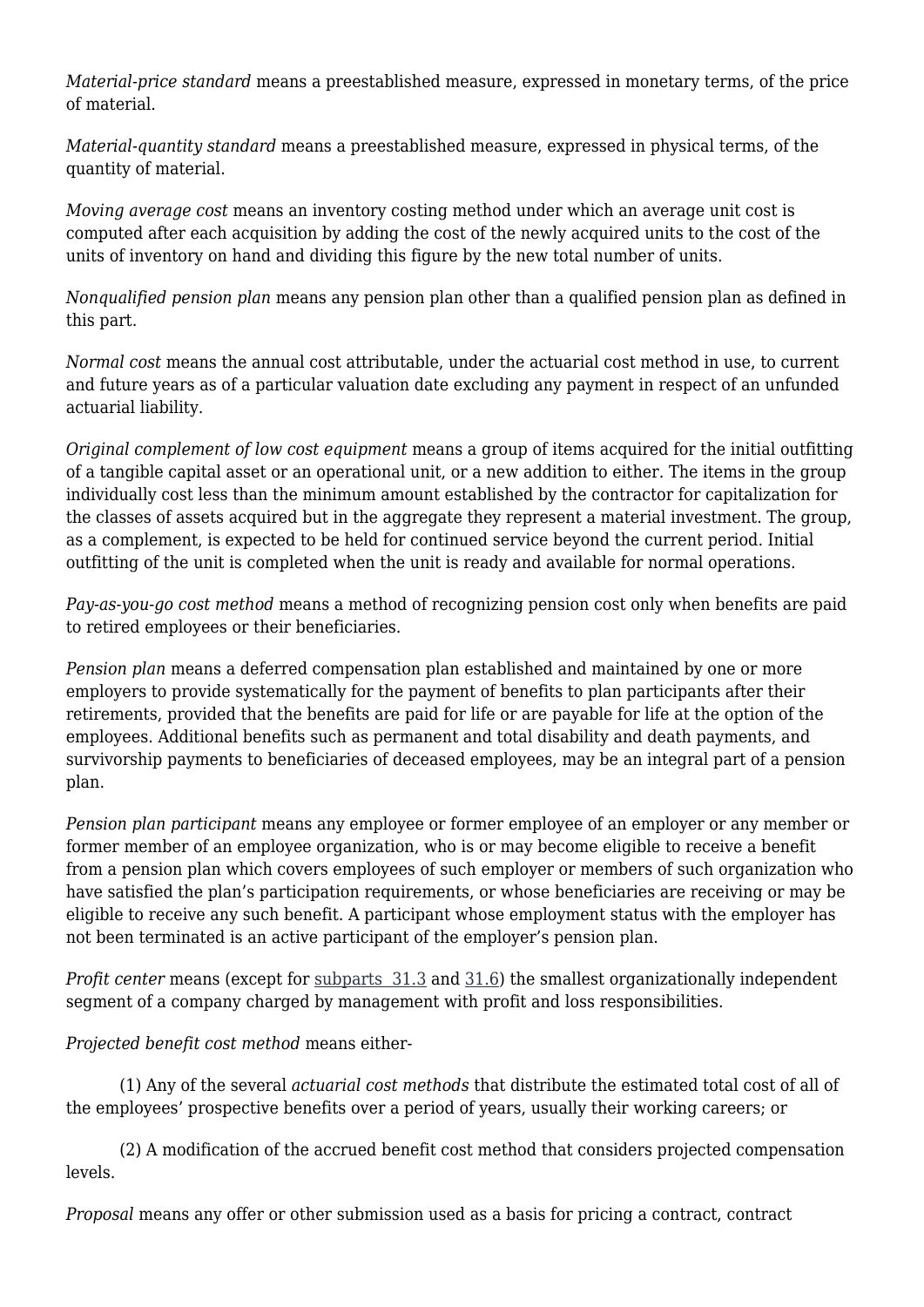modification, or termination settlement or for securing payments thereunder.

*Qualified pension plan* means a pension plan comprising a definite written program communicated to and for the exclusive benefit of employees that meets the criteria deemed essential by the Internal Revenue Service as set forth in the Internal Revenue Code for preferential tax treatment regarding contributions, investments, and distributions. Any other plan is a nonqualified pension plan.

*Self-insurance charge* means a cost which represents the projected average loss under a selfinsurance plan.

*Service life* means the period of usefulness of a tangible capital asset (or group of assets) to its current owner. The period may be expressed in units of time or output. The estimated service life of a tangible capital asset (or group of assets) is a current forecast of its service life and is the period over which depreciation cost is to be assigned.

*Spread-gain actuarial cost method* means any of the several projected benefit *actuarial cost methods* under which actuarial gains and losses are included as part of the current and future *normal costs* of the pension plan.

*Standard cost* means any cost computed with the use of preestablished measures.

*Tangible capital asset* means an asset that has physical substance, more than minimal value, and is expected to be held by an enterprise for continued use or possession beyond the current accounting period for the services it yields.

*Termination of employment gain or loss* means an actuarial gain or loss resulting from the difference between the assumed and actual rates at which *pension plan participants* separate from employment for reasons other than retirement, disability, or death.

*Variance* means the difference between a preestablished measure and an actual measure.

*Weighted average cost* means an inventory costing method under which an average unit cost is computed periodically by dividing the sum of the cost of beginning inventory plus the cost of *acquisitions* by the total number of units included in these two categories.

*Welfare benefit fund* means a trust or organization which receives and accumulates assets to be used either for the payment of postretirement benefits, or for the purchase of such benefits, provided such accumulated assets form a part of a postretirement benefit plan.

## **31.002 Availability of accounting guide.**

Contractors needing assistance in developing or improving their accounting systems and procedures may request a copy of the Defense Contract Audit Agency Pamphlet No.7641.90, Information for Contractors. The pamphlet is available via the Internet at [http://www.dcaa.mil.](http://www.dcaa.mil)

## **Subpart 31.1 - Applicability**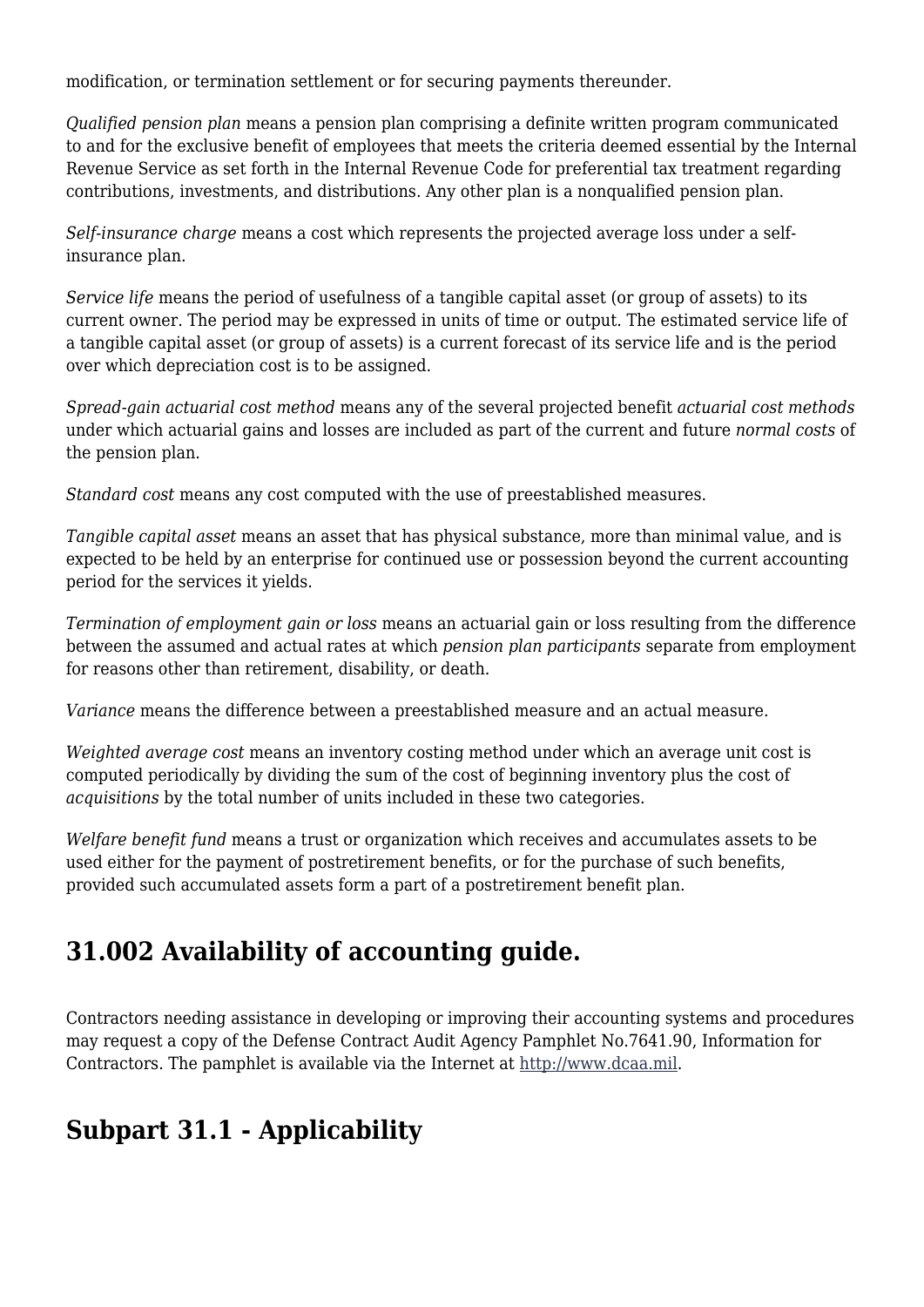## **31.100 Scope of subpart.**

This subpart describes the applicability of the cost principles and procedures in succeeding subparts of this part to various types of contracts and subcontracts. It also describes the need for advance agreements.

## **31.101 Objectives.**

In recognition of differing organizational characteristics, the cost principles and procedures in the succeeding subparts are grouped basically by organizational type; *e.g.,* commercial concerns and educational institutions. The overall objective is to provide that, to the extent practicable, all organizations of similar types doing similar work will follow the same cost principles and procedures. To achieve this uniformity, individual deviations concerning cost principles require advance approval of the agency head or designee. Class deviations for the civilian agencies require advance approval of the Civilian Agency Acquisition Council. Class deviations for the National Aeronautics and Space Administration require advance approval of the Deputy Chief Acquisition Officer. Class deviations for the Department of Defense require advance approval of the Principal Director, Defense Pricing and Contracting, Office of the Under Secretary of Defense for Acquisition and Sustainment.

## **31.102 Fixed-price contracts.**

The applicable subparts of [part 31](#page--1-0) shall be used in the pricing of fixed-price contracts, subcontracts, and modifications to contracts and subcontracts whenever (a) cost analysis is performed, or (b)a fixed-price contract clause requires the determination or negotiation of costs. However, application of cost principles to fixed-price contracts and subcontracts shall not be construed as a requirement to negotiate agreements on individual elements of cost in arriving at agreement on the total price. The final price accepted by the parties reflects agreement only on the total price. Further, notwithstanding the mandatory use of cost principles, the objective will continue to be to negotiate prices that are fair and reasonable, cost and other factors considered.

### **31.103 Contracts with commercial organizations.**

This category includes all contracts and *contract modifications* for supplies, services, or experimental, developmental, or research work negotiated with organizations other than educational institutions (see [31.104\)](#page--1-0), construction and architect-engineer contracts (see [31.105\)](#page--1-0), State and local governments (see [31.107\)](#page--1-0) and nonprofit organizations (see [31.108\)](#page--1-0) on the basis of cost.

 (a) The cost principles and procedures in [subpart 31.2](#page--1-0) and agency supplements shall be used in pricing negotiated supply, service, experimental, developmental, and research contracts and *contract modifications* with commercial organizations whenever cost analysis is performed as required by  $15.404-1(c)$ .

 (b) In addition, the contracting officer shall incorporate the cost principles and procedures in [subpart 31.2](#page--1-0) and agency supplements by reference in contracts with commercial organizations as the basis for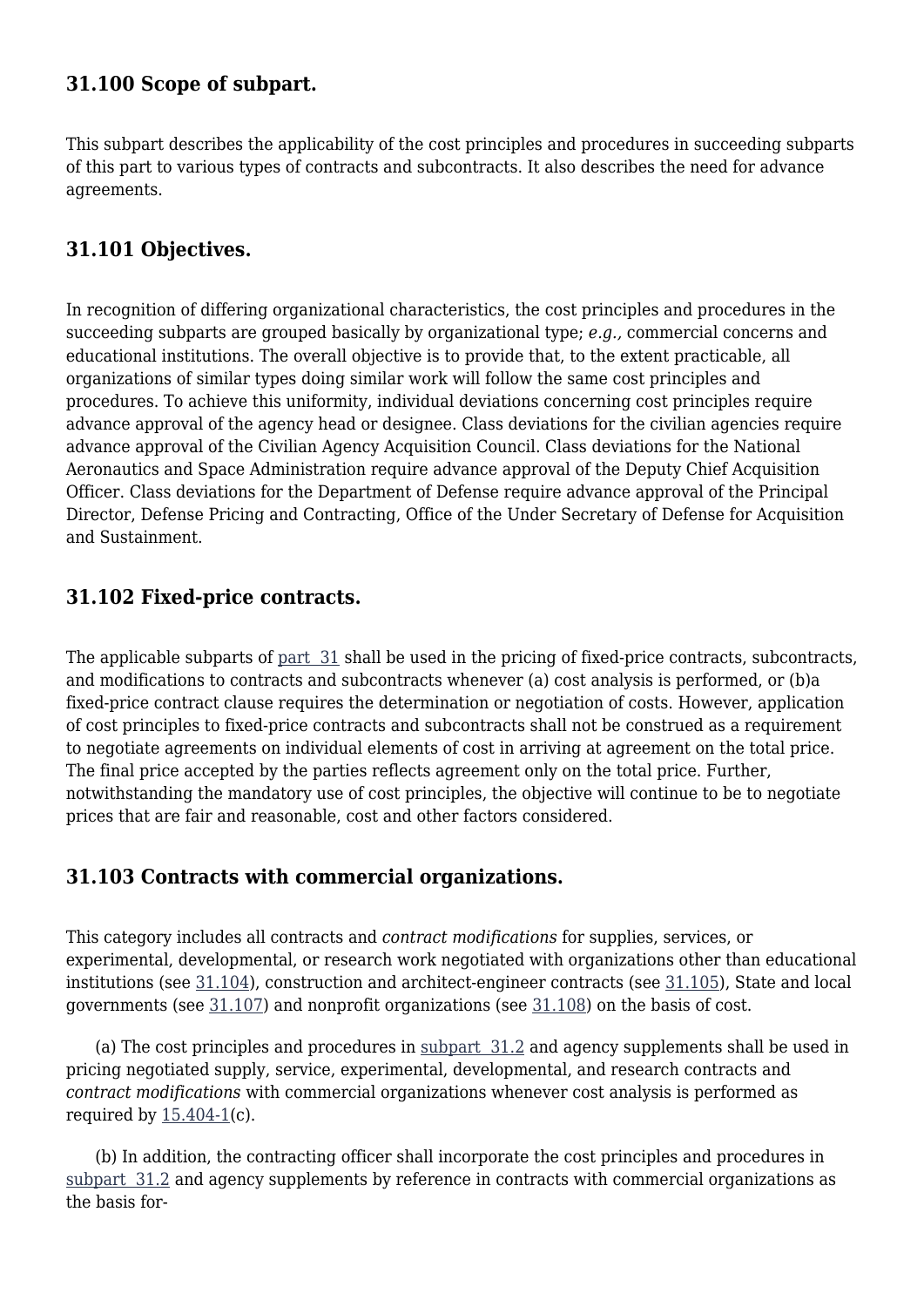(1) Determining reimbursable costs under-

 (i) Cost-reimbursement contracts and cost-reimbursement subcontracts under these contracts performed by commercial organizations and

 (ii) The cost-reimbursement portion of time-and-materials contracts except when material is priced on a basis other than at cost (see  $16.601(c)(3)$  $16.601(c)(3)$ );

(2) Negotiating *indirect cost rates* (see [subpart 42.7\)](https://www.acquisition.gov/far/part-42#FAR_Subpart_42_7);

(3) Proposing, negotiating, or determining costs under terminated contracts (see  $49.103$  and [49.113](https://www.acquisition.gov/far/part-49#FAR_49_113));

(4) Price revision of fixed-price incentive contracts (see [16.204](https://www.acquisition.gov/far/part-16#FAR_16_204) and [16.403](https://www.acquisition.gov/far/part-16#FAR_16_403));

(5) Price redetermination of price redetermination contracts (see [16.205](https://www.acquisition.gov/far/part-16#FAR_16_205) and [16.206\)](https://www.acquisition.gov/far/part-16#FAR_16_206); and

(6) Pricing changes and other *contract modifications*.

## **31.104 Contracts with educational institutions.**

This category includes all contracts and *contract modifications* for research and development, training, and other work performed by educational institutions (defined as institutions of higher educations in the OMB Uniform Guidance at 2 CFR part 200, subpart A, and [20 U.S.C. 1001](http://uscode.house.gov/browse.xhtml;jsessionid=114A3287C7B3359E597506A31FC855B3)).

 (a) The contracting officer shall incorporate the cost principles and procedures in [subpart 31.3](#page--1-0) by reference in cost-reimbursement contracts with educational institutions as the basis for-

 (1) Determining reimbursable costs under the contracts and cost-reimbursement subcontracts thereunder performed by educational institutions;

(2) Negotiating *indirect cost rates*; and

 (3) Settling costs of cost-reimbursement terminated contracts (see [subpart 49.3](https://www.acquisition.gov/far/part-49#FAR_Subpart_49_3) and [49.109-7\)](https://www.acquisition.gov/far/part-49#FAR_49_109_7).

 (b) The cost principles in this subpart are to be used as a guide in evaluating costs in connection with negotiating fixed-price contracts and termination settlements.

## **31.105 Construction and architect-engineer contracts.**

 (a) This category includes all contracts and *contract modifications* negotiated on the basis of cost with organizations other than educational institutions (see [31.104\)](#page--1-0), State and local governments (see [31.107](#page--1-0)), and nonprofit organizations except those exempted under OMB Uniform Guidance at 2 CFR part 200, appendix VIII (see [31.108](#page--1-0)) for construction management or construction, alteration or repair of buildings, bridges, roads, or other kinds of real property. It also includes architect-engineer contracts related to construction projects. It does not include contracts for vessels, aircraft, or other kinds of personal property.

(b) Except as otherwise provided in (d) of this section, the cost principles and procedures in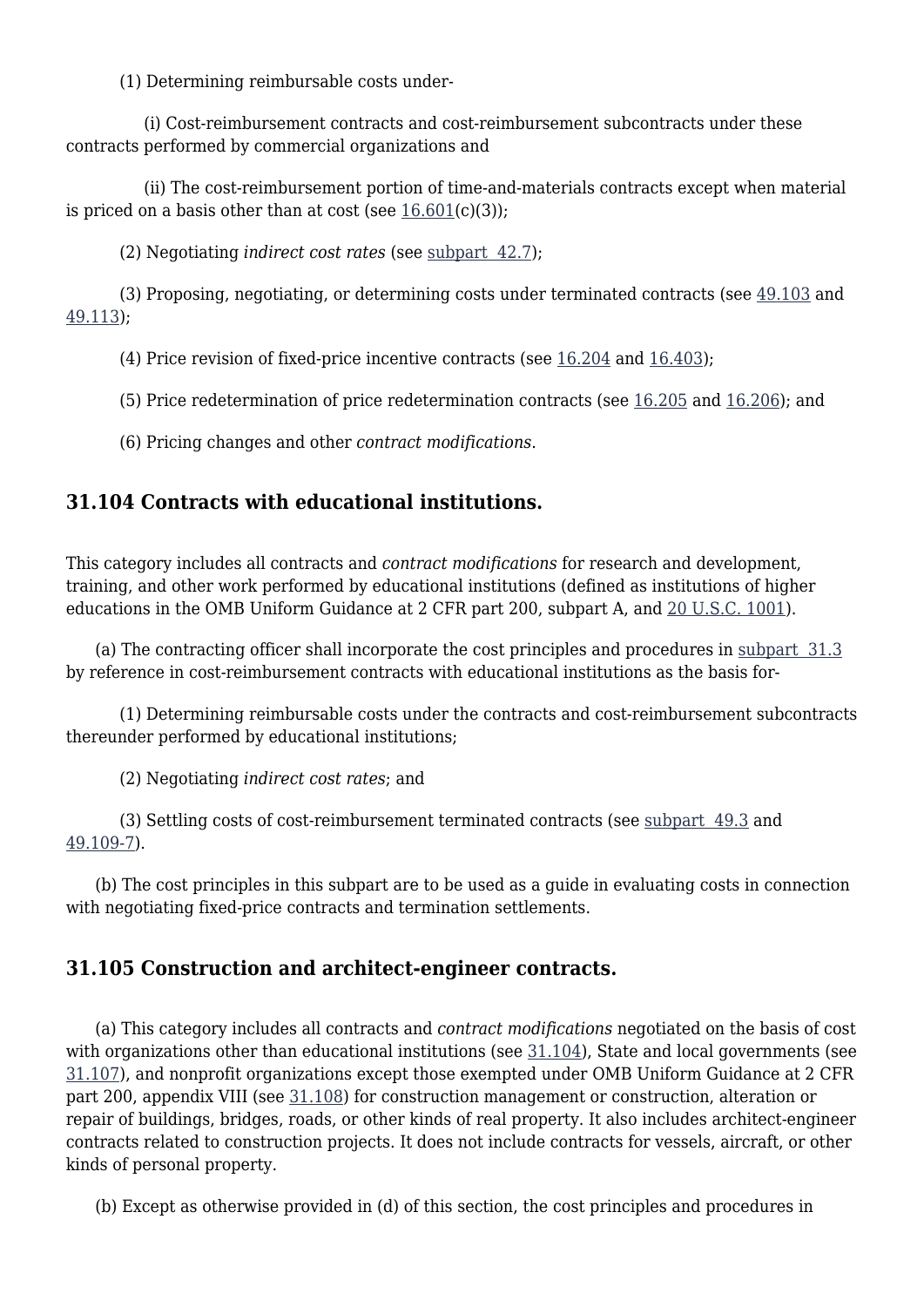[subpart 31.2](#page--1-0) shall be used in the pricing of contracts and *contract modifications* in this category if cost analysis is performed as required by [15.404-1\(](https://www.acquisition.gov/far/part-15#FAR_15_404_1)c).

 (c) In addition, the contracting officer shall incorporate the cost principles and procedures in [subpart 31.2](#page--1-0) (as modified by (d) of this section by reference in contracts in this category as the basis for-

 (1) Determining reimbursable costs under cost-reimbursement contracts, including costreimbursement subcontracts thereunder;

(2) Negotiating *indirect cost rates*;

(3) Proposing, negotiating, or determining costs under terminated contracts;

(4) Price revision of fixed-price incentive contracts; and

(5) Pricing changes and other *contract modifications*.

 (d) Except as otherwise provided in this paragraph (d), the allowability of costs for construction and architect-engineer contracts shall be determined in accordance with [subpart 31.2](#page--1-0).

 (1) Because of widely varying factors such as the nature, size, duration, and location of the construction project, advance agreements as set forth in [31.109,](#page--1-0) for such items as home office overhead, partners' compensation, employment of consultants, and equipment usage costs, are particularly important in construction and architect-engineer contracts. When appropriate, they serve to express the parties' understanding and avoid possible subsequent disputes or disallowances.

 (2) "Construction equipment," as used in this section, means equipment (including marine equipment) in sound workable condition, either owned or controlled by the contractor or the subcontractor at any tier, or obtained from a commercial rental source, and furnished for use under Government contracts.

(i) Allowable ownership and operating costs shall be determined as follows:

 (A) Actual cost data shall be used when such data can be determined for both ownership and operations costs for each piece of equipment, or groups of similar serial or series equipment, from the contractor's accounting records. When such costs cannot be so determined, the contracting agency may specify the use of a particular schedule of predetermined rates or any part thereof to determine ownership and operating costs of construction equipment (see subdivisions  $(d)(2)(i)(B)$  and  $(C)$  of this section). However, costs otherwise unallowable under this part shall not become allowable through the use of any schedule (see [31.109\(](#page--1-0)c)). For example, schedules need to be adjusted for Government contract costing purposes if they are based on replacement cost, include unallowable interest costs, or use improper cost of money rates or computations. *Contracting officers* should review the computations and factors included within the specified schedule and ensure that unallowable or unacceptably computed factors are not allowed in cost submissions.

 (B) Predetermined schedules of construction equipment use rates (*e.g.,* the Construction Equipment Ownership and Operating Expense Schedule, published by the U.S. Army Corps of Engineers, industry sponsored construction equipment cost guides, or commercially published schedules of construction equipment use cost) provide average ownership and operating rates for construction equipment. The allowance for operating costs may include costs for such items as fuel, filters, oil, and grease; servicing, repairs, and maintenance; and tire wear and repair. Costs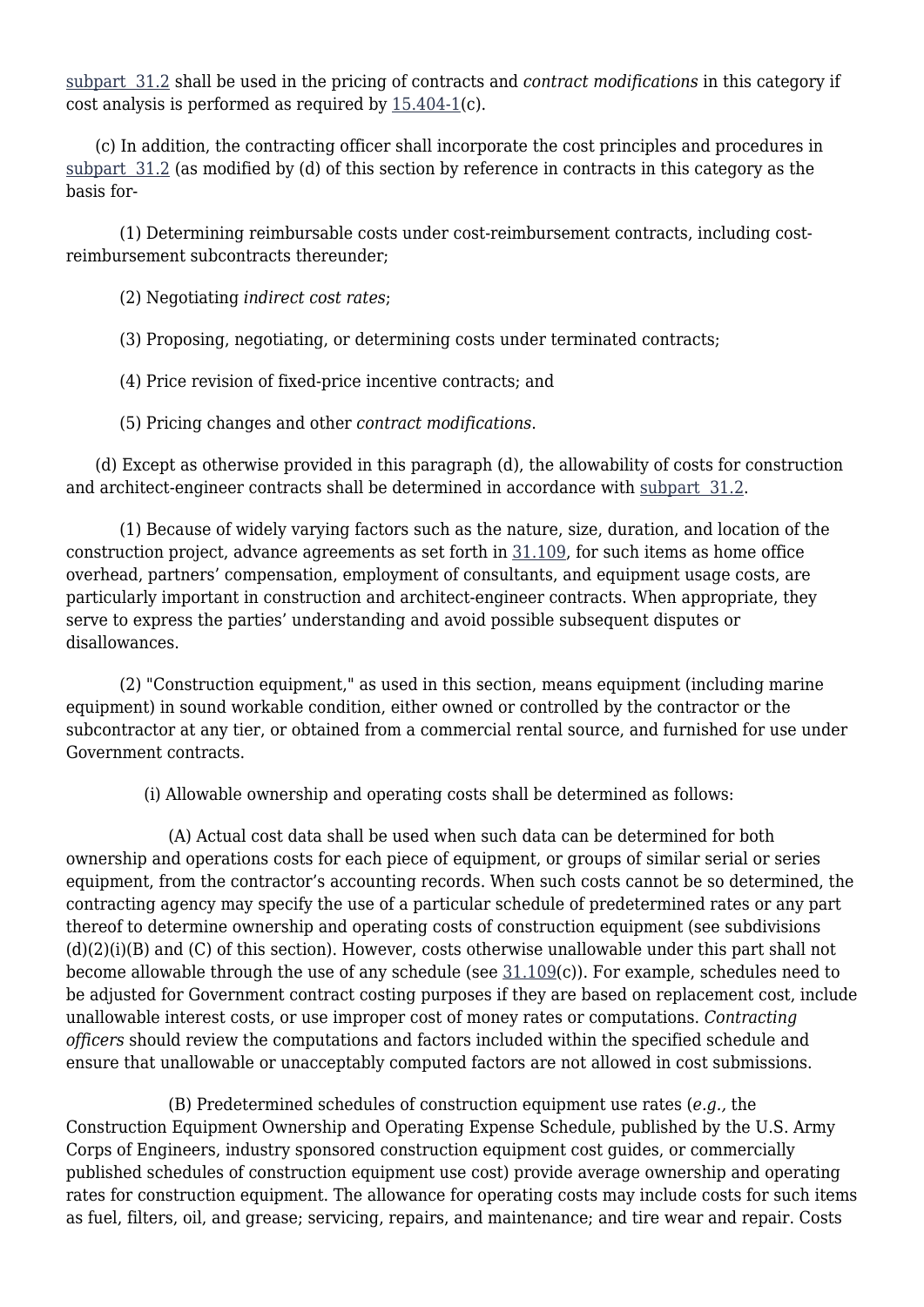of labor, mobilization, demobilization, overhead, and profit are generally not reflected in schedules, and separate consideration may be necessary.

 (C) When a schedule of predetermined use rates for construction equipment is used to determine *direct costs*, all costs of equipment that are included in the cost allowances provided by the schedule shall be identified and eliminated from the contractor's other direct and *indirect costs* charged to the contract. If the contractor's accounting system provides for site or home office overhead allocations, all costs which are included in the equipment allowances may need to be included in any cost input base before computing the contractor's overhead rate. In periods of suspension of work pursuant to a contract clause, the allowance for equipment ownership shall not exceed an amount for standby cost as determined by the schedule or contract provision.

 (ii) Reasonable costs of renting construction equipment are allowable (but see paragraph (C) of this subsection).

 (A) Costs, such as maintenance and minor or running repairs incident to operating such rented equipment, that are not included in the rental rate are allowable.

(B) Costs incident to major repair and overhaul of rental equipment are unallowable.

 (C) The allowability of charges for construction equipment rented from any division, subsidiary, or organization under common control, will be determined in accordance with [31.205-36](#page--1-0)(b)(3).

 (3) Costs incurred at the job site incident to performing the work, such as the cost of superintendence, timekeeping and clerical work, engineering, utility costs, supplies, material handling, restoration and cleanup, etc., are allowable as direct or *indirect costs*, provided the accounting practice used is in accordance with the contractor's established and consistently followed cost accounting practices for all work.

 (4) Rental and any other costs, less any applicable credits incurred in acquiring the temporary use of land, structures, and facilities are allowable. Costs, less any applicable credits, incurred in constructing or fabricating structures and facilities of a temporary nature are allowable.

## **31.106 [Reserved]**

## **31.107 Contracts with State, local, and federally recognized Indian tribal governments.**

 (a) [subpart 31.6](#page--1-0) provides principles and standards for determining costs applicable to contracts with State, local, and federally recognized Indian tribal governments. They provide the basis for a uniform approach to the problem of determining costs and to promote efficiency and better relationships between State, local, and federally recognized Indian tribal governments, and Federal Government entities. They apply to all programs that involve contracts with State, local, and federally recognized Indian tribal governments, except contracts with-

(1) Publicly financed educational institutions subject to [subpart 31.3;](#page--1-0) or

 (2) Publicly owned hospitals and other providers of medical care subject to requirements promulgated by the sponsoring Government agencies.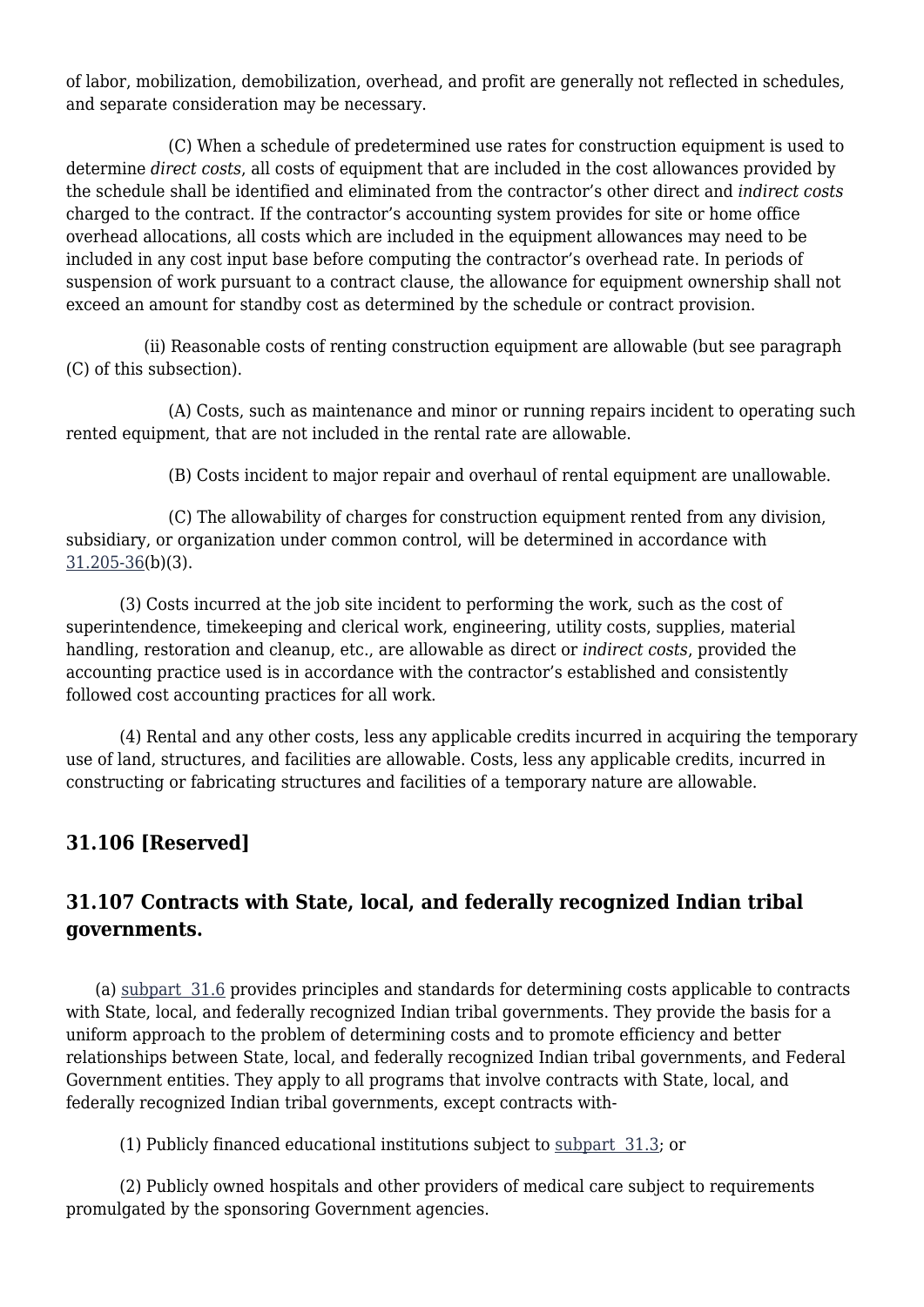(b) The Office of Management and Budget will approve any other exceptions in particular cases when adequate justification is presented.

## **31.108 Contracts with nonprofit organizations.**

Subpart [31.7](#page--1-0) provides principles and standards for determining costs applicable to contracts with nonprofit organizations other than educational institutions (see [subpart 31.3\)](#page--1-0), State and local governments (see [subpart 31.6\)](#page--1-0), and those nonprofit organizations exempted under the OMB Uniform Guidance at 2 CFR part 200, appendix VIII (see [subpart 31.2](#page--1-0) for the cost principles applicable to nonprofit organizations exempt from the cost principles in the OMB Uniform Guidance at 2 CFR part 200).

### **31.109 Advance agreements.**

 (a) The extent of allowability of the costs covered in this part applies broadly to many accounting systems in varying contract situations. Thus, the reasonableness, the allocability and the allowability under the specific cost principles at [subparts 31.2, 31.3](#page--1-0), [31.6,](#page--1-0) and [31.7](#page--1-0) of certain costs may be difficult to determine. To avoid possible subsequent disallowance or dispute based on unreasonableness, unallocability or unallowability under the specific cost principles at [subparts](#page--1-0)  [31.2,](#page--1-0) [31.3, 31.6](#page--1-0), and [31.7](#page--1-0), *contracting officers* and contractors should seek advance agreement on the treatment of special or unusual costs and on statistical sampling methodologies at  $31.201 - 6(c)$ . However, an advance agreement is not an absolute requirement and the absence of an advance agreement on any cost will not, in itself, affect the reasonableness, allocability or the allowability under the specific cost principles at [subparts 31.2, 31.3](#page--1-0), [31.6,](#page--1-0) and [31.7](#page--1-0) of that cost.

 (b) Advance agreements may be negotiated either before or during a contract but should be negotiated before incurrence of the costs involved. The agreements must be in writing, executed by both contracting parties, and incorporated into applicable current and future contracts. An advance agreement shall contain a statement of its applicability and duration.

 (c) The contracting officer is not authorized by this [31.109](#page--1-0) to agree to a treatment of costs inconsistent with this part. For example, an advance agreement may not provide that, notwithstanding [31.205-20](#page--1-0), interest is allowable.

 (d) Advance agreements may be negotiated with a particular contractor for a single contract, a group of contracts, or all the contracts of a contracting office, an agency, or several agencies.

 (e) The cognizant administrative contracting officer (ACO), or other contracting officer established in [part 42](https://www.acquisition.gov/far/part-42#FAR_Part_42), shall negotiate advance agreements except that an advance agreement affecting only one contract, or class of contracts from a single contracting office, shall be negotiated by a contracting officer in the contracting office, or an ACO when delegated by the contracting officer. When the negotiation authority is delegated, the ACO shall coordinate the proposed agreement with the contracting officer before executing the advance agreement.

(f) Before negotiating an advance agreement, the Government negotiator shall-

 (1) Determine if other *contracting offices* inside the agency or in other agencies have a significant unliquidated dollar balance in contracts with the same contractor;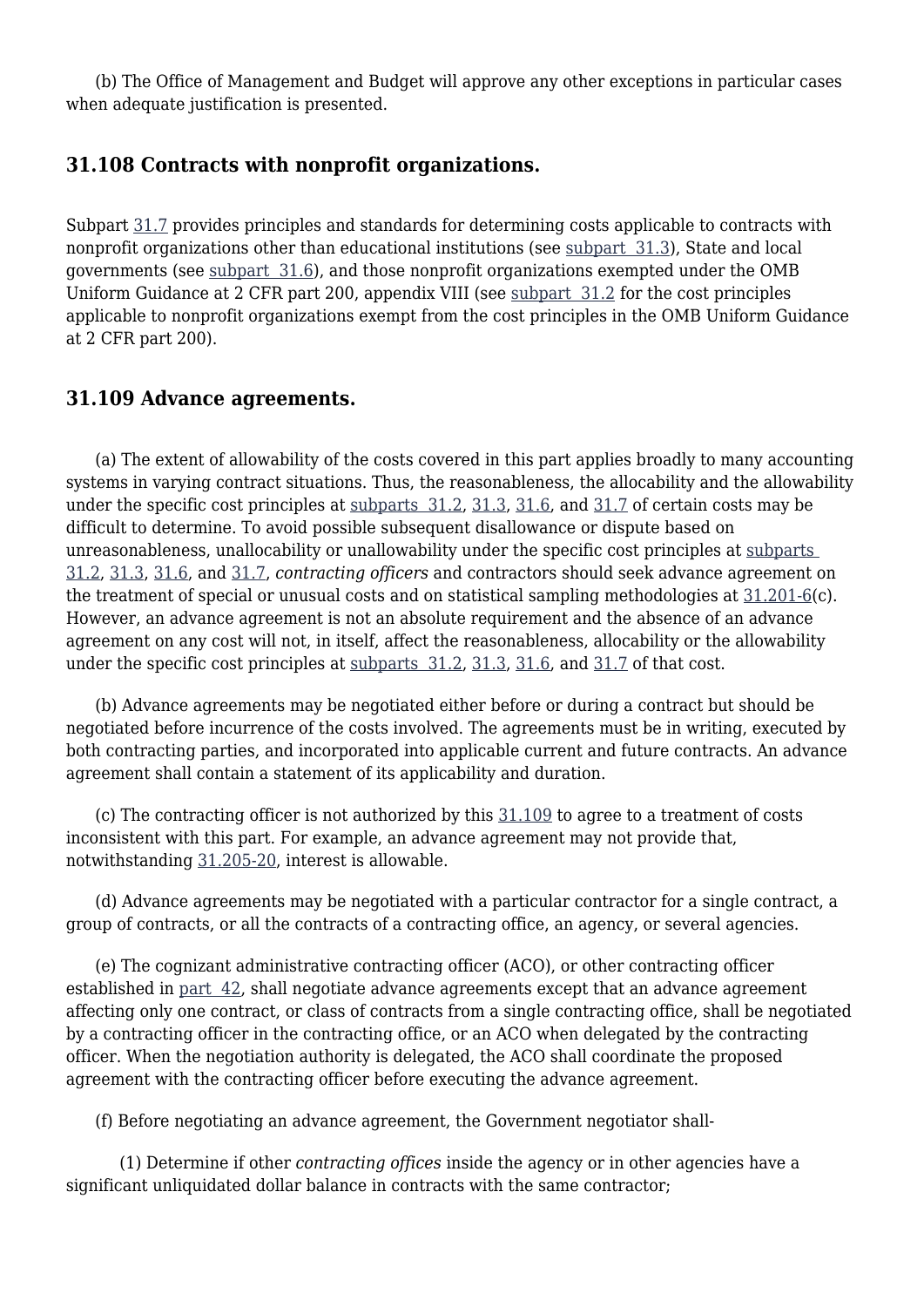(2) Inform any such office or agency of the matters under consideration for negotiation; and

 (3) As appropriate, invite the office or agency and the responsible audit agency to participate in prenegotiation discussions and/or in the subsequent negotiations.

 (g) Upon completion of the negotiation, the sponsor shall prepare and distribute to other interested agencies and offices, including the audit agency, copies of the executed agreement and a memorandum providing the information specified in [15.406-3,](https://www.acquisition.gov/far/part-15#FAR_15_406_3) as applicable.

(h) Examples for which advance agreements may be particularly important are-

 (1) Compensation for personal services, including but not limited to allowances for off-site pay, incentive pay, location allowances, hardship pay, cost of living differential, and termination of defined benefit *pension plans*;

(2) Use charges for fully depreciated assets;

(3) Deferred maintenance costs;

(4) Precontract costs;

(5) Independent research and development and bid and proposal costs;

(6) Royalties and other costs for use of patents;

(7) Selling and distribution costs;

 (8) Travel and relocation costs, as related to special or mass personnel movements, as related to travel via contractor-owned, -leased, or -chartered aircraft; or as related to maximum per diem rates;

(9) Costs of idle facilities and idle capacity;

(10) Severance pay to employees on support service contracts;

(11) Plant reconversion;

(12) Professional services (*e.g.,* legal, accounting, and engineering);

 (13) General and administrative costs (*e.g.,* corporate, division, or branch allocations) attributable to the general management, supervision, and conduct of the contractor's business as a whole. These costs are particularly significant in construction, job-site, architect-engineer, facilities, and Government-owned contractor operated (GOCO) plant contracts (see [31.203\(](#page--1-0)h));

 $(14)$  Costs of construction plant and equipment (see [31.105](#page--1-0)(d)):

(15) Costs of public relations and advertising; and

(16) Statistical sampling methods (see [31.201-6](#page--1-0)(c)(4).

### **31.110 Indirect cost rate certification and penalties on unallowable costs.**

(a) Certain contracts require certification of the *indirect cost rates* proposed for final payment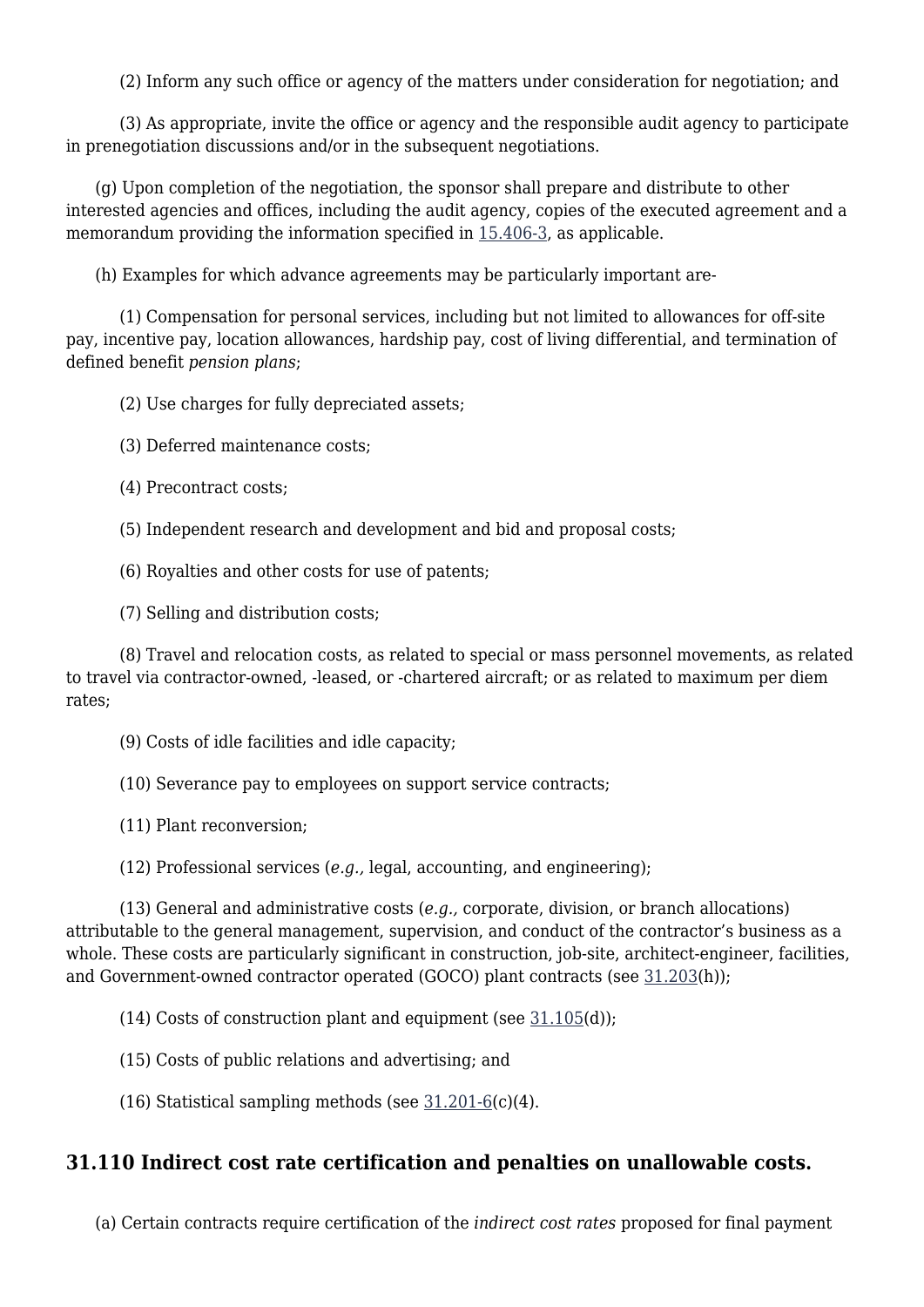purposes. See [42.703-2](https://www.acquisition.gov/far/part-42#FAR_42_703_2) for administrative procedures regarding the certification provisions and the related contract clause prescription.

 (b) If *unallowable costs* are included in final indirect cost settlement *proposals*, penalties may be assessed. See [42.709](https://www.acquisition.gov/far/part-42#FAR_42_709) for administrative procedures regarding the penalty assessment provisions and the related contract clause prescription.

## **Subpart 31.2 - Contracts with Commercial Organizations**

### **31.201 General.**

#### **31.201-1 Composition of total cost.**

 (a) The total cost, including *standard costs* properly adjusted for applicable *variances*, of a contract is the sum of the direct and *indirect costs* allocable to the contract, incurred or to be incurred, plus any allocable cost of money pursuant to [31.205-10,](#page--1-0) less any allocable credits. In ascertaining what constitutes a cost, any generally accepted method of determining or estimating costs that is equitable and is consistently applied may be used.

 (b) While the total cost of a contract includes all costs properly allocable to the contract, the allowable costs to the Government are limited to those allocable costs which are allowable pursuant to [part 31](#page--1-0) and applicable agency supplements.

#### **31.201-2 Determining allowability.**

(a) A cost is allowable only when the cost complies with all of the following requirements:

(1) Reasonableness.

(2) Allocability.

 (3) Standards promulgated by the CAS Board, if applicable, otherwise, generally accepted accounting principles and practices appropriate to the circumstances.

(4) Terms of the contract.

(5) Any limitations set forth in this subpart.

 (b) Certain cost principles in this subpart incorporate the measurement, assignment, and allocability rules of selected CAS and limit the allowability of costs to the amounts determined using the criteria in those selected standards. Only those CAS or portions of standards specifically made applicable by the cost principles in this subpart are mandatory unless the contract is CAS-covered (see [part 30](https://www.acquisition.gov/far/part-30#FAR_Part_30)). *Business units* that are not otherwise subject to these standards under a CAS clause are subject to the selected standards only for the purpose of determining allowability of costs on Government contracts. Including the selected standards in the cost principles does not subject the business unit to any other CAS rules and regulations. The applicability of the CAS rules and regulations is determined by the CAS clause, if any, in the contract and the requirements of the standards themselves.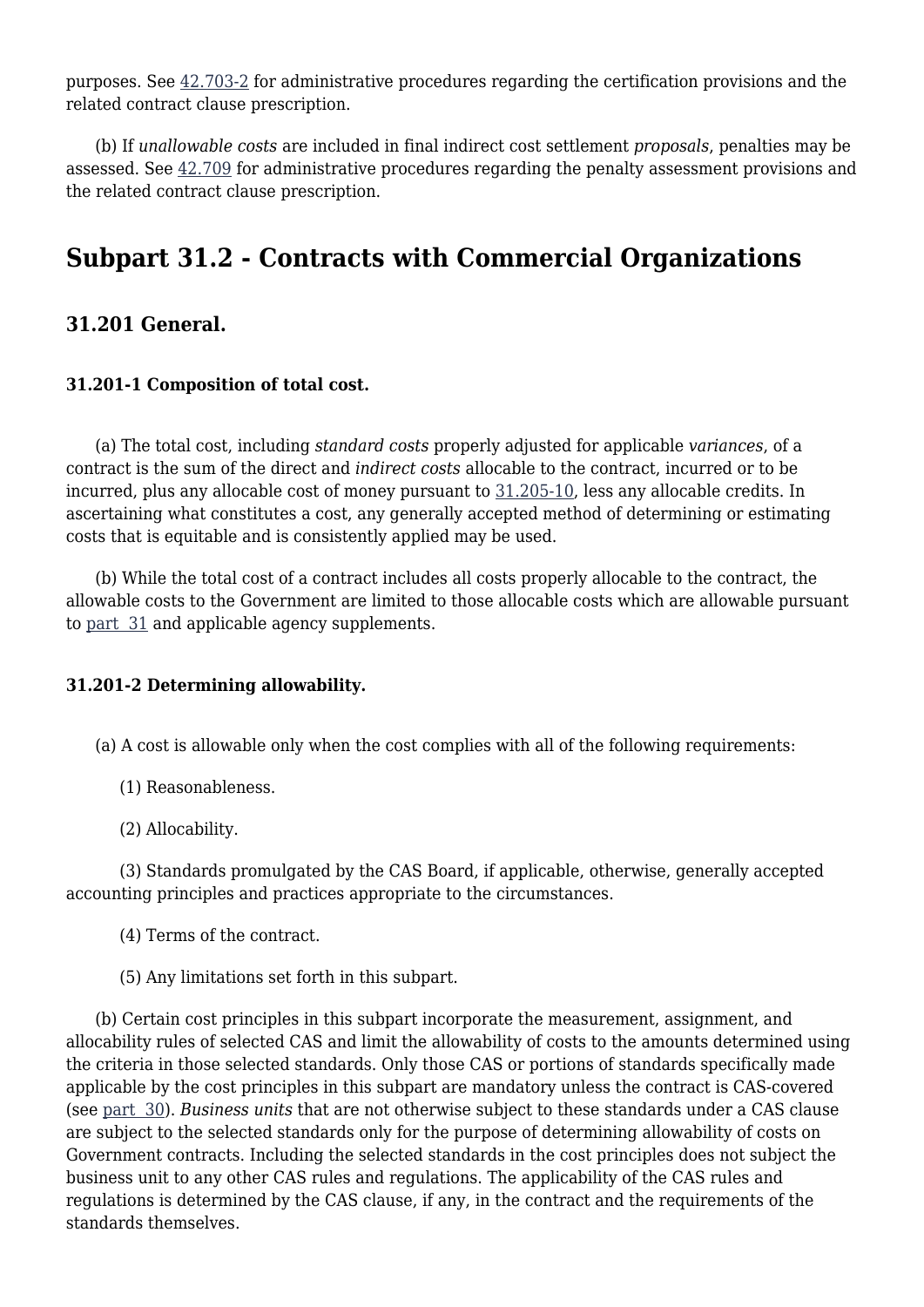(c) When contractor accounting practices are inconsistent with this [subpart 31.2](#page--1-0), costs resulting from such inconsistent practices in excess of the amount that would have resulted from using practices consistent with this subpart are unallowable.

 (d) A contractor is responsible for accounting for costs appropriately and for maintaining records, including supporting documentation, adequate to demonstrate that costs claimed have been incurred, are allocable to the contract, and comply with applicable cost principles in this subpart and agency supplements. The contracting officer may disallow all or part of a claimed cost that is inadequately supported.

#### **31.201-3 Determining reasonableness.**

 (a) A cost is reasonable if, in its nature and amount, it does not exceed that which would be incurred by a prudent person in the conduct of competitive business. Reasonableness of specific costs must be examined with particular care in connection with firms or their separate divisions that may not be subject to effective competitive restraints. No presumption of reasonableness shall be attached to the incurrence of costs by a contractor. If an initial review of the facts results in a challenge of a specific cost by the contracting officer or the contracting officer's representative, the burden of proof shall be upon the contractor to establish that such cost is reasonable.

(b) What is reasonable depends upon a variety of considerations and circumstances, including-

 (1) Whether it is the type of cost generally recognized as ordinary and necessary for the conduct of the contractor's business or the contract performance;

 (2) Generally accepted sound business practices, arm's-length bargaining, and Federal and State laws and regulations;

 (3) The contractor's responsibilities to the Government, other customers, the owners of the business, employees, and the public at large; and

(4) Any significant deviations from the contractor's established practices.

#### **31.201-4 Determining allocability.**

A cost is allocable if it is assignable or chargeable to one or more *cost objectives* on the basis of relative benefits received or other equitable relationship. Subject to the foregoing, a cost is allocable to a Government contract if it-

(a) Is incurred specifically for the contract;

 (b) Benefits both the contract and other work, and can be distributed to them in reasonable proportion to the benefits received; or

 (c) Is necessary to the overall operation of the business, although a direct relationship to any particular cost objective cannot be shown.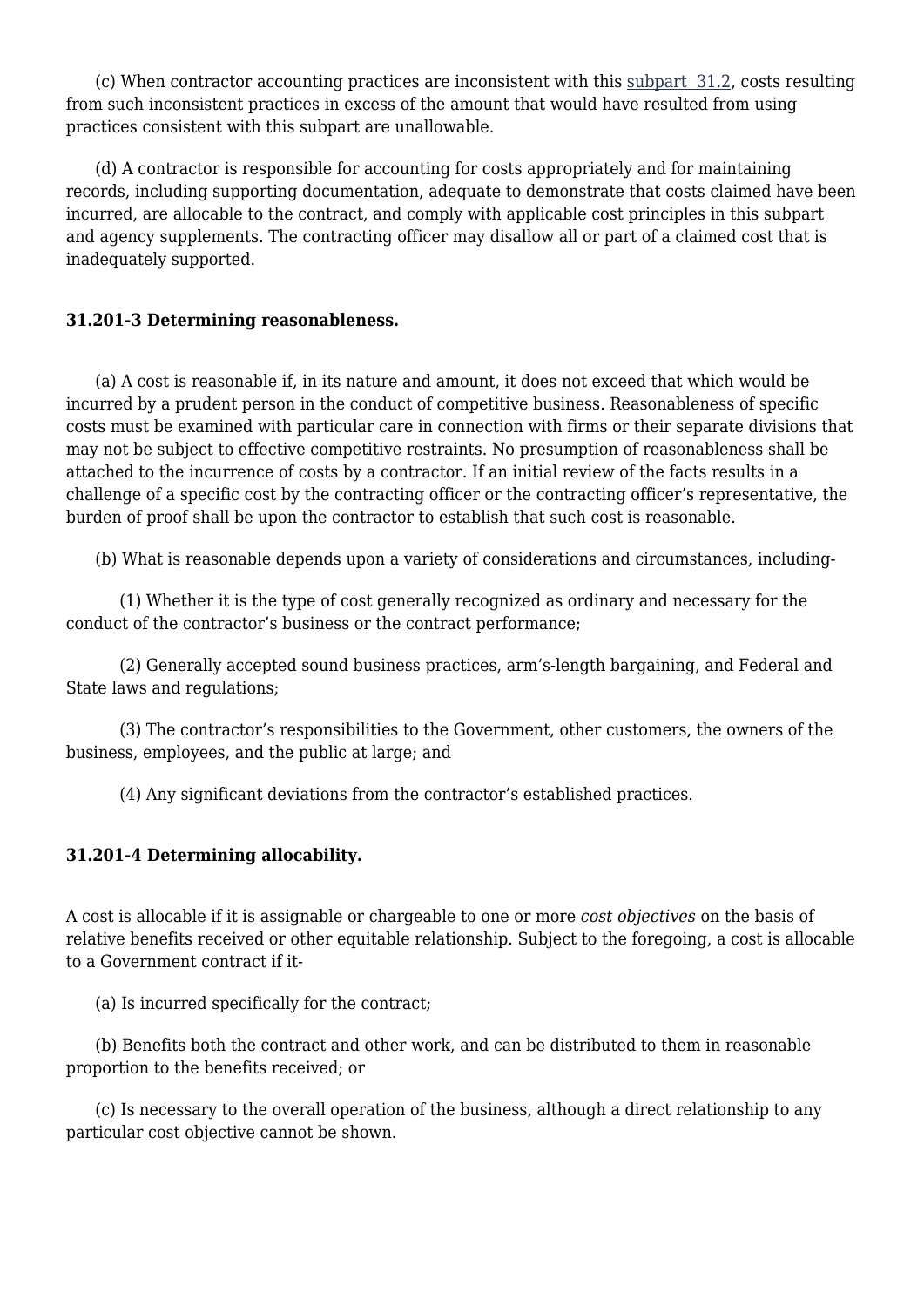#### **31.201-5 Credits.**

The applicable portion of any income, rebate, allowance, or other credit relating to any allowable cost and received by or accruing to the contractor shall be credited to the Government either as a cost reduction or by cash refund. See  $31.205-6(j)(3)$  $31.205-6(j)(3)$  for rules governing refund or credit to the Government associated with pension adjustments and asset reversions.

#### **31.201-6 Accounting for unallowable costs.**

 (a) Costs that are expressly unallowable or mutually agreed to be unallowable, including mutually agreed to be unallowable *directly associated costs*, shall be identified and excluded from any billing, claim, or proposal applicable to a Government contract. A directly associated cost is any cost that is generated solely as a result of incurring another cost, and that would not have been incurred had the other cost not been incurred. When an unallowable cost is incurred, its *directly associated costs* are also unallowable.

 (b) Costs that specifically become designated as unallowable or as unallowable *directly associated costs* of *unallowable costs* as a result of a written decision furnished by a contracting officer shall be identified if included in or used in computing any billing, claim, or proposal applicable to a Government contract. This identification requirement applies also to any costs incurred for the same purpose under like circumstances as the costs specifically identified as unallowable under either this paragraph or paragraph (a) of this subsection.

(c)

(1) The practices for accounting for and presentation of *unallowable costs* must be those described in 48 CFR 9904.405, Accounting for *Unallowable Costs*.

 (2) Statistical sampling is an acceptable practice for contractors to follow in accounting for and presenting *unallowable costs* provided the criteria in paragraphs (c)(2)(i), (c)(2)(ii), and  $(c)(2)(iii)$  of this subsection are met:

 (i) The statistical sampling results in an unbiased sample that is a reasonable representation of the sampling universe.

 (ii) Any large dollar value or high risk transaction is separately reviewed for *unallowable costs* and excluded from the sampling process.

(iii) The statistical sampling permits audit verification.

 (3) For any indirect cost in the selected sample that is subject to the penalty provisions at [42.709](https://www.acquisition.gov/far/part-42#FAR_42_709), the amount projected to the sampling universe from that sampled cost is also subject to the same penalty provisions.

 (4) Use of statistical sampling methods for identifying and segregating *unallowable costs* should be the subject of an advance agreement under the provisions of [31.109](#page--1-0) between the contractor and the cognizant administrative contracting officer or Federal official. The advance agreement should specify the basic characteristics of the sampling process. The cognizant administrative contracting officer or Federal official shall request input from the cognizant auditor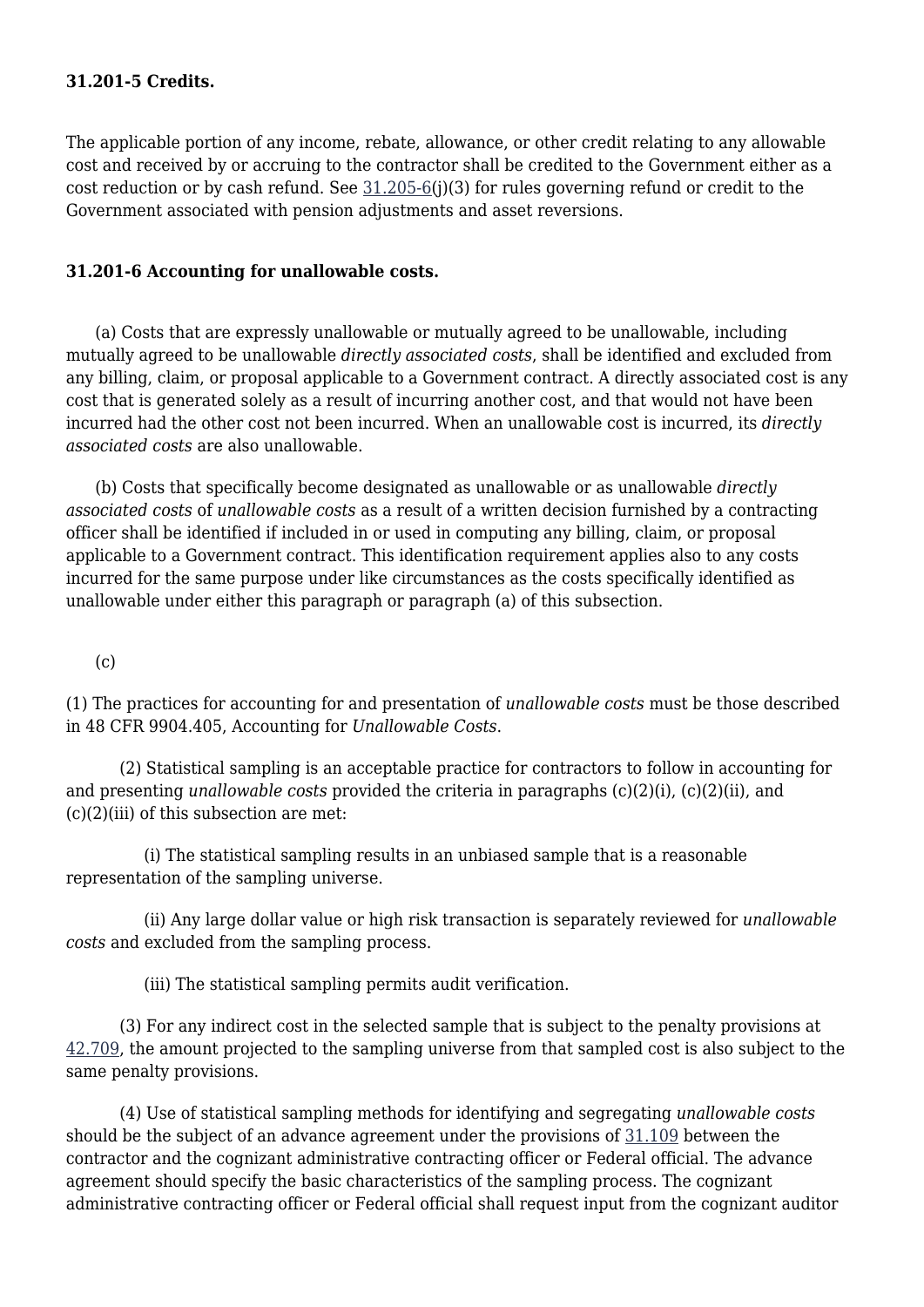before entering into any such agreements.

 (5) In the absence of an advance agreement, if an initial review of the facts results in a challenge of the statistical sampling methods by the contracting officer or the contracting officer's representative, the burden of proof shall be on the contractor to establish that such a method meets the criteria in paragraph (c)(2) of this subsection.

 (d) If a directly associated cost is included in a cost pool that is allocated over a base that includes the unallowable cost with which it is associated, the directly associated cost shall remain in the cost pool. Since the *unallowable costs* will attract their allocable share of costs from the cost pool, no further action is required to assure disallowance of the *directly associated costs*. In all other cases, the *directly associated costs*, if material in amount, must be purged from the cost pool as *unallowable costs*.

(e)

(1) In determining the materiality of a directly associated cost, consideration should be given to the significance of-

(i) The actual dollar amount,

(ii) The cumulative effect of all *directly associated costs* in a cost pool, and

(iii) The ultimate effect on the cost of Government contracts.

 (2) Salary expenses of employees who participate in activities that generate *unallowable costs* shall be treated as *directly associated costs* to the extent of the time spent on the proscribed activity, provided the costs are material in accordance with paragraph (e)(1) of this subsection (except when such salary expenses are, themselves, unallowable). The time spent in proscribed activities should be compared to total time spent on company activities to determine if the costs are material. Time spent by employees outside the normal working hours should not be considered except when it is evident that an employee engages so frequently in company activities during periods outside normal working hours as to indicate that such activities are a part of the employee's regular duties.

 (3) When a selected item of cost under [31.205](#page--1-0) provides that *directly associated costs* be unallowable, such *directly associated costs* are unallowable only if determined to be material in amount in accordance with the criteria provided in paragraphs (e)(1) and (e)(2) of this subsection, except in those situations where allowance of any of the *directly associated costs* involved would be considered to be contrary to public policy.

#### **31.201-7 Construction and architect-engineer contracts.**

Specific principles and procedures for evaluating and determining costs in connection with contracts and subcontracts for construction, and architect-engineer contracts related to construction projects, are in [31.105](#page--1-0). The applicability of these principles and procedures is set forth in [31.000](#page--1-0) and [31.100](#page--1-0).

## **31.202 Direct costs.**

(a) No final cost objective shall have allocated to it as a direct cost any cost, if other costs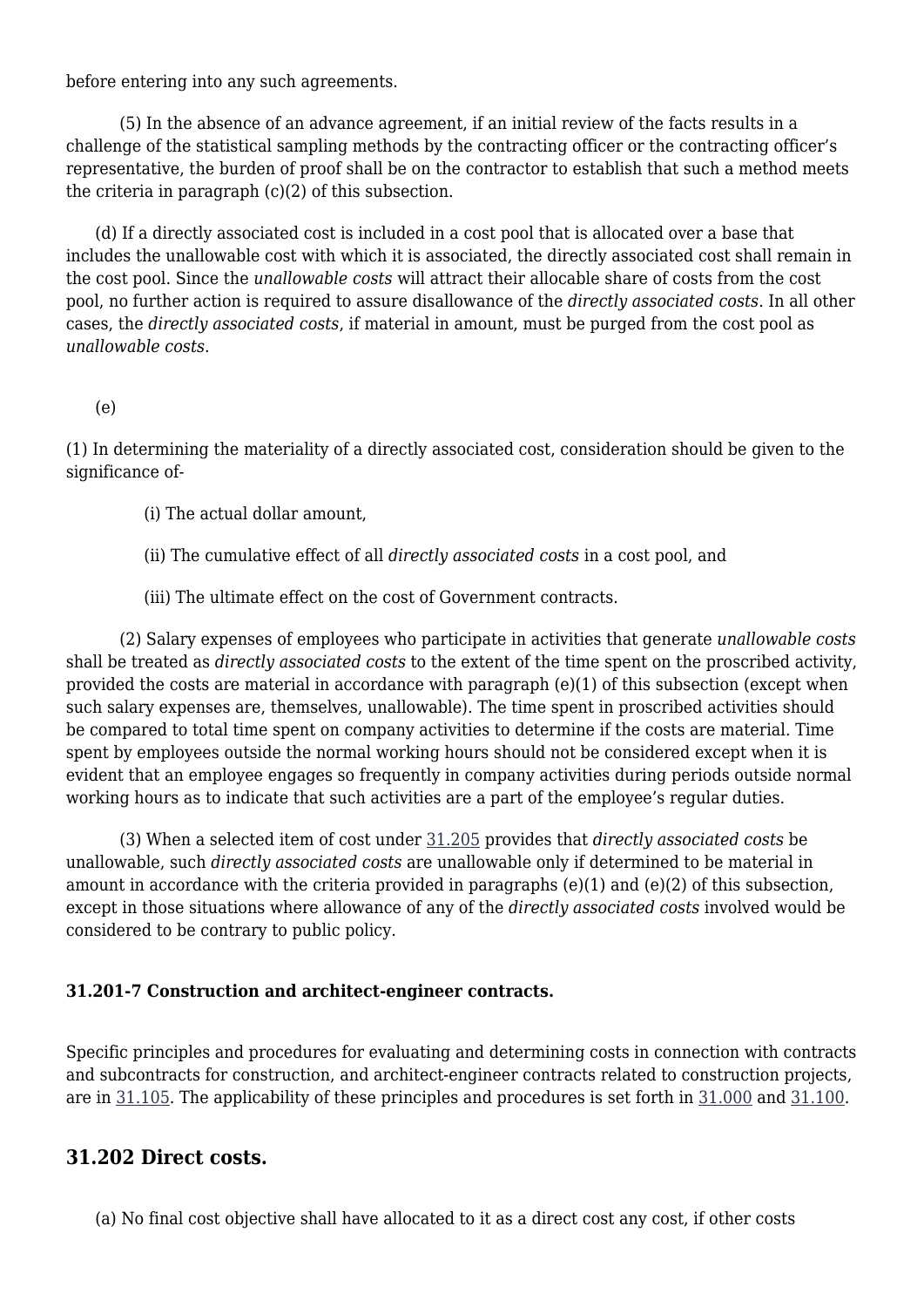incurred for the same purpose in like circumstances have been included in any indirect cost pool to be allocated to that or any other final cost objective. *Direct costs* of the contract shall be charged directly to the contract. All costs specifically identified with other *final cost objectives* of the contractor are *direct costs* of those *cost objectives* and are not to be charged to the contract directly or indirectly.

 (b) For reasons of practicality, the contractor may treat any direct cost of a minor dollar amount as an indirect cost if the accounting treatment-

(1) Is consistently applied to all *final cost objectives*; and

(2) Produces substantially the same results as treating the cost as a direct cost.

## **31.203 Indirect costs.**

 (a) For contracts subject to full CAS coverage, allocation of *indirect costs* shall be based on the applicable provisions. For all other contracts, the applicable CAS provisions in paragraphs (b) through (h) of this section apply.

 (b) After *direct costs* have been determined and charged directly to the contract or other work, *indirect costs* are those remaining to be allocated to intermediate or two or more *final cost objectives*. No final cost objective shall have allocated to it as an indirect cost any cost, if other costs incurred for the same purpose, in like circumstances, have been included as a direct cost of that or any other final cost objective.

 (c) The contractor shall accumulate *indirect costs* by logical cost groupings with due consideration of the reasons for incurring such costs. The contractor shall determine each grouping so as to permit use of an allocation base that is common to all *cost objectives* to which the grouping is to be allocated. The base selected shall allocate the grouping on the basis of the benefits accruing to intermediate and *final cost objectives*. When substantially the same results can be achieved through less precise methods, the number and composition of cost groupings should be governed by practical considerations and should not unduly complicate the allocation.

 (d) Once an appropriate base for allocating *indirect costs* has been accepted, the contractor shall not fragment the base by removing individual elements. All items properly includable in an indirect cost base shall bear a pro rata share of *indirect costs* irrespective of their acceptance as Government contract costs. For example, when a cost input base is used for the allocation of G&A costs, the contractor shall include in the base all items that would properly be part of the cost input base, whether allowable or unallowable, and these items shall bear their pro rata share of G&A costs.

 (e) The method of allocating *indirect costs* may require revision when there is a significant change in the nature of the business, the extent of subcontracting, fixed-asset improvement programs, inventories, the volume of sales and production, manufacturing processes, the contractor's products, or other relevant circumstances.

 (f) Separate cost groupings for costs allocable to offsite locations may be necessary to permit equitable distribution of costs on the basis of the benefits accruing to the several *cost objectives*.

 (g) A base period for allocating *indirect costs* is the cost accounting period during which such costs are incurred and accumulated for allocation to work performed in that period.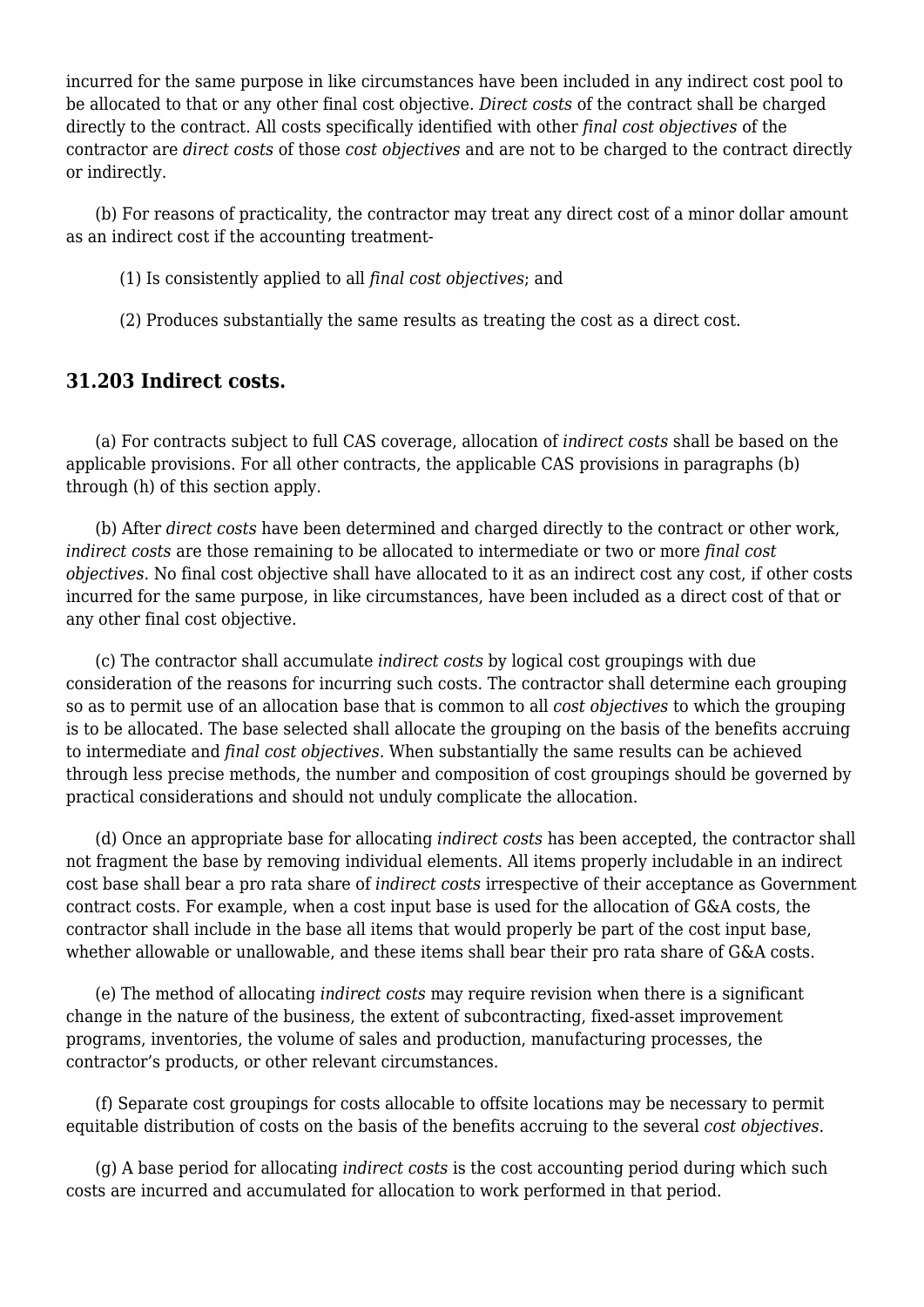(1) For contracts subject to full or modified CAS coverage, the contractor shall follow the criteria and guidance in 48 CFR9904.406 for selecting the cost accounting periods to be used in allocating *indirect costs*.

(2) For contracts other than those subject to paragraph  $(q)(1)$  of this section, the base period for allocating *indirect costs* shall be the contractor's fiscal year used for financial reporting purposes in accordance with generally accepted accounting principles. The fiscal year will normally be 12 months, but a different period may be appropriate (*e.g.,* when a change in fiscal year occurs due to a business combination or other circumstances).

 (h) Special care should be exercised in applying the principles of paragraphs (c), (d), and (e) of this section when Government-owned contractor-operated (GOCO) plants are involved. The distribution of corporate, division or branch office G&A expenses to such plants operating with little or no dependence on corporate administrative activities may require more precise cost groupings, detailed accounts screening, and carefully developed distribution bases.

 (i) *Indirect costs* that meet the definition of "excessive pass-through charge" in [52.215-23](https://www.acquisition.gov/far/part-52#FAR_52_215_23), are unallowable.

### **31.204 Application of principles and procedures.**

 (a) Costs are allowable to the extent they are reasonable, allocable, and determined to be allowable under [31.201](#page--1-0), [31.202, 31.203,](#page--1-0) and [31.205](#page--1-0). These criteria apply to all of the selected items that follow, even if particular guidance is provided for certain items for emphasis or clarity.

#### (b)

(1) For the following subcontract types, costs incurred as reimbursements or payments to a subcontractor are allowable to the extent the reimbursements or payments are for costs incurred by the subcontractor that are consistent with this part:

(i) Cost-reimbursement.

(ii) Fixed-price incentive.

 (iii) Price redeterminable (*i.e.,* fixed-price contracts with prospective price redetermination and fixed-ceiling-price contracts with retroactive price redetermination).

 (2) The requirements of paragraph (b)(1) of this section apply to any tier above the first firmfixed-price subcontract or fixed-price subcontract with economic price adjustment provisions.

 (c) Costs incurred as payments under firm-fixed-price subcontracts or fixed-price subcontracts with economic price adjustment provisions or modifications thereto, for which subcontract cost analysis was performed are allowable if the price was negotiated in accordance with [31.102.](#page--1-0)

 (d) Section [31.205](#page--1-0) does not cover every element of cost. Failure to include any item of cost does not imply that it is either allowable or unallowable. The determination of allowability shall be based on the principles and standards in this subpart and the treatment of similar or related selected items. When more than one subsection in [31.205](#page--1-0) is relevant to a contractor cost, the cost shall be apportioned among the applicable subsections, and the determination of allowability of each portion shall be based on the guidance contained in the applicable subsection. When a cost, to which more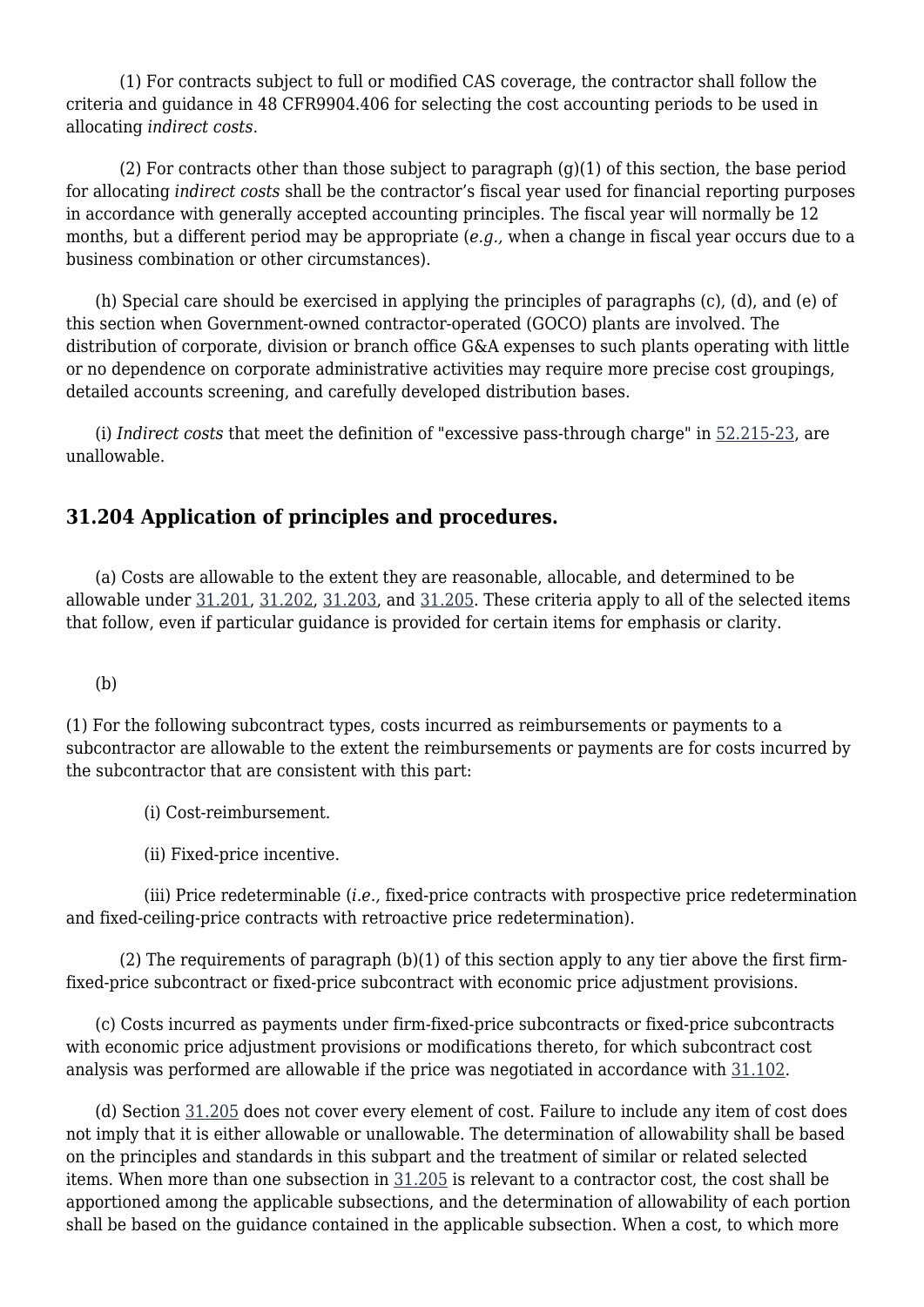than one subsection in [31.205](#page--1-0) is relevant, cannot be apportioned, the determination of allowability shall be based on the guidance contained in the subsection that most specifically deals with, or best captures the essential nature of, the cost at issue.

## **31.205 Selected costs.**

#### **31.205-1 Public relations and advertising costs.**

(a) "Public relations" means all functions and activities dedicated to-

(1) Maintaining, protecting, and enhancing the image of a concern or its products; or

 (2) Maintaining or promoting reciprocal understanding and favorable relations with the public at large, or any segment of the public. The term public relations includes activities associated with areas such as advertising, customer relations, etc.

 (b) "Advertising" means the use of media to promote the sale of products or services and to accomplish the activities referred to in paragraph (d) of this subsection, regardless of the medium employed, when the advertiser has control over the form and content of what will appear, the media in which it will appear, and when it will appear. Advertising media include but are not limited to conventions, exhibits, free goods, samples, magazines, newspapers, trade papers, direct mail, dealer cards, window displays, outdoor advertising, radio, and television.

 (c) Public relations and advertising costs include the costs of media time and space, purchased services performed by outside organizations, as well as the applicable portion of salaries, travel, and fringe benefits of employees engaged in the functions and activities identified in paragraphs (a) and (b) of this subsection.

(d) The only allowable advertising costs are those that are-

 (1) Specifically required by contract, or that arise from requirements of Government contracts, and that are exclusively for-

(i) Acquiring scarce items for contract performance; or

(ii) Disposing of scrap or surplus materials acquired for contract performance;

 (2) Costs of activities to promote sales of products normally sold to the U.S. Government, including trade shows, which contain a significant effort to promote exports from the United States. Such costs are allowable, notwithstanding paragraphs  $(f)(1)$ ,  $(f)(3)$ ,  $(f)(4)(ii)$ , and  $(f)(5)$  of this subsection. However, such costs do not include the costs of memorabilia (*e.g.,* models, gifts, and souvenirs), alcoholic beverages, entertainment, and physical facilities that are used primarily for entertainment rather than product promotion; or

(3) Allowable in accordance with [31.205-34.](#page--1-0)

(e) Allowable public relations costs include the following:

(1) Costs specifically required by contract.

(2) Costs of-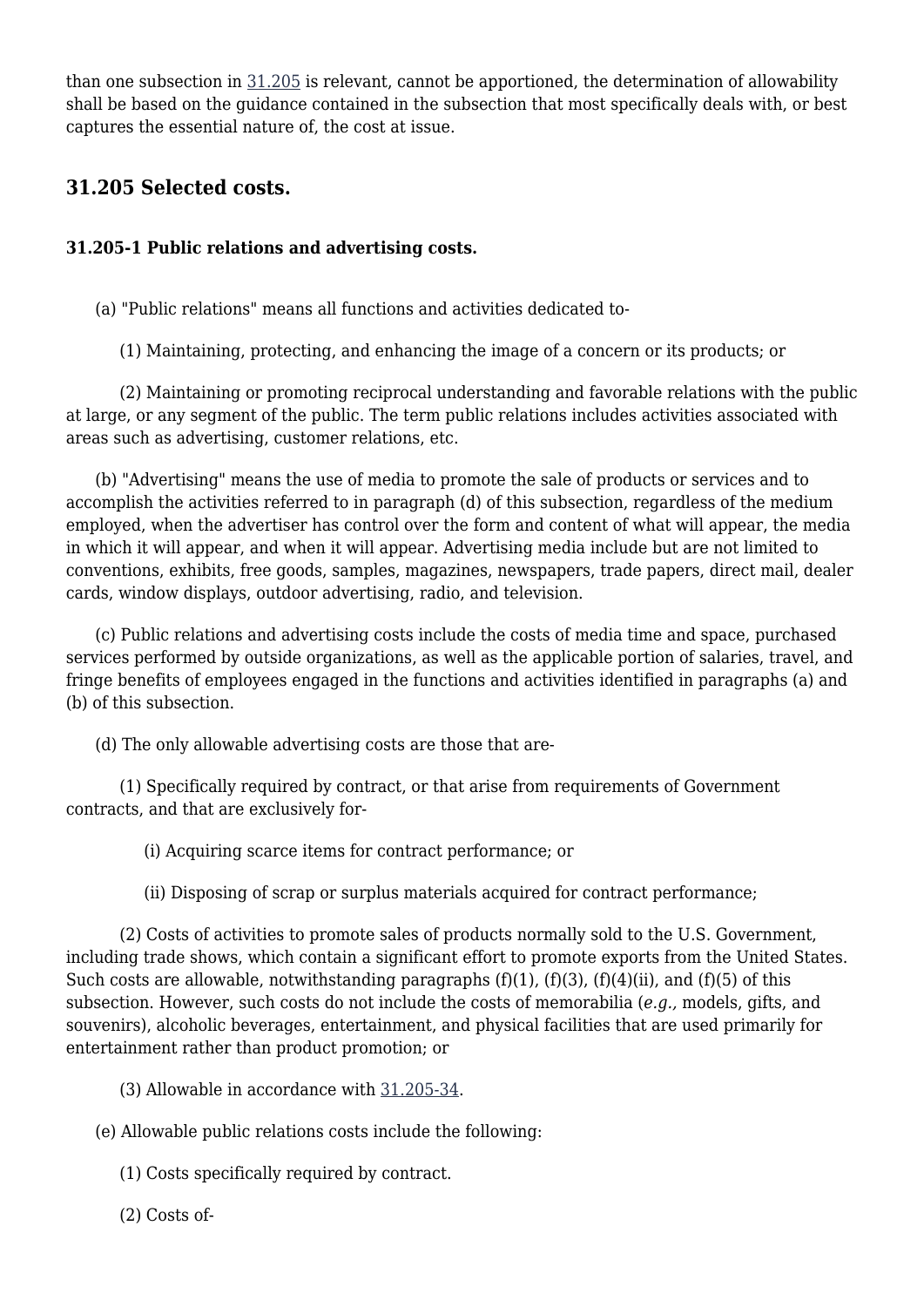(i) Responding to inquiries on company policies and activities;

(ii) Communicating with the public, press, stockholders, creditors, and customers; and

 (iii) Conducting general liaison with news media and Government public relations officers, to the extent that such activities are limited to communication and liaison necessary to keep the public informed on matters of public concern such as notice of contract awards, plant closings or openings, employee layoffs or rehires, financial information, etc.

 (3) Costs of participation in community service activities (*e.g.*, blood bank drives, charity drives, savings bond drives, disaster assistance, etc.) (But see paragraph (f)(8) of this section.)

(4) Costs of plant tours and open houses (but see paragraph (f)(5) of this subsection).

 (5) Costs of keel laying, ship launching, commissioning, and roll-out ceremonies, to the extent specifically provided for by contract.

(f) Unallowable public relations and advertising costs include the following:

 (1) All public relations and advertising costs, other than those specified in paragraphs (d) and (e) of this subsection, whose primary purpose is to promote the sale of products or services by stimulating interest in a product or product line (except for those costs made allowable under [31.205-38](#page--1-0)(b)(5)), or by disseminating messages calling favorable attention to the contractor for purposes of enhancing the company image to sell the company's products or services.

 (2) All costs of trade shows and other special events which do not contain a significant effort to promote the export sales of products normally sold to the U.S. Government.

 (3) Costs of sponsoring meetings, conventions, symposia, seminars, and other special events when the principal purpose of the event is other than dissemination of technical information or stimulation of production.

(4) Costs of ceremonies such as-

(i) Corporate celebrations and

(ii) New product announcements.

 (5) Costs of promotional material, motion pictures, videotapes, brochures, handouts, magazines, and other media that are designed to call favorable attention to the contractor and its activities.

 (6) Costs of souvenirs, models, imprinted clothing, buttons, and other mementos provided to customers or the public.

(7) Costs of memberships in civic and community organizations.

 (8) Costs associated with the donation of excess food to nonprofit organizations in accordance with the Federal Food Donation Act of 2008 ( [42 U.S.C. 1792,](http://uscode.house.gov/browse.xhtml;jsessionid=114A3287C7B3359E597506A31FC855B3) see [subpart 26.4](https://www.acquisition.gov/far/part-26#FAR_Subpart_26_4)).

#### **31.205-2 [Reserved]**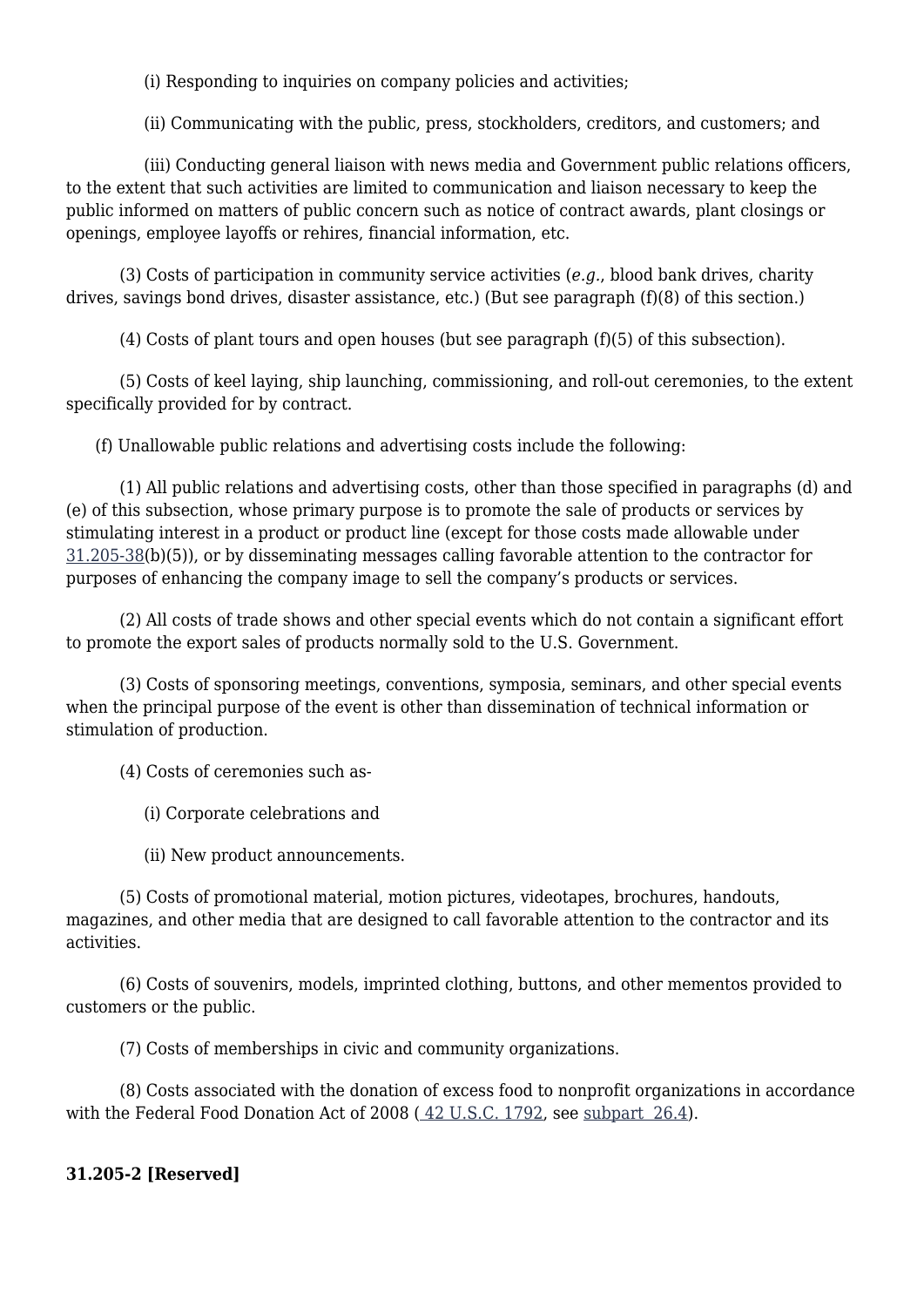#### **31.205-3 Bad debts.**

Bad debts, including actual or estimated losses arising from uncollectible accounts receivable due from customers and other *claims*, and any *directly associated costs* such as collection costs, and legal costs are unallowable.

#### **31.205-4 Bonding costs.**

 (a) Bonding costs arise when the Government requires assurance against financial loss to itself or others by reason of the act or default of the contractor. They arise also in instances where the contractor requires similar assurance. Included are such bonds as bid, performance, payment, advance payment, infringement, and fidelity bonds.

(b) Costs of bonding required pursuant to the terms of the contract are allowable.

 (c) Costs of bonding required by the contractor in the general conduct of its business are allowable to the extent that such bonding is in accordance with sound business practice and the rates and premiums are reasonable under the circumstances.

#### **31.205-5 [Reserved]**

#### **31.205-6 Compensation for personal services.**

 (a) *General.* Compensation for personal services is allowable subject to the following general criteria and additional requirements contained in other parts of this cost principle:

 (1) Compensation for personal services must be for work performed by the employee in the current year and must not represent a retroactive adjustment of prior years' salaries or wages (but see paragraphs  $(q)$ ,  $(h)$ ,  $(i)$ ,  $(k)$ ,  $(m)$ , and  $(o)$  of this subsection).

 (2) The total compensation for individual employees or job classes of employees must be reasonable for the work performed; however, specific restrictions on individual compensation elements apply when prescribed.

 (3) The compensation must be based upon and conform to the terms and conditions of the contractor's established compensation plan or practice followed so consistently as to imply, in effect, an agreement to make the payment.

 (4) No presumption of allowability will exist where the contractor introduces major revisions of existing compensation plans or new plans and the contractor has not provided the cognizant ACO, either before implementation or within a reasonable period after it, an opportunity to review the allowability of the changes.

 (5) Costs that are unallowable under other paragraphs of this [subpart 31.2](#page--1-0) are not allowable under this subsection [31.205-6](#page--1-0) solely on the basis that they constitute compensation for personal services.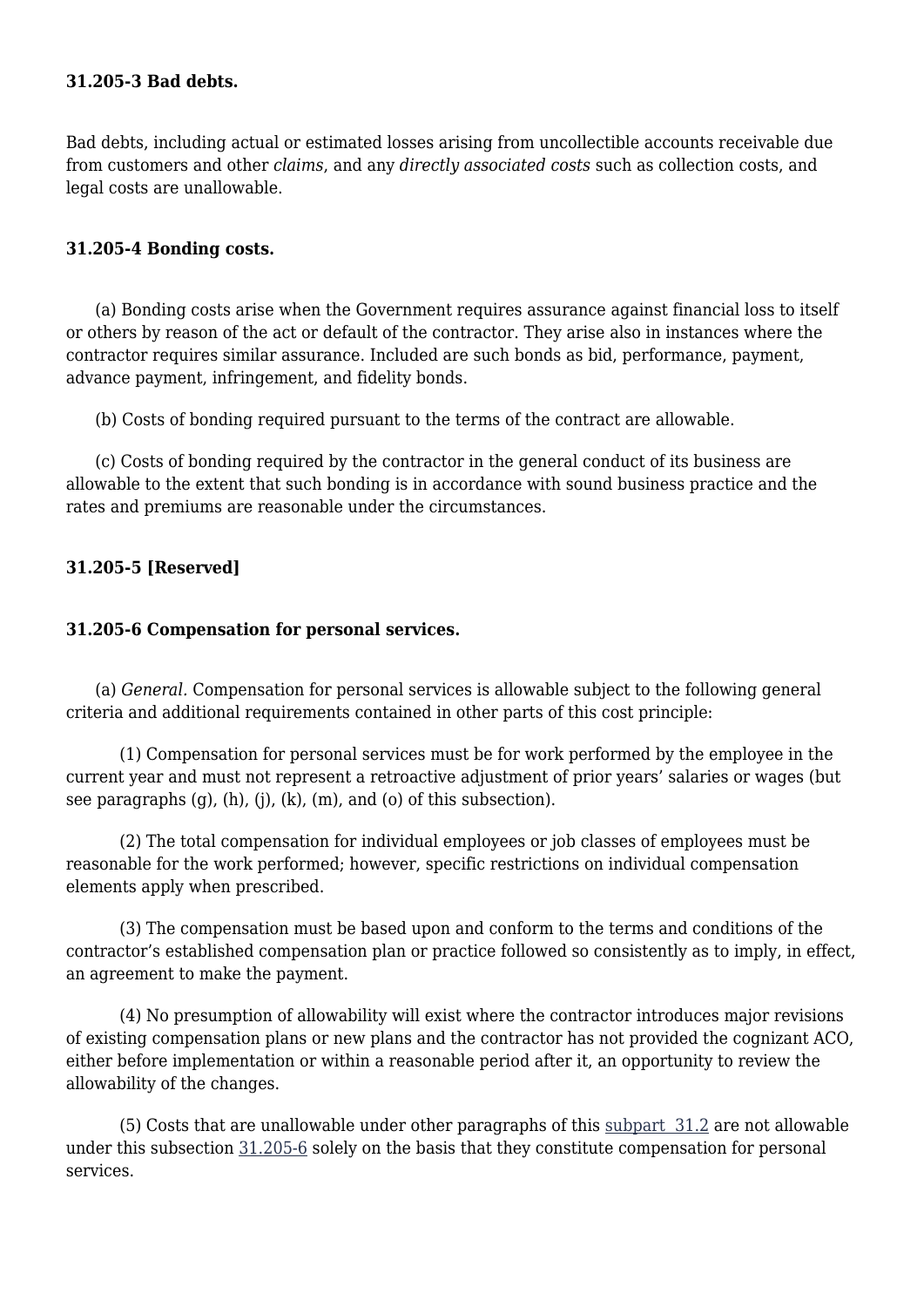(i) Compensation costs for certain individuals give rise to the need for special consideration. Such individuals include:

 (A) Owners of closely held corporations, members of limited liability *companies*, partners, sole proprietors, or members of their immediate families; and

 (B) Persons who are contractually committed to acquire a substantial financial interest in the contractor's enterprise.

(ii) For these individuals, compensation must-

(A) Be reasonable for the personal services rendered; and

(B) Not be a distribution of profits (which is not an allowable contract cost).

 (iii) For owners of closely held *companies*, compensation in excess of the costs that are deductible as compensation under the Internal Revenue Code ([26 U.S.C.](http://uscode.house.gov/browse.xhtml;jsessionid=114A3287C7B3359E597506A31FC855B3)) and regulations under it is unallowable.

#### (b) Reasonableness-

(1) *Compensation pursuant to labor-management agreements*. If costs of compensation established under "arm's length" labor-management agreements negotiated under the terms of the Federal Labor Relations Act or similar state statutes are otherwise allowable, the costs are reasonable unless, as applied to work in performing Government contracts, the costs are unwarranted by the character and circumstances of the work or discriminatory against the Government. The application of the provisions of a labor-management agreement designed to apply to a given set of circumstances and conditions of employment (*e.g.,* work involving extremely hazardous activities or work not requiring recurrent use of overtime) is unwarranted when applied to a Government contract involving significantly different circumstances and conditions of employment (*e.g.,* work involving less hazardous activities or work continually requiring use of overtime). It is discriminatory against the Government if it results in employee compensation (in whatever form or name) in excess of that being paid for similar non-Government work under comparable circumstances.

 (2) *Compensation not covered by labor-management agreements*. Compensation for each employee or job class of employees must be reasonable for the work performed. Compensation is reasonable if the aggregate of each measurable and allowable element sums to a reasonable total. In determining the reasonableness of total compensation, consider only allowable individual elements of compensation. In addition to the provisions of [31.201-3](#page--1-0), in testing the reasonableness of compensation for particular employees or job classes of employees, consider factors determined to be relevant by the contracting officer. Factors that may be relevant include, but are not limited to, conformity with compensation practices of other firms-

- (i) Of the same size;
- (ii) In the same industry;
- (iii) In the same geographic area; and
- (iv) Engaged in similar non-Government work under comparable circumstances.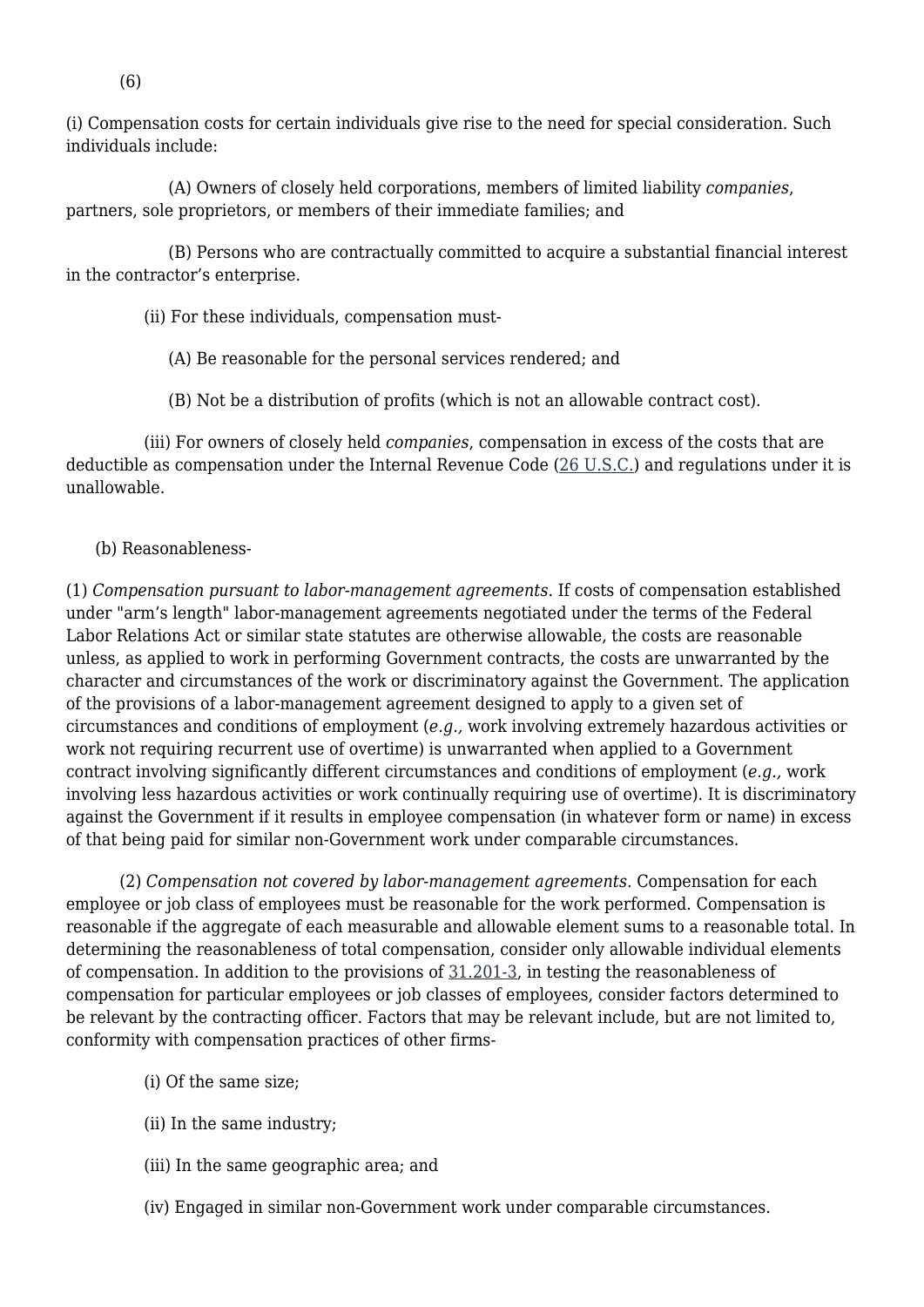(c) [Reserved]

(d) Form of payment.

(1) Compensation for personal services includes compensation paid or to be paid in the future to employees in the form of-

(i) Cash;

 (ii) Corporate securities, such as stocks, bonds, and other financial instruments (see paragraph (d)(2) of this subsection regarding valuation); or

(iii) Other assets, products, or services.

 (2) When compensation is paid with securities of the contractor or of an affiliate, the following additional restrictions apply:

 (i) Valuation placed on the securities is the fair market value on the first date the number of shares awarded is known, determined upon the most objective basis available.

 (ii) Accruals for the cost of securities before issuing the securities to the employees are subject to adjustment according to the possibilities that the employees will not receive the securities and that their interest in the accruals will be forfeited.

(e) Income tax differential pay.

(1) Differential allowances for additional income taxes resulting from foreign assignments are allowable.

 (2) Differential allowances for additional income taxes resulting from domestic assignments are unallowable. (However, payments for increased employee income or Federal Insurance Contributions Act taxes incident to allowable reimbursed relocation costs are allowable under [31.205-35](#page--1-0)(a)(10).)

(f) Bonuses and incentive compensation.

(1) Bonuses and incentive compensation are allowable provided the-

 (i) Awards are paid or accrued under an agreement entered into in good faith between the contractor and the employees before the services are rendered or pursuant to an established plan or policy followed by the contractor so consistently as to imply, in effect, an agreement to make such payment; and

(ii) Basis for the award is supported.

 (2) When the bonus and incentive compensation payments are deferred, the costs are subject to the requirements of paragraphs (f)(1) and (k) of this subsection.

(g) *Severance pay*.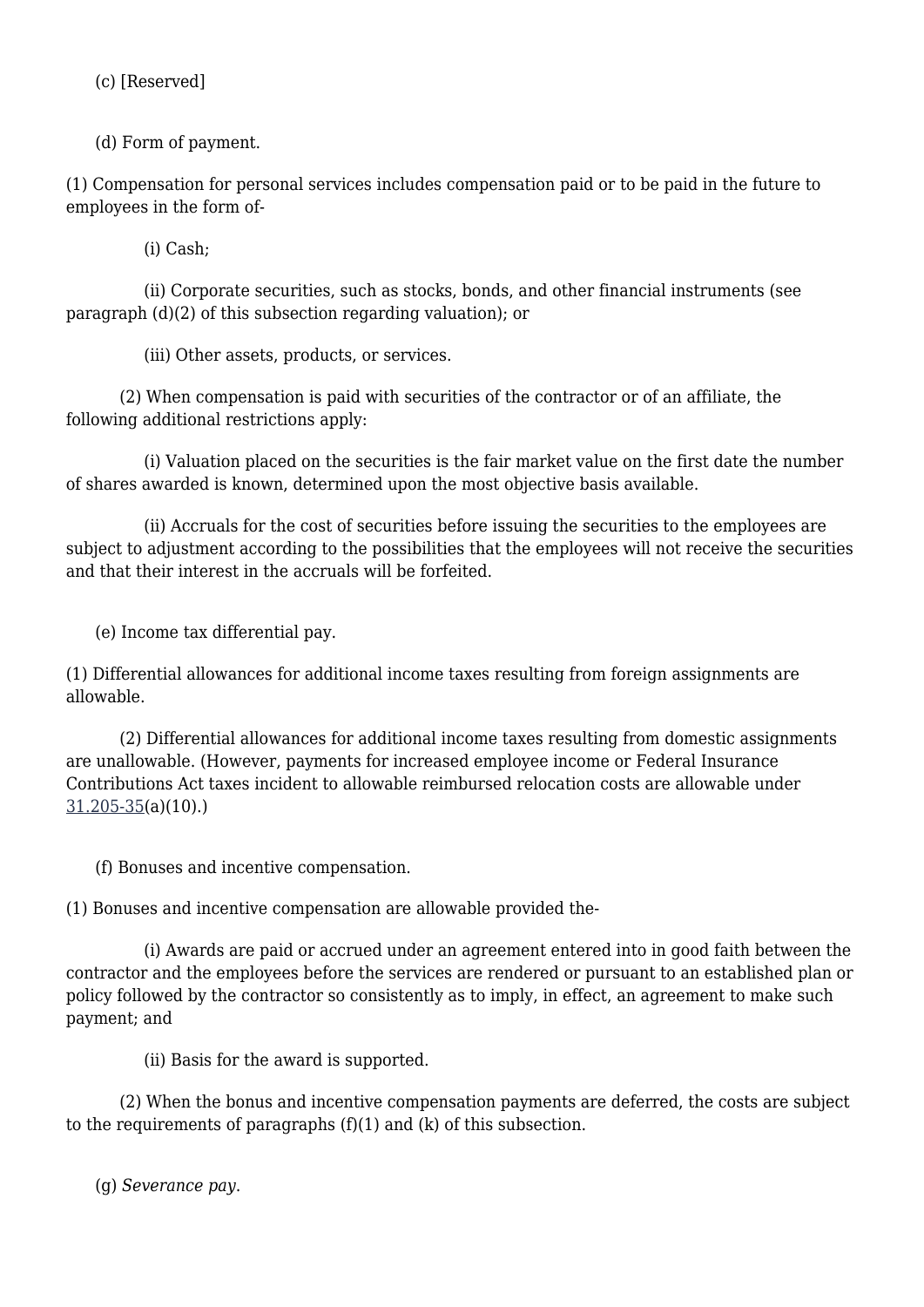(1) Severance pay is a payment in addition to regular salaries and wages by contractors to workers whose employment is being involuntarily terminated. Payments for early retirement incentive plans are covered in paragraph (j)(6) of this subsection.

(2) Severance pay is allowable only to the extent that, in each case, it is required by-

(i) Law;

(ii) Employer-employee agreement;

 (iii) Established policy that constitutes, in effect, an implied agreement on the contractor's part; or

(iv) Circumstances of the particular employment.

 (3) Payments made in the event of employment with a replacement contractor where continuity of employment with credit for prior length of service is preserved under substantially equal conditions of employment, or continued employment by the contractor at another facility, subsidiary, affiliate, or parent company of the contractor are not severance pay and are unallowable.

 (4) Actual normal turnover severance payments shall be allocated to all work performed in the contractor's plant. However, if the contractor uses the accrual method to account for normal turnover severance payments, that method will be acceptable if the amount of the accrual is-

 (i) Reasonable in light of payments actually made for normal severances over a representative past period; and

(ii) Allocated to all work performed in the contractor's plant.

 (5) Abnormal or mass severance pay is of such a conjectural nature that accruals for this purpose are not allowable. However, the Government recognizes its obligation to participate, to the extent of its fair share, in any specific payment. Thus, the Government will consider allowability on a case-by-case basis.

(6) Under  $10 \text{ U.S. C.}2324(e)(1)(M)$  and  $41 \text{ U.S. C.}4304(a)(13)$ , the costs of severance payments to foreign nationals employed under a service contract performed outside the United States are unallowable to the extent that such payments exceed amounts typically paid to employees providing similar services in the same industry in the United States. Further, under [10 U.S.C.2324\(e\)\(1\)\(N\)](http://uscode.house.gov/browse.xhtml;jsessionid=114A3287C7B3359E597506A31FC855B3) and [41 U.S.C.4304\(a\)\(14\)](http://uscode.house.gov/browse.xhtml;jsessionid=114A3287C7B3359E597506A31FC855B3), all such costs of severance payments that are otherwise allowable are unallowable if the termination of employment of the foreign national is the result of the closing of, or the curtailment of activities at, a United States facility in that country at the request of the government of that country; this does not apply if the closing of a facility or curtailment of activities is made pursuant to a status-of-forces or other country-to-country agreement entered into with the government of that country before November 29, 1989. [10 U.S.C.2324\(e\)\(3\)](http://uscode.house.gov/browse.xhtml;jsessionid=114A3287C7B3359E597506A31FC855B3) and [41 U.S.C.4304\(b\)](http://uscode.house.gov/browse.xhtml;jsessionid=114A3287C7B3359E597506A31FC855B3) permit the head of the agency to waive these cost allowability limitations under certain circumstances (see [37.113](https://www.acquisition.gov/far/part-37#FAR_37_113) and the solicitation provision at [52.237-8](https://www.acquisition.gov/far/part-52#FAR_52_237_8)).

 (h) *Backpay*. Backpay is a retroactive adjustment of prior years' salaries or wages. Backpay is unallowable except as follows:

 (1) Payments to employees resulting from underpaid work actually performed are allowable, if required by a negotiated settlement, order, or court decree.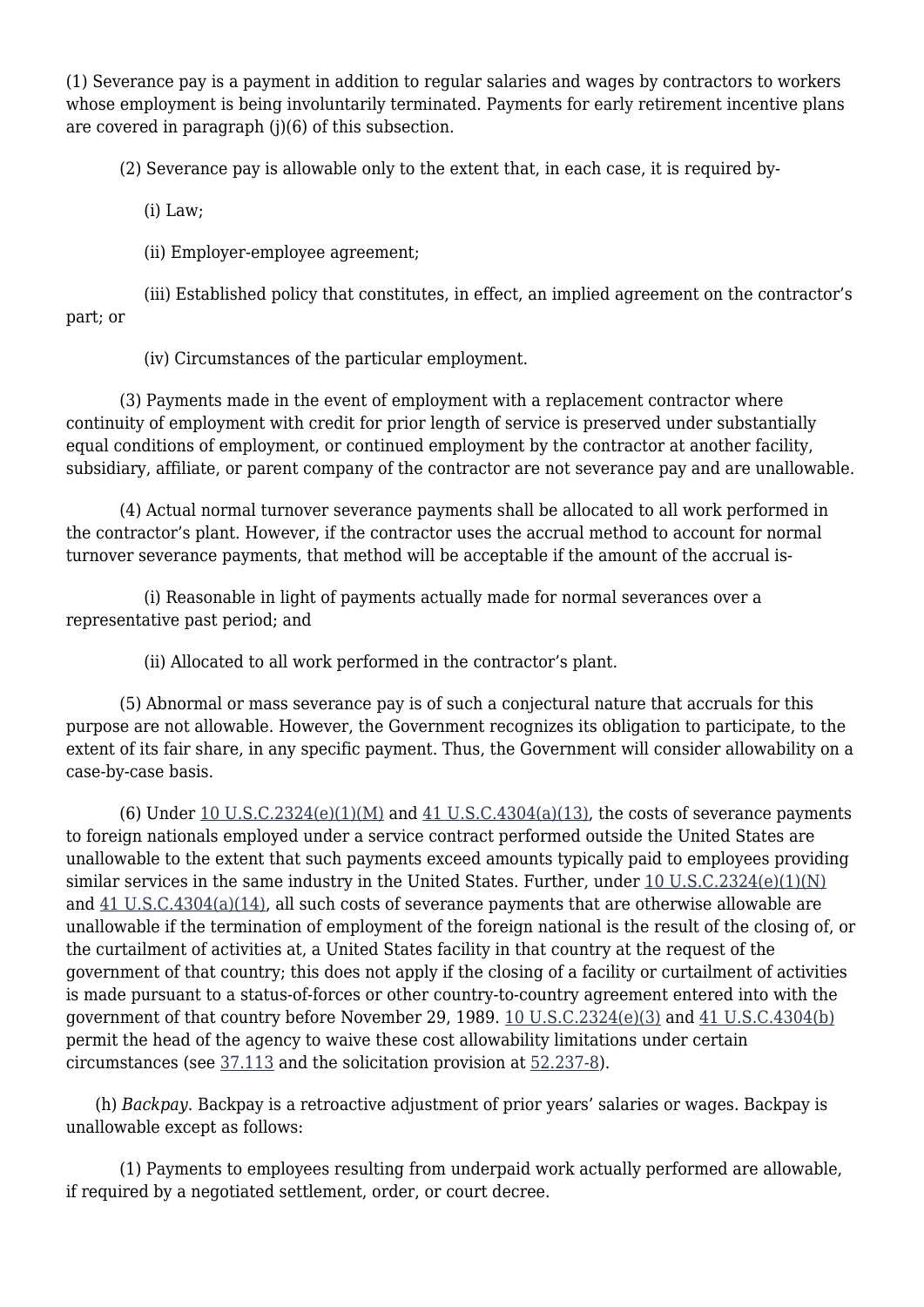(2) Payments to union employees for the difference in their past and current wage rates for working without a contract or labor agreement during labor management negotiation are allowable.

 (3) Payments to nonunion employees based upon results of union agreement negotiation are allowable only if-

 (i) A formal agreement or understanding exists between management and the employees concerning these payments; or

 (ii) An established policy or practice exists and is followed by the contractor so consistently as to imply, in effect, an agreement to make such payments.

 (i) Compensation based on changes in the prices of corporate securities or corporate security ownership, such as stock *options*, stock appreciation rights, phantom stock plans, and junior stock conversions.

 (1) Any compensation which is calculated, or valued, based on changes in the price of corporate securities is unallowable.

 (2) Any compensation represented by dividend payments or which is calculated based on dividend payments is unallowable.

 (3) If a contractor pays an employee in lieu of the employee receiving or exercising a right, option, or benefit which would have been unallowable under this paragraph (i), such payments are also unallowable.

(j) Pension costs.

(1) *Pension plans* are normally segregated into two types of plans: defined-benefit and *definedcontribution pension plans*. The contractor shall measure, assign, and allocate the costs of all *defined-benefit pension plans* and the costs of all *defined-contribution pension plans* in compliance with 48 CFR9904.412-Cost Accounting Standard for Composition and Measurement of Pension Cost, and 48 CFR9904.413-Adjustment and Allocation of Pension Cost. Pension costs are allowable subject to the referenced standards and the cost limitations and exclusions set forth in paragraph (j)(1)(i) and in paragraphs (j)(2) through (j)(6) of this subsection.

 (i) Except for *nonqualified pension plans* using the pay-as-you-go cost method, to be allowable in the current year, the contractor shall fund pension costs by the time set for filing of the Federal income tax return or any extension. Pension costs assigned to the current year, but not funded by the tax return time, are not allowable in any subsequent year. For *nonqualified pension plans* using the pay-as-you-go method, to be allowable in the current year, the contractor shall allocate pension costs in the cost accounting period that the pension costs are assigned.

 (ii) Pension payments must be paid pursuant to an agreement entered into in good faith between the contractor and employees before the work or services are performed and to the terms and conditions of the established plan. The cost of changes in *pension plans* are not allowable if the changes are discriminatory to the Government or are not intended to be applied consistently for all employees under similar circumstances in the future.

 (iii) Except as provided for early retirement benefits in paragraph (j)(6) of this subsection, one-time-only pension supplements not available to all participants of the basic plan are not allowable as pension costs, unless the supplemental benefits represent a separate pension plan and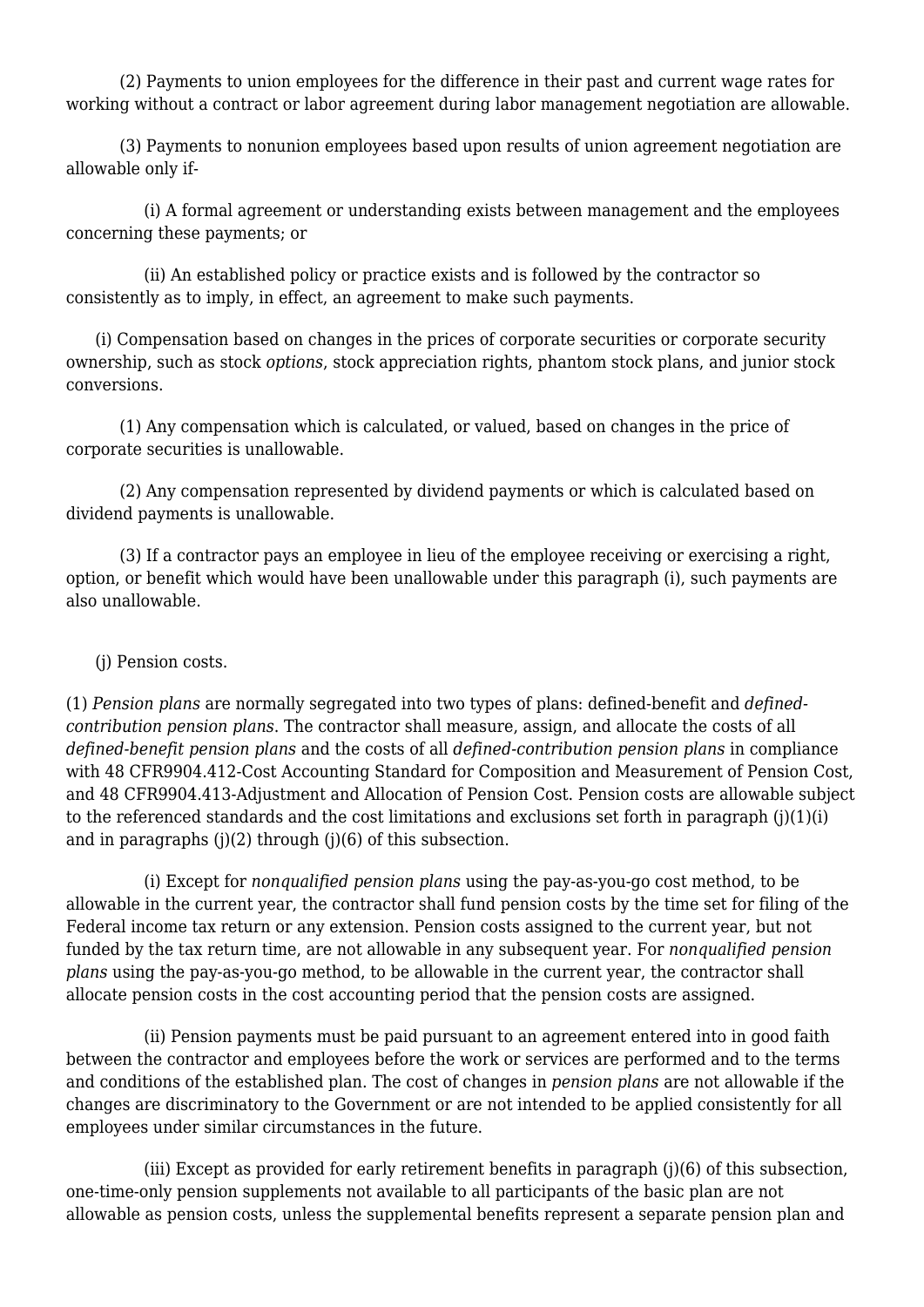the benefits are payable for life at the option of the employee.

 (iv) Increases in payments to previously retired plan participants covering cost-of-living adjustments are allowable if paid in accordance with a policy or practice consistently followed.

 (2) *Defined-benefit pension plans*. The cost limitations and exclusions pertaining to definedbenefit plans are as follows:

(i)

(A) Except for *nonqualified pension plans*, pension costs (see 48 CFR9904.412-40(a)(1)) assigned to the current accounting period, but not funded during it, are not allowable in subsequent years (except that a payment made to a fund by the time set for filing the Federal income tax return or any extension thereof is considered to have been made during such taxable year). However, any portion of pension cost computed for a cost accounting period, that exceeds the amount required to be funded pursuant to a waiver granted under the provisions of the Employee Retirement Income Security Act of1974 (ERISA), will be allowable in those future accounting periods in which the funding of such excess amounts occurs (see 48 CFR9904.412-50(c)(5)).

 (B) For *nonqualified pension plans*, except those using the pay-as-you-go cost method, allowable costs are limited to the amount allocable in accordance with 48 CFR9904.412-50(d)(2).

 (C) For *nonqualified pension plans* using the pay-as-you-go cost method, allowable costs are limited to the amounts allocable in accordance with 48 CFR9904.412-50(d)(3).

 (ii) Any amount funded in excess of the pension cost assigned to a cost accounting period is not allowable in that period and shall be accounted for as set forth at 48 CFR9904.412-50(a)(4). The excess amount is allowable in the future period to which it is assigned, to the extent it is not otherwise unallowable.

 (iii) Increased pension costs are unallowable if the increase is caused by a delay in funding beyond 30 days after each quarter of the year to which they are assignable. If a composite rate is used for allocating pension costs between the *segments* of a company and if, because of differences in the timing of the funding by the *segments*, an inequity exists, allowable pension costs for each segment will be limited to that particular segment's calculation of pension costs as provided for in 48 CFR9904.413-50(c). The contractor shall make determinations of *unallowable costs* in accordance with the actuarial method used in calculating pension costs.

 (iv) The contracting officer will consider the allowability of the cost of indemnifying the Pension Benefit Guaranty Corporation (PBGC) under ERISA Section 4062 or 4064 arising from terminating an employee deferred compensation plan on a case-by-case basis, provided that if insurance was required by the PBGC under ERISA Section 4023, it was so obtained and the indemnification payment is not recoverable under the insurance. Consideration under the foregoing circumstances will be primarily for the purpose of appraising the extent to which the indemnification payment is allocable to Government work. If a beneficial or other equitable relationship exists, the Government will participate, despite the requirements of  $31.205-19(c)(3)$  $31.205-19(c)(3)$  and (d)(3), in the indemnification payment to the extent of its fair share.

 (v) Increased pension costs resulting from the withdrawal of assets from a pension fund and transfer to another employee benefit plan fund, or transfer of assets to another account within the same fund, are unallowable except to the extent authorized by an advance agreement. If the withdrawal of assets from a pension fund is a plan termination under ERISA, the provisions of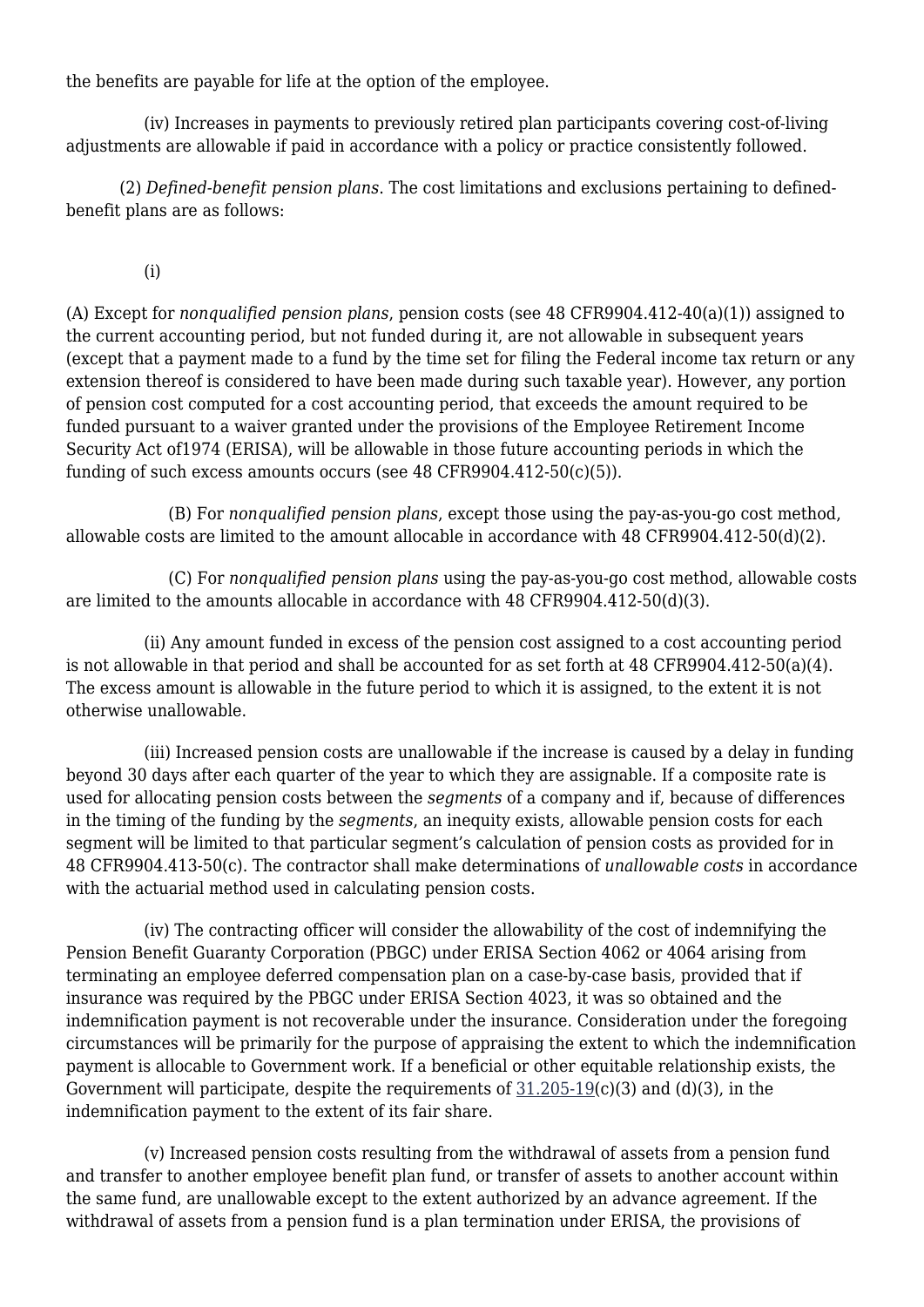paragraph (j)(3) of this subsection apply. The advance agreement shall-

 (A) State the amount of the Government's equitable share in the gross amount withdrawn or transferred; and

 (B) Provide that the Government receives a credit equal to the amount of the Government's equitable share of the gross withdrawal or transfer.

(3) Pension adjustments and asset reversions.

(i) For segment closings, pension plan terminations, or curtailment of benefits, the amount of the adjustment shall be-

 (A) For contracts and subcontracts that are subject to full coverage under the Cost Accounting Standards (CAS) Board rules and regulations, the amount measured, assigned, and allocated in accordance with 48 CFR9904.413-50(c)(12); and

 (B) For contracts and subcontracts that are not subject to full coverage under the CAS, the amount measured, assigned, and allocated in accordance with 48 CFR9904.413-50(c)(12), except the numerator of the fraction at 48 CFR9904.413-50(c)(12)(vi) is the sum of the pension plan costs allocated to all non-CAS-covered contracts and subcontracts that are subject to [subpart 31.2](#page--1-0) or for which certified cost or pricing data were submitted.

 (ii) For all other situations where assets revert to the contractor, or such assets are constructively received by it for any reason, the contractor shall, at the Government's option, make a refund or give a credit to the Government for its equitable share of the gross amount withdrawn. The Government's equitable share shall reflect the Government's participation in pension costs through those contracts for which certified cost or pricing data were submitted or that are subject to [subpart 31.2.](#page--1-0) Excise taxes on pension plan asset reversions or withdrawals under this paragraph (i)(3)(ii) are unallowable in accordance with  $31.205-41(b)(6)$  $31.205-41(b)(6)$ .

 (4) *Defined-contribution pension plans.* In addition to *defined-contribution pension plans*, this paragraph also covers profit sharing, savings plans, and other such plans, provided the plans fall within the definition of a pension plan at [31.001](#page--1-0).

 (i) Allowable pension cost is limited to the net contribution required to be made for a cost accounting period after taking into account dividends and other credits, where applicable. However, any portion of pension cost computed for a cost accounting period that exceeds the amount required to be funded pursuant to a waiver granted under the provisions of ERISA will be allowable in those future accounting periods in which the funding of such excess amounts occurs (see 48 CFR9904.412-50(c)(5)).

(ii) The provisions of paragraphs  $(i)(2)(ii)$  and  $(iv)$  of this subsection apply to definedcontribution plans.

 (5) *Pension plans using the pay-as-you-go cost method*. When using the pay-as-you-go cost method, the contractor shall measure, assign, and allocate the cost of *pension plans* in accordance with 48 CFR9904.412 and 9904.413. Pension costs for a pension plan using the pay-as-you-go cost method are allowable to the extent they are not otherwise unallowable.

 (6) *Early retirement incentives*. An early retirement incentive is an incentive given to an employee to retire early. For contract costing purposes, costs of early retirement incentives are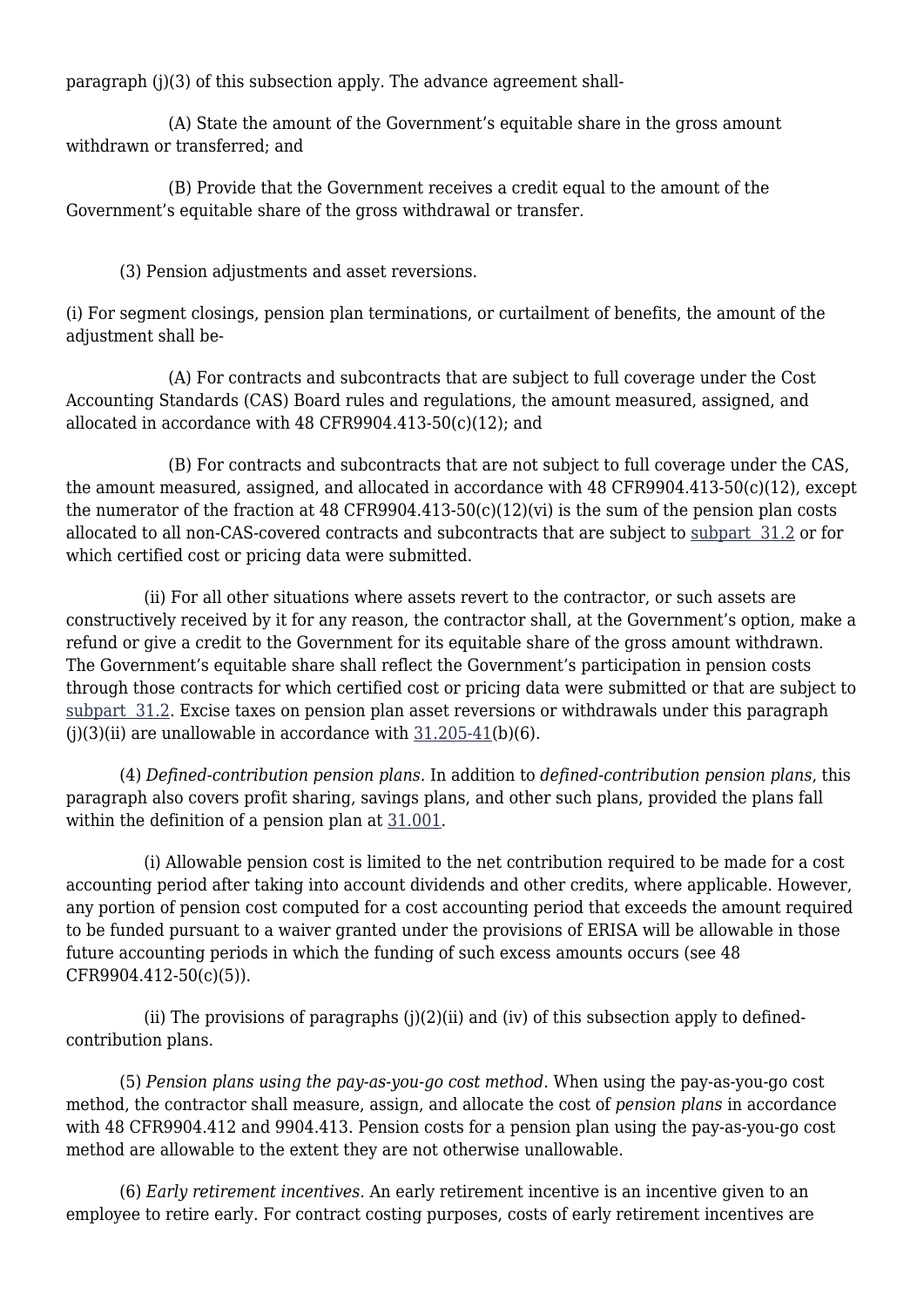allowable subject to the pension cost criteria contained in paragraphs (j)(2)(i) through (iv) of this subsection provided-

 (i) The contractor measures, assigns, and *allocates* the costs in accordance with the contractor's accounting practices for pension costs;

 (ii) The incentives are in accordance with the terms and conditions of an early retirement incentive plan;

 (iii) The contractor applies the plan only to active employees. The cost of extending the plan to employees who retired or were terminated before the adoption of the plan is unallowable; and

 (iv) The present value of the total incentives given to any employee in excess of the amount of the employee's annual salary for the previous fiscal year before the employee's retirement is unallowable. The contractor shall compute the present value in accordance with its accounting practices for pension costs. The contractor shall account for any *unallowable costs* in accordance with 48 CFR9904.412-50(a)(2).

 (k) *Deferred compensation other than pensions.* The costs of deferred compensation awards are allowable subject to the following limitations:

 (1) The costs shall be measured, assigned, and allocated in accordance with 48 CFR 9904.415, Accounting for the Cost of Deferred Compensation.

 (2) The costs of deferred compensation awards are unallowable if the awards are made in periods subsequent to the period when the work being remunerated was performed.

(l) Compensation incidental to business *acquisitions*. The following costs are unallowable:

(1) Payments to employees under agreements in which they receive special compensation, in excess of the contractor's normal severance pay practice, if their employment terminates following a change in the management control over, or ownership of, the contractor or a substantial portion of its assets.

 (2) Payments to employees under plans introduced in connection with a change (whether actual or prospective) in the management control over, or ownership of, the contractor or a substantial portion of its assets in which those employees receive special compensation, which is contingent upon the employee remaining with the contractor for a specified period of time.

#### (m) *Fringe benefits*.

(1) Fringe benefits are allowances and services provided by the contractor to its employees as compensation in addition to regular wages and salaries. Fringe benefits include, but are not limited to, the cost of vacations, sick leave, holidays, military leave, employee insurance, and supplemental unemployment benefit plans. Except as provided otherwise in [subpart 31.2](#page--1-0), the costs of fringe benefits are allowable to the extent that they are reasonable and are required by law, employeremployee agreement, or an established policy of the contractor.

 (2) That portion of the cost of company-furnished automobiles that relates to personal use by employees (including transportation to and from work) is unallowable regardless of whether the cost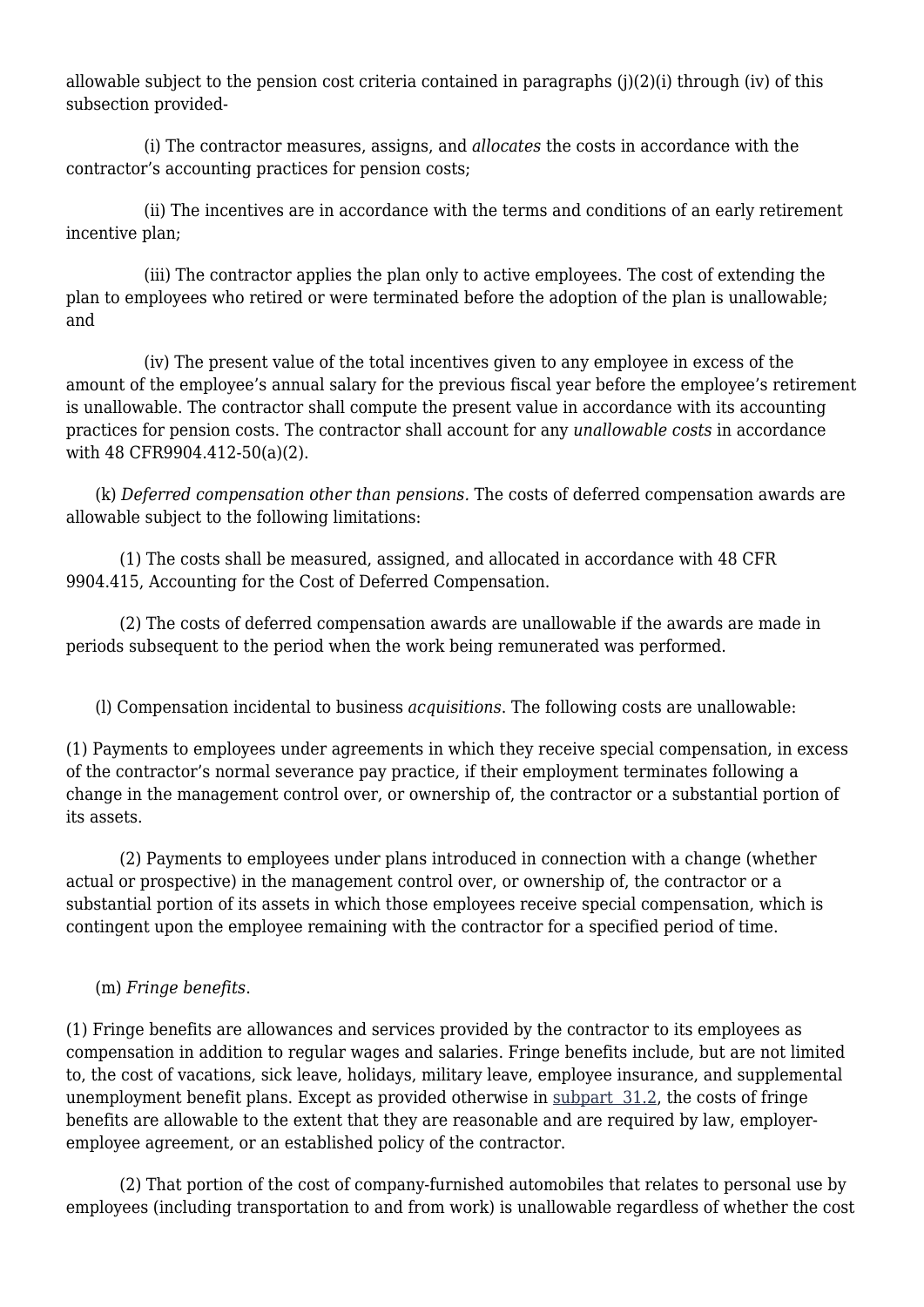is reported as taxable income to the employees (see [31.205-46](#page--1-0)(d)).

 (n) *Employee rebate and purchase discount plans.* Rebates and purchase discounts, in whatever form, granted to employees on products or services produced by the contractor or affiliates are unallowable.

(o) Postretirement benefits other than pensions (PRB).

(1) PRB covers all benefits, other than cash benefits and life insurance benefits paid by *pension plans*, provided to employees, their beneficiaries, and covered dependents during the period following the employees' retirement. Benefits encompassed include, but are not limited to, postretirement health care; life insurance provided outside a pension plan; and other welfare benefits such as tuition assistance, day care, legal services, and housing subsidies provided after retirement.

 (2) To be allowable, PRB costs shall be incurred pursuant to law, employer-employee agreement, or an established policy of the contractor, and shall comply with paragraphs (o)(2)(i), (ii), or (iii) of this subsection.

 (i) Pay-as-you-go. PRB costs are not accrued during the working lives of employees. Costs are assigned to the period in which-

(A) Benefits are actually provided; or

 (B) The costs are paid to an insurer, provider, or other recipient for current year benefits or premiums.

 (ii) *Terminal funding.* PRB costs are not accrued during the working lives of the employees.

 (A) Terminal funding occurs when the entire PRB liability is paid in a lump sum upon the termination of employees (or upon conversion to such a terminal-funded plan) to an insurer or trustee to establish and maintain a fund or reserve for the sole purpose of providing PRB to retirees.

(B) Terminal funded costs shall be amortized over a period of 15 years.

 (iii) *Accrual basis*. PRB costs are accrued during the working lives of employees. Accrued PRB costs shall comply with the following:

 (A) Be measured and assigned in accordance with one of the following two methods described under paragraphs  $(o)(2)(iii)(A)(1)$  or  $(o)(2)(iii)(A)(2)$  of this subsection:

 (1) Generally accepted accounting principles. However, transitions from the pay-asyou-go method to the accrual accounting method must be handled according to paragraphs  $(0)(2)(iii)(A)(1)(i)$  through (iii) of this subsection.

 (i) In the year of transition from the pay-as-you-go method to accrual accounting for purposes of Government contract cost accounting, the transition obligation shall be the excess of the accumulated PRB obligation over the fair value of plan assets determined in accordance with subparagraph (E) of this section; the fair value must be reduced by the prepayment credit as determined in accordance with subparagraph  $(0)(2)(iii)(F)$  of this subsection.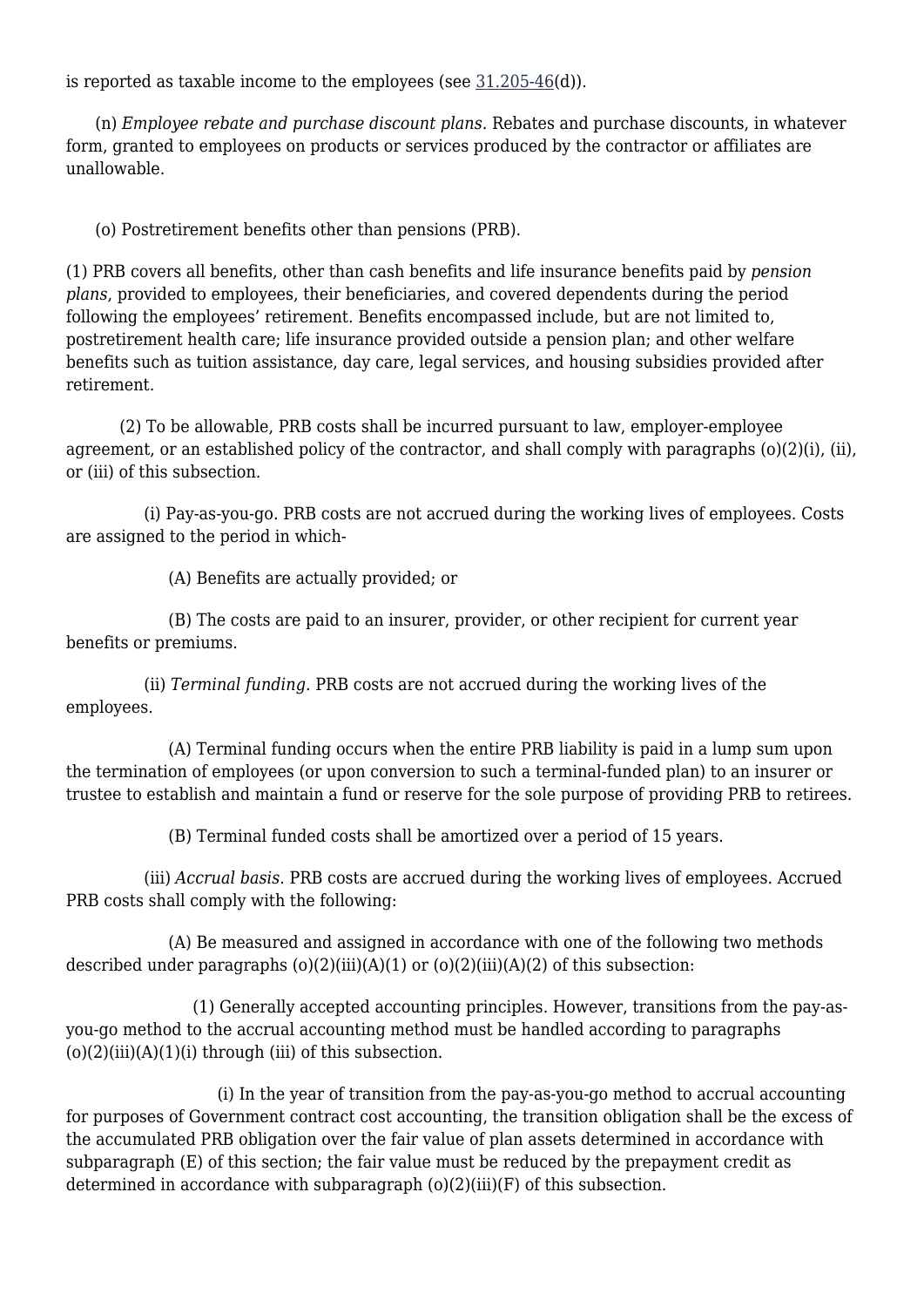(ii) PRB cost attributable to the transition obligation assigned to the current year that is in excess of the amount assignable to accounting periods on the basis of a straight line amortization of the transition obligation over the average remaining working lives of active employees covered by the PRB plan or a 20-year period, whichever period is longer, is unallowable. However, if the plan is comprised of inactive participants only, the PRB cost attributable to the transition obligation assigned to the current year that is in excess of the amount assignable to accounting periods on a straight line amortization of the transition obligation over the average future life expectancy of the participants is unallowable.

 (iii) For a plan that transitioned from pay-as-you-go to accrual accounting for Government contract cost accounting prior to July 22, 2013, the unallowable amount of PRB cost attributable to the transition obligation amortization shall continue to be based on the cost principle in effect at the time of the transition until the original transition obligation schedule is fully amortized.

 (2) Contributions to a welfare benefit fund determined in accordance with applicable Internal Revenue Code. Allowable PRB costs based on such contributions shall-

 (i) Be measured using reasonable actuarial assumptions, which shall include a health care inflation assumption unless prohibited by the Internal Revenue Code provisions governing *welfare benefit funds*;

 (ii) Be assigned to accounting periods on the basis of the average working lives of active employees covered by the PRB plan or a 15 year period, whichever period is longer. However, if the plan is comprised of inactive participants only, the cost shall be spread over the average future life expectancy of the participants; and

 (iii) Exclude Federal income taxes, whether incurred by the fund or the contractor (including any increase in PRB costs associated with such taxes), unless the fund holding the plan assets is tax-exempt under the provisions of  $26$  USC 501(c).

 (B) Be paid to an insurer or trustee to establish and maintain a fund or reserve for the sole purpose of providing PRB to retirees. The assets shall be segregated in the trust, or otherwise effectively restricted, so that they cannot be used by the employer for other purposes.

 (C) Be calculated in accordance with generally accepted actuarial principles and practices as promulgated by the Actuarial Standards Board.

 (D) Eliminate from costs of current and future periods the accumulated value of any prior period costs that were unallowable in accordance with paragraph (o)(3) of this section, adjusted for interest under paragraph (o)(4) of this section.

 (E) Calculate the unfunded actuarial liability (unfunded accumulated postretirement benefit obligation) using the market (fair) value of assets that have been accumulated by funding costs assigned to prior periods for contract accounting purposes.

 (F) Recognize as a prepayment credit the market (fair) value of assets that were accumulated by deposits or contributions that were not used to fund costs assigned to previous periods for contract accounting purposes.

 (G) Comply with the following when changing from one accrual accounting method to another: the contractor shall-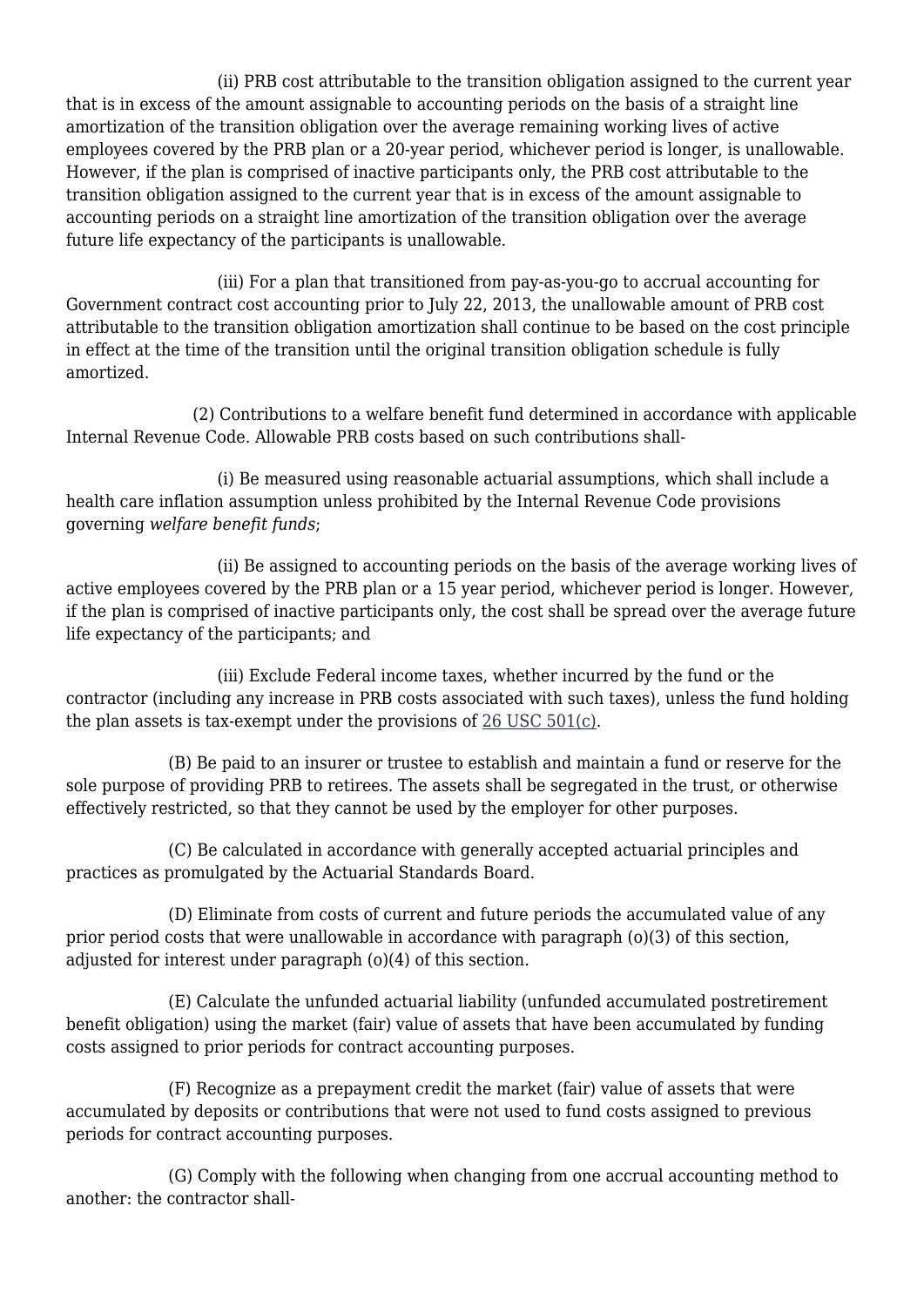(1) Treat the change in the unfunded actuarial liability (unfunded accumulated postretirement benefit obligation) as a gain or loss; and

 (2) Present an analysis demonstrating that all costs assigned to prior periods have been accounted for in accordance with paragraphs  $(o)(2)(iii)(D)$ ,  $(E)$ , and  $(F)$  of this section to ensure that no duplicate recovery of costs exists. Any duplicate recovery of costs due to the change from one method to another is unallowable. The analysis and new accrual accounting method may be a subject appropriate for an advance agreement in accordance with [31.109](#page--1-0).

 (3) To be allowable, PRB costs must be funded by the time set for filing the Federal income tax return or any extension thereof, or paid to an insurer, provider, or other recipient by the time set for filing the Federal income tax return or extension thereof. PRB costs assigned to the current year, but not funded, paid or otherwise liquidated by the tax return due date as extended are not allowable in any subsequent year.

 (4) Increased PRB costs caused by delay in funding beyond 30 days after each quarter of the year to which they are assignable are unallowable.

 (5) The Government shall receive an equitable share of any amount of previously funded PRB costs which revert or inure to the contractor. Such equitable share shall reflect the Government's previous participation in PRB costs through those contracts for which certified cost or pricing data were required or which were subject to [subpart 31.2.](#page--1-0)

(p) *Limitation on allowability of compensation*.

#### Employee Compensation Limits

| <b>Contract Award Date</b>                                 | <b>Applicable Agencies</b>                                           | Covered<br><b>Employees</b> | 31.205-6 |
|------------------------------------------------------------|----------------------------------------------------------------------|-----------------------------|----------|
| Before June 24, 2014                                       | <i>Executive Agencies Other</i><br>than DoD, NASA and Coast<br>Guard | Senior Executive            | (p)(2)   |
| Before December 31,<br>2011                                | DoD, NASA and Coast<br>Guard                                         | <b>Senior Executive</b>     | (p)(2)   |
| On/after December 31,<br>2011, and before June<br>24, 2014 | DoD, NASA, and Coast<br>Guard                                        | All Employees               | (p)(3)   |
| On/after June 24, 2014                                     | All <i>Executive Agencies</i>                                        | All Employees               | (p)(4)   |

(1) *Definitions*. As used in this paragraph (p)-

 (i) "Compensation" means the total amount of wages, salary, bonuses, deferred compensation (see paragraph (k) of this subsection), and employer contributions to defined contribution *pension plans* (see paragraphs (j)(4) and (q) of this subsection), for the fiscal year, whether paid, earned, or otherwise accruing, as recorded in the contractor's cost accounting records for the fiscal year.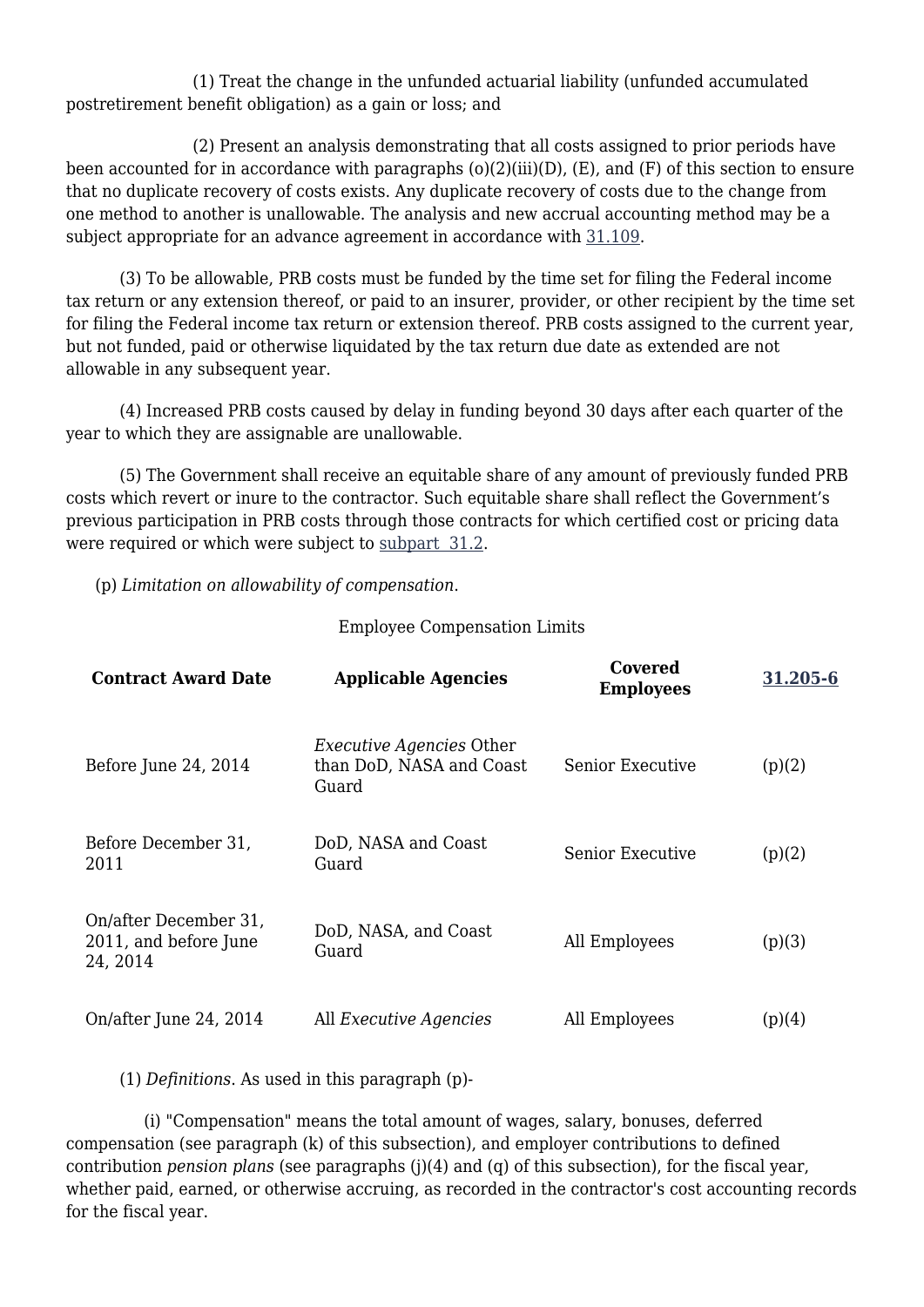(ii) "Senior executive" means–

(A) Prior to January 2, 1999–

 (1) The Chief Executive Officer (CEO) or any individual acting in a similar capacity at the contractor's headquarters;

 (2) The four most highly compensated employees in management positions at the contractor's headquarters, other than the CEO; and

 (3) If the contractor has intermediate *home offices* or *segments* that report directly to the contractor's headquarters, the five most highly compensated employees in management positions at each such intermediate home office or segment.

 (B) Effective January 2, 1999, the five most highly compensated employees in management positions at each home office and each segment of the contractor, whether or not the home office or segment reports directly to the contractor's headquarters.

 (iii) Fiscal year means the fiscal year established by the contractor for accounting purposes.

 (iv) Contractor's headquarters means the highest organizational level from which executive compensation costs are allocated to Government contracts.

(2) *Senior executive compensation limit for contracts awarded before June 24, 2014*.

(i) *Applicability*. This paragraph (p)(2) applies to the following:

 (A) To all *executive agencies*, other than DoD, NASA and the Coast Guard, for contracts awarded before June 24, 2014;

 (B) To DoD, NASA, and the Coast Guard for contracts awarded before December 31, 2011;

 (ii) Costs incurred after January 1, 1998, for the compensation of a senior executive in excess of the benchmark compensation amount determined applicable for the contractor fiscal year by the Administrator, Office of Federal Procurement Policy (OFPP), under [41 U.S.C. 1127](http://uscode.house.gov/view.xhtml?req=granuleid:USC-prelim-title41-section1127&num=0&edition=prelim) as in effect prior to June 24, 2014, are unallowable (10 U.S.C. 2324(e)(1)(P) and 41 U.S.C. 4304(a)(16), as in effect prior to June 24, 2014). This limitation is the sole statutory limitation on allowable senior executive compensation costs incurred after January 1, 1998, under contracts awarded before June 24, 2014, and applies whether or not the affected contracts were previously subject to a statutory limitation on such costs. (Note that pursuant to section 804 of Pub. L. 105-261, the definition of "senior executive" in paragraph (p)(1) of this section has been changed for compensation costs incurred after January 1, 1999.) See

[https://www.whitehouse.gov/wp-content/uploads/2017/11/ContractorCompensationCapContractsAwa](https://www.whitehouse.gov/wp-content/uploads/2017/11/ContractorCompensationCapContractsAwardedBeforeJune24.pdf) [rdedBeforeJune24.pdf.](https://www.whitehouse.gov/wp-content/uploads/2017/11/ContractorCompensationCapContractsAwardedBeforeJune24.pdf)

(3) All employee compensation limit for contracts awarded before June 24, 2014.

 (i) *Applicability.* This paragraph (p)(3) applies to DOD, NASA, and the Coast Guard for contracts awarded on or after December 31, 2011, and before June 24, 2014.

(ii) Costs incurred after January 1, 2012, for the compensation of any contractor employee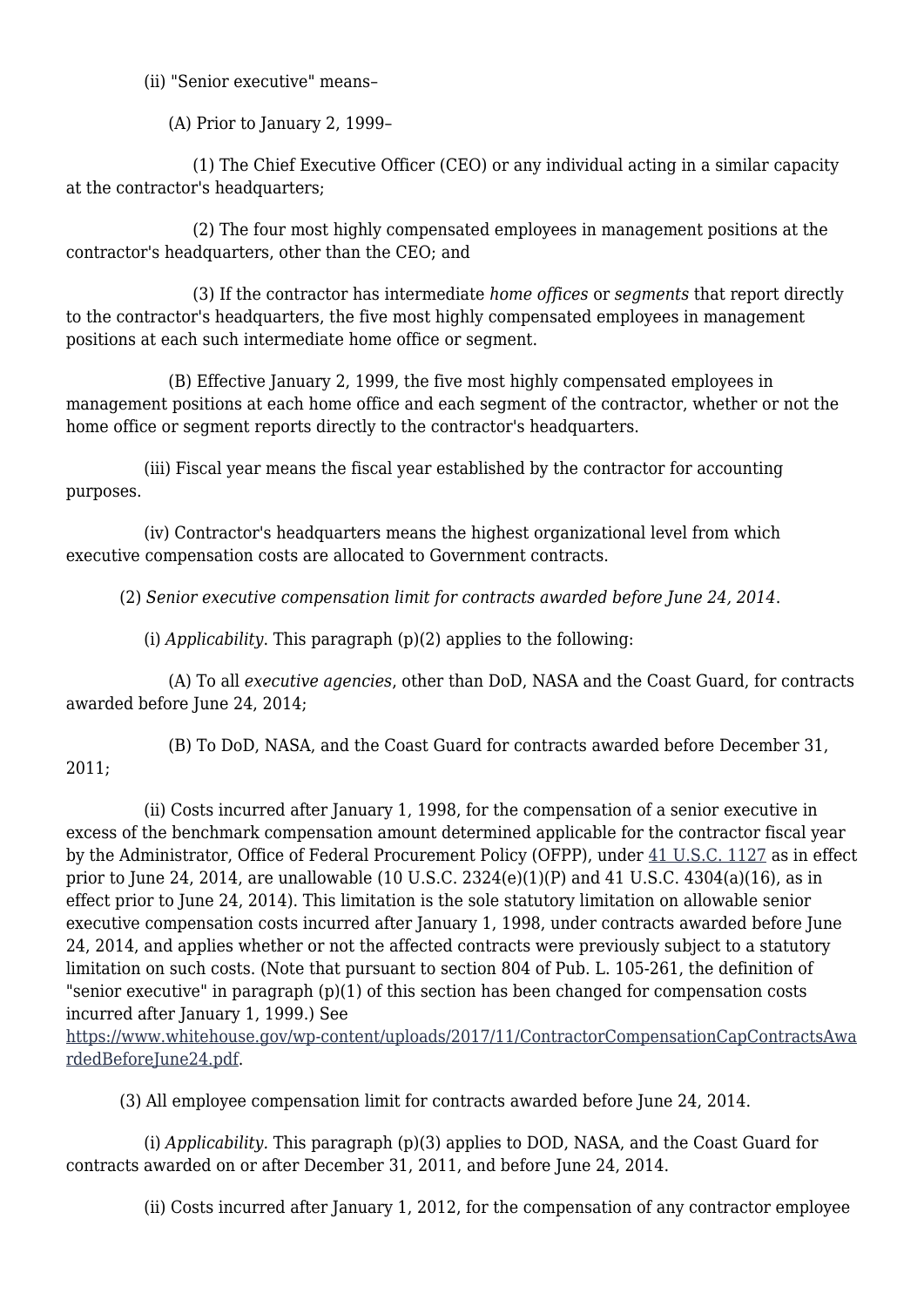in excess of the benchmark compensation amount, determined applicable for the contractor fiscal year by the Administrator, Office of Federal Procurement Policy (OFPP) under [41 U.S.C. 1127](http://uscode.house.gov/view.xhtml?req=granuleid:USC-prelim-title41-section1127&num=0&edition=prelim) as in effect prior to June 24, 2014 are unallowable (10 U.S.C. 2324(e)(1)(P) as in effect prior to June 24, 2014.) This limitation is the sole statutory limitation on allowable employee compensation costs incurred after January 1, 2012, under contracts awarded on or after December 31, 2011 and before June 24, 2014. (Note that pursuant to section 803 of Pub. L. 112-81, 10 U.S.C. 2324, Allowable costs under defense contracts, was amended by striking "senior executives" and inserting "any contractor employee", making unallowable the excess compensation costs incurred after January 1, 2012, under affected contracts.) See

[https://www.whitehouse.gov/wp-content/uploads/2017/11/ContractorCompensationCapContractsAwa](https://www.whitehouse.gov/wp-content/uploads/2017/11/ContractorCompensationCapContractsAwardedBeforeJune24.pdf) [rdedBeforeJune24.pdf.](https://www.whitehouse.gov/wp-content/uploads/2017/11/ContractorCompensationCapContractsAwardedBeforeJune24.pdf)

(4) All employee compensation limit for contracts awarded on or after June 24, 2014.

 (i) *Applicability*. This paragraph (p)(4) applies to all executive agency contracts awarded on or after June 24, 2014, and any subcontracts thereunder.

 (ii) Costs incurred on or after June 24, 2014, for the compensation of all employees in excess of the benchmark compensation amount determined applicable for the contractor fiscal year by the Administrator, Office of Federal Procurement Policy (OFPP) are unallowable under [10 U.S.C.](http://uscode.house.gov/view.xhtml?req=granuleid:USC-prelim-title10-section2324&num=0&edition=prelim)  $2324(e)(1)(P)$  $2324(e)(1)(P)$  and 41 U.S.C  $4304(a)(16)$ , as in effect on or after June 24, 2014, pursuant to section 702 of Pub. L. 113-67. This limitation is the sole statutory limitation on allowable employee compensation costs incurred on or after June 24, 2014, under contracts awarded on or after June 24, 2014. See [http://www.whitehouse.gov/omb/procurement/cecp](http://uscode.house.gov/browse.xhtml;jsessionid=114A3287C7B3359E597506A31FC855B3).

 (iii) Exceptions. An agency head may establish one or more narrowly targeted exceptions for scientists, engineers, or other specialists upon a determination that such exceptions are needed to ensure that the executive agency has continued access to needed skills and capabilities. In making such a determination, the agency shall consider, at a minimum, for each contractor employee in a narrowly targeted excepted position-

(A) The amount of taxpayer funded compensation to be received by each employee; and

(B) The duties and services performed by each employee.

(q) Employee stock ownership plans (ESOP).

(1) An ESOP is a stock bonus plan designed to invest primarily in the stock of the employer corporation. The contractor's contributions to an Employee Stock Ownership Trust (ESOT) may be in the form of cash, stock, or property.

(2) Costs of ESOPs are allowable subject to the following conditions:

 (i) The contractor measures, assigns, and *allocates* costs in accordance with 48 CFR 9904.415.

 (ii) Contributions by the contractor in any oneyear that exceed the deductibility limits of the Internal Revenue Code for that year are unallowable.

 (iii) When the contribution is in the form of stock, the value of the stock contribution is limited to the fair market value of the stock on the date that title is effectively transferred to the trust.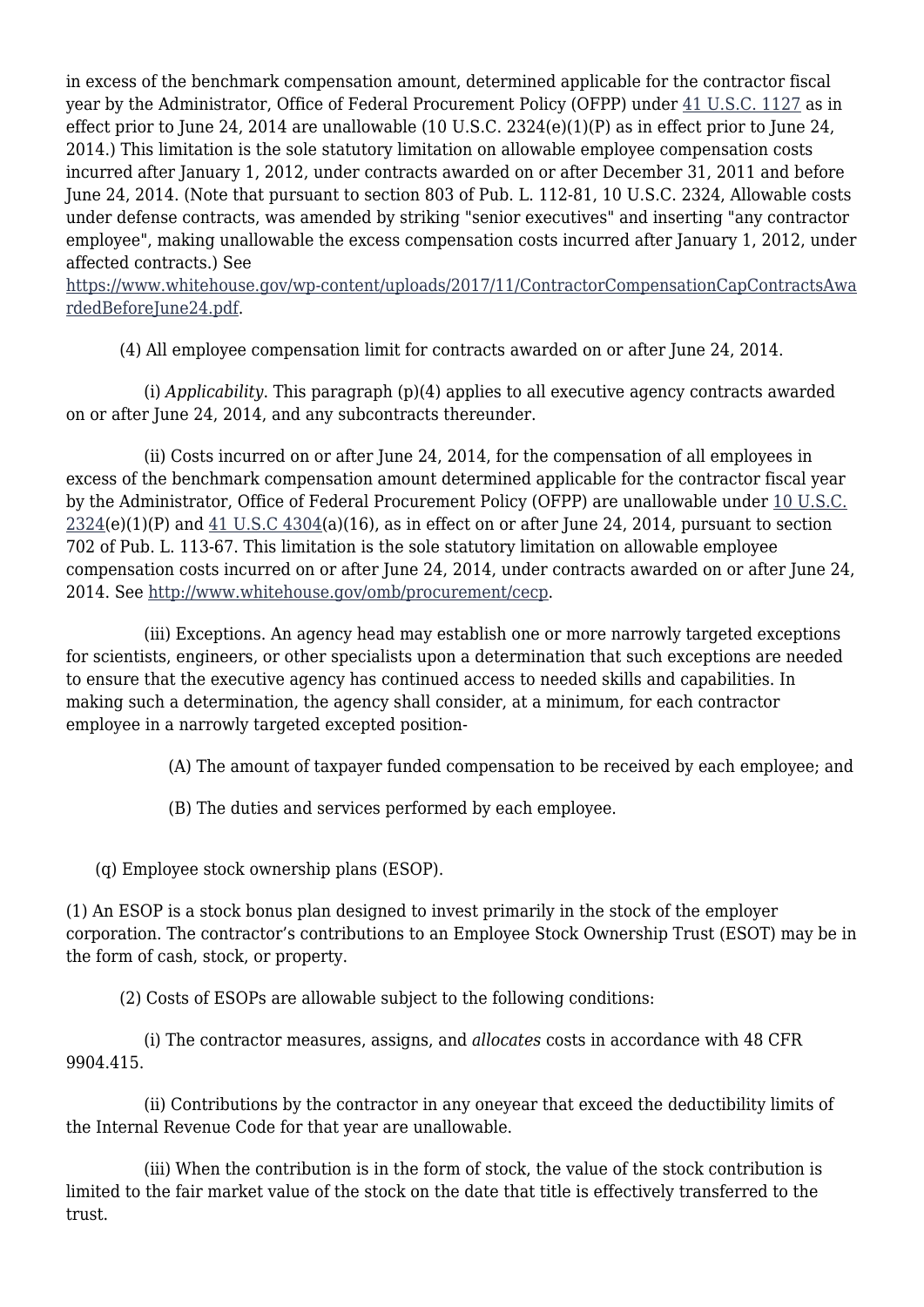(iv) When the contribution is in the form of cash-

(A) Stock purchases by the ESOT in excess of fair market value are unallowable; and

 (B) When stock purchases are in excess of fair market value, the contractor shall credit the amount of the excess to the same indirect cost pools that were charged for the ESOP contributions in the year in which the stock purchase occurs. However, when the trust purchases the stock with borrowed funds which will be repaid over a period of years by cash contributions from the contractor to the trust, the contractor shall credit the excess price over fair market value to the indirect cost pools pro rata over the period of years during which the contractor contributes the cash used by the trust to repay the loan.

 (v) When the fair market value of unissued stock or stock of a closely held corporation is not readily determinable, the valuation will be made on a case-by-case basis taking into consideration the guidelines for valuation used by the IRS.

## **31.205-7 Contingencies.**

 (a) "Contingency," as used in this subpart, means a possible future event or condition arising from presently known or unknown causes, the outcome of which is indeterminable at the present time.

 (b) Costs for contingencies are generally unallowable for historical costing purposes because such costing deals with costs incurred and recorded on the contractor's books. However, in some cases, as for example, terminations, a contingency factor may be recognized when it is applicable to a past period to give recognition to minor unsettled factors in the interest of expediting settlement.

(c) In connection with estimates of future costs, contingencies fall into two categories:

 (1) Those that may arise from presently known and existing conditions, the effects of which are foreseeable within reasonable limits of accuracy; *e.g.,* anticipated costs of rejects and defective work. Contingencies of this category are to be included in the estimates of future costs so as to provide the best estimate of performance cost.

 (2) Those that may arise from presently known or unknown conditions, the effect of which cannot be measured so precisely as to provide equitable results to the contractor and to the Government; *e.g.,* results of pending litigation. Contingencies of this category are to be excluded from cost estimates under the several items of cost, but should be disclosed separately (including the basis upon which the contingency is computed) to facilitate the negotiation of appropriate contractual coverage. (See, for example,  $31.205-6(g)$  $31.205-6(g)$  and  $31.205-19.$  $31.205-19.$ )

## **31.205-8 Contributions or donations.**

Contributions or donations, including cash, property and services, regardless of recipient, are unallowable, except as provided in [31.205-1](#page--1-0)(e)(3).

#### **31.205-9 [Reserved]**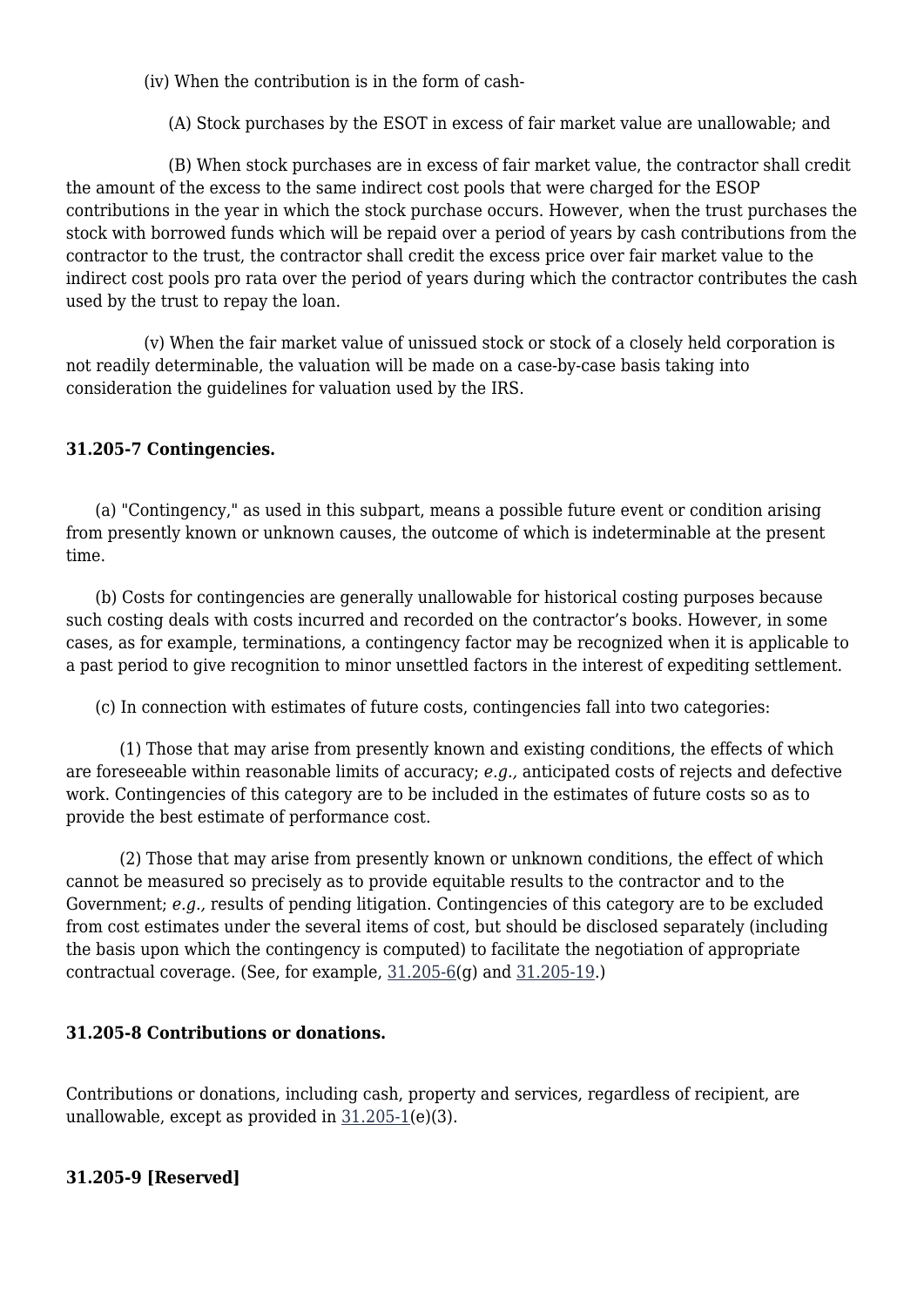#### **31.205-10 Cost of money.**

(a) *General*. Cost of money-

(1) Is an imputed cost that is not a form of interest on borrowings (see [31.205-20](#page--1-0));

 (2) Is an "incurred cost" for cost-reimbursement purposes under applicable costreimbursement contracts and for progress payment purposes under fixed-price contracts; and

(3) Refers to-

(i) Facilities capital cost of money (48 CFR9904.414); and

 (ii) Cost of money as an element of the cost of capital assets under construction (48 CFR9904.417).

(b) Cost of money is allowable, provided-

 (1) It is measured, assigned, and allocated to contracts in accordance with 48 CFR9904.414 or measured and added to the cost of capital assets under construction in accordance with 48 CFR9904.417, as applicable;

 (2) The requirements of [31.205-52](#page--1-0), which limit the allowability of cost of money, are followed; and

 (3) The estimated facilities capital cost of money is specifically identified and proposed in cost *proposals* relating to the contract under which the cost is to be claimed.

(c) Actual interest cost in lieu of the calculated imputed cost of money is unallowable.

#### **31.205-11 Depreciation.**

 (a) Depreciation on a contractor's plant, equipment, and other capital facilities is an allowable contract cost, subject to the limitations contained in this cost principle. For tangible personal property, only estimated *residual values* that exceed 10 percent of the capitalized cost of the asset need be used in establishing depreciable costs. Where either the declining balance method of depreciation or the class life asset depreciation range system is used, the residual value need not be deducted from capitalized cost to determine depreciable costs. Depreciation cost that would significantly reduce the book value of a tangible capital asset below its residual value is unallowable.

 (b) Contractors having contracts subject to 48 CFR9904.409, Depreciation of *Tangible Capital Assets*, shall adhere to the requirement of that standard for all fully CAS-covered contracts and may elect to adopt the standard for all other contracts. All requirements of 48 CFR9904.409 are applicable if the election is made, and contractors must continue to follow it until notification of final acceptance of all deliverable items on all open negotiated Government contracts.

 (c) For contracts to which 48 CFR9904.409 is not applied, except as indicated in paragraphs (g) and (h) of this subsection, allowable depreciation shall not exceed the amount used for financial accounting purposes, and shall be determined in a manner consistent with the depreciation policies and procedures followed in the same segment on non-Government business.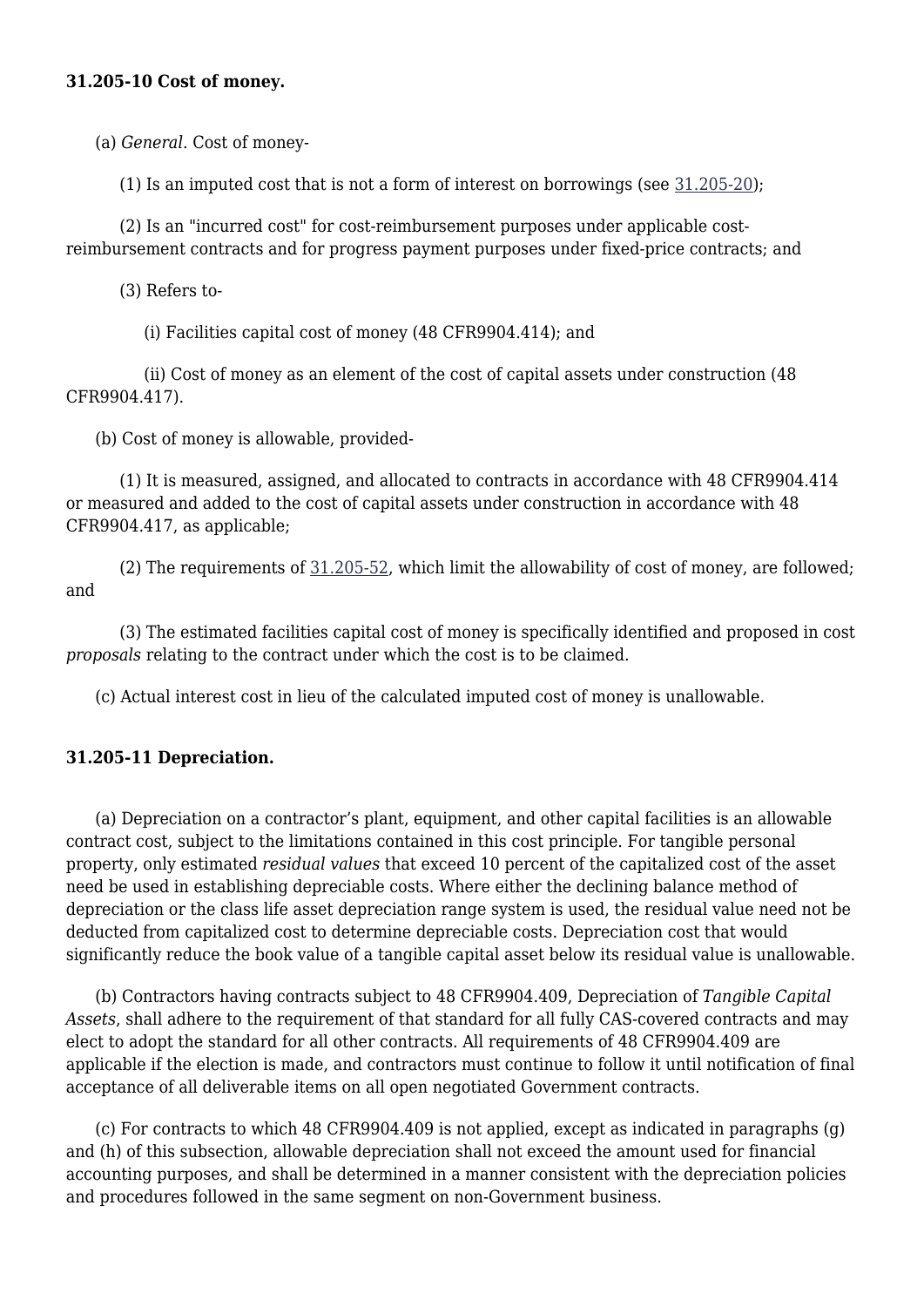(d) Depreciation, rental, or use charges are unallowable on property acquired from the Government at no cost by the contractor or by any division, subsidiary, or affiliate of the contractor under common control.

 (e) The depreciation on any item which meets the criteria for allowance at price under [31.205-26](#page--1-0)(e) may be based on that price, provided the same policies and procedures are used for costing all business of the using division, subsidiary, or organization under common control.

 (f) No depreciation or rental is allowed on property fully depreciated by the contractor or by any division, subsidiary, or affiliate of the contractor under common control. However, a reasonable charge for using fully depreciated property may be agreed upon and allowed (but, see [31.109\(](#page--1-0)h)(2)). In determining the charge, consideration shall be given to cost, total estimated useful life at the time of negotiations, effect of any increased maintenance charges or decreased efficiency due to age, and the amount of depreciation previously charged to Government contracts or subcontracts.

(g) Whether or not the contract is otherwise subject to CAS the following apply:

(1) The requirements of [31.205-52](#page--1-0) shall be observed.

 (2) In the event of a write-down from carrying value to fair value as a result of impairments caused by events or changes in circumstances, allowable depreciation of the impaired assets is limited to the amounts that would have been allowed had the assets not been written down (see [31.205-16](#page--1-0)(g)). However, this does not preclude a change in depreciation resulting from other causes such as permissible changes in estimates of service life, consumption of services, or residual value.

(3)

(i) In the event the contractor reacquires property involved in a sale and leaseback arrangement, allowable depreciation of reacquired property shall be based on the net book value of the asset as of the date the contractor originally became a lessee of the property in the sale and leaseback arrangement-

and

(A) Adjusted for any allowable gain or loss determined in accordance with  $31.205-16(b)$ ;

 (B) Less any amount of depreciation expense included in the calculation of the amount that would have been allowed had the contractor retained title under  $31.205-11(h)(1)$  and  $31.205 - 36(b)(2)$ .

(ii) As used in this paragraph  $(g)(3)$ , "reacquired property" is property that generated either any depreciation expense or any cost of money considered in the calculation of the limitations under [31.205-11\(](#page--1-0)h)(1) and [31.205-36](#page--1-0)(b)(2) during the most recent accounting period prior to the date of reacquisition.

 (h) A "capital lease," as defined in Financial Accounting Standards Board's Accounting Standards Codification (FASB ASC) 840, Leases, is subject to the requirements of this cost principle. (See [31.205-36](#page--1-0) for Operating Leases.) FASB ASC 840 requires that capital leases be treated as purchased assets, *i.e.*, be capitalized, and the capitalized value of such assets be distributed over their useful lives as depreciation charges or over the leased life as amortization charges, as appropriate, except that-

(1) Lease costs under a sale and leaseback arrangement are allowable only up to the amount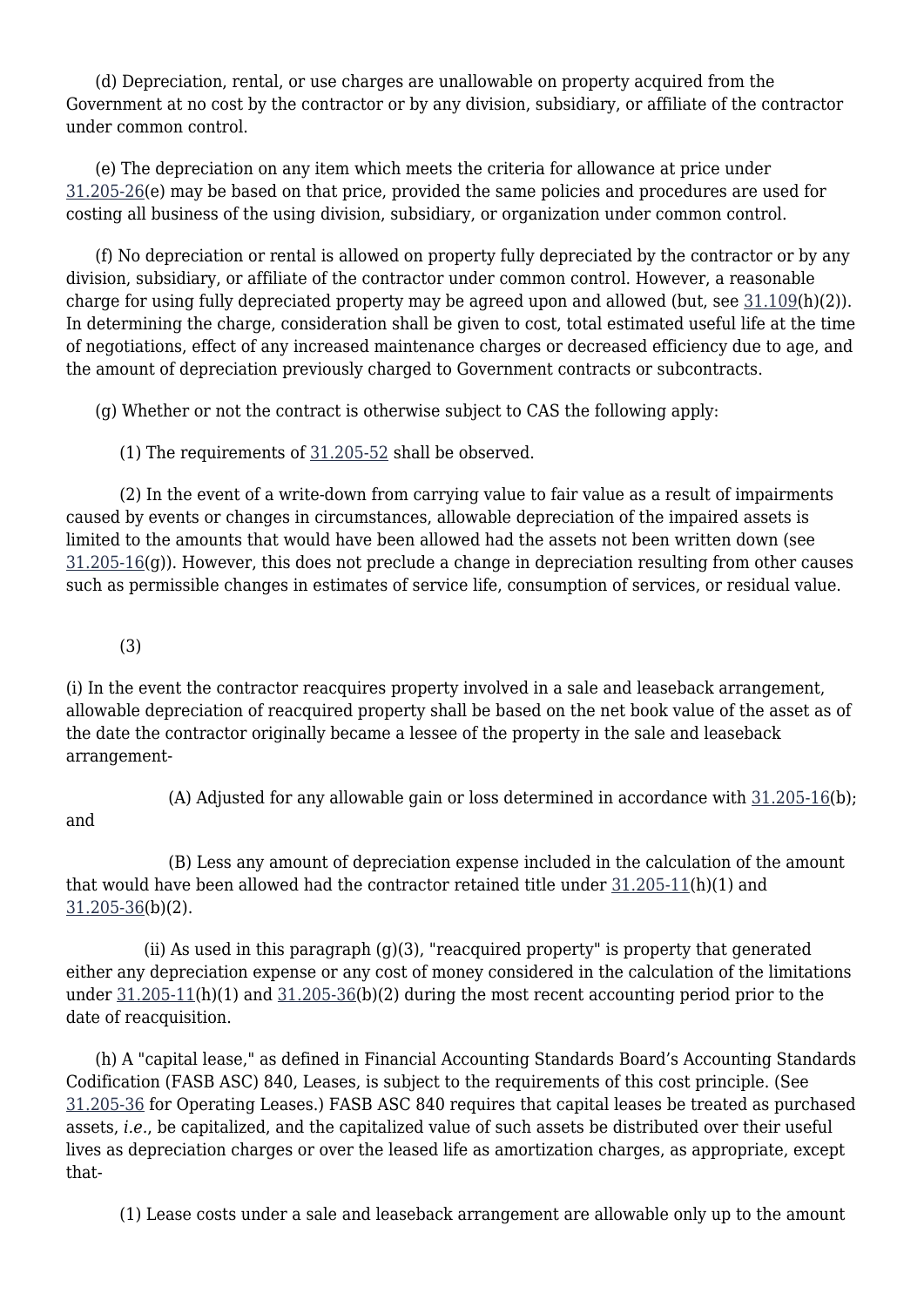that would be allowed if the contractor retained title, computed based on the net book value of the asset on the date the contractor becomes a lessee of the property adjusted for any gain or loss recognized in accordance with [31.205-16](#page--1-0)(b); and

 (2) If it is determined that the terms of the capital lease have been significantly affected by the fact that the lessee and lessor are related, depreciation charges are not allowable in excess of those that would have occurred if the lease contained terms consistent with those found in a lease between unrelated parties.

# **31.205-12 Economic planning costs.**

Economic planning costs are the costs of general long-range management planning that is concerned with the future overall development of the contractor's business and that may take into account the eventual possibility of economic dislocations or fundamental alterations in those markets in which the contractor currently does business. Economic planning costs are allowable. Economic planning costs do not include organization or reorganization costs covered by [31.205-27.](#page--1-0) See [31.205-38](#page--1-0) for market planning costs other than economic planning costs.

# **31.205-13 Employee morale, health, welfare, food service, and dormitory costs and credits.**

 (a) Aggregate costs incurred on activities designed to improve working conditions, employeremployee relations, employee morale, and employee performance (less income generated by these activities) are allowable, subject to the limitations contained in this subsection. Some examples of allowable activities are-

- (1) House publications;
- (2) Health clinics;
- (3) Wellness/fitness centers;
- (4) Employee counseling services; and

 (5) Food and dormitory services for the contractor's employees at or near the contractor's facilities. These services include-

 (i) Operating or furnishing facilities for cafeterias, dining rooms, canteens, lunch wagons, vending machines, living accommodations; and

(ii) Similar types of services.

 (b) Costs of gifts are unallowable. (Gifts do not include awards for performance made pursuant to [31.205-6\(](#page--1-0)f) or awards made in recognition of employee achievements pursuant to an established contractor plan or policy.)

 (c) Costs of recreation are unallowable, except for the costs of employees' participation in company sponsored sports teams or employee organizations designed to improve company loyalty, team work, or physical fitness.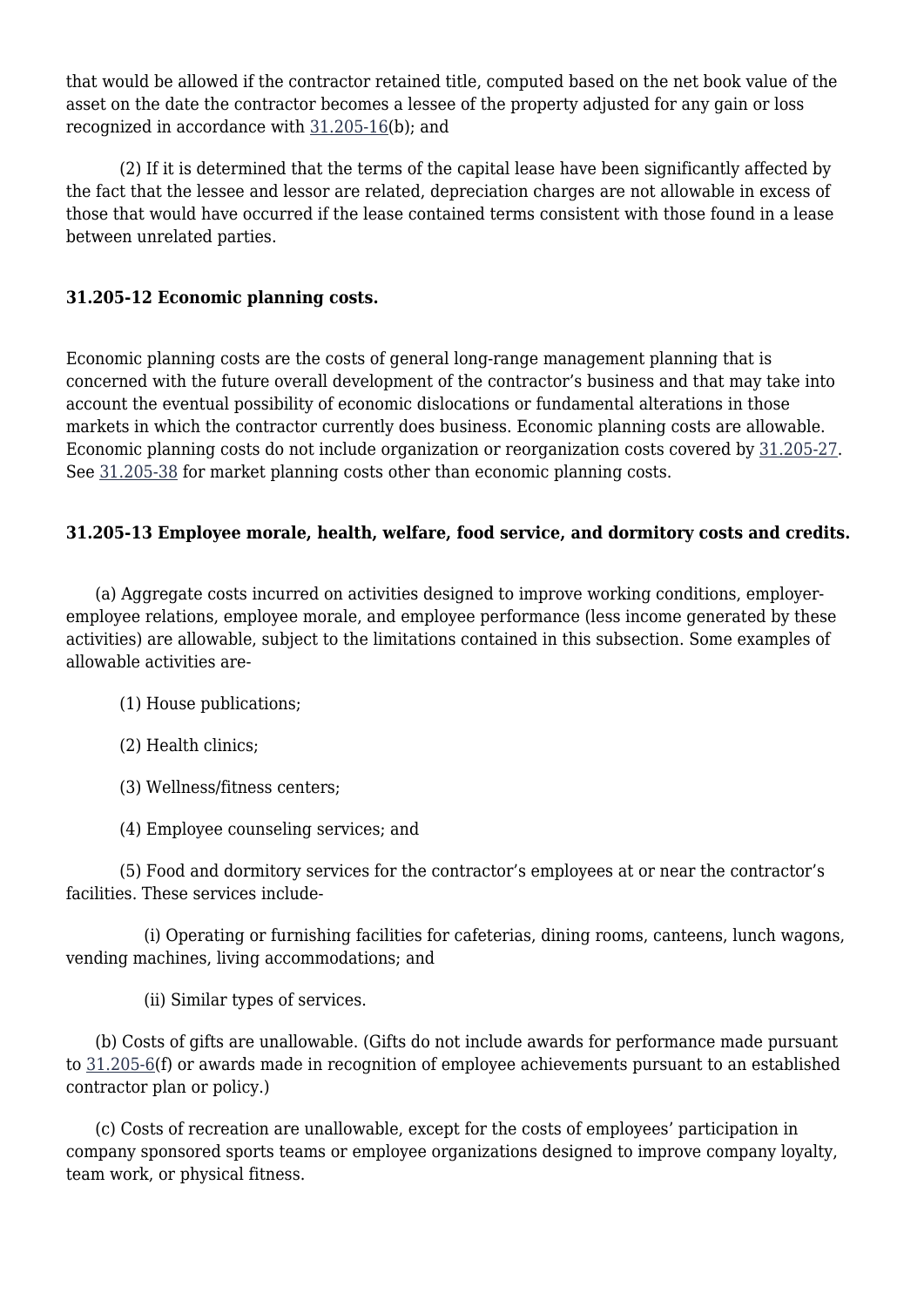(d)

(1) The allowability of food and dormitory losses are determined by the following factors:

 (i) Losses from operating food and dormitory services are allowable only if the contractor's objective is to operate such services on a break-even basis.

 (ii) Losses sustained because food services or lodging accommodations are furnished without charge or at prices or rates which obviously would not be conducive to the accomplishment of the objective in paragraph (d)(1)(i) of this subsection are not allowable, except as described in paragraph  $(d)(1)(iii)$  of this subsection.

 (iii) A loss may be allowed to the extent that the contractor can demonstrate that unusual circumstances exist such that even with efficient management, operating the services on a breakeven basis would require charging inordinately high prices, or prices or rates higher than those charged by commercial establishments offering the same services in the same geographical areas. The following are examples of unusual circumstances:

 (A) The contractor must provide food or dormitory services at remote locations where adequate commercial facilities are not reasonably available.

 (B) The contractor's charged (but unproductive) labor costs would be excessive if the services were not available.

 (C) If cessation or reduction of food or dormitory operations will not otherwise yield net cost savings.

 (2) Costs of food and dormitory services shall include an allocable share of indirect expenses pertaining to these activities.

 (e) When the contractor has an arrangement authorizing an employee association to provide or operate a service, such as vending machines in the contractor's plant, and retain the profits, such profits shall be treated in the same manner as if the contractor were providing the service (but see paragraph (f) of this subsection).

 (f) Contributions by the contractor to an employee organization, including funds from vending machine receipts or similar sources, are allowable only to the extent that the contractor demonstrates that an equivalent amount of the costs incurred by the employee organization would be allowable if directly incurred by the contractor..

#### **31.205-14 Entertainment costs.**

Costs of amusement, diversions, social activities, and any *directly associated costs* such as tickets to shows or sports events, meals, lodging, rentals, transportation, and gratuities are unallowable. Costs made specifically unallowable under this cost principle are not allowable under any other cost principle. Costs of membership in social, dining, or country clubs or other organizations having the same purposes are also unallowable, regardless of whether the cost is reported as taxable income to the employees.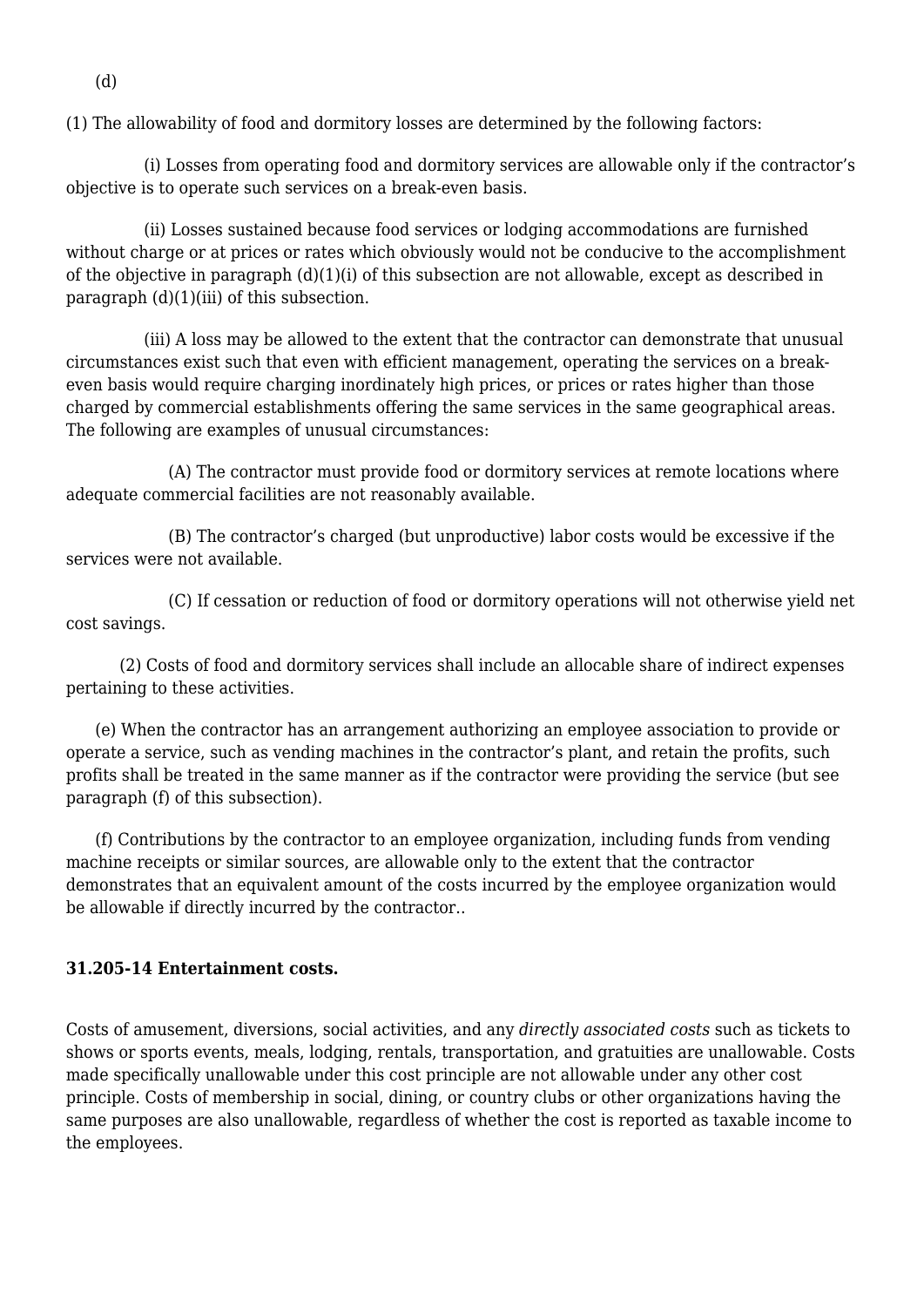#### **31.205-15 Fines, penalties, and mischarging costs.**

 (a) Costs of fines and *penalties* resulting from violations of, or failure of the contractor to comply with, Federal, State, local, or foreign laws and regulations, are unallowable except when incurred as a result of compliance with specific terms and conditions of the contract or written instructions from the contracting officer.

 (b) Costs incurred in connection with, or related to, the mischarging of costs on Government contracts are unallowable when the costs are caused by, or result from, alteration or destruction of records, or other false or improper charging or recording of costs. Such costs include those incurred to measure or otherwise determine the magnitude of the improper charging, and costs incurred to remedy or correct the mischarging, such as costs to rescreen and reconstruct records.

#### **31.205-16 Gains and losses on disposition or impairment of depreciable property or other capital assets.**

 (a) Gains and losses from the sale, retirement, or other disposition (but see [31.205-19](#page--1-0)) of depreciable property shall be included in the year in which they occur as credits or charges to the cost grouping(s) in which the depreciation or amortization applicable to those assets was included (but see paragraph (f) of this subsection). However, no gain or loss shall be recognized as a result of the transfer of assets in a business combination (see [31.205-52\)](#page--1-0).

 (b) Notwithstanding the provisions in paragraph (c) of this subsection, when costs of depreciable property are subject to the sale and leaseback limitations in [31.205-11\(](#page--1-0)h)(1) or [31.205-36\(](#page--1-0)b)(2)-

 (1) The gain or loss is the difference between the net amount realized and the undepreciated balance of the asset on the date the contractor becomes a lessee; and

(2) When the application of  $(b)(1)$  of this subsection results in a loss-

 (i) The allowable portion of the loss is zero if the fair market value exceeds the undepreciated balance of the asset on the date the contractor becomes a lessee; and

 (ii) The allowable portion of the loss is limited to the difference between the fair market value and the undepreciated balance of the asset on the date the contractor becomes a lessee if the fair market value is less than the undepreciated balance of the asset on the date the contractor becomes a lessee.

 (c) Gains and losses on disposition of *tangible capital assets*, including those acquired under capital leases (see  $31.205-11(h)$ ), shall be considered as adjustments of depreciation costs previously recognized. The gain or loss for each asset disposed of is the difference between the net amount realized, including insurance proceeds from involuntary conversions, and its undepreciated balance.

 (d) The gain recognized for contract costing purposes shall be limited to the difference between the acquisition cost (or for assets acquired under a capital lease, the value at which the leased asset is capitalized) of the asset and its undepreciated balance (except see paragraphs (e)(2)(i) or (ii) of this subsection).

 (e) Special considerations apply to an involuntary con-version which occurs when a contractor's property is destroyed by events over which the owner has no control, such as fire, windstorm, flood,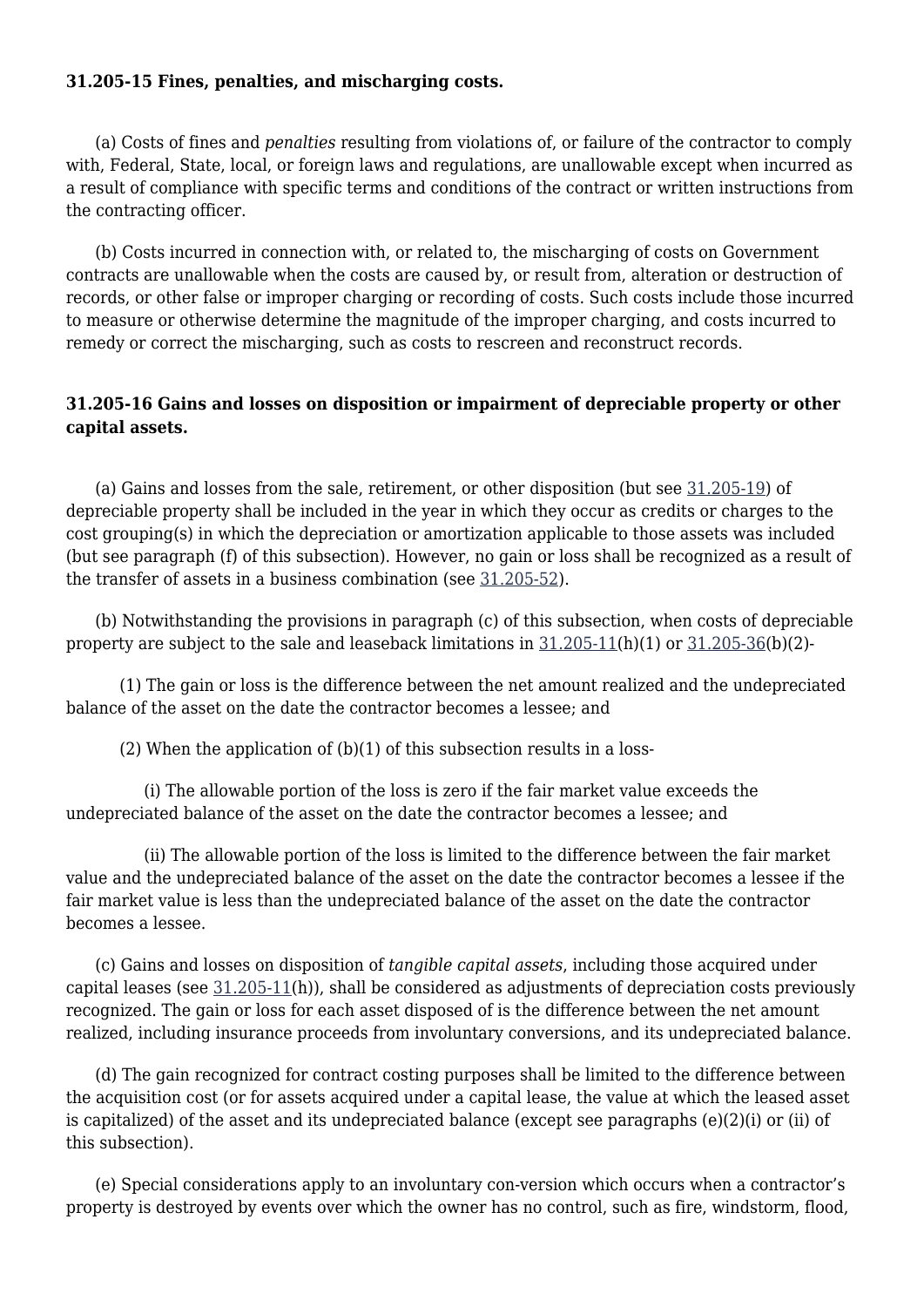accident, theft, etc., and an insurance award is recovered. The following govern involuntary conversions:

 (1) When there is a cash award and the converted asset is not replaced, gain or loss shall be recognized in the period of disposition. The gain recognized for contract costing purposes shall be limited to the difference between the acquisition cost of the asset and its undepreciated balance.

(2) When the converted asset is replaced, the contractor shall either-

 (i) Adjust the depreciable basis of the new asset by the amount of the total realized gain or loss; or

 (ii) Recognize the gain or loss in the period of disposition, in which case the Government shall participate to the same extent as outlined in paragraph (e)(1) of this subsection.

 (f) Gains and losses on the disposition of depreciable property shall not be recognized as a separate charge or credit when-

 (1) Gains and losses are processed through the depreciation reserve account and reflected in the depreciation allowable under [31.205-11;](#page--1-0) or

 (2) The property is exchanged as part of the purchase price of a similar item, and the gain or loss is taken into consideration in the depreciation cost basis of the new item.

 (g) Gains and losses arising from mass or extraordinary sales, retirements, or other disposition other than through business combinations shall be considered on a case-by-case basis.

 (h) Gains and losses of any nature arising from the sale or exchange of capital assets other than depreciable property shall be excluded in computing contract costs.

 (i) With respect to long-lived tangible and identifiable intangible assets held for use, no loss shall be allowed for a write-down from carrying value to fair value as a result of impairments caused by events or changes in circumstances (*e.g.,* environmental damage, idle facilities arising from a declining business base, etc.). If depreciable property or other capital assets have been written down from carrying value to fair value due to impairments, gains or losses upon disposition shall be the amounts that would have been allowed had the assets not been written down.

## **31.205-17 Idle facilities and idle capacity costs.**

(a) *Definitions*. As used in this subsection-

 *Costs of idle facilities or idle capacity* means costs such as maintenance, repair, housing, rent, and other related costs; *e.g.,* property taxes, insurance, and depreciation.

 *Facilities* means plant or any portion thereof (including land integral to the operation), equipment, individually or collectively, or any other tangible capital asset, wherever located, and whether owned or leased by the contractor.

 *Idle capacity* means the unused capacity of partially used facilities. It is the difference between that which a facility could achieve under 100 percent operating time on a one-shift basis, less operating interruptions resulting from time lost for repairs, setups, unsatisfactory materials, and other normal delays, and the extent to which the facility was actually used to meet demands during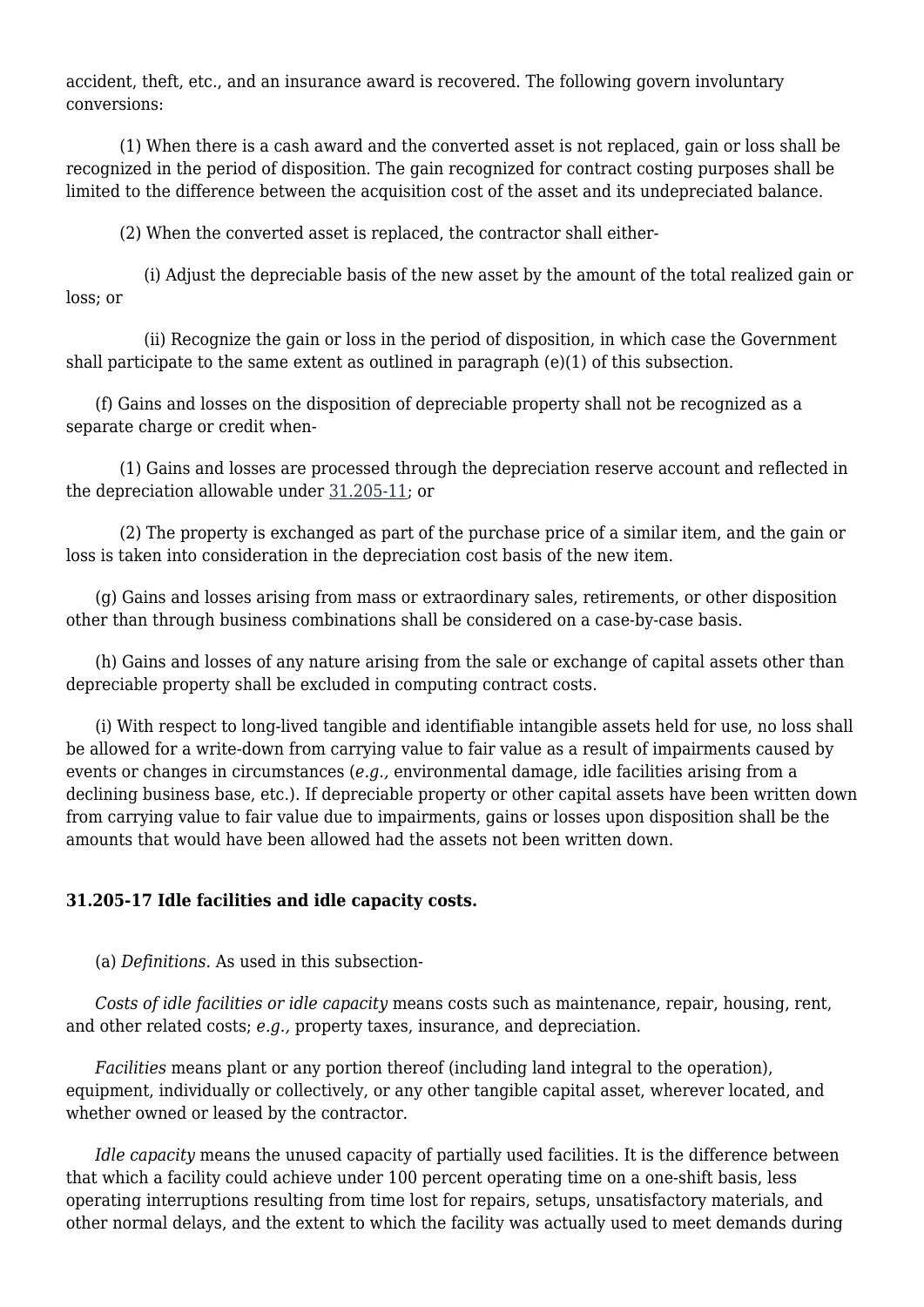the accounting period. A multiple-shift basis may be used in the calculation instead of a one-shift basis if it can be shown that this amount of usage could normally be expected for the type of facility involved.

 *Idle facilities* means completely unused facilities that are excess to the contractor's current needs.

(b) The costs of idle facilities are unallowable unless the facilities-

(1) Are necessary to meet fluctuations in workload; or

 (2) Were necessary when acquired and are now idle because of changes in requirements, production economies, reorganization, termination, or other causes which could not have been reasonably foreseen. (Costs of idle facilities are allowable for a reasonable period, ordinarily not to exceed 1 year, depending upon the initiative taken to use, lease, or dispose of the idle facilities (but see [31.205-42\)](#page--1-0)).

 (c) Costs of idle capacity are costs of doing business and are a factor in the normal fluctuations of usage or overhead rates from period to period. Such costs are allowable provided the capacity is necessary or was originally reasonable and is not subject to reduction or elimination by subletting, renting, or sale, in accordance with sound business, economics, or security practices. Widespread idle capacity throughout an entire plant or among a group of assets having substantially the same function may be idle facilities.

 (d) Any costs to be paid directly by the Government for idle facilities or idle capacity reserved for defense mobilization production shall be the subject of a separate agreement.

## **31.205-18 Independent research and development and bid and proposal costs.**

(a) *Definitions.* As used in this subsection-

 *Applied research* means that effort which (1) normally follows basic research, but may not be severable from the related basic research, (2) attempts to determine and exploit the potential of scientific discoveries or improvements in technology, materials, processes, methods, devices, or techniques, and (3) attempts to advance the state of the art. Applied research does not include efforts whose principal aim is design, development, or test of specific items or services to be considered for sale; these efforts are within the definition of the term "development," defined in this subsection.

*Basic research* (see [2.101\)](https://www.acquisition.gov/far/part-2#FAR_2_101).

 *Bid and proposal (B&P) costs* means the costs incurred in preparing, submitting, and supporting bids and *proposals* (whether or not solicited) on potential Government or non-Government contracts. The term does not include the costs of effort sponsored by a grant or cooperative agreement, or required in the performance of a contract.

 *Company* means all divisions, subsidiaries, and affiliates of the contractor under common control.

 *Development* means the systematic use, under whatever name, of scientific and technical knowledge in the design, development, test, or evaluation of a potential new product or service (or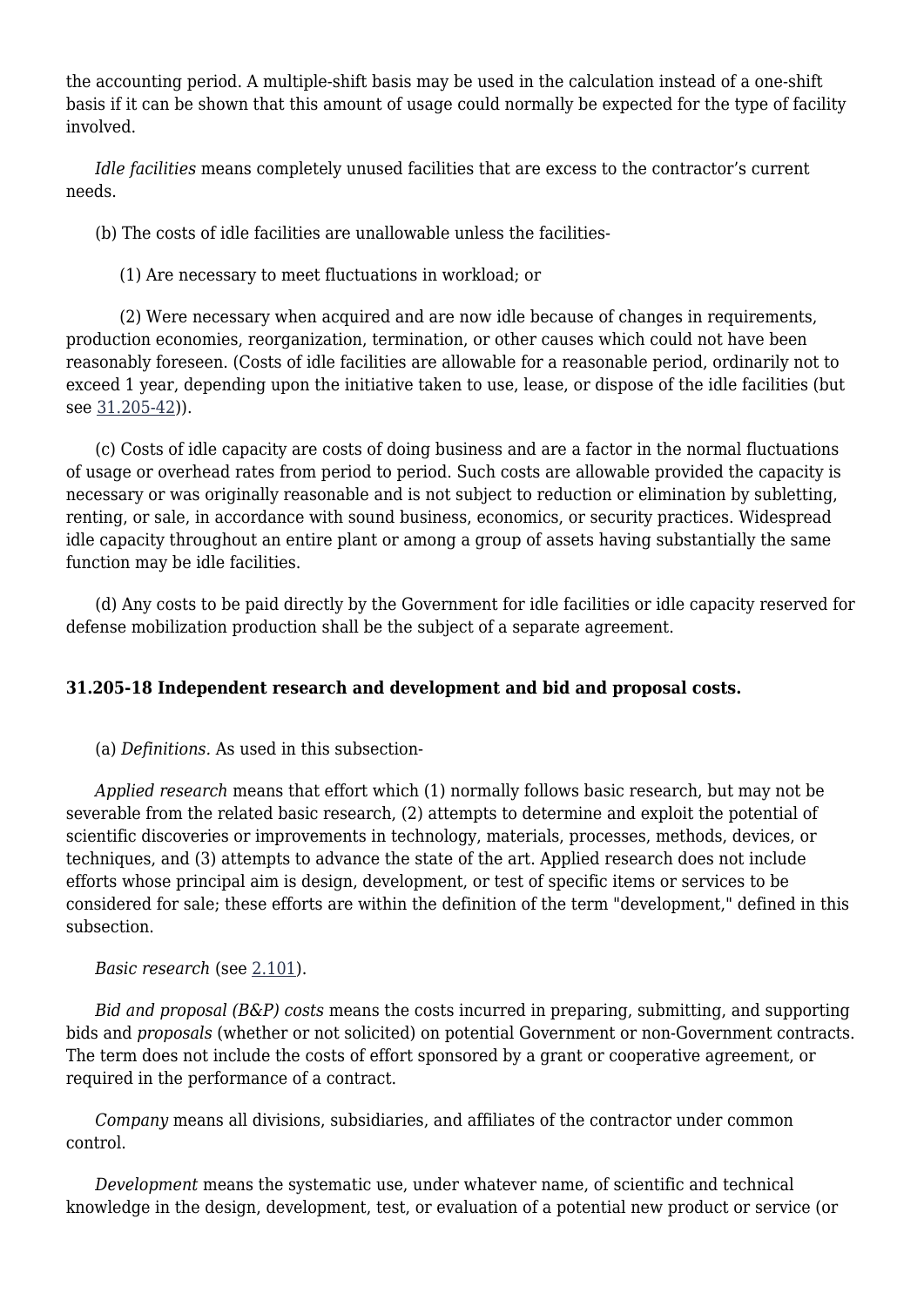of an improvement in an existing product or service) for the purpose of meeting specific performance requirements or objectives. Development includes the functions of design engineering, prototyping, and engineering testing. Development excludes-

 (1) Subcontracted technical effort which is for the sole purpose of developing an additional source for an existing product, or

 (2) Development effort for manufacturing or production materials, systems, processes, methods, equipment, tools, and techniques not intended for sale.

 *Independent research and development (IR&D)* means a contractor's IR&D cost that consists of projects falling within the four following areas: (1) basic research, (2) applied research, (3) development, and (4) systems and other concept formulation studies. The term does not include the costs of effort sponsored by a grant or required in the performance of a contract. IR&D effort shall not include technical effort expended in developing and preparing technical data specifically to support submitting a bid or proposal.

 *Systems and other concept formulation studies* means analyses and study efforts either related to specific IR&D efforts or directed toward identifying desirable new systems, equipment or *components*, or modifications and improvements to existing systems, equipment, or *components*.

 (b) *Composition and allocation of costs.* The requirements of 48 CFR 9904.420, Accounting for independent research and development costs and bid and proposal costs, are incorporated in their entirety and shall apply as follows-

 (1) *Fully-CAS-covered contracts.* Contracts that are fully-CAS-covered shall be subject to all requirements of 48 CFR 9904.420.

 (2) *Modified CAS-covered and non-CAS-covered contracts.* Contracts that are not CAScovered or that contain terms or conditions requiring modified CAS coverage shall be subject to all requirements of 48 CFR9904.420 except 48 CFR 9904.420-50(e)(2) and 48 CFR 9904.420-50(f)(2) , which are not then applicable. However, non-CAS-covered or modified CAS-covered contracts awarded at a time the contractor has CAS-covered contracts requiring compliance with 48 CFR 9904.420, shall be subject to all the requirements of 48 CFR 9904.420. When the requirements of 48 CFR 9904.420-50(e)(2) and 48 CFR 9904.420-50(f)(2) are not applicable, the following apply:

 (i) IR&D and B&P costs shall be allocated to *final cost objectives* on the same basis of allocation used for the G&A expense grouping of the profit center (see [31.001](#page--1-0)) in which the costs are incurred. However, when IR&D and B&P costs clearly benefit other *profit centers* or benefit the entire company, those costs shall be allocated through the G&A of the other *profit centers* or through the corporate G&A, as appropriate.

 (ii) If allocations of IR&D or B&P through the G&A base do not provide equitable cost allocation, the contracting officer may approve use of a different base.

 (c) *Allowability.* Except as provided in paragraphs (d) and (e) of this subsection, or as provided in agency regulations, costs for IR&D and B&P are allowable as indirect expenses on contracts to the extent that those costs are allocable and reasonable.

(d) Deferred IR&D costs.

(1) IR&D costs that were incurred in previous accounting periods are unallowable, except when a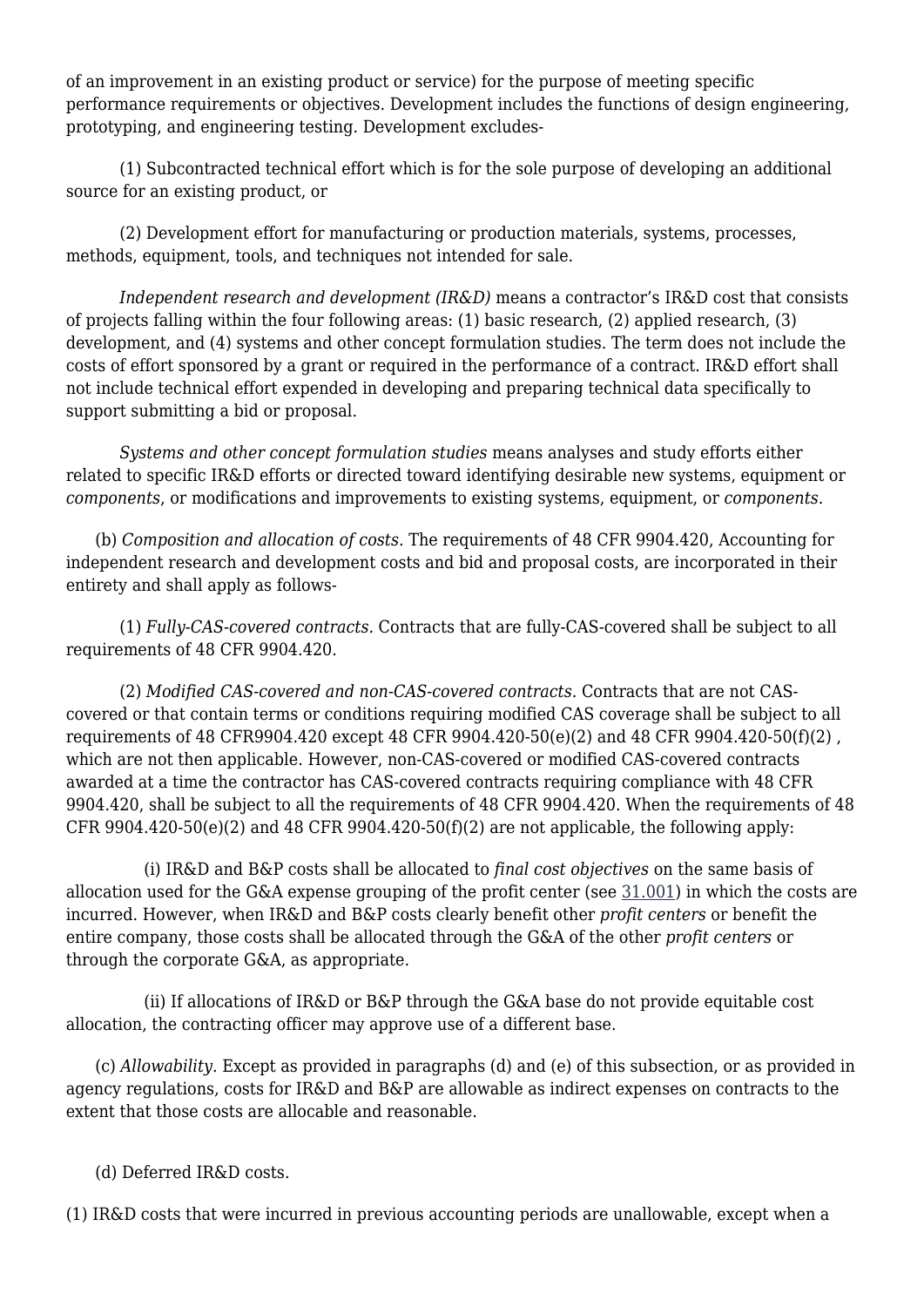contractor has developed a specific product at its own risk in anticipation of recovering the development costs in the sale price of the product provided that-

(i) The total amount of IR&D costs applicable to the product can be identified;

(ii) The proration of such costs to sales of the product is reasonable;

 (iii) The contractor had no Government business during the time that the costs were incurred or did not allocate IR&D costs to Government contracts except to prorate the cost of developing a specific product to the sales of that product; and

 (iv) No costs of current IR&D programs are allocated to Government work except to prorate the costs of developing a specific product to the sales of that product.

 (2) When deferred costs are recognized, the contract (except firm-fixed-price and fixed-price with economic price adjustment) will include a specific provision setting forth the amount of deferred IR&D costs that are allocable to the contract. The negotiation memorandum will state the circumstances pertaining to the case and the reason for accepting the deferred costs.

(e) Cooperative arrangements.

(1) IR&D costs may be incurred by contractors working jointly with one or more non-Federal entities pursuant to a cooperative arrangement (for example, joint ventures, limited partnerships, teaming arrangements, and collaboration and consortium arrangements). IR&D costs also may include costs contributed by contractors in performing cooperative research and development agreements, or similar arrangements, entered into under-

(i) Section 12 of the Stevenson-Wydler Technology Transfer Act of 1980  $(15 \text{ U.S.C.}3710(a))$ ;

(ii) Sections  $203(c)(5)$  and (6) of the National Aeronautics and Space Act of 1958, as amended ([42 U.S.C.2473\(c\)\(5\)](http://uscode.house.gov/browse.xhtml;jsessionid=114A3287C7B3359E597506A31FC855B3) and (6));

(iii) [10 U.S.C.2371](http://uscode.house.gov/browse.xhtml;jsessionid=114A3287C7B3359E597506A31FC855B3) for the Defense Advanced Research Projects Agency; or

(iv) Other equivalent authority.

 (2) IR&D costs incurred by a contractor pursuant to these types of cooperative arrangements should be considered as allowable IR&D costs if the work performed would have been allowed as contractor IR&D had there been no cooperative arrangement.

 (3) Costs incurred in preparing, submitting, and supporting *offers* on potential cooperative arrangements are allowable to the extent they are allocable, reasonable, and not otherwise unallowable.

# **31.205-19 Insurance and indemnification.**

(a) Insurance by purchase or by self-insuring includes-

 (1) Coverage the contractor is required to carry or to have approved, under the terms of the contract; and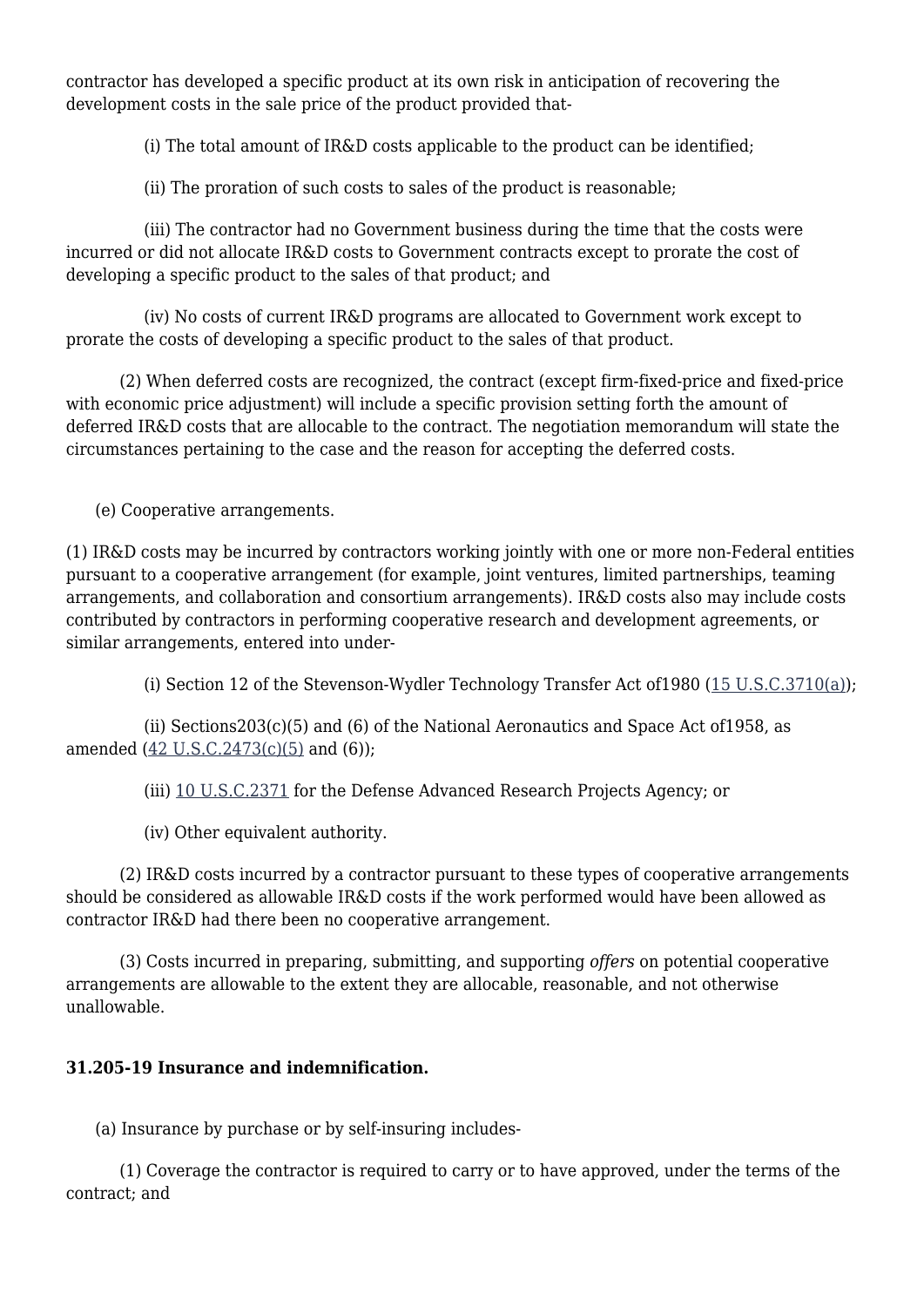(2) Any other coverage the contractor maintains in connection with the general conduct of its business.

 (b) For purposes of applying the provisions of this subsection, the Government considers insurance provided by captive insurers (insurers owned by or under control of the contractor) as self-insurance, and charges for it shall comply with the provisions applicable to self-insurance costs in this subsection. However, if the captive insurer also sells insurance to the general public in substantial quantities and it can be demonstrated that the charge to the contractor is based on competitive market forces, the Government will consider the insurance as purchased insurance.

 (c) Whether or not the contract is subject to CAS, *self-insurance charges* are allowable subject to paragraph (e) of this subsection and the following limitations:

 (1) The contractor shall measure, assign, and allocate costs in accordance with 48 CFR9904.416, Accounting for Insurance Costs.

 (2) The contractor shall comply with (48 CFR) [part 28](https://www.acquisition.gov/far/part-28#FAR_Part_28). However, approval of a contractor's insurance program in accordance with [part 28](https://www.acquisition.gov/far/part-28#FAR_Part_28) does not constitute a determination as to the allowability of the program's cost.

 (3) If purchased insurance is available, any self-insurance charge plus insurance administration expenses in excess of the cost of comparable purchased insurance plus associated insurance administration expenses is unallowable.

(4) *Self-insurance charges* for risks of catastrophic losses are unallowable (see [28.308\(](https://www.acquisition.gov/far/part-28#FAR_28_308)e)).

 (d) Purchased insurance costs are allowable, subject to paragraph (e) of this subsection and the following limitations:

 (1) For contracts subject to full CAS coverage, the contractor shall measure, assign, and allocate costs in accordance with 48 CFR9904.416.

 (2) For all contracts, premiums for insurance purchased from fronting insurance *companies* (insurance *companies* not related to the contractor but who reinsure with a captive insurer of the contractor) are unallowable to the extent they exceed the sum of-

 (i) The amount that would have been allowed had the contractor insured directly with the captive insurer; and

(ii) Reasonable fronting company charges for services rendered.

(3) Actual losses are unallowable unless expressly provided for in the contract, except-

 (i) Losses incurred under the nominal deductible provisions of purchased insurance, in keeping with sound business practice, are allowable; and

 (ii) Minor losses, such as spoilage, breakage, and disappearance of small hand tools that occur in the ordinary course of business and that are not covered by insurance, are allowable.

 (e) Self-insurance and purchased insurance costs are subject to the cost limitations in the following paragraphs:

(1) Costs of insurance required or approved pursuant to the contract are allowable.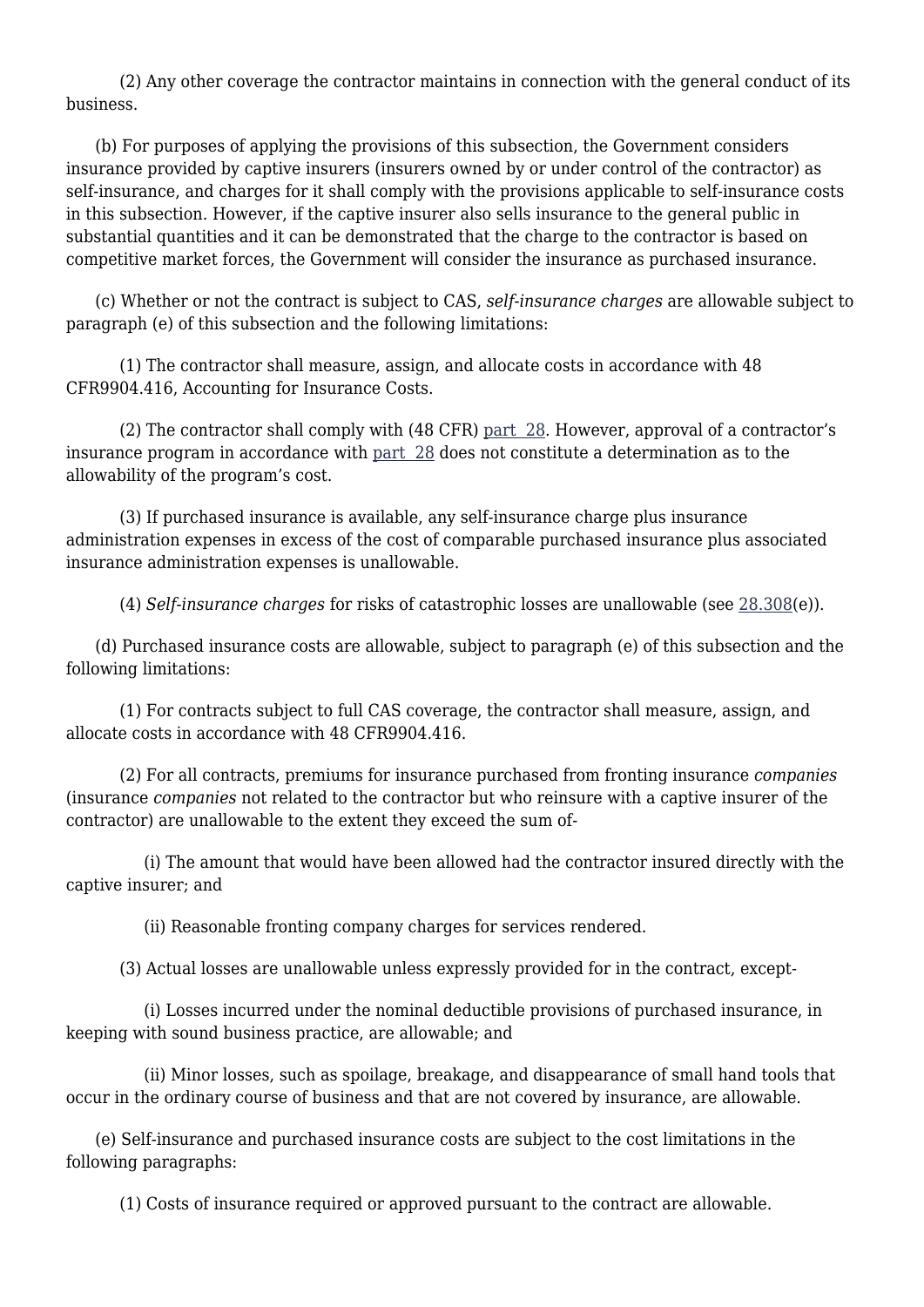(2) Costs of insurance maintained by the contractor in connection with the general conduct of its business are allowable subject to the following limitations:

 (i) Types and extent of coverage shall follow sound business practice, and the rates and premiums shall be reasonable.

 (ii) Costs allowed for business interruption or other similar insurance shall be limited to exclude coverage of profit.

 (iii) The cost of property insurance premiums for insurance coverage in excess of the acquisition cost of the insured assets is allowable only when the contractor has a formal written policy assuring that in the event the insured property is involuntarily converted, the new asset shall be valued at the book value of the replaced asset plus or minus adjustments for differences between insurance proceeds and actual replacement cost. If the contractor does not have such a formal written policy, the cost of premiums for insurance coverage in excess of the acquisition cost of the insured asset is unallowable.

 (iv) Costs of insurance for the risk of loss of Government property are allowable to the extent that-

(A) The contractor is liable for such loss;

 (B) The contracting officer has not revoked the Government's assumption of risk (see [45.104](https://www.acquisition.gov/far/part-45#FAR_45_104)(b)); and

 (C) Such insurance does not cover loss of Government property that results from willful misconduct or lack of good faith on the part of any of the contractor's managerial personnel (as described in FAR  $52.245-1(h)(1)(ii)$ .

 (v) Costs of insurance on the lives of officers, partners, proprietors, or employees are allowable only to the extent that the insurance represents additional compensation (see [31.205-6\)](#page--1-0).

 (3) The cost of insurance to protect the contractor against the costs of correcting its own defects in materials and workmanship is unallowable. However, insurance costs to cover fortuitous or casualty losses resulting from defects in materials or workmanship are allowable as a normal business expense.

 (4) Premiums for retroactive or backdated insurance written to cover losses that have occurred and are known are unallowable.

 (5) The Government is obligated to indemnify the contractor only to the extent authorized by law, as expressly provided for in the contract, except as provided in paragraph (d)(3) of this subsection.

 (6) Late premium payment charges related to employee deferred compensation plan insurance incurred pursuant to Section 4007 ([29 U.S.C.1307\)](http://uscode.house.gov/browse.xhtml;jsessionid=114A3287C7B3359E597506A31FC855B3) or Section 4023 ([29 U.S.C.1323\)](http://uscode.house.gov/browse.xhtml;jsessionid=114A3287C7B3359E597506A31FC855B3) of the Employee Retirement Income Security Act of1974 are unallowable.

## **31.205-20 Interest and other financial costs.**

Interest on borrowings (however represented), bond discounts, costs of financing and refinancing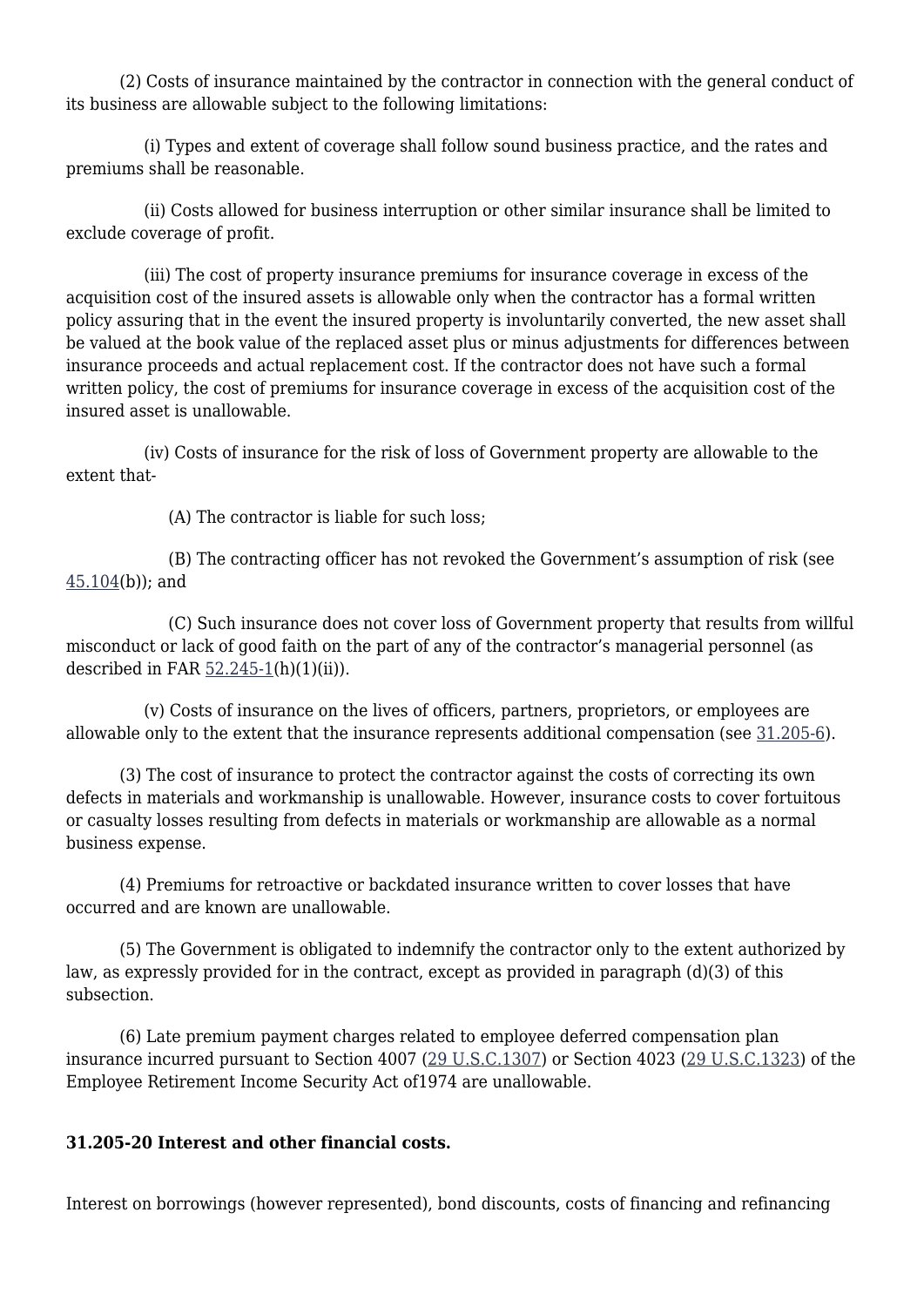capital (net worth plus long-term liabilities), legal and professional fees paid in connection with preparing prospectuses, and costs of preparing and issuing stock rights are unallowable (but see [31.205-28](#page--1-0)). However, interest assessed by State or local taxing authorities under the conditions specified in [31.205-41\(](#page--1-0)a)(3) is allowable.

## **31.205-21 Labor relations costs.**

 (a) Costs incurred in maintaining satisfactory relations between the contractor and its employees (other than those made unallowable in paragraph (b) of this section), including costs of shop stewards, labor management committees, employee publications, and other related activities, are allowable.

 (b) As required by Executive Order 13494, Economy in Government Contracting, costs of any activities undertaken to persuade employees, of any entity, to exercise or not to exercise, or concerning the manner of exercising, the right to organize and bargain collectively through representatives of the employees' own choosing are unallowable. Examples of *unallowable costs* under this paragraph include, but are not limited to, the costs of-

(1) Preparing and distributing materials;

(2) Hiring or consulting legal counsel or consultants;

 (3) Meetings (including paying the salaries of the attendees at meetings held for this purpose); and

 (4) Planning or conducting activities by managers, supervisors, or union representatives during work hours.

## **31.205-22 Lobbying and political activity costs.**

(a) Costs associated with the following activities are unallowable:

 (1) Attempts to influence the outcomes of any Federal, State, or local election, referendum, initiative, or similar procedure, through in kind or cash contributions, endorsements, publicity, or similar activities;

 (2) Establishing, administering, contributing to, or paying the expenses of a political party, campaign, political action committee, or other organization established for the purpose of influencing the outcomes of elections;

(3) Any attempt to influence-

(i) The introduction of Federal, state, or local legislation, or

 (ii) The enactment or modification of any pending Federal, state, or local legislation through communication with any member or employee of the Congress or state legislature (including efforts to influence state or local officials to engage in similar lobbying activity), or with any government official or employee in connection with a decision to sign or veto enrolled legislation;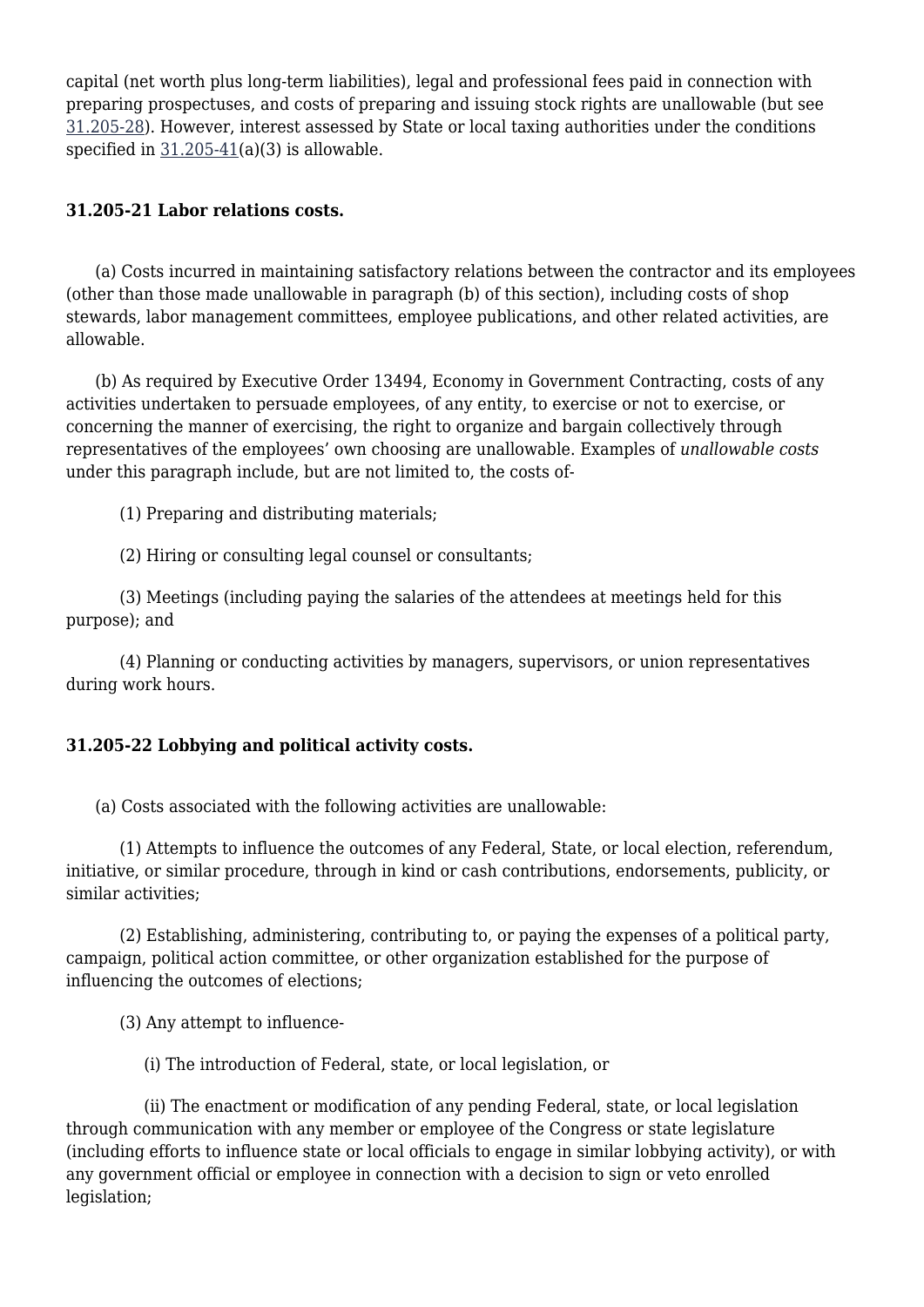(4) Any attempt to influence-

(i) The introduction of Federal, state, or local legislation, or

 (ii) The enactment or modification of any pending Federal, state, or local legislation by preparing, distributing or using publicity or propaganda, or by urging members of the general public or any segment thereof to contribute to or participate in any mass demonstration, march, rally, fund raising drive, lobbying campaign or letter writing or telephone campaign;

 (5) Legislative liaison activities, including attendance at legislative sessions or committee hearings, gathering information regarding legislation, and analyzing the effect of legislation, when such activities are carried on in support of or in knowing preparation for an effort to engage in unallowable activities; or

 (6) Costs incurred in attempting to improperly influence (see [3.401\)](https://www.acquisition.gov/far/part-3#FAR_3_401), either directly or indirectly, an employee or officer of the Executive branch of the Federal Government to give consideration to or act regarding a regulatory or contract matter.

(b) The following activities are excepted from the coverage of (a) of this section:

 (1) Providing a technical and factual presentation of information on a topic directly related to the performance of a contract through hearing testimony, statements or letters to the Congress or a state legislature, or subdivision, member, or cognizant staff member thereof, in response to a documented request (including a Congressional Record notice requesting testimony or statements for the record at a regularly scheduled hearing) made by the recipient member, legislative body or subdivision, or a cognizant staff member thereof; provided such information is readily obtainable and can be readily put in deliverable form; and further provided that costs under this section for transportation, lodging or meals are unallowable unless incurred for the purpose of offering testimony at a regularly scheduled Congressional hearing pursuant to a written request for such presentation made by the Chairman or Ranking Minority Member of the Committee or Subcommittee conducting such hearing.

 (2) Any lobbying made unallowable by paragraph (a)(3) of this subsection to influence state or local legislation in order to directly reduce contract cost, or to avoid material impairment of the contractor's authority to perform the contract.

 (3) Any activity specifically authorized by statute to be undertaken with funds from the contract.

 (c) When a contractor seeks reimbursement for *indirect costs*, total lobbying costs shall be separately identified in the indirect cost rate proposal, and thereafter treated as other unallowable activity costs.

 (d) Contractors shall maintain adequate records to demonstrate that the certification of costs as being allowable or unallowable (see  $42.703-2$ ) pursuant to this subsection complies with the requirements of this subsection.

 (e) Existing procedures should be utilized to resolve in advance any significant questions or disagreements concerning the interpretation or application of this subsection.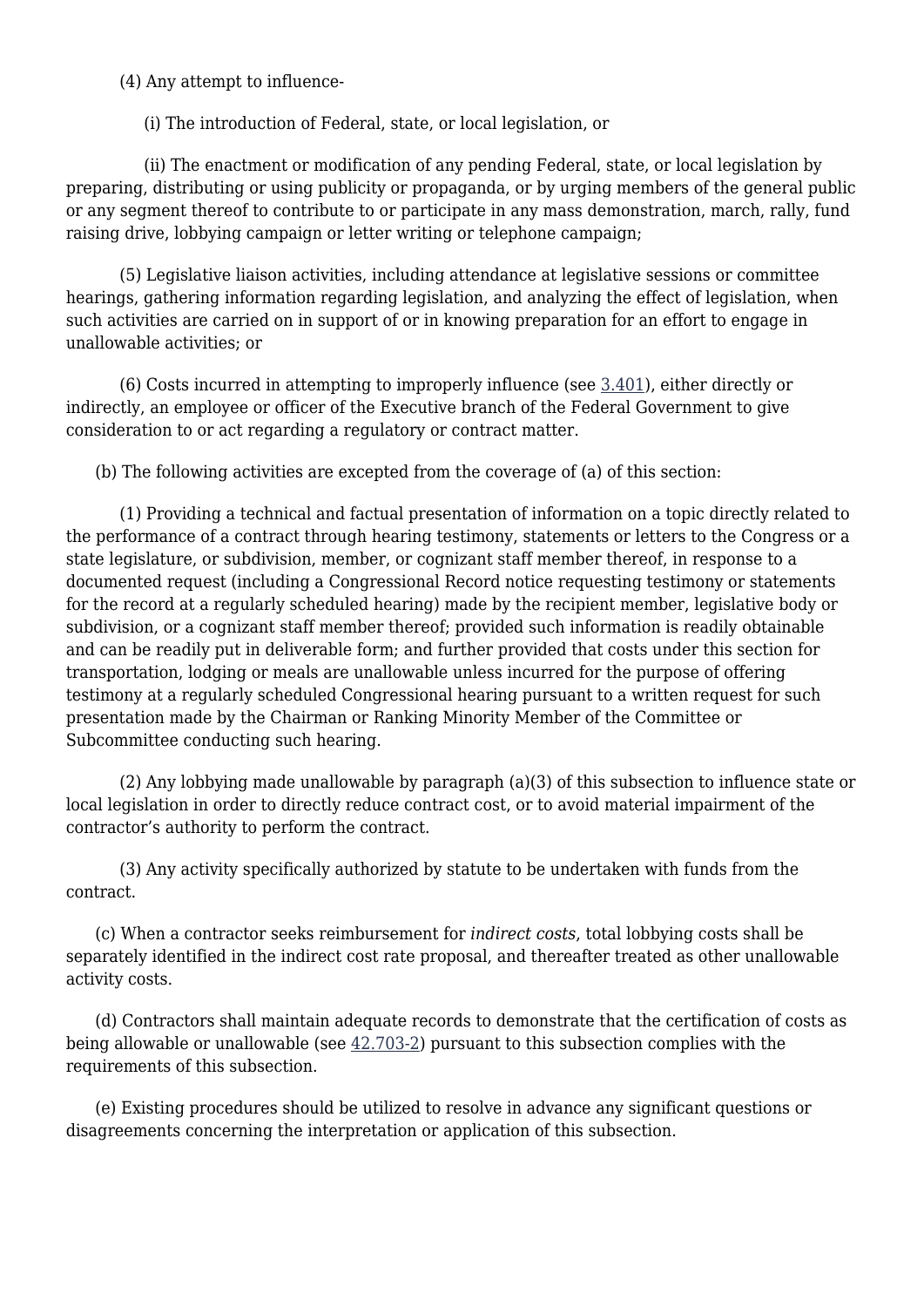#### **31.205-23 Losses on other contracts.**

An excess of costs over income under any other contract (including the contractor's contributed portion under cost-sharing contracts) is unallowable.

## **31.205-24 [Reserved]**

#### **31.205-25 Manufacturing and production engineering costs.**

 (a) The costs of manufacturing and production engineering effort as described in (1) through (4) of this paragraph are all allowable:

 (1) Developing and deploying new or improved materials, systems, processes, methods, equipment, tools and techniques that are or are expected to be used in producing products or services;

(2) Developing and deploying pilot production lines;

 (3) Improving current production functions, such as plant layout, production scheduling and control, methods and job analysis, equipment capabilities and capacities, inspection techniques, and tooling analysis (including tooling design and application improvements); and

 (4) Material and manufacturing producibility analysis for production suitability and to optimize manufacturing processes, methods, and techniques.

(b) This cost principle does not cover-

(1) Basic and applied research effort (as defined in  $31.205-18(a)$  $31.205-18(a)$ ) related to new technology, materials, systems, processes, methods, equipment, tools and techniques. Such technical effort is governed by [31.205-18](#page--1-0), Independent research and development and bid and proposal costs; and

 (2) Development effort for manufacturing or production materials, systems, processes, methods, equipment, tools, and techniques that are intended for sale is also governed by [31.205-18](#page--1-0).

 (c) Where manufacturing or production development costs are capitalized or required to be capitalized under the contractor's capitalization policies, allowable cost will be determined in accordance with the requirements of [31.205-11,](#page--1-0) Depreciation.

#### **31.205-26 Material costs.**

 (a) Material costs include the costs of such items as raw materials, parts, subassemblies, *components*, and manufacturing supplies, whether purchased or manufactured by the contractor, and may include such collateral items as inbound transportation and in-transit insurance. In computing material costs, the contractor shall consider reasonable overruns, spoilage, or defective work (unless otherwise provided in any contract provision relating to inspecting and correcting defective work).

(b) The contractor shall-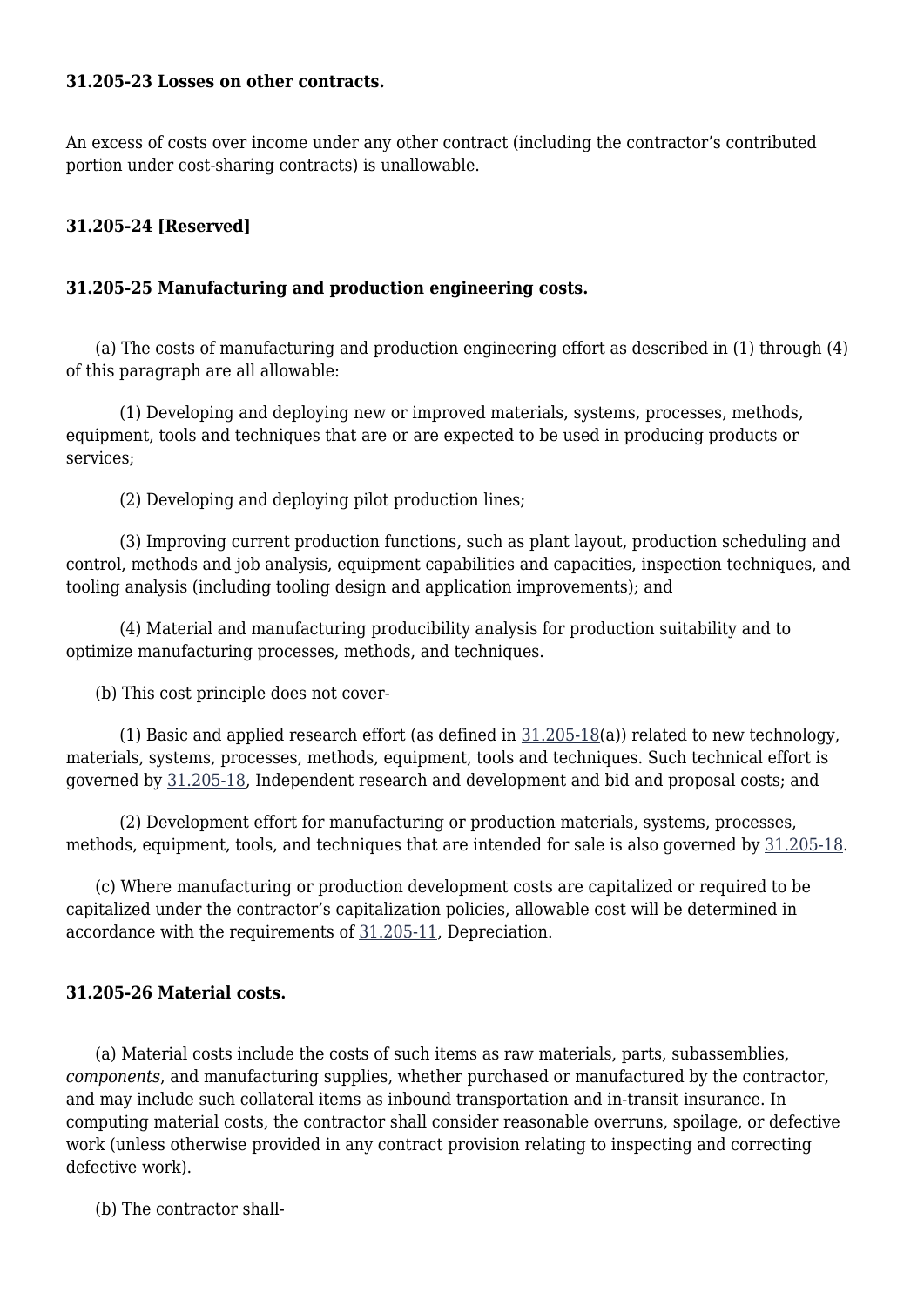(1) Adjust the costs of material for income and other credits, including available trade discounts, refunds, rebates, allowances, and cash discounts, and credits for scrap, salvage, and material returned to vendors; and

 (2) Credit such income and other credits either directly to the cost of the material or allocate such income and other credits as a credit to *indirect costs*. When the contractor can demonstrate that failure to take cash discounts was reasonable, the contractor does not need to credit lost discounts.

 (c) Reasonable adjustments arising from differences between periodic physical inventories and book inventories may be included in arriving at costs; provided such adjustments relate to the period of contract performance.

 (d) When materials are purchased specifically for and are identifiable solely with performance under a contract, the actual purchase cost of those materials should be charged to the contract. If material is issued from stores, any generally recognized method of pricing such material is acceptable if that method is consistently applied and the results are equitable.

 (e) Allowance for all materials, supplies and services that are sold or transferred between any divisions, subdivisions, subsidiaries, or affiliates of the contractor under a common control shall be on the basis of cost incurred in accordance with this subpart. However, allowance may be at price when-

 (1) It is the established practice of the transferring organization to price interorganizational transfers at other than cost for commercial work of the contractor or any division, subsidiary or affiliate of the contractor under a common control; and

 (2) The item being transferred qualifies for an exception under [15.403-1\(](https://www.acquisition.gov/far/part-15#FAR_15_403_1)b) and the contracting officer has not determined the price to be unreasonable.

 (f) When a commercial product or commercial service under paragraph (e) of this section is sold or transferred at a price based on a catalog or market price, the contractor—

(1) Should adjust the price to reflect the quantities being acquired; and

 (2) May adjust the price to reflect the actual cost of any modifications necessary because of contract requirements.

#### **31.205-27 Organization costs.**

 (a) Except as provided in paragraph (b) of this subsection, expenditures in connection with (1) planning or executing the organization or reorganization of the corporate structure of a business, including mergers and *acquisitions*, (2) resisting or planning to resist the reorganization of the corporate structure of a business or a change in the controlling interest in the ownership of a business, and (3) raising capital (net worth plus long-term liabilities), are unallowable. Such expenditures include but are not limited to incorporation fees and costs of attorneys, accountants, brokers, promoters and organizers, management consultants and investment counselors, whether or not employees of the contractor. Unallowable "reorganization" costs include the cost of any change in the contractor's financial structure, excluding administrative costs of short-term borrowings for working capital, resulting in alterations in the rights and interests of security holders, whether or not additional capital is raised.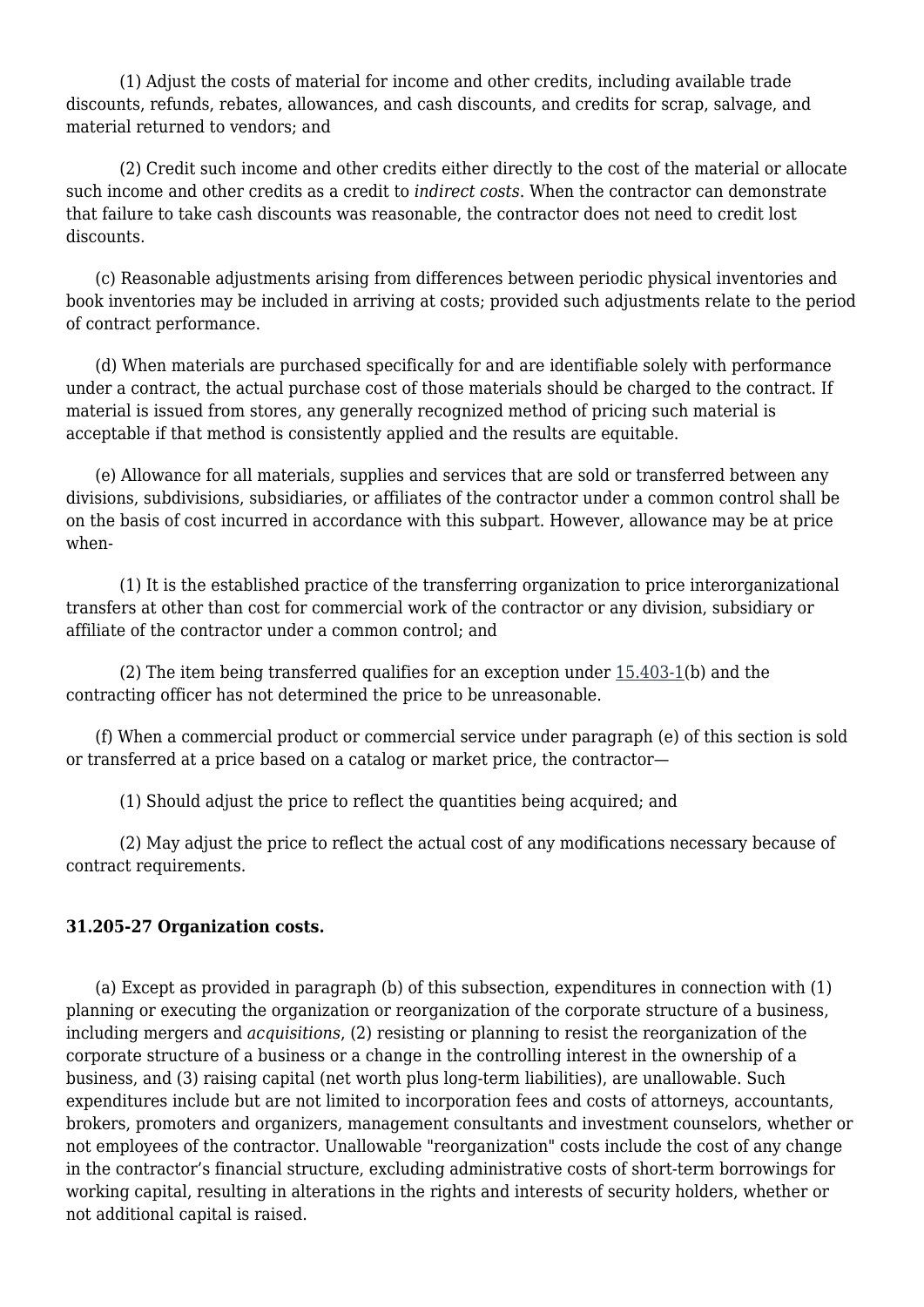(b) The cost of activities primarily intended to provide compensation will not be considered organizational costs subject to this subsection, but will be governed by [31.205-6.](#page--1-0) These activities include acquiring stock for-

- (1) Executive bonuses,
- (2) Employee savings plans, and
- (3) Employee stock ownership plans.

#### **31.205-28 Other business expenses.**

The following types of recurring costs are allowable:

 (a) Registry and transfer charges resulting from changes in ownership of securities issued by the contractor.

- (b) Cost of shareholders' meetings.
- (c) Normal proxy *solicitations*.
- (d) Preparing and publishing reports to shareholders.
- (e) Preparing and submitting required reports and forms to taxing and other regulatory bodies.
- (f) Incidental costs of directors' and committee meetings.
- (g) Other similar costs.

## **31.205-29 Plant protection costs.**

Costs of items such as-

- (a) Wages, uniforms, and equipment of personnel engaged in plant protection,
- (b) Depreciation on plant protection capital assets, and
- (c) Necessary expenses to comply with military requirements, are allowable.

#### **31.205-30 Patent costs.**

 (a) The following patent costs are allowable to the extent that they are incurred as requirements of a Government contract (but see [31.205-33\)](#page--1-0):

- (1) Costs of preparing invention disclosures, reports, and other documents.
- (2) Costs for searching the art to the extent necessary to make the invention disclosures.
- (3) Other costs in connection with the filing and prosecution of a United States patent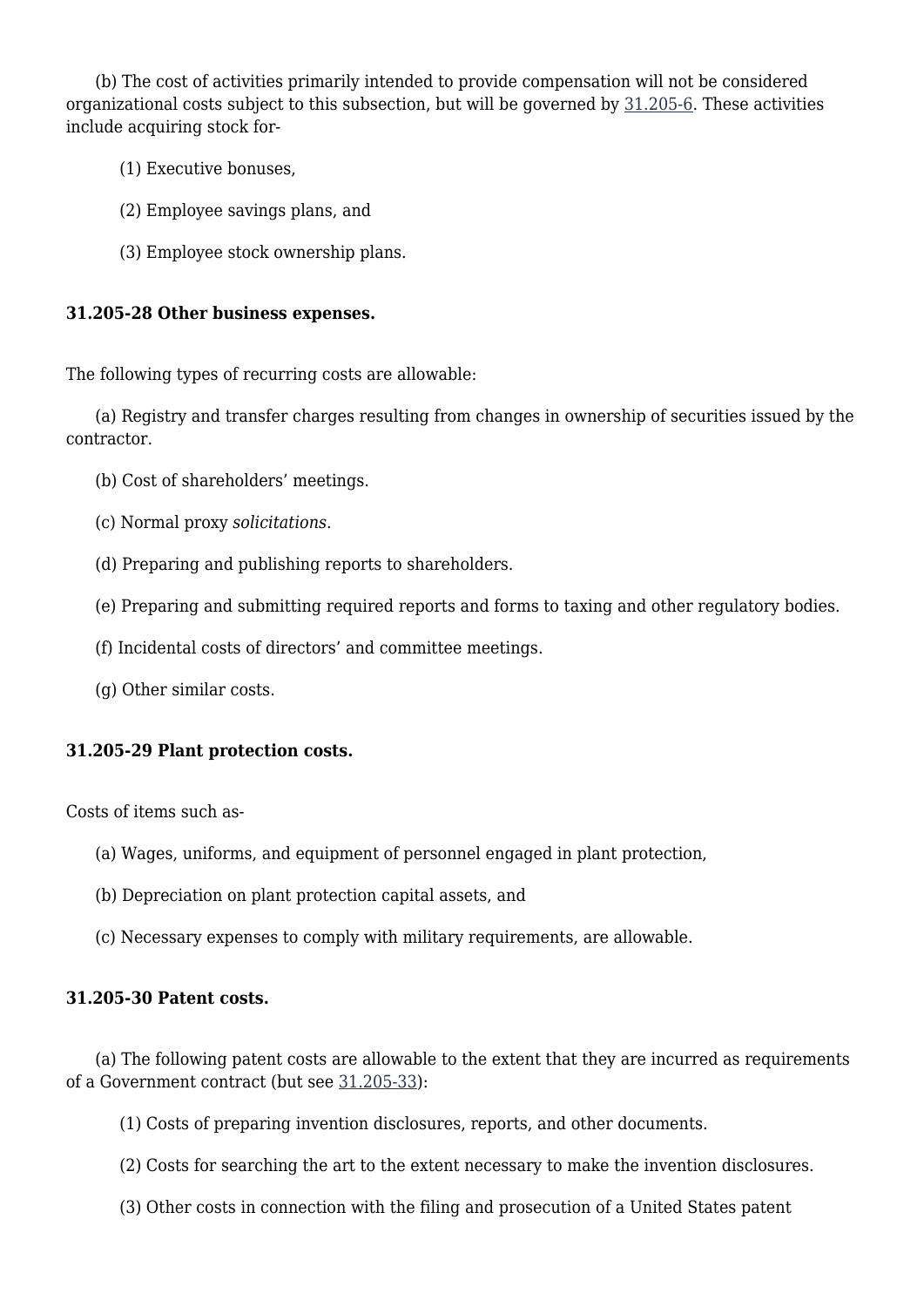application where title or royalty-free license is to be conveyed to the Government.

 (b) General counseling services relating to patent matters, such as advice on patent laws, regulations, clauses, and employee agreements, are allowable (but see [31.205-33](#page--1-0)).

 (c) Other than those for general counseling services, patent costs not required by the contract are unallowable. (See also [31.205-37](#page--1-0).)

#### **31.205-31 Plant reconversion costs.**

Plant reconversion costs are those incurred in restoring or rehabilitating the contractor's facilities to approximately the same condition existing immediately before the start of the Government contract, fair wear and tear excepted. Reconversion costs are unallowable except for the cost of removing Government property and the restoration or rehabilitation costs caused by such removal. However, in special circumstances where equity so dictates, additional costs may be allowed to the extent agreed upon before costs are incurred. Care should be exercised to avoid duplication through allowance as contingencies, additional profit or fee, or in other contracts.

#### **31.205-32 Precontract costs.**

Precontract costs means costs incurred before the effective date of the contract directly pursuant to the negotiation and in anticipation of the contract award when such incurrence is necessary to comply with the proposed contract delivery schedule. These costs are allowable to the extent that they would have been allowable if incurred after the date of the contract (see [31.109](#page--1-0)).

#### **31.205-33 Professional and consultant service costs.**

 (a) *Definition. "*Professional and consultant services," as used in this subsection, means those services rendered by persons who are members of a particular profession or possess a special skill and who are not officers or employees of the contractor. Examples include those services acquired by contractors or subcontractors in order to enhance their legal, economic, financial, or technical positions. Professional and consultant services are generally acquired to obtain information, advice, opinions, alternatives, conclusions, recommendations, training, or direct assistance, such as studies, analyses, evaluations, liaison with Government officials, or other forms of representation.

 (b) Costs of professional and consultant services are allowable subject to this paragraph and paragraphs (c) through (f) of this subsection when reasonable in relation to the services rendered and when not contingent upon recovery of the costs from the Government (but see [31.205-30](#page--1-0) and [31.205-47](#page--1-0)).

 (c) Costs of professional and consultant services performed under any of the following circumstances are unallowable:

 (1) Services to improperly obtain, distribute, or use information or data protected by law or regulation (*e.g.,* [52.215-1](https://www.acquisition.gov/far/part-52#FAR_52_215_1)(e), Restriction on Disclosure and Use of Data).

 (2) Services that are intended to improperly influence the contents of *solicitations*, the evaluation of *proposals* or quotations, or the selection of sources for contract award, whether award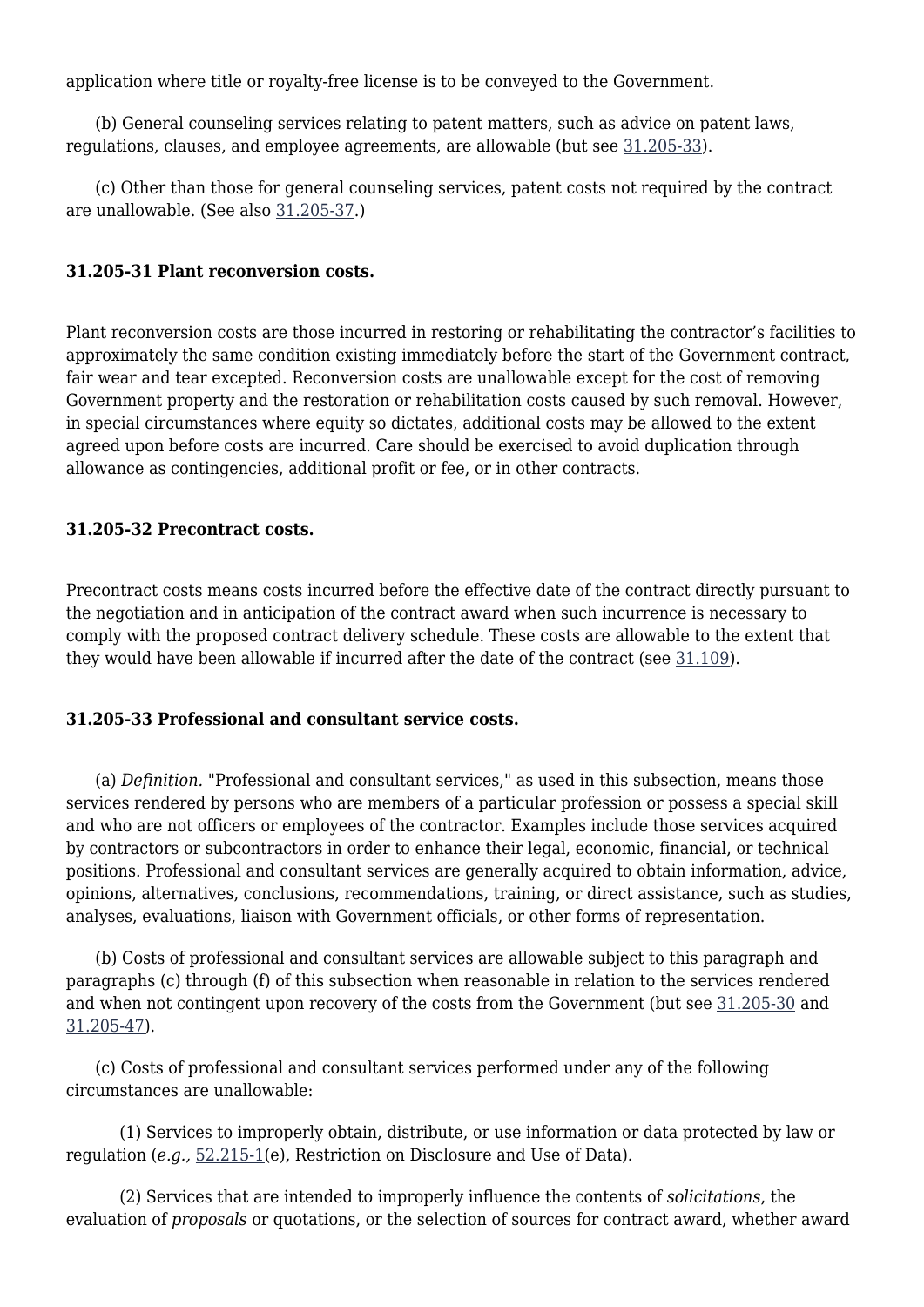is by the Government, or by a prime contractor or subcontractor.

 (3) Any other services obtained, performed, or otherwise resulting in violation of any statute or regulation prohibiting improper business practices or conflicts of interest.

 (4) Services performed which are not consistent with the purpose and scope of the services contracted for or otherwise agreed to.

 (d) In determining the allowability of costs (including retainer fees) in a particular case, no single factor or any special combination of factors is necessarily determinative. However, the contracting officer shall consider the following factors, among others:

(1) The nature and scope of the service rendered in relation to the service required.

 (2) The necessity of contracting for the service, considering the contractor's capability in the particular area.

 (3) The past pattern of acquiring such services and their costs, particularly in the years prior to the award of Government contracts.

(4) The impact of Government contracts on the contractor's business.

 (5) Whether the proportion of Government work to the contractor's total business is such as to influence the contractor in favor of incurring the cost, particularly when the services rendered are not of a continuing nature and have little relationship to work under Government contracts.

 (6) Whether the service can be performed more economically by employment rather than by contracting.

 (7) The qualifications of the individual or concern rendering the service and the customary fee charged, especially on non-Government contracts.

 (8) Adequacy of the contractual agreement for the service (*e.g.,* description of the service, estimate of time required, rate of compensation, termination provisions).

(e) Retainer fees, to be allowable, must be supported by evidence that-

(1) The services covered by the retainer agreement are necessary and customary;

 (2) The level of past services justifies the amount of the retainer fees (if no services were rendered, fees are not automatically unallowable);

 (3) The retainer fee is reasonable in comparison with maintaining an in-house capability to perform the covered services, when factors such as cost and level of expertise are considered; and

 (4) The actual services performed are documented in accordance with paragraph (f) of this subsection.

 (f) Fees for services rendered are allowable only when supported by evidence of the nature and scope of the service furnished (see also  $31.205-38(c)$  $31.205-38(c)$ ). However, retainer agreements generally are not based on specific statements of work. Evidence necessary to determine that work performed is proper and does not violate law or regulation shall include-

(1) Details of all agreements (*e.g.,* work requirements, rate of compensation, and nature and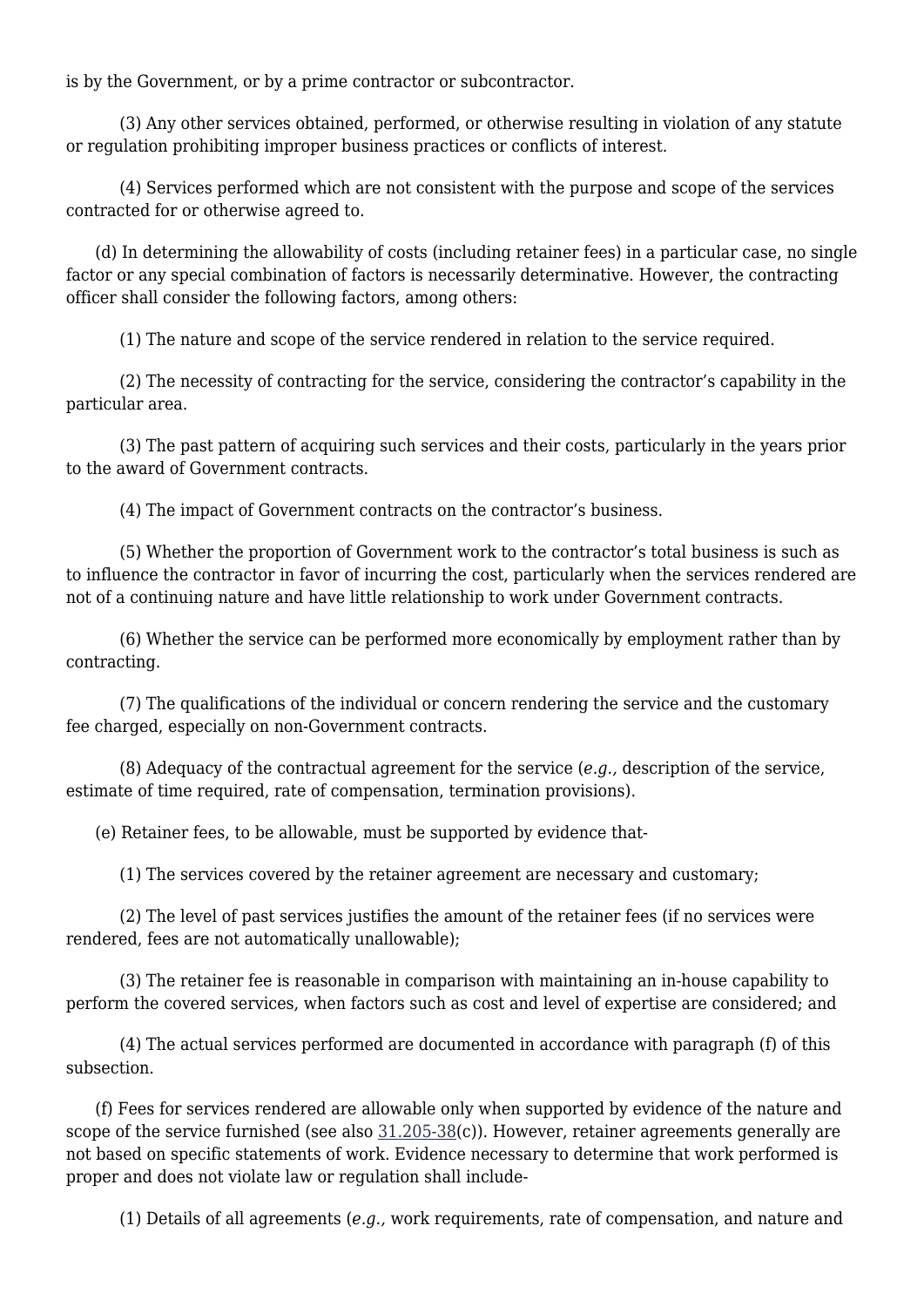amount of other expenses, if any) with the individuals or organizations providing the services and details of actual services performed;

 (2) *Invoices* or billings submitted by consultants, including sufficient detail as to the time expended and nature of the actual services provided; and

 (3) Consultants' work products and related documents, such as trip reports indicating persons visited and subjects discussed, minutes of meetings, and collateral memoranda and reports.

## **31.205-34 Recruitment costs.**

(a) Subject to paragraph (b) of this subsection, the following costs are allowable:

(1) Costs of help-wanted advertising.

 (2) Costs of operating an employment office needed to secure and maintain an adequate labor force.

(3) Costs of operating an aptitude and educational testing program.

(4) Travel costs of employees engaged in recruiting personnel.

(5) Travel costs of applicants for interviews.

(6) Costs for employment agencies, not in excess of standard commercial rates.

(b) Help-wanted advertising costs are unallowable if the advertising-

(1) Does not describe specific positions or classes of positions; or

 (2) Includes material that is not relevant for recruitment purposes, such as extensive illustrations or descriptions of the company's products or capabilities.

#### **31.205-35 Relocation costs.**

 (a) Relocation costs are costs incident to the permanent change of assigned work location (for a period of 12 months or more) of an existing employee or upon recruitment of a new employee. The following types of relocation costs are allowable as noted, subject to the limitations in paragraphs (b) and (f) of this subsection:

 (1) Costs of travel of the employee and members of the employee's immediate family (see [31.205-46](#page--1-0)) and transportation of the household and personal effects to the new location.

 (2) Costs of finding a new home, such as advance trips by the employee or the spouse, or both, to locate living quarters, and temporary lodging during the transition period for the employee and members of the employee's immediate family.

 (3) Closing costs incident to the disposition of the actual residence owned by the employee when notified of the transfer (*e.g.,* brokerage fees, legal fees, appraisal fees, points, and finance charges), except that these costs, when added to the costs described in paragraph (a)(4) of this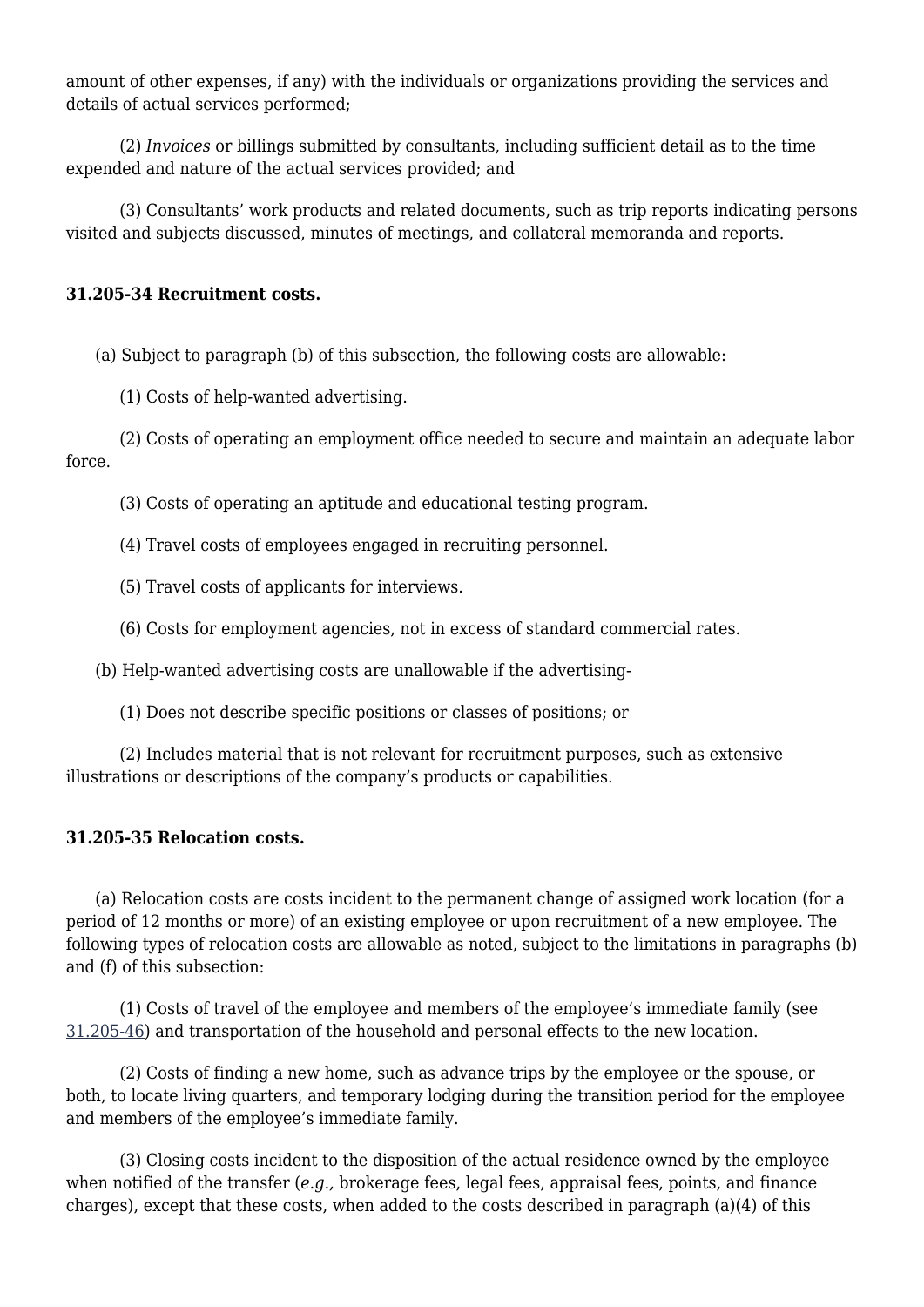subsection, shall not exceed 14 percent of the sales price of the property sold.

 (4) Continuing costs of ownership of the vacant former actual residence being sold, such as maintenance of building and grounds (exclusive of fixing up expenses), utilities, taxes, property insurance, and mortgage interest, after the settlement date or lease date of a new permanent residence, except that these costs, when added to the costs described in paragraph (a)(3) of this subsection, shall not exceed 14 percent of the sales price of the property sold.

 (5) Other necessary and reasonable expenses normally incident to relocation, such as disconnecting and connecting household appliances; automobile registration; driver's license and use taxes; cutting and fitting rugs, draperies, and curtains; forfeited utility fees and deposits; and purchase of insurance against damage to or loss of personal property while in transit.

(6) Costs incident to acquiring a home in the new work location, except that-

 (i) These costs are not allowable for existing employees or newly recruited employees who were not homeowners before the relocation; and

(ii) The total costs shall not exceed 5 percent of the purchase price of the new home.

 (7) Mortgage interest differential payments, except that these costs are not allowable for existing or newly recruited employees who, before the relocation, were not homeowners and the total payments are limited to an amount determined as follows:

 (i) The difference between the mortgage interest rates of the old and new residences times the current balance of the old mortgage times 3 years.

 (ii) When mortgage differential payments are made on a lump-sum basis and the employee leaves or is transferred again in less than 3 years, the amount initially recognized shall be proportionately adjusted to reflect payments only for the actual time of the relocation.

 (8) Rental differential payments covering situations where relocated employees retain ownership of a vacated home in the old location and rent at the new location. The rented quarters at the new location must be comparable to those vacated, and the allowable differential payments may not exceed the actual rental costs for the new home, less the fair market rent for the vacated home times 3 years.

(9) Costs of canceling an unexpired lease.

 (10) Payments for increased employee income or Federal Insurance Contributions Act [\(26](http://uscode.house.gov/browse.xhtml;jsessionid=114A3287C7B3359E597506A31FC855B3) [U.S.C.Chapter21\)](http://uscode.house.gov/browse.xhtml;jsessionid=114A3287C7B3359E597506A31FC855B3) taxes incident to allowable reimbursed relocation costs.

(11) Payments for spouse employment assistance.

 (b) The costs described in paragraph (a) of this subsection must also meet the following criteria to be considered allowable:

(1) The move must be for the benefit of the employer.

 (2) Reimbursement must be in accordance with an established policy or practice that is consistently followed by the employer and is designed to motivate employees to relocate promptly and economically.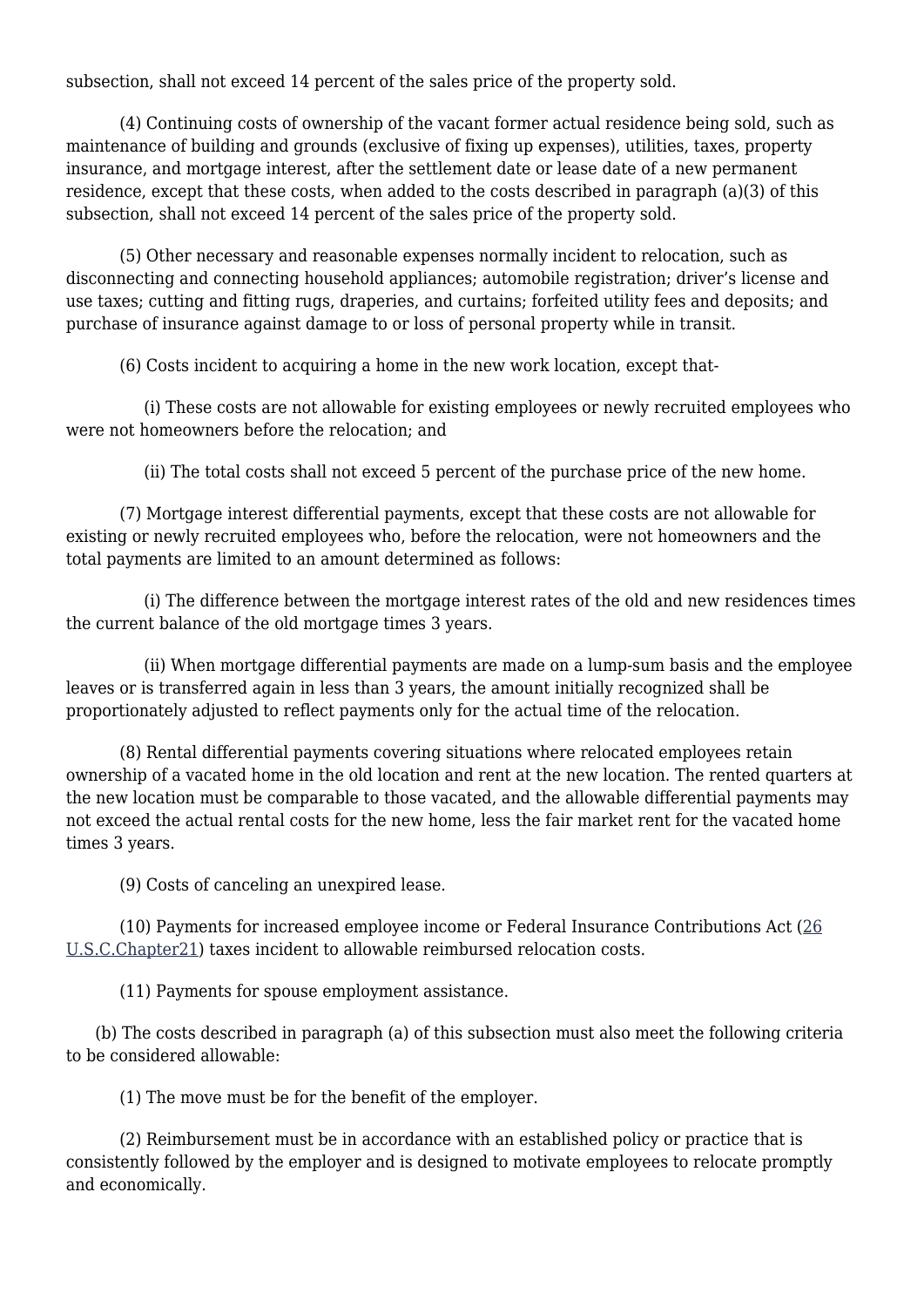(3) The costs must not be otherwise unallowable under [subpart 31.2](#page--1-0).

 (4) Amounts to be reimbursed shall not exceed the employee's actual expenses, except as provided for in paragraphs (b)(5) and (b)(6) of this subsection.

 (5) For miscellaneous costs of the type discussed in paragraph (a)(5) of this subsection, a lump-sum amount, not to exceed \$5,000, may be allowed in lieu of actual costs.

(6)

(i) Reimbursement on a lump-sum basis may be allowed for any of the following relocation costs when adequately supported by data on the individual elements (*e.g*., transportation, lodging, and meals) comprising the build-up of the lump-sum amount to be paid based on the circumstances of the particular employee's relocation:

(A) Costs of finding a new home, as discussed in paragraph (a)(2) of this subsection.

 (B) Costs of travel to the new location, as discussed in paragraph (a)(1) of this subsection (but not costs for the transportation of household goods).

(C) Costs of temporary lodging, as discussed in paragraph (a)(2) of this subsection.

 (ii) When reimbursement on a lump-sum basis is used, any adjustments to reflect actual costs are unallowable.

(c) The following types of costs are unallowable:

(1) Loss on the sale of a home.

(2) Costs incident to acquiring a home in the new location as follows:

- (i) Real estate brokers' fees and commissions.
- (ii) Costs of litigation.

(iii) Real and personal property insurance against damage or loss of property.

(iv) Mortgage life insurance.

 (v) Owner's title policy insurance when such insurance was not previously carried by the employee on the old residence. (However, the cost of a mortgage title policy is allowable.)

(vi) Property taxes and operating or maintenance costs.

(3) Continuing mortgage principal payments on a residence being sold.

 (4) Costs incident to furnishing equity or nonequity loans to employees or making arrangements with lenders for employees to obtain lower-than-market rate mortgage loans.

 (d) If relocation costs for an employee have been allowed either as an allocable indirect or direct cost, and the employee resigns within 12 months for reasons within the employee's control, the contractor shall refund or credit the relocation costs to the Government.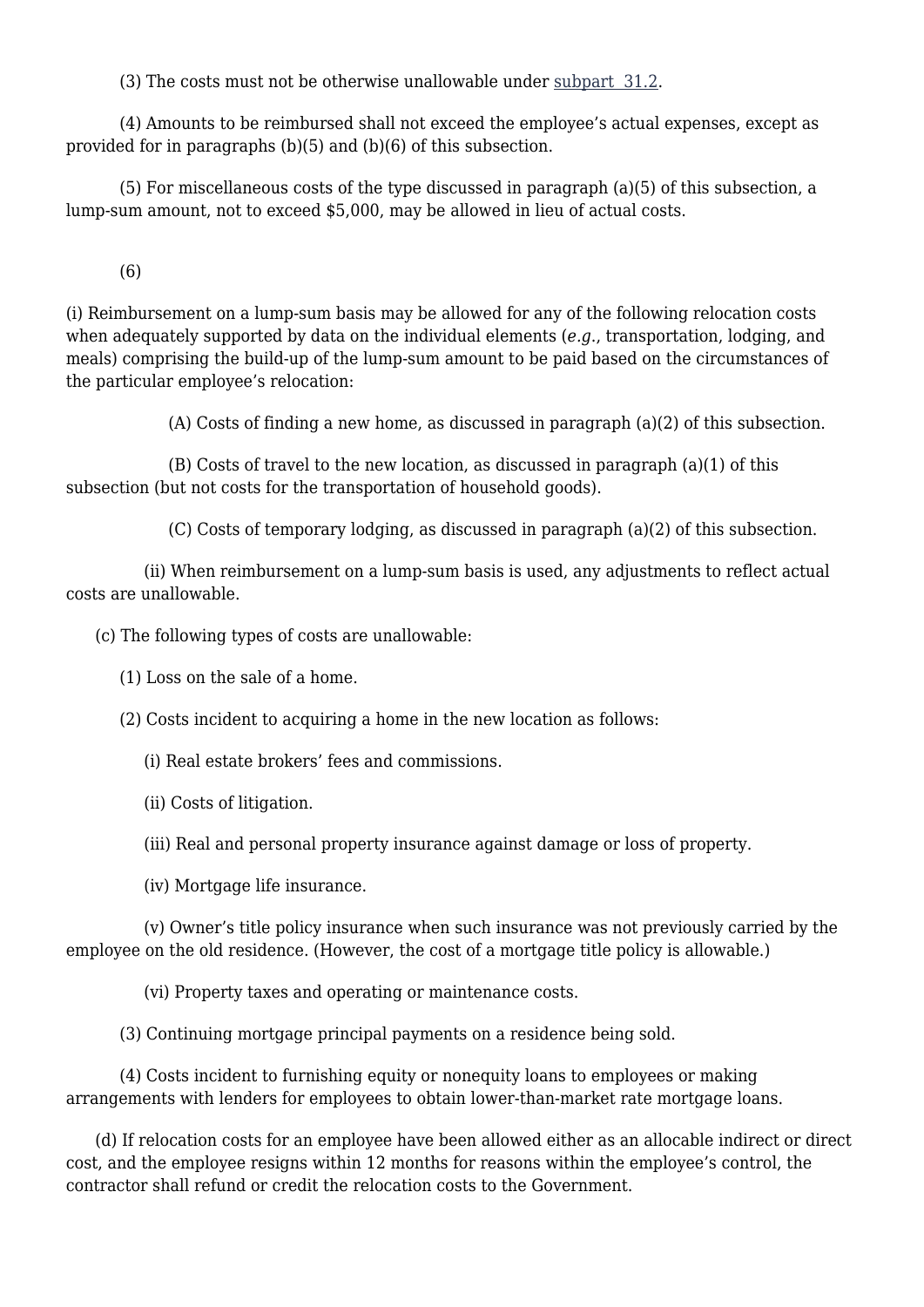(e) Subject to the requirements of paragraphs (a) through (d) of this section, the costs of family movements and of personnel movements of a special or mass nature are allowable. The cost, however, should be assigned on the basis of work (contracts) or time period benefited.

 (f) Relocation costs (both outgoing and return) of employees who are hired for performance on specific contracts or long-term field projects are allowable if-

(1) The term of employment is 12 months or more;

 (2) The employment agreement specifically limits the duration of employment to the time spent on the contract or field project for which the employee is hired;

 (3) The employment agreement provides for return relocation to the employee's permanent and principal home immediately prior to the outgoing relocation, or other location of equal or lesser cost; and

 (4) The relocation costs are determined under the rules of paragraphs (a) through (d) of this section. However, the costs to return employees, who are released from employment upon completion of field assignments pursuant to their employment agreements, are not subject to the refund or credit requirement of paragraph (d).

## **31.205-36 Rental costs.**

 (a) This subsection is applicable to the cost of renting or leasing real or personal property acquired under "operating leases" as defined in Financial Accounting Standards Board's Accounting Standards Codification (FASB ASC) 840, Leases. (See [31.205-11](#page--1-0) for Capital Leases.)

(b) The following costs are allowable:

 (1) Rental costs under operating leases, to the extent that the rates are reasonable at the time of the lease decision, after consideration of-

(i) Rental costs of comparable property, if any;

(ii) Market conditions in the area;

(iii) The type, life expectancy, condition, and value of the property leased;

(iv) Alternatives available; and

(v) Other provisions of the agreement.

 (2) Rental costs under a sale and leaseback arrangement only up to the amount the contractor would be allowed if the contractor retained title, computed based on the net book value of the asset on the date the contractor becomes a lessee of the property adjusted for any gain or loss recognized in accordance with [31.205-16\(](#page--1-0)b).

 (3) Charges in the nature of rent for property between any divisions, subsidiaries, or organizations under common control, to the extent that they do not exceed the *normal costs* of ownership, such as depreciation, taxes, insurance, facilities capital cost of money, and maintenance (excluding interest or other *unallowable costs* pursuant to [part 31](#page--1-0)), provided that no part of such costs shall duplicate any other allowed cost. Rental cost of personal property leased from any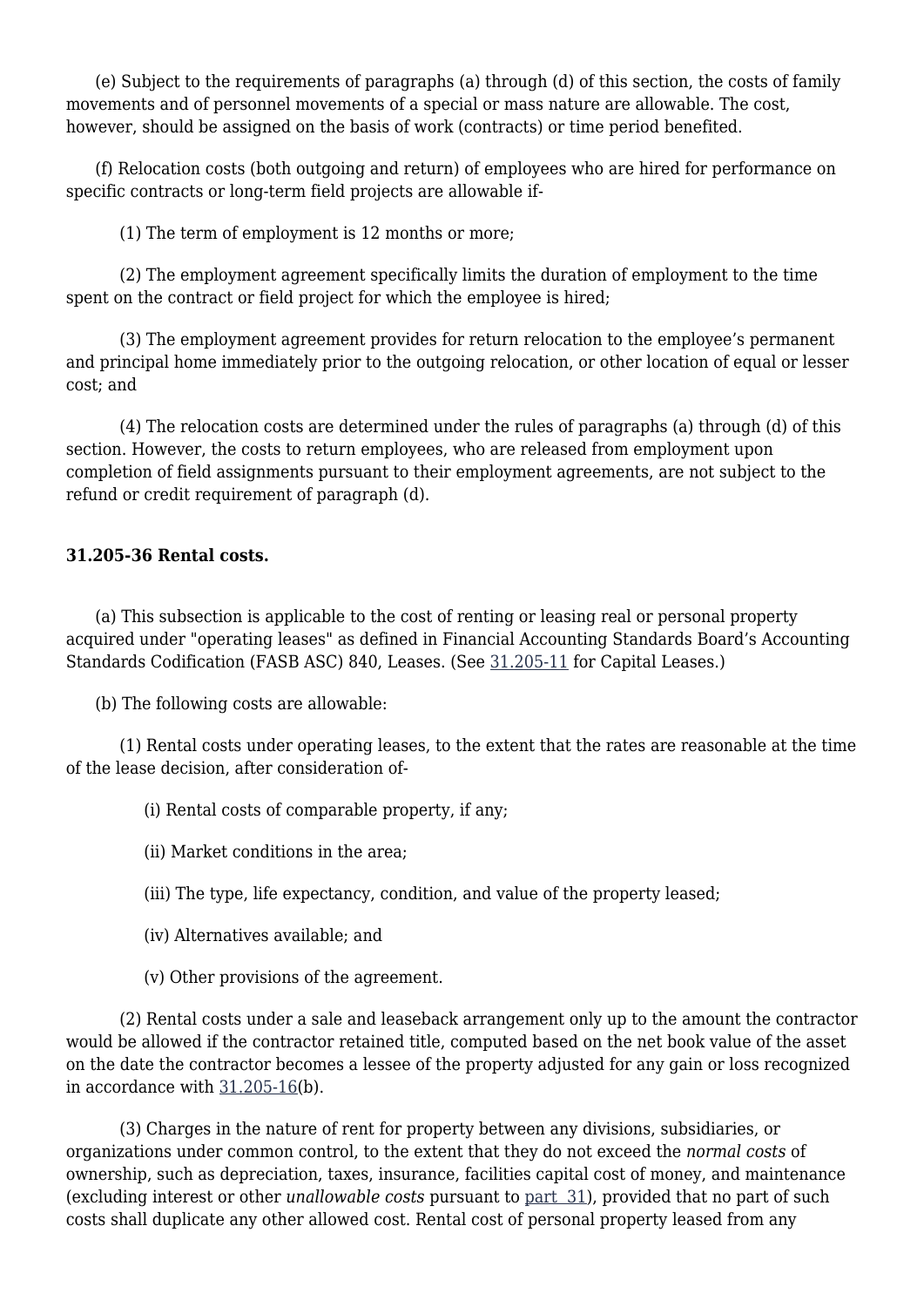division, subsidiary, or affiliate of the contractor under common control, that has an established practice of leasing the same or similar property to unaffiliated lessees shall be allowed in accordance with paragraph (b)(1) of this subsection.

 (c) The allowability of rental costs under unexpired leases in connection with terminations is treated in [31.205-42\(](#page--1-0)e).

## **31.205-37 Royalties and other costs for use of patents.**

 (a) Royalties on a patent or amortization of the cost of purchasing a patent or patent rights necessary for the proper performance of the contract and applicable to contract products or processes are allowable unless-

(1) The Government has a license or the right to a free use of the patent;

 (2) The patent has been adjudicated to be invalid, or has been administratively determined to be invalid;

(3) The patent is considered to be unenforceable; or

(4) The patent is expired.

 (b) Care should be exercised in determining reasonableness when the royalties may have been arrived at as a result of less-than-arm's-length bargaining; e.g.,royalties-

(1) Paid to persons, including corporations, affiliated with the contractor;

 (2) Paid to unaffiliated parties, including corporations, under an agreement entered into in contemplation that a Government contract would be awarded; or

(3) Paid under an agreement entered into after the contract award.

 (c) In any case involving a patent formerly owned by the contractor, the royalty amount allowed should not exceed the cost which would have been allowed had the contractor retained title.

(d) See [31.109](#page--1-0) regarding advance agreements.

## **31.205-38 Selling costs.**

 (a) "Selling" is a generic term encompassing all efforts to market the contractor's products or services, some of which are covered specifically in other subsections of [31.205.](#page--1-0) The costs of any selling efforts other than those addressed in this cost principle are unallowable.

(b) Selling activity includes the following broad categories:

 (1) *Advertising*. Advertising is defined at [31.205-1\(](#page--1-0)b), and advertising costs are subject to the allowability provisions of [31.205-1](#page--1-0)(d) and (f).

 (2) *Corporate image enhancement*. Corporate image enhancement activities, including broadly targeted sales efforts, other than advertising, are included within the definition of public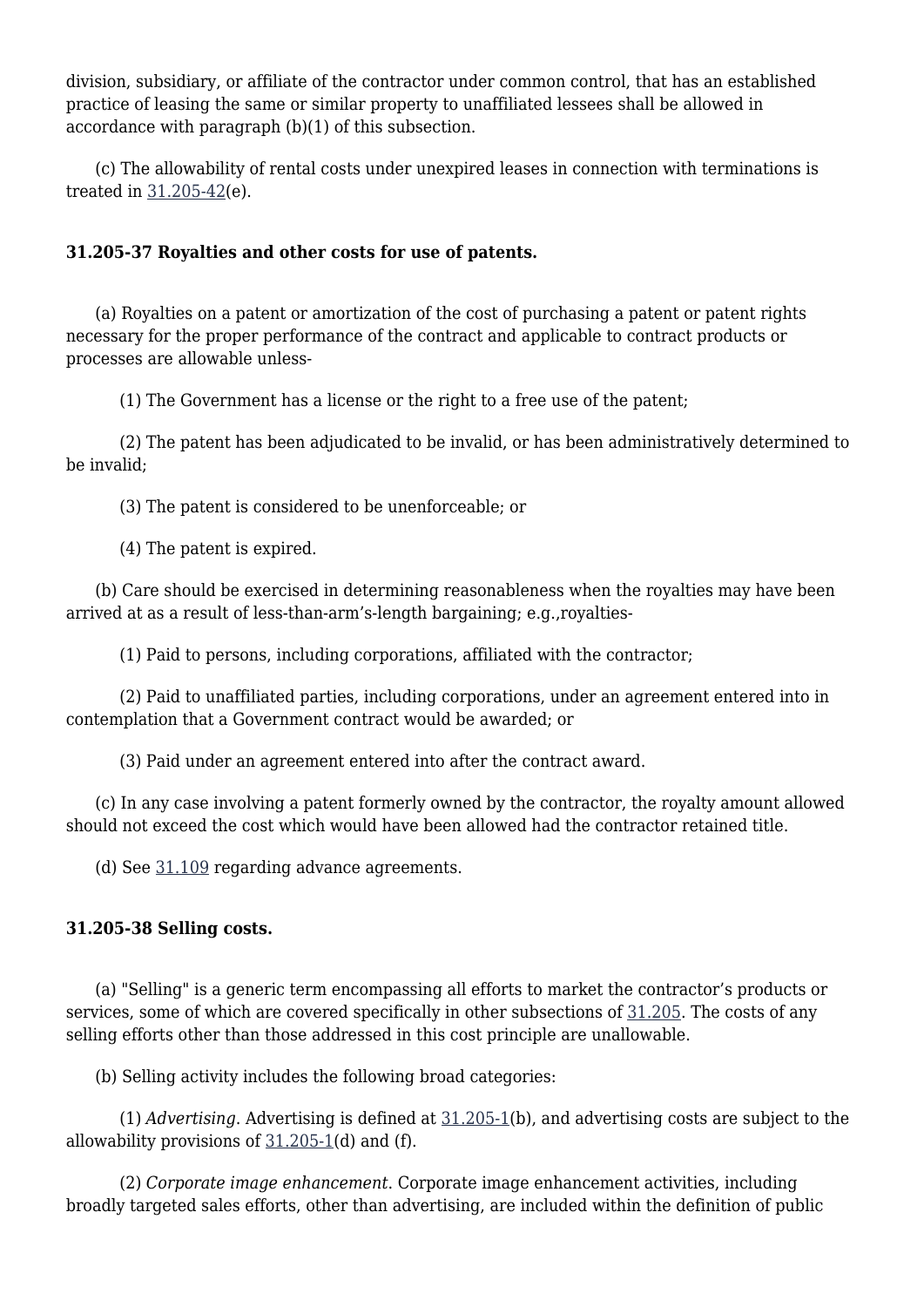relations at [31.205-1](#page--1-0)(a), and the costs of such efforts are subject to the allowability provisions at [31.205-1\(](#page--1-0)e) and (f).

 (3) *Bid and proposal costs*. Bid and proposal costs are defined at [31.205-18](#page--1-0) and are subject to the allowability provisions of that subsection.

 (4) *Market planning*. Market planning involves market research and analysis and general management planning concerned with development of the contractor's business. Long-range market planning costs are subject to the allowability provisions of [31.205-12.](#page--1-0) Other market planning costs are allowable.

 (5) *Direct selling*. Direct selling efforts are those acts or actions to induce particular customers to purchase particular products or services of the contractor. Direct selling is characterized by person-to-person contact and includes such efforts as familiarizing a potential customer with the contractor's products or services, conditions of sale, service capabilities, etc. It also includes negotiation, liaison between customer and contractor personnel, technical and consulting efforts, individual demonstrations, and any other efforts having as their purpose the application or adaptation of the contractor's products or services for a particular customer's use. The cost of direct selling efforts is allowable.

 (c) Notwithstanding any other provision of this subsection, sellers' or agents' compensation, fees, commissions, percentages, retainer or brokerage fees, whether or not contingent upon the award of contracts, are allowable only when paid to bona fide employees or established commercial or selling agencies maintained by the contractor for the purpose of securing business.

## **31.205-39 Service and warranty costs.**

Service and warranty costs include those arising from fulfillment of any contractual obligation of a contractor to provide services such as installation, training, correcting defects in the products, replacing defective parts, and making refunds in the case of inadequate performance. When not inconsistent with the terms of the contract, service and warranty costs are allowable. However, care should be exercised to avoid duplication of the allowance as an element of both estimated product cost and risk.

## **31.205-40 Special tooling and special test equipment costs.**

(a) The terms "special tooling" and "special test equipment" are defined in [2.101\(](https://www.acquisition.gov/far/part-2#FAR_2_101)b).

 (b) The cost of special tooling and special test equipment used in performing one or more Government contracts is allowable and shall be allocated to the specific Government contract or contracts for which acquired, except that the cost of-

 (1) Items acquired by the contractor before the effective date of the contract (or replacement of such items), whether or not altered or adapted for use in performing the contract, and

 (2) Items which the contract schedule specifically excludes, shall be allowable only as depreciation or amortization.

(c) When items are disqualified as special tooling or special test equipment because with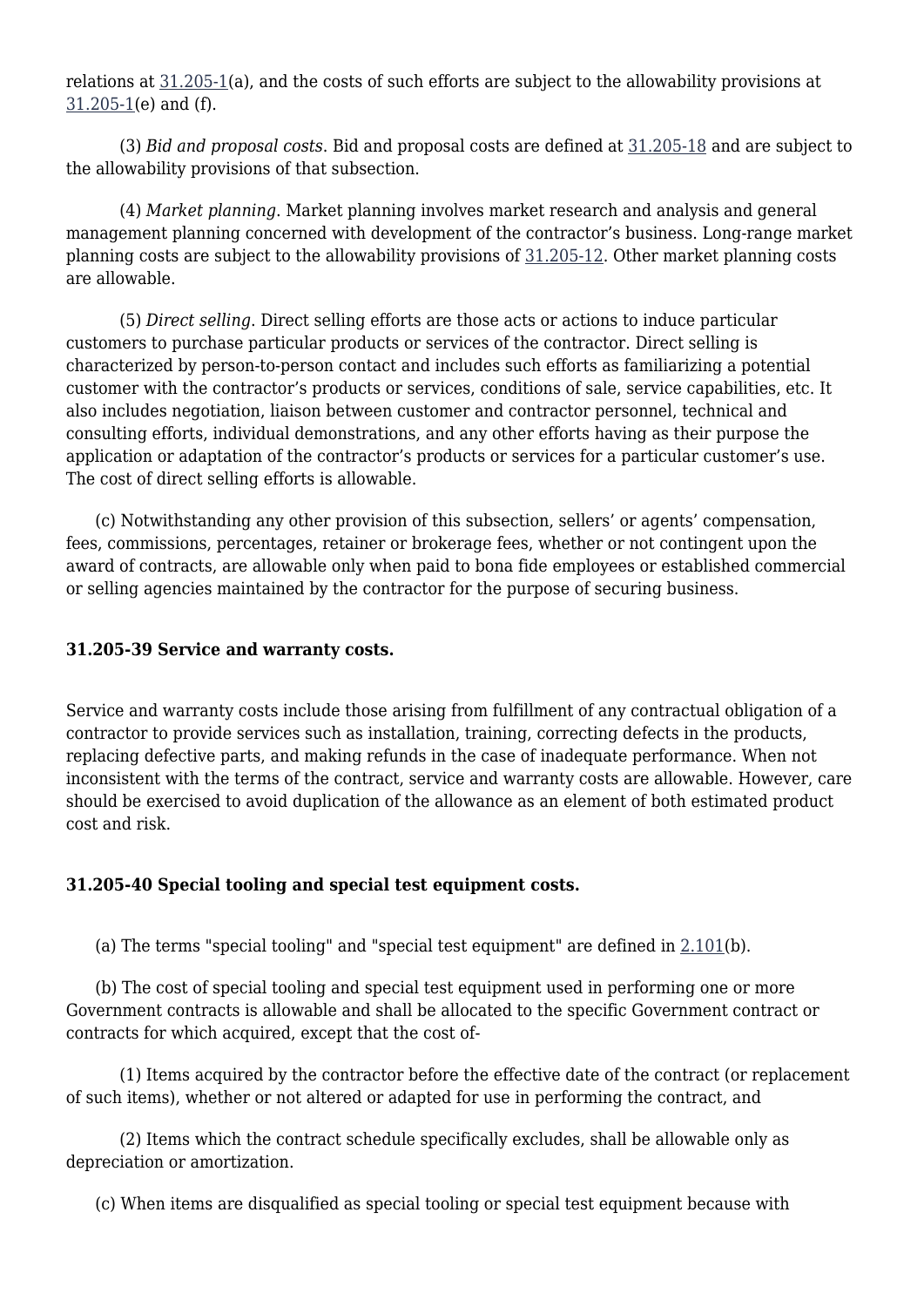relatively minor expense they can be made suitable for general purpose use and have a value as such commensurate with their value as special tooling or special test equipment, the cost of adapting the items for use under the contract and the cost of returning them to their prior configuration are allowable.

## **31.205-41 Taxes.**

(a) The following types of costs are allowable:

 (1) Federal, State, and local taxes (see [part 29\)](https://www.acquisition.gov/far/part-29#FAR_Part_29), except as otherwise provided in paragraph (b) of this section that are required to be and are paid or accrued in accordance with generally accepted accounting principles. Fines and *penalties* are not considered taxes.

 (2) Taxes otherwise allowable under paragraph (a)(1) of this section, but upon which a claim of illegality or erroneous assessment exists; provided the contractor, before paying such taxes-

(i) Promptly requests instructions from the contracting officer concerning such taxes; and

 (ii) Takes all action directed by the contracting officer arising out of paragraph (2)(i) of this section or an independent decision of the Government as to the existence of a claim of illegality or erroneous assessment, to-

(A) Determine the legality of the assessment or

(B) Secure a refund of such taxes.

 (3) Pursuant to paragraph (a)(2) of this section, the reasonable costs of any action taken by the contractor at the direction or with the concurrence of the contracting officer. Interest or *penalties* incurred by the contractor for non-payment of any tax at the direction of the contracting officer or by reason of the failure of the contracting officer to ensure timely direction after a prompt request.

 (4) The Environmental Tax found at section 59 A of the Internal Revenue Code, also called the "Superfund Tax."

(b) The following types of costs are not allowable:

(1) Federal income and excess profits taxes.

 (2) Taxes in connection with financing, refinancing, refunding operations, or reorganizations (see [31.205-20](#page--1-0) and [31.205-27](#page--1-0)).

 (3) Taxes from which exemptions are available to the contractor directly, or available to the contractor based on an exemption afforded the Government, except when the contracting officer determines that the administrative burden incident to obtaining the exemption outweighs the corresponding benefits accruing to the Government. When partial exemption from a tax is attributable to Government contract activity, taxes charged to such work in excess of that amount resulting from application of the preferential treatment are unallowable. These provisions intend that tax preference attributable to Government contract activity be realized by the Government. The term "exemption" means freedom from taxation in whole or in part and includes a tax abatement or reduction resulting from mode of assessment, method of calculation, or otherwise.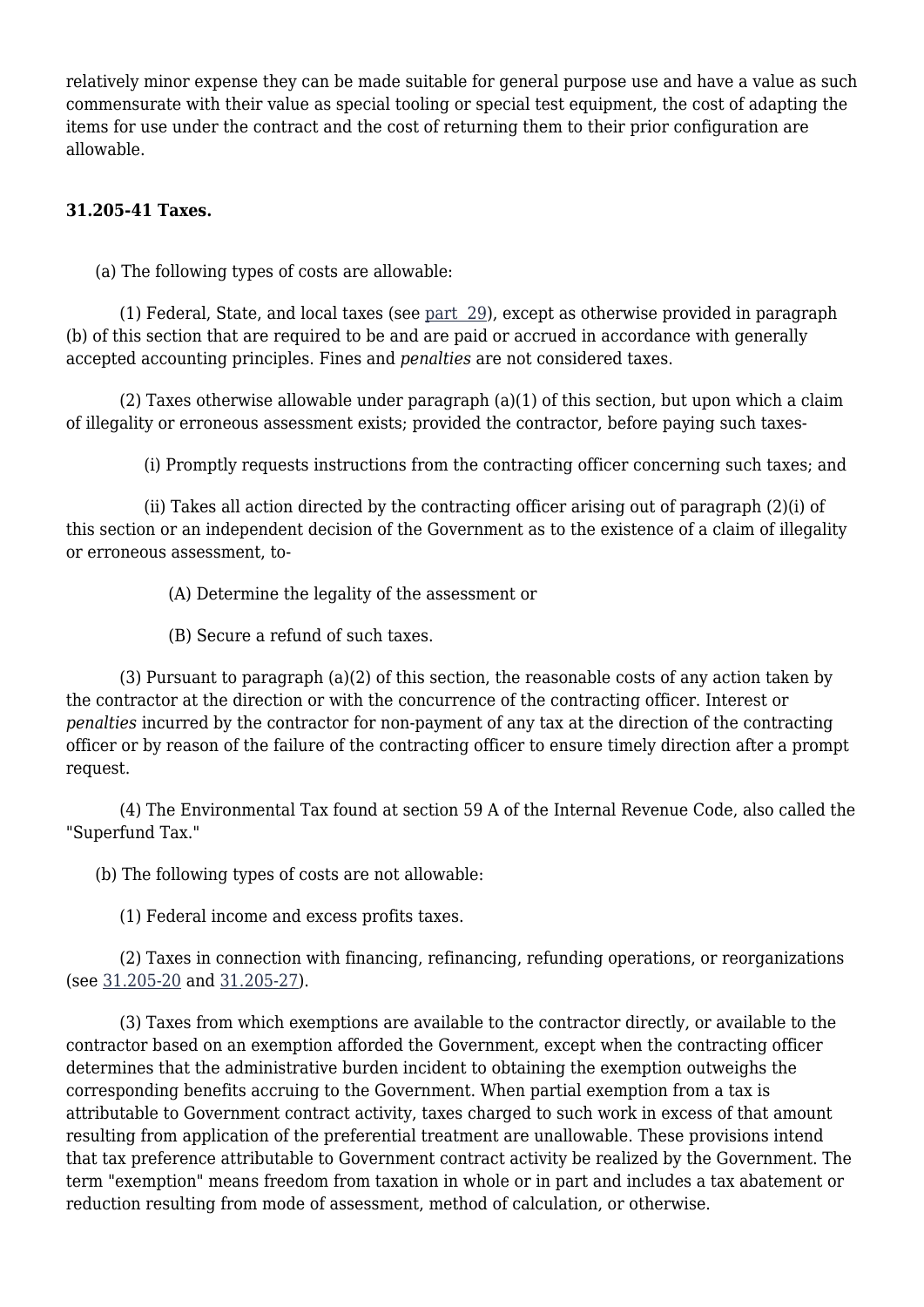(4) Special assessments on land that represent capital improvements.

 (5) Taxes (including excises) on real or personal property, or on the value, use, possession or sale thereof, which is used solely in connection with work other than on Government contracts (see paragraph (c) of this section).

 (6) Any excise tax in subtitleD, Chapter 43 of the Internal Revenue Code of1986, as amended. That chapter includes excise taxes imposed in connection with *qualified pension plans*, welfare plans, deferred compensation plans, or other similar types of plans.

 (7) Income tax accruals designed to account for the tax effects of differences between taxable income and pretax income as reflected by the books of account and financial statements.

(8) Any tax imposed under 26 U.S.C. 5000 C.

 (c) Taxes on property (see paragraph (b)(5) of this section) used solely in connection with either non-Government or Government work should be considered directly applicable to the respective category of work unless the amounts involved are insignificant or comparable results would otherwise be obtained; *e.g.,* taxes on contractor-owned work-in-process which is used solely in connection with non-Government work should be allocated to such work; taxes on contractor-owned work-in-process inventory (and Government-owned work-in-process inventory when taxed) used solely in connection with Government work should be charged to such work. The cost of taxes incurred on property used in both Government and non-Government work shall be apportioned to all such work based upon the use of such property on the respective *final cost objectives*.

 (d) Any taxes, interest, or *penalties* that were allowed as contract costs and are refunded to the contractor shall be credited or paid to the Government in the manner it directs. If a contractor or subcontractor obtains a foreign tax credit that reduces its U.S. Federal income tax because of the payment of any tax or duty allowed as contract costs, and if those costs were reimbursed by a foreign government, the amount of the reduction shall be paid to the Treasurer of the United States at the time the Federal income tax return is filed. However, any interest actually paid or credited to a contractor incident to a refund of tax, interest, or penalty shall be paid or credited to the Government only to the extent that such interest accrued over the period during which the contractor had been reimbursed by the Government for the taxes, interest, or *penalties*.

#### **31.205-42 Termination costs.**

Contract terminations generally give rise to the incurrence of costs or the need for special treatment of costs that would not have arisen had the contract not been terminated. The following cost principles peculiar to termination situations are to be used in conjunction with the other cost principles in [subpart 31.2](#page--1-0):

 (a) *Common items.* The costs of items reasonably usable on the contractor's other work shall not be allowable unless the contractor submits evidence that the items could not be retained at cost without sustaining a loss. The contracting officer should consider the contractor's plans and orders for current and planned production when determining if items can reasonably be used on other work of the contractor. Contemporaneous purchases of common items by the contractor shall be regarded as evidence that such items are reasonably usable on the contractor's other work. Any acceptance of common items as allocable to the terminated portion of the contract should be limited to the extent that the quantities of such items on hand, in transit, and on order are in excess of the reasonable quantitative requirements of other work.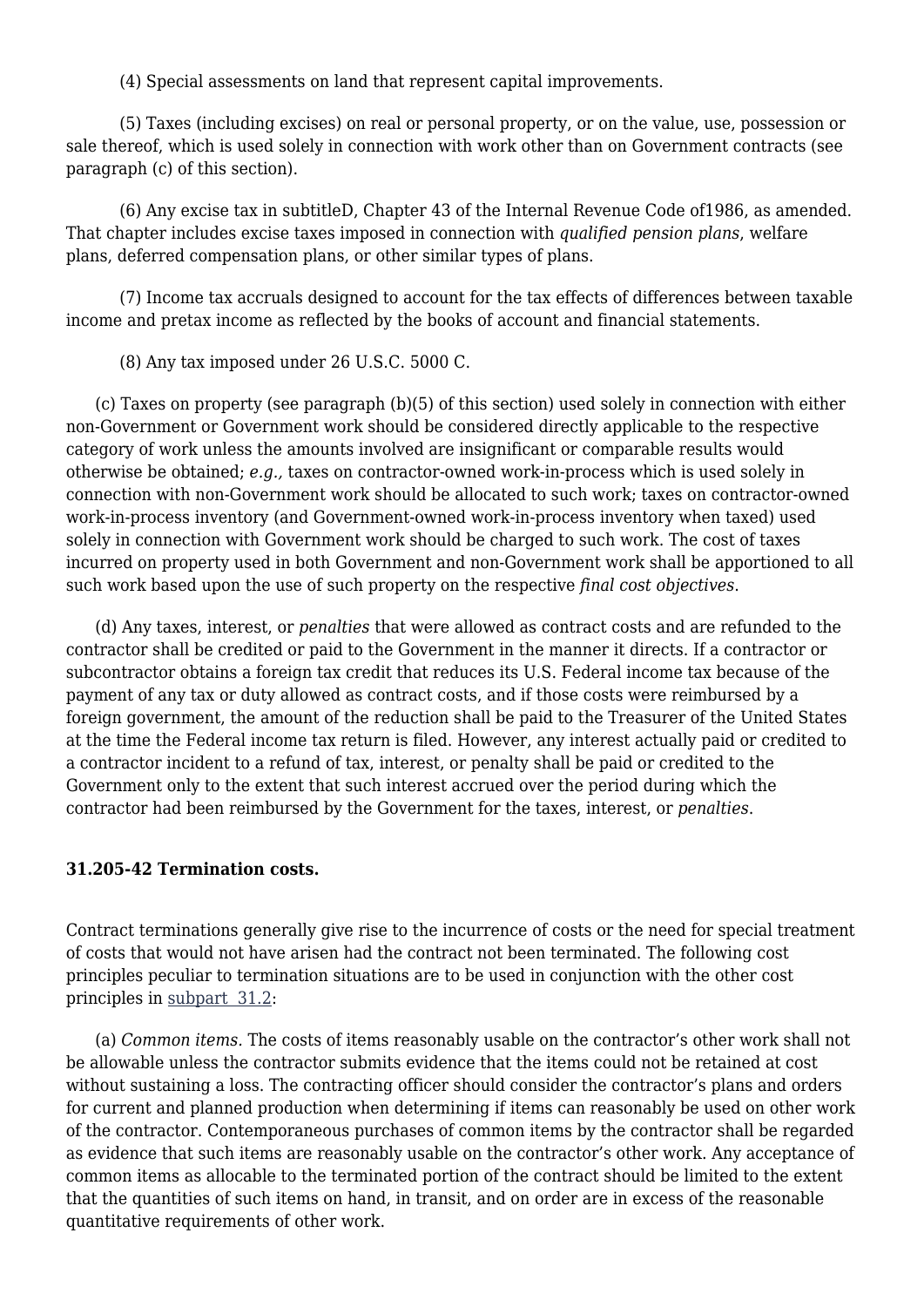(b) *Costs continuing after termination.* Despite all reasonable efforts by the contractor, costs which cannot be discontinued immediately after the effective date of termination are generally allowable. However, any costs continuing after the effective date of the termination due to the negligent or willful failure of the contractor to discontinue the costs shall be unallowable.

 (c) *Initial costs.* Initial costs, including starting load and preparatory costs, are allowable as follows:

 (1) Starting load costs not fully absorbed because of termination are nonrecurring labor, material, and related overhead costs incurred in the early part of production and result from factors such as-

(i) Excessive spoilage due to inexperienced labor;

(ii) Idle time and subnormal production due to testing and changing production methods;

(iii) Training; and

 (iv) Lack of familiarity or experience with the product, materials, or manufacturing processes.

 (2) Preparatory costs incurred in preparing to perform the terminated contract include such costs as those incurred for initial plant rearrangement and alterations, management and personnel organization, and production planning. They do not include special machinery and equipment and starting load costs.

 (3) When initial costs are included in the settlement proposal as a direct charge, such costs shall not also be included in overhead. Initial costs attributable to only one contract shall not be allocated to other contracts.

 (4) If initial costs are claimed and have not been segregated on the contractor's books, they shall be segregated for settlement purposes from cost reports and schedules reflecting that high unit cost incurred during the early stages of the contract.

 (5) If the settlement proposal is on the inventory basis, initial costs should normally be allocated on the basis of total end items called for by the contract immediately before termination; however, if the contract includes end items of a diverse nature, some other equitable basis may be used, such as machine or labor hours.

 (d) *Loss of useful value.* Loss of useful value of special tooling, and special machinery and equipment is generally allowable, provided-

 (1) The special tooling, or special machinery and equipment is not reasonably capable of use in the other work of the contractor;

 (2) The Government's interest is protected by transfer of title or by other means deemed appropriate by the contracting officer; and

 (3) The loss of useful value for any one terminated contract is limited to that portion of the acquisition cost which bears the same ratio to the total acquisition cost as the terminated portion of the contract bears to the entire terminated contract and other Government contracts for which the special tooling, or special machinery and equipment was acquired.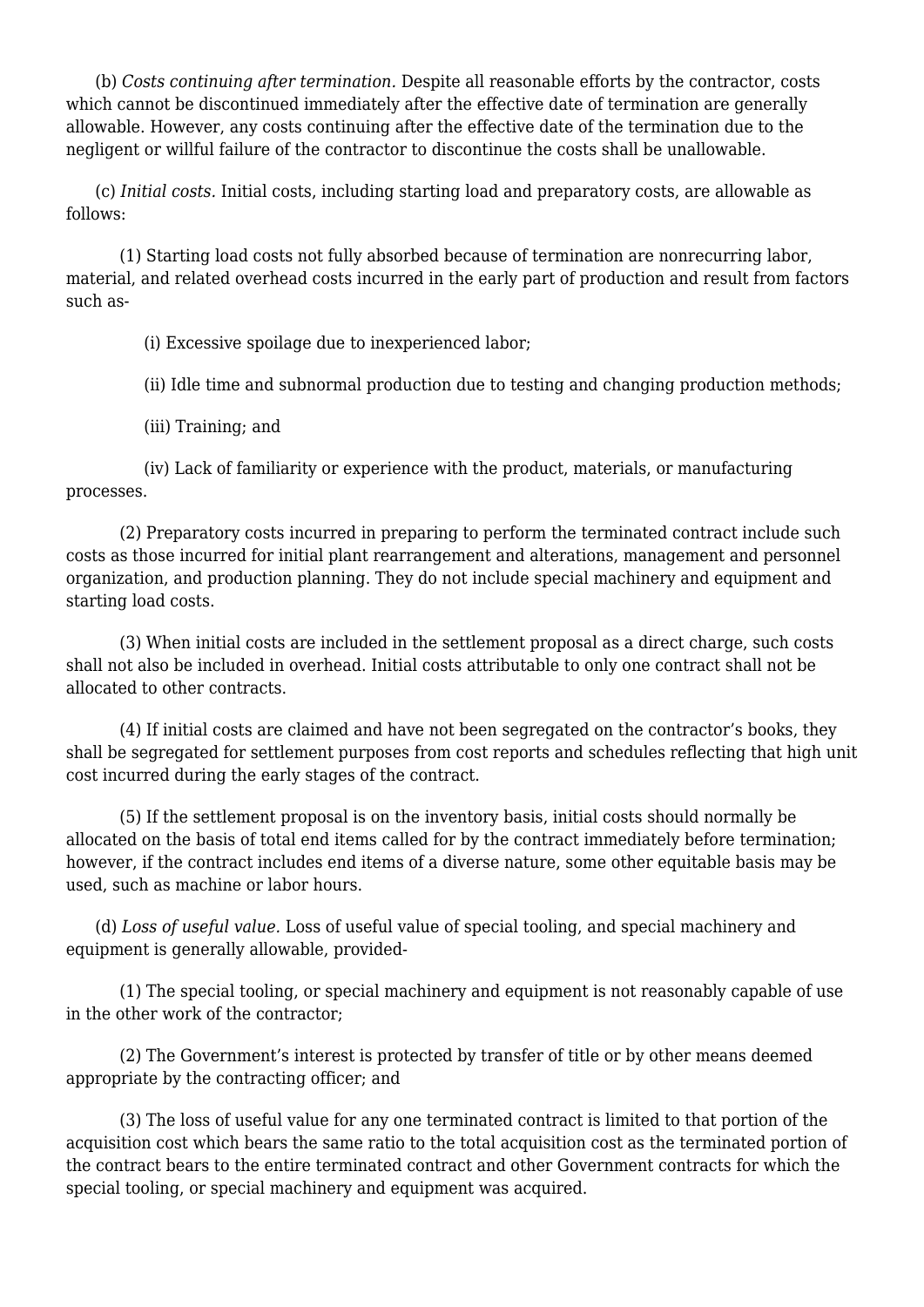(e) *Rental under unexpired leases.* Rental costs under unexpired leases, less the residual value of such leases, are generally allowable when shown to have been reasonably necessary for the performance of the terminated contract, if-

 (1) The amount of rental claimed does not exceed the reasonable use value of the property leased for the period of the contract and such further period as may be reasonable; and

 (2) The contractor makes all reasonable efforts to terminate, assign, settle, or otherwise reduce the cost of such lease.

 (f) *Alterations of leased property.* The cost of alterations and reasonable restorations required by the lease may be allowed when the alterations were necessary for performing the contract.

(g) Settlement expenses.

(1) Settlement expenses, including the following, are generally allowable:

(i) Accounting, legal, clerical, and similar costs reasonably necessary for-

 (A) The preparation and presentation, including supporting data, of settlement *claims* to the contracting officer; and

(B) The termination and settlement of subcontracts.

 (ii) Reasonable costs for the storage, transportation, protection, and disposition of property acquired or produced for the contract.

 (iii) *Indirect costs* related to salary and wages incurred as settlement expenses in (i) and (ii); normally, such *indirect costs* shall be limited to payroll taxes, fringe benefits, occupancy costs, and immediate supervision costs.

 (2) If settlement expenses are significant, a cost account or work order shall be established to separately identify and accumulate them.

 (h) *Subcontractor claims.* Subcontractor *claims*, including the allocable portion of the *claims* common to the contract and to other work of the contractor, are generally allowable. An appropriate share of the contractor's indirect expense may be allocated to the amount of settlements with subcontractors; provided, that the amount allocated is reasonably proportionate to the relative benefits received and is otherwise consistent with [31.201-4](#page--1-0) and [31.203](#page--1-0)(d). The indirect expense so allocated shall exclude the same and similar costs claimed directly or indirectly as settlement expenses.

## **31.205-43 Trade, business, technical and professional activity costs.**

The following types of costs are allowable:

- (a) Memberships in trade, business, technical, and professional organizations.
- (b) Subscriptions to trade, business, professional, or other technical periodicals.
- (c) When the principal purpose of a meeting, convention, conference, symposium, or seminar is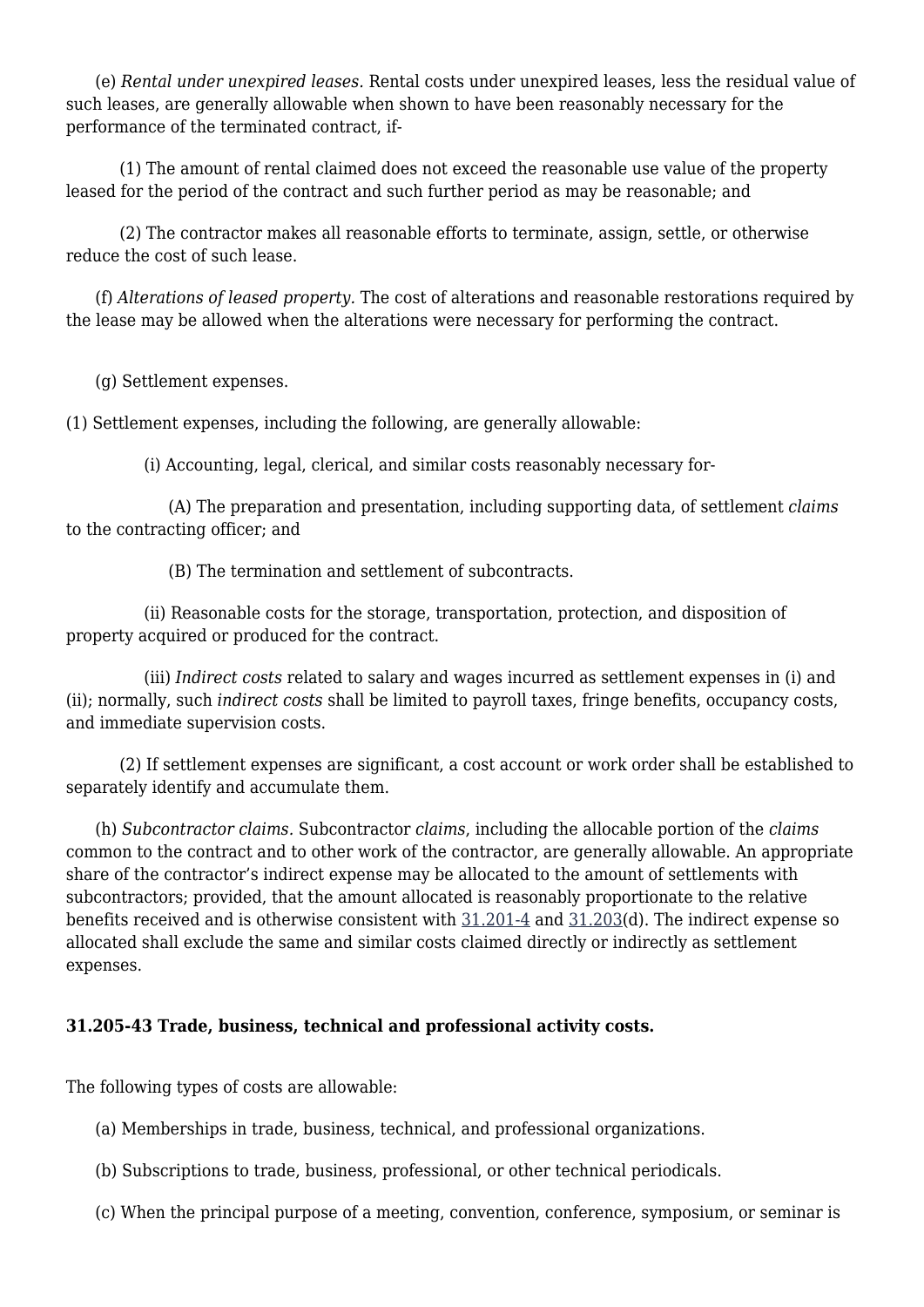the dissemination of trade, business, technical or professional information or the stimulation of production or improved productivity-

 (1) Costs of organizing, setting up, and sponsoring the meetings, conventions, symposia, etc., including rental of meeting facilities, transportation, subsistence, and incidental costs;

(2) Costs of attendance by contractor employees, including travel costs (see  $31.205-46$ ); and

(3) Costs of attendance by individuals who are not employees of the contractor, provided-

 (i) Such costs are not also reimbursed to the individual by the employing company or organization, and

 (ii) The individuals attendance is essential to achieve the purpose of the conference, meeting, convention, symposium, etc.

#### **31.205-44 Training and education costs.**

Costs of training and education that are related to the field in which the employee is working or may reasonably be expected to work are allowable, except as follows:

(a) Overtime compensation for training and education is unallowable.

 (b) The cost of salaries for attending undergraduate level classes or part-time graduate level classes during working hours is unallowable, except when unusual circumstances do not permit attendance at such classes outside of regular working hours.

 (c) Costs of tuition, fees, training materials and textbooks, subsistence, salary, and any other payments in connection with full-time graduate level education are unallowable for any portion of the program that exceeds two school years or the length of the degree program, whichever is less.

 (d) Grants to educational or training institutions, including the donation of facilities or other properties, scholarships, and fellowships are considered contributions and are unallowable.

 (e) Training or education costs for other than bona fide employees are unallowable, except that the costs incurred for educating employee dependents (primary and secondary level studies) when the employee is working in a foreign country where suitable public education is not available may be included in overseas differential pay.

(f) Contractor contributions to college savings plans for employee dependents are unallowable.

#### **31.205-45 [Reserved]**

#### **31.205-46 Travel costs.**

(a) Costs for transportation, lodging, meals, and incidental expenses.

(1) Costs incurred by contractor personnel on official company business are allowable, subject to the limitations contained in this subsection. Costs for transportation may be based on mileage rates,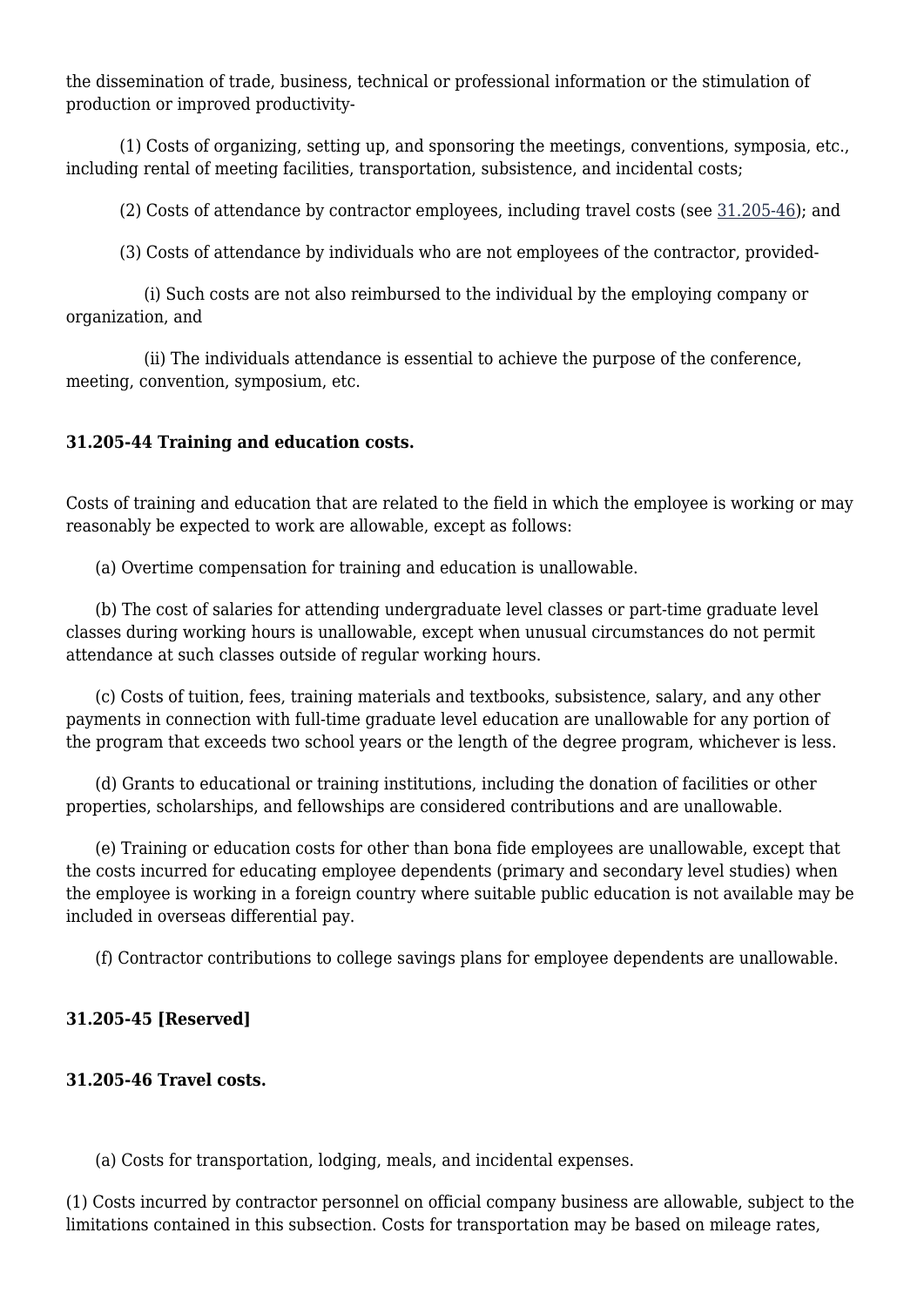actual costs incurred, or on a combination thereof, provided the method used results in a reasonable charge. Costs for lodging, meals, and incidental expenses may be based on per diem, actual expenses, or a combination thereof, provided the method used results in a reasonable charge.

 (2) Except as provided in paragraph (a)(3) of this subsection, costs incurred for lodging, meals, and incidental expenses (as defined in the regulations cited in (a)(2)(i) through (iii) of this section) shall be considered to be reasonable and allowable only to the extent that they do not exceed on a daily basis the maximum per diem rates in effect at the time of travel as set forth in the-

 (i) Federal Travel Regulations, prescribed by the General Services Administration, for travel in the contiguous United States, available on a subscription basis from the-

Superintendent of Documents

U.S. Government Publishing Office

Washington DC 20402

Stock No.922-002-00000-2;

 (ii) Joint Travel Regulation, Volume2, DoD Civilian Personnel, AppendixA, prescribed by the Department of Defense, for travel in Alaska, Hawaii, and outlying areas of the United States, available on a subscription basis from the-

Superintendent of Documents

U.S. Government Publishing Office

Washington DC 20402

Stock No.908-010-00000-1; or

 (iii) Standardized Regulations (Government Civilians, Foreign Areas), Section 925, "Maximum Travel Per Diem Allowances for Foreign Areas," prescribed by the Department of State, for travel in areas not covered in (a)(2)(i) and (ii) of this paragraph, available on a subscription basis from the-

Superintendent of Documents

U.S. Government Publishing Office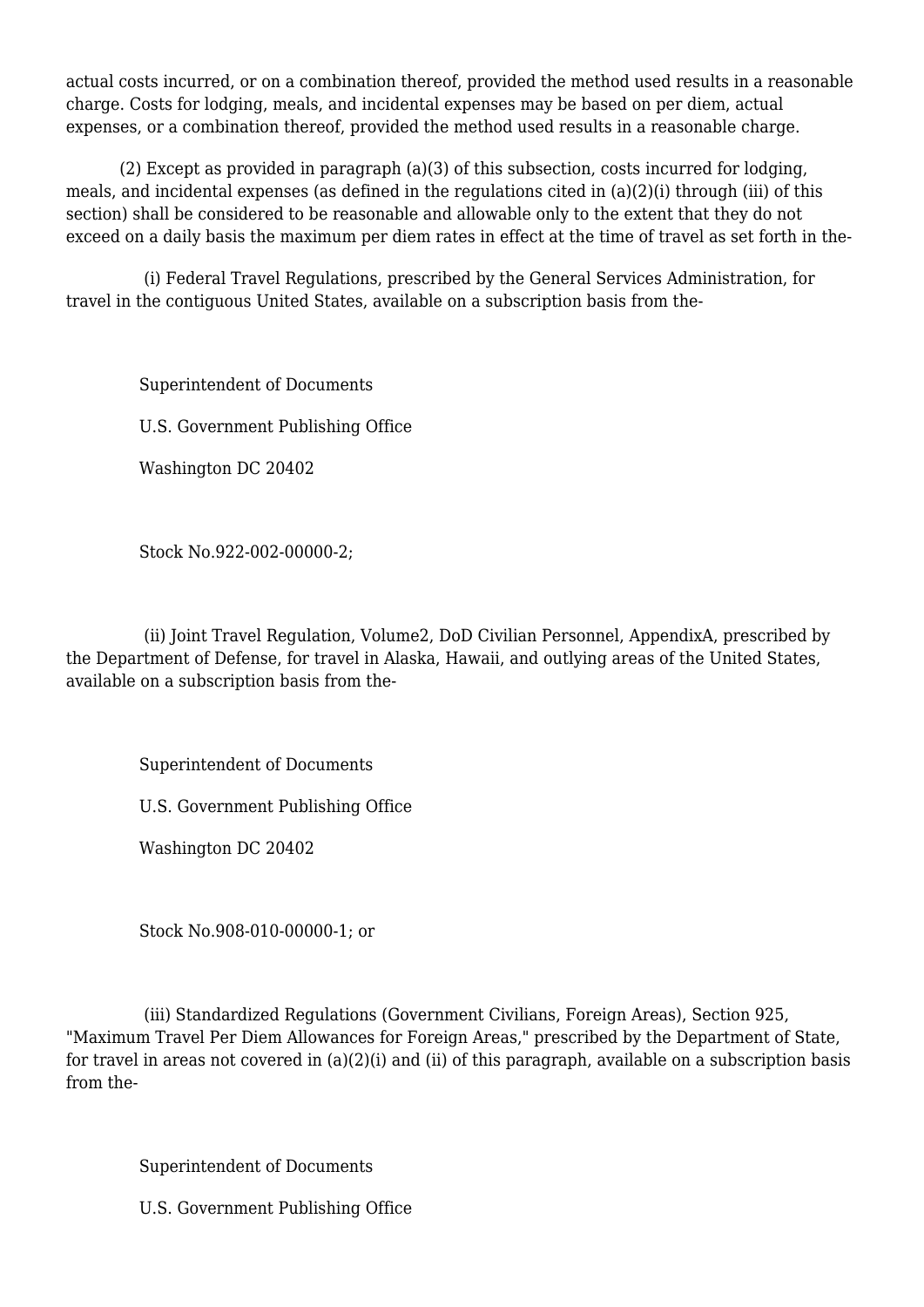Washington, DC 20402

Stock No.744-008-00000-0.

 (3) In special or unusual situations, actual costs in excess of the above-referenced maximum per diem rates are allowable provided that such amounts do not exceed the higher amounts authorized for Federal civilian employees as permitted in the regulations referenced in (a)(2)(i), (ii), or (iii) of this section. For such higher amounts to be allowable, all of the following conditions must be met:

 (i) One of the conditions warranting approval of the actual expense method, as set forth in the regulations referenced in paragraphs (a)(2)(i), (ii), or (iii) of this section, must exist.

 (ii) A written justification for use of the higher amounts must be approved by an officer of the contractor's organization or designee to ensure that the authority is properly administered and controlled to prevent abuse.

 (iii) If it becomes necessary to exercise the authority to use the higher actual expense method repetitively or on a continuing basis in a particular area, the contractor must obtain advance approval from the contracting officer.

 (iv) Documentation to support actual costs incurred shall be in accordance with the contractor's established practices, subject to paragraph (a)(7) of this section, and provided that a receipt is required for each expenditure of \$75.00 or more. The approved justification required by paragraph (a)(3)(ii) of this section and, if applicable, paragraph (a)(3)(iii) of this section must be retained.

 (4) Paragraphs (a)(2) and (3) of this section do not incorporate the regulations cited in paragraphs (a)(2)(i), (ii), and (iii) of this section in their entirety. Only the maximum per diem rates, the definitions of lodging, meals, and incidental expenses, and the regulatory coverage dealing with special or unusual situations are incorporated herein.

 (5) An advance agreement (see [31.109](#page--1-0)) with respect to compliance with paragraphs (a)(2) and (3) of this subsection may be useful and desirable.

 (6) The maximum per diem rates referenced in paragraph (a)(2) of this subsection generally would not constitute a reasonable daily charge-

(i) When no lodging costs are incurred; and/or

(ii) On partial travel days (*e.g.,* day of departure and return).

 Appropriate downward adjustments from the maximum per diem rates would normally be required under these circumstances. While these adjustments need not be calculated in accordance with the Federal Travel Regulation or Joint Travel Regulations, they must result in a reasonable charge.

(7) Costs shall be allowable only if the following information is documented-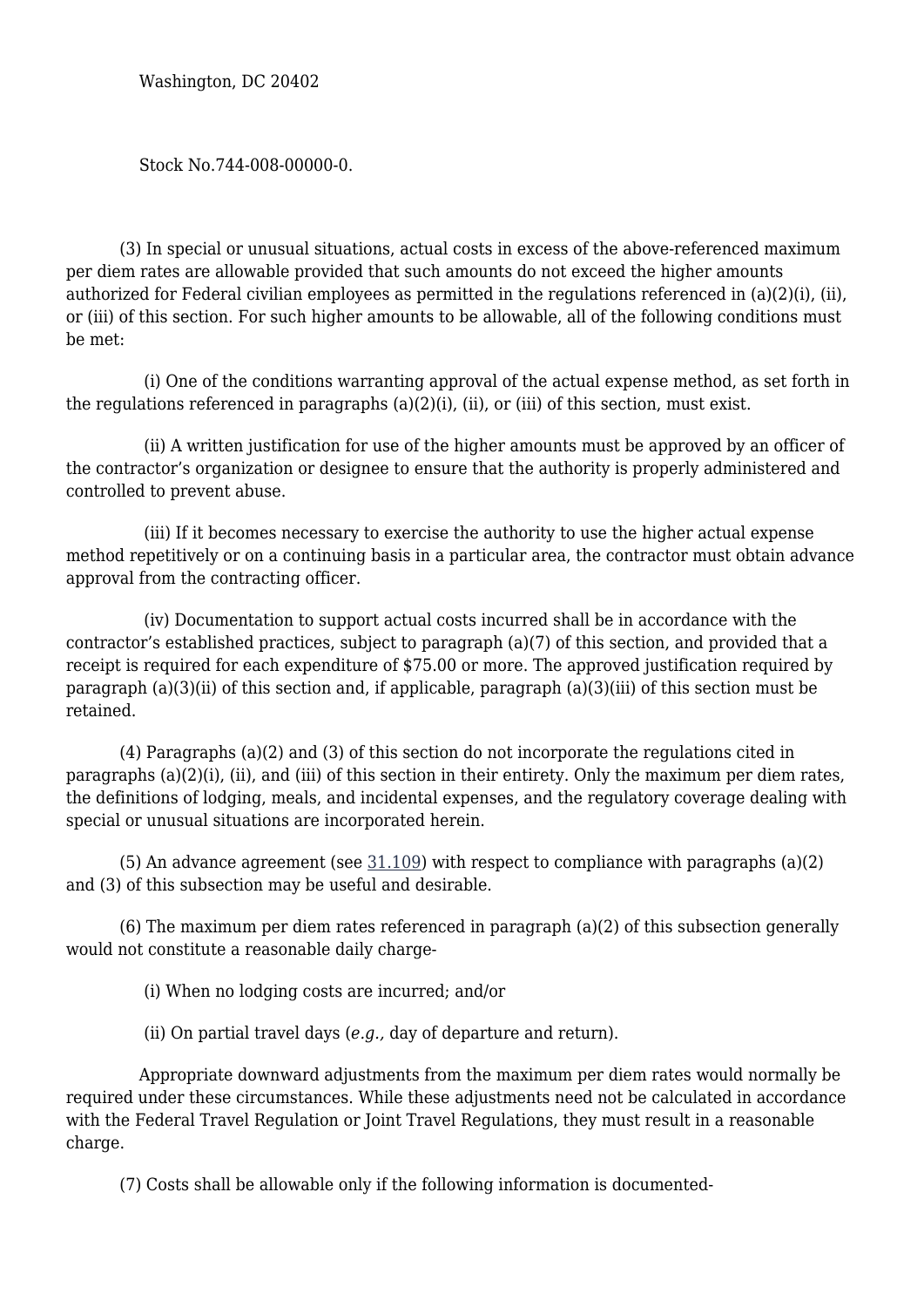(i) Date and place (city, town, or other similar designation) of the expenses;

(ii) Purpose of the trip; and

(iii) Name of person on trip and that person's title or relationship to the contractor.

 (b) Airfare costs in excess of the lowest priced airfare available to the contractor during normal business hours are unallowable except when such accommodations require circuitous routing, require travel during unreasonable hours, excessively prolong travel, result in increased cost that would offset transportation savings, are not reasonably adequate for the physical or medical needs of the traveler, or are not reasonably available to meet mission requirements. However, in order for airfare costs in excess of the above airfare to be allowable, the applicable condition(s) set forth above must be documented and justified.

 $(c)$ 

(1) "Cost of travel by contractor-owned, -leased, or -chartered aircraft," as used in this paragraph, includes the cost of lease, charter, operation (including personnel), maintenance, depreciation, insurance, and other related costs.

 (2) The costs of travel by contractor-owned, -leased, or -chartered aircraft are limited to the allowable airfare described in paragraph (b) of this section for the flight destination unless travel by such aircraft is specifically required by contract specification, term, or condition, or a higher amount is approved by the contracting officer. A higher amount may be agreed to when one or more of the circumstances for justifying higher than allowable airfare listed in paragraph (b) of this section are applicable, or when an advance agreement under paragraph (c)(3) of this section has been executed. In all cases, travel by contractor-owned, -leased, or -chartered aircraft must be fully documented and justified. For each contractor-owned, -leased, or -chartered aircraft used for any business purpose which is charged or allocated, directly or indirectly, to a Government contract, the contractor must maintain and make available manifest/logs for all flights on such company aircraft. As a minimum, the manifest/log shall indicate-

(i) Date, time, and points of departure;

(ii) Destination, date, and time of arrival;

(iii) Name of each passenger and relationship to the contractor;

(iv) Authorization for trip; and

(v) Purpose of trip.

 (3) Where an advance agreement is proposed (see [31.109](#page--1-0)), consideration may be given to the following:

 (i) Whether scheduled commercial airlines or other suitable, less costly, travel facilities are available at reasonable times, with reasonable frequency, and serve the required destinations conveniently.

 (ii) Whether increased flexibility in scheduling results in time savings and more effective use of personnel that would outweigh additional travel costs.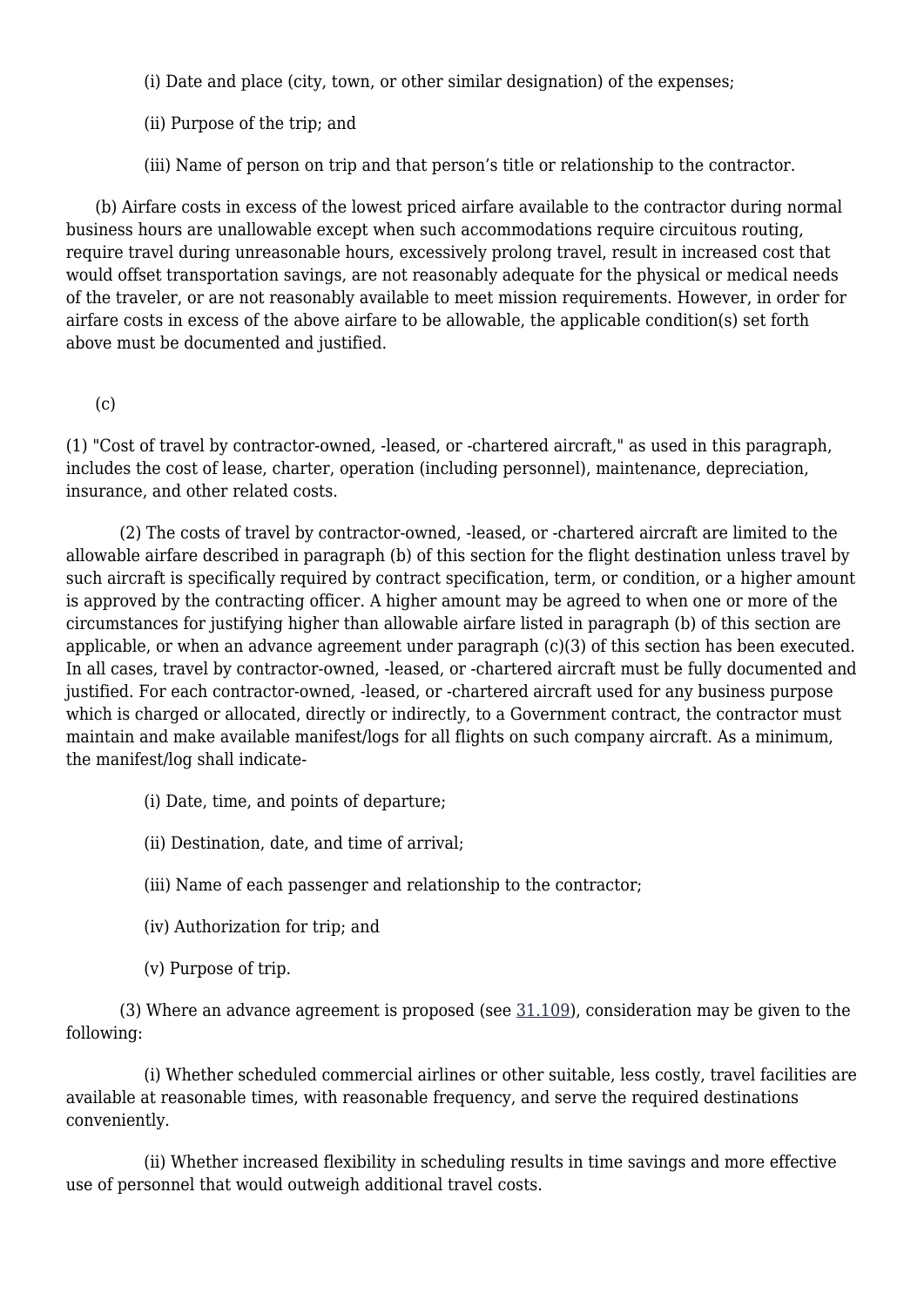(d) Costs of contractor-owned or -leased automobiles, as used in this paragraph, include the costs of lease, operation (including personnel), maintenance, depreciation, insurance, etc. These costs are allowable, if reasonable, to the extent that the automobiles are used for company business. That portion of the cost of company-furnished automobiles that relates to personal use by employees (including transportation to and from work) is compensation for personal services and is unallowable as stated in [31.205-6\(](#page--1-0)m)(2).

# **31.205-47 Costs related to legal and other proceedings.**

(a) *Definitions.* As used in this subsection-

 *Costs* include, but are not limited to, administrative and clerical expenses; the costs of legal services, whether performed by in-house or private counsel; the costs of the services of accountants, consultants, or others retained by the contractor to assist it; costs of employees, officers, and directors; and any similar costs incurred before, during, and after commencement of a judicial or administrative proceeding which bears a direct relationship to the proceeding.

*Fraud* means-

 (1) Acts of fraud or corruption or attempts to defraud the Government or to corrupt its agents;

 (2) Acts which constitute a cause for debarment or suspension under [9.406-2](https://www.acquisition.gov/far/part-9#FAR_9_406_2)(a) and [9.407-2](https://www.acquisition.gov/far/part-9#FAR_9_407_2)(a); and

 (3) Acts which violate the False *Claims* Act, [31 U.S.C., sections3729-3731,](http://uscode.house.gov/browse.xhtml;jsessionid=114A3287C7B3359E597506A31FC855B3) or [41 U.S.C.](http://uscode.house.gov/browse.xhtml;jsessionid=114A3287C7B3359E597506A31FC855B3) [chapter 87,](http://uscode.house.gov/browse.xhtml;jsessionid=114A3287C7B3359E597506A31FC855B3) Kickbacks.

*Penalty* does not include restitution, reimbursement, or compensatory damages.

*Proceeding* includes an investigation.

 (b) Costs incurred in connection with any proceeding brought by: a Federal, State, local, or foreign government for a violation of, or failure to comply with, law or regulation by the contractor (including its agents or employees)  $(41 \text{ U.S.C. } 4310 \text{ and } 10 \text{ U.S.C. } 2324 \text{ (k)})$ ; a contractor or subcontractor employee submitting a whistleblower complaint of reprisal in accordance with [41](http://uscode.house.gov/browse.xhtml;jsessionid=114A3287C7B3359E597506A31FC855B3) [U.S.C. 4712](http://uscode.house.gov/browse.xhtml;jsessionid=114A3287C7B3359E597506A31FC855B3) or [10 U.S.C. 2409](http://uscode.house.gov/browse.xhtml;jsessionid=114A3287C7B3359E597506A31FC855B3); or a third party in the name of the United States under the False *Claims* Act, [31 U.S.C.3730,](http://uscode.house.gov/browse.xhtml;jsessionid=114A3287C7B3359E597506A31FC855B3) are unallowable if the result is-

(1) In a criminal proceeding, a conviction;

 (2) In a civil or administrative proceeding, either a finding of contractor liability where the proceeding involves an allegation of fraud or similar misconduct; or imposition of a monetary penalty, or an order issued by the agency head to the contractor or subcontractor to take corrective action under 41 U.S.C. 4712 or 10 U.S.C. 2409, where the proceeding does not involve an allegation of fraud or similar misconduct;

(3) A final decision by an appropriate official of an executive agency to-

(i) Debar or suspend the contractor;

(ii) Rescind or void a contract; or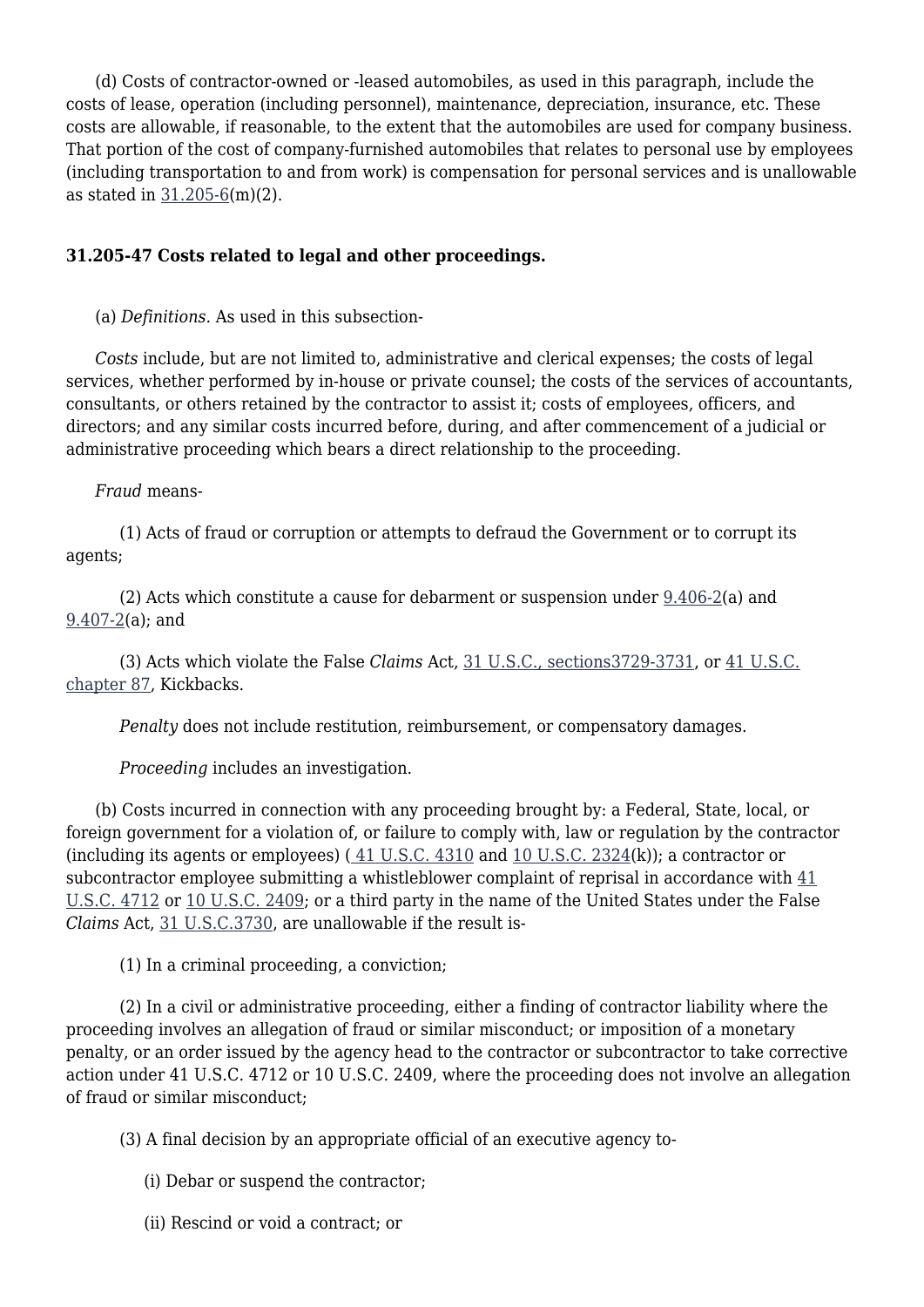(iii) Terminate a contract for default by reason of a violation or failure to comply with a law or regulation.

 (4) Disposition of the matter by consent or compromise if the proceeding could have led to any of the outcomes listed in paragraphs (b)(1) through (3) of this subsection (but see paragraphs (c) and (d) of this subsection); or

 (5) Not covered by paragraphs (b)(1) through (4) of this subsection, but where the underlying alleged contractor misconduct was the same as that which led to a different proceeding whose costs are unallowable by reason of paragraphs (b)(1) through (4) of this subsection.

(c)

(1) To the extent they are not otherwise unallowable, costs incurred in connection with any proceeding under paragraph (b) of this subsection commenced by the United States that is resolved by consent or compromise pursuant to an agreement entered into between the contractor and the United States, and which are unallowable solely because of paragraph (b) of this subsection, may be allowed to the extent specifically provided in such agreement

(2)

(i) In the event of a settlement of any proceeding brought by a third party under the False *Claims* Act in which the United States did not intervene, reasonable costs incurred by the contractor in connection with such a proceeding that are not otherwise unallowable by regulation or by separate agreement with the United States may be allowed if the contracting officer, in consultation with his or her legal advisor, determines that there was very little likelihood that the third party would have been successful on the merits.

 (ii) In the event of disposition by consent or compromise of a proceeding brought by a whistleblower for alleged reprisal in accordance with [41 U.S.C. 4712](http://uscode.house.gov/browse.xhtml;jsessionid=114A3287C7B3359E597506A31FC855B3) or [10 U.S.C. 2409,](http://uscode.house.gov/browse.xhtml;jsessionid=114A3287C7B3359E597506A31FC855B3) reasonable costs incurred by a contractor or subcontractor in connection with such a proceeding that are not otherwise unallowable by regulation or by agreement with the United States may be allowed if the contracting officer, in consultation with his or her legal advisor, determined that there was very little likelihood that the claimant would have been successful on the merits.

 (d) To the extent that they are not otherwise unallowable, costs incurred in connection with any proceeding under paragraph (b) of this subsection commenced by a State, local, or foreign government may be allowable when the contracting officer (or other official specified in agency procedures) determines, that the costs were incurred either:

(1) As a direct result of a specific term or condition of a Federal contract; or

 (2) As a result of compliance with specific written direction of the cognizant contracting officer.

 (e) Costs incurred in connection with *proceedings* described in paragraph (b) of this subsection, but which are not made unallowable by that paragraph, may be allowable to the extent that:

 (1) The costs are reasonable in relation to the activities required to deal with the proceeding and the underlying cause of action;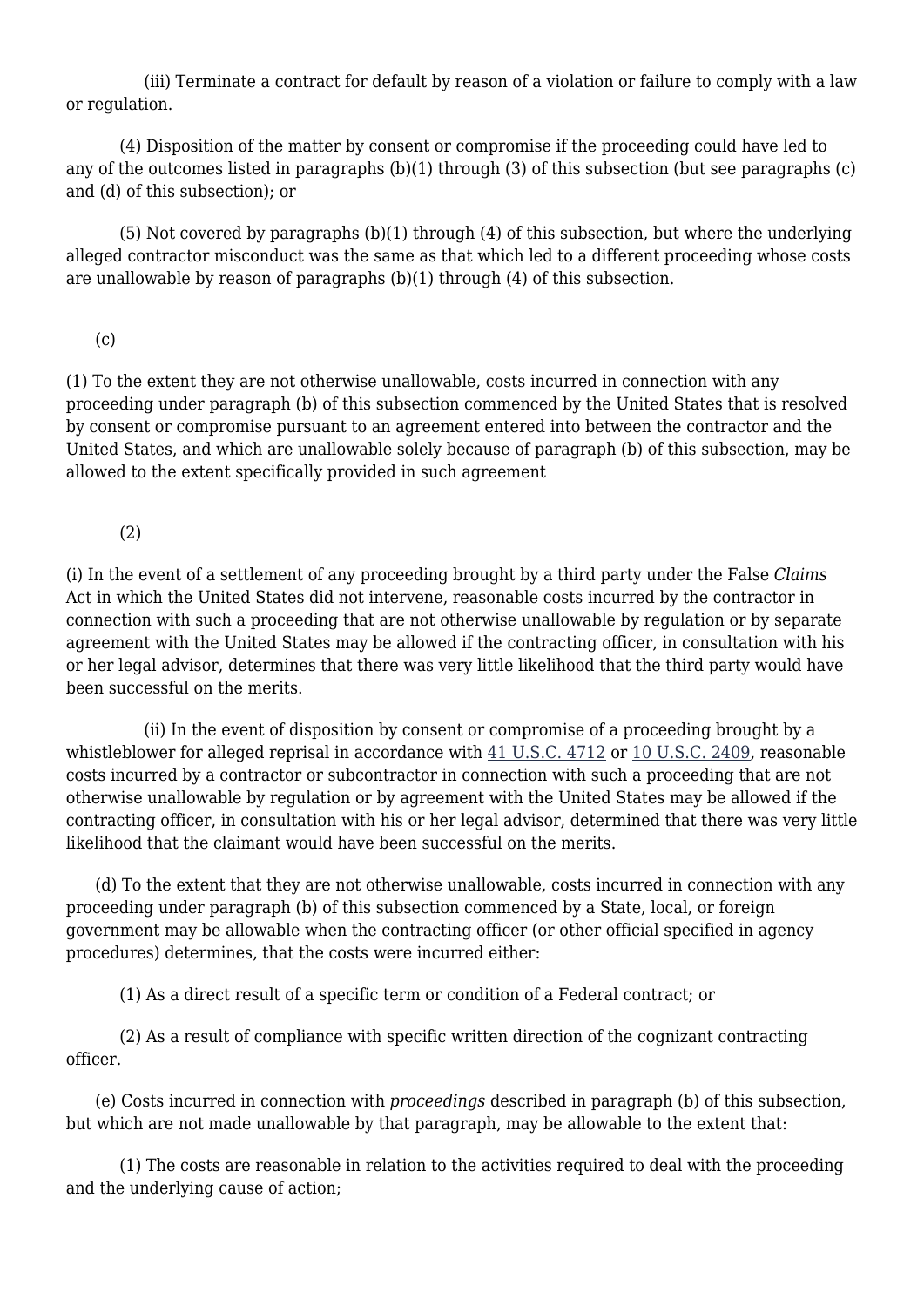(2) The costs are not otherwise recovered from the Federal Government or a third party, either directly as a result of the proceeding or otherwise; and

 (3) The percentage of costs allowed does not exceed the percentage determined to be appropriate considering the complexity of procurement litigation, generally accepted principles governing the award of legal fees in civil actions involving the United States as a party, and such other factors as may be appropriate. Such percentage shall not exceed 80 percent. Agreements reached under paragraph (c) of this subsection shall be subject to this limitation. If, however, an agreement described in paragraph (c)(1) of this subsection explicitly states the amount of otherwise allowable incurred legal fees and limits the allowable recovery to 80 percent or less of the stated legal fees, no additional limitation need be applied. The amount of reimbursement allowed for legal costs in connection with any proceeding described in paragraph (c)(2) of this subsection shall be determined by the cognizant contracting officer, but shall not exceed 80 percent of otherwise allowable legal costs incurred.

(f) Costs not covered elsewhere in this subsection are unallowable if incurred in connection with:

 (1) Defense against Federal Government *claims* or appeals or the prosecution of *claims* or appeals against the Federal Government (see [2.101\)](https://www.acquisition.gov/far/part-2#FAR_2_101).

 (2) Organization, reorganization, (including mergers and *acquisitions*) or resisting mergers and *acquisitions* (see also [31.205-27](#page--1-0)).

(3) Defense of antitrust suits.

 (4) Defense of suits brought by employees or ex-employees of the contractor under section 2 of the Major Fraud Act of1988 where the contractor was found liable or settled.

 (5) Costs of legal, accounting, and consultant services and *directly associated costs* incurred in connection with the defense or prosecution of lawsuits or appeals between contractors arising from either-

 (i) An agreement or contract concerning a teaming arrangement, a joint venture, or similar arrangement of shared interest; or

(ii) Dual sourcing, coproduction, or similar programs, are unallowable, except when-

 (A) Incurred as a result of compliance with specific terms and conditions of the contract or written instructions from the contracting officer, or

(B) When agreed to in writing by the contracting officer.

(6) Patent infringement litigation, unless otherwise provided for in the contract.

 (7) Representation of, or assistance to, individuals, groups, or legal entities which the contractor is not legally bound to provide, arising from an action where the participant was convicted of violation of a law or regulation or was found liable in a civil or administrative proceeding.

 (8) Protests of Federal Government *solicitations* or contract awards, or the defense against protests of such *solicitations* or contract awards, unless the costs of defending against a protest are incurred pursuant to a written request from the cognizant contracting officer.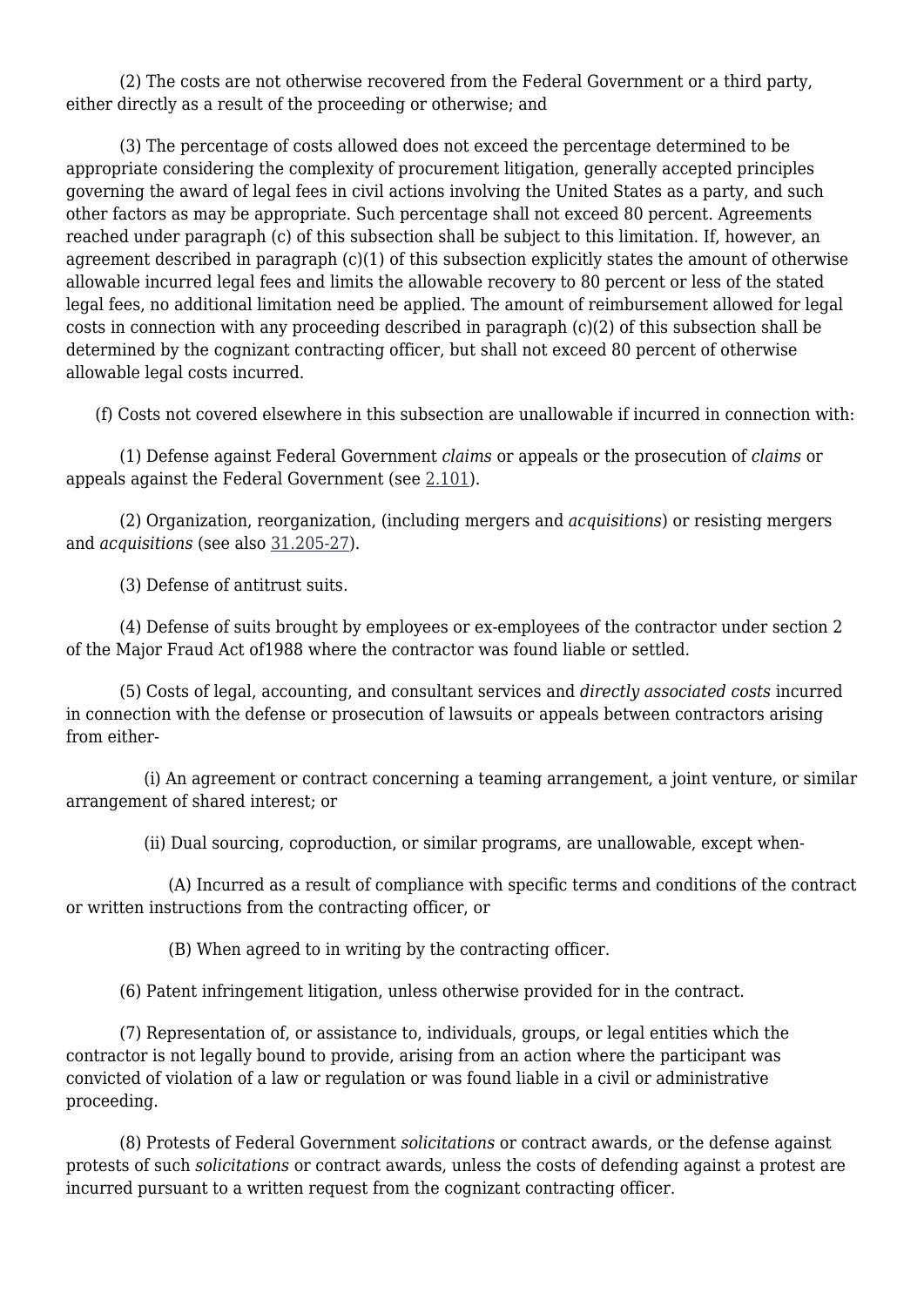(9) A Congressional investigation or inquiry into an issue that is the subject matter of a proceeding resulting in a disposition as described in paragraphs (b)(1) through (5) of this section (see [10 U.S.C. 2324\(e\)\(1\)\(Q\)\)](http://uscode.house.gov/browse.xhtml;jsessionid=114A3287C7B3359E597506A31FC855B3).

 (g) Costs which may be unallowable under [31.205-47](#page--1-0), including *directly associated costs*, shall be segregated and accounted for by the contractor separately. During the pendency of any proceeding covered by paragraph (b) and paragraphs (f)(4) and (f)(7) of this subsection, the contracting officer shall generally withhold payment of such costs. However, if in the best interests of the Government, the contracting officer may provide for conditional payment upon provision of adequate security, or other adequate assurance, and agreement by the contractor to repay all *unallowable costs*, plus interest, if the costs are subsequently determined to be unallowable.

### **31.205-48 Research and development costs.**

*Research and development*, as used in this subsection, means the type of technical effort described in [31.205-18](#page--1-0) but sponsored by a grant or required in the performance of a contract. When costs are incurred in excess of either the price of a contract or amount of a grant for research and development effort, the excess is unallowable under any other Government contract.

### **31.205-49 Goodwill.**

Goodwill, an unidentifiable intangible asset, originates under the purchase method of accounting for a business combination when the price paid by the acquiring company exceeds the sum of the identifiable individual assets acquired less liabilities assumed, based upon their fair values. The excess is commonly referred to as goodwill. Goodwill may arise from the acquisition of a company as a whole or a portion thereof. Any costs for amortization, expensing, write-off, or write-down of goodwill (however represented) are unallowable.

### **31.205-50 [Reserved]**

### **31.205-51 Costs of alcoholic beverages.**

Costs of alcoholic beverages are unallowable.

### **31.205-52 Asset valuations resulting from business combinations.**

 (a) For *tangible capital assets*, when the purchase method of accounting for a business combination is used, whether or not the contract or subcontract is subject to CAS, the allowable depreciation and cost of money shall be based on the capitalized asset values measured and assigned in accordance with 48 CFR9904.404-50(d), if allocable, reasonable, and not otherwise unallowable.

 (b) For *intangible capital assets*, when the purchase method of accounting for a business combination is used, allowable amortization and cost of money shall be limited to the total of the amounts that would have been allowed had the combination not taken place.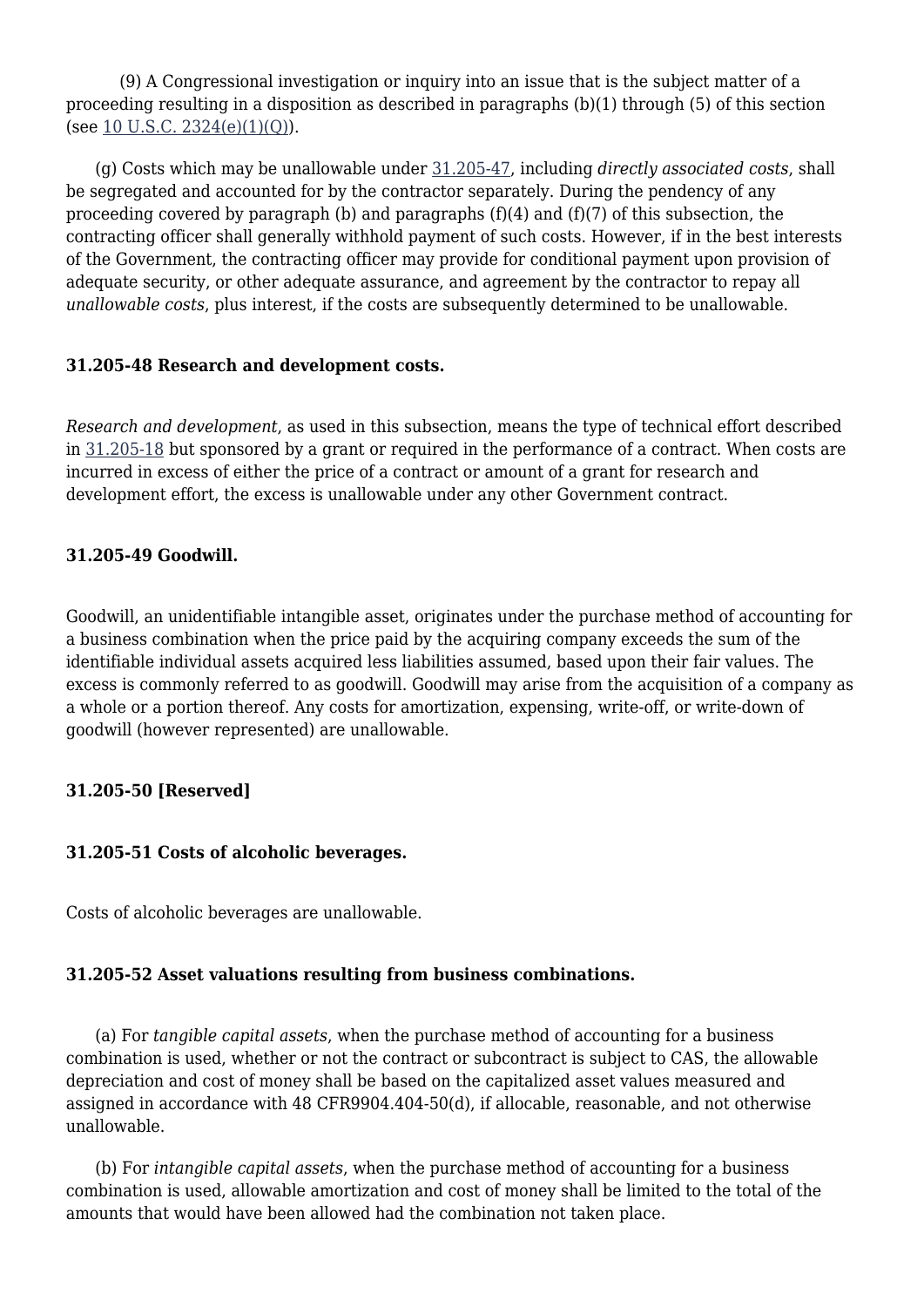# **Subpart 31.3 - Contracts with Educational Institutions**

### **31.301 Purpose.**

This subpart provides the principles for determining the cost of research and development, training, and other work performed by educational institutions under contracts with the Government.

### **31.302 General.**

The OMB Uniform Guidance at 2 CFR part 200, subpart E and appendix III, provides principles for determining the costs applicable to research and development, training, and other work performed by educational institutions (defined as institutions of higher education in the OMB Uniform Guidance at 2 CFR part 200, subpart A, and [20 U.S.C. 1001](http://uscode.house.gov/browse.xhtml;jsessionid=114A3287C7B3359E597506A31FC855B3)) under contracts with the Government.

### **31.303 Requirements.**

 (a) Contracts that refer to this [subpart 31.3](#page--1-0) for determining allowable costs under contracts with educational institutions (defined as institutions of higher education in the OMB Uniform Guidance at 2 CFR part 200, subpart A, and [20 U.S.C. 1001](http://uscode.house.gov/browse.xhtml;jsessionid=114A3287C7B3359E597506A31FC855B3)) shall be deemed to refer to, and shall have the allowability of costs determined by the contracting officer in accordance with, the OMB Uniform Guidance at 2 CFR part 200, subpart E and appendix III, in effect on the date of the contract.

(b) Agencies are not expected to place additional restrictions on individual items of cost.

# **Subpart 31.4 - [Reserved]**

# **Subpart 31.5 - [Reserved]**

# **Subpart 31.6 - Contracts with State, Local, and Federally Recognized Indian Tribal Governments**

### **31.601 Purpose.**

This subpart provides the principles for determining allowable cost of contracts and subcontracts with State, local, and federally recognized Indian tribal governments.

### **31.602 General.**

The OMB Uniform Guidance at 2 CFR part 200, subpart E and appendices V and VII sets forth the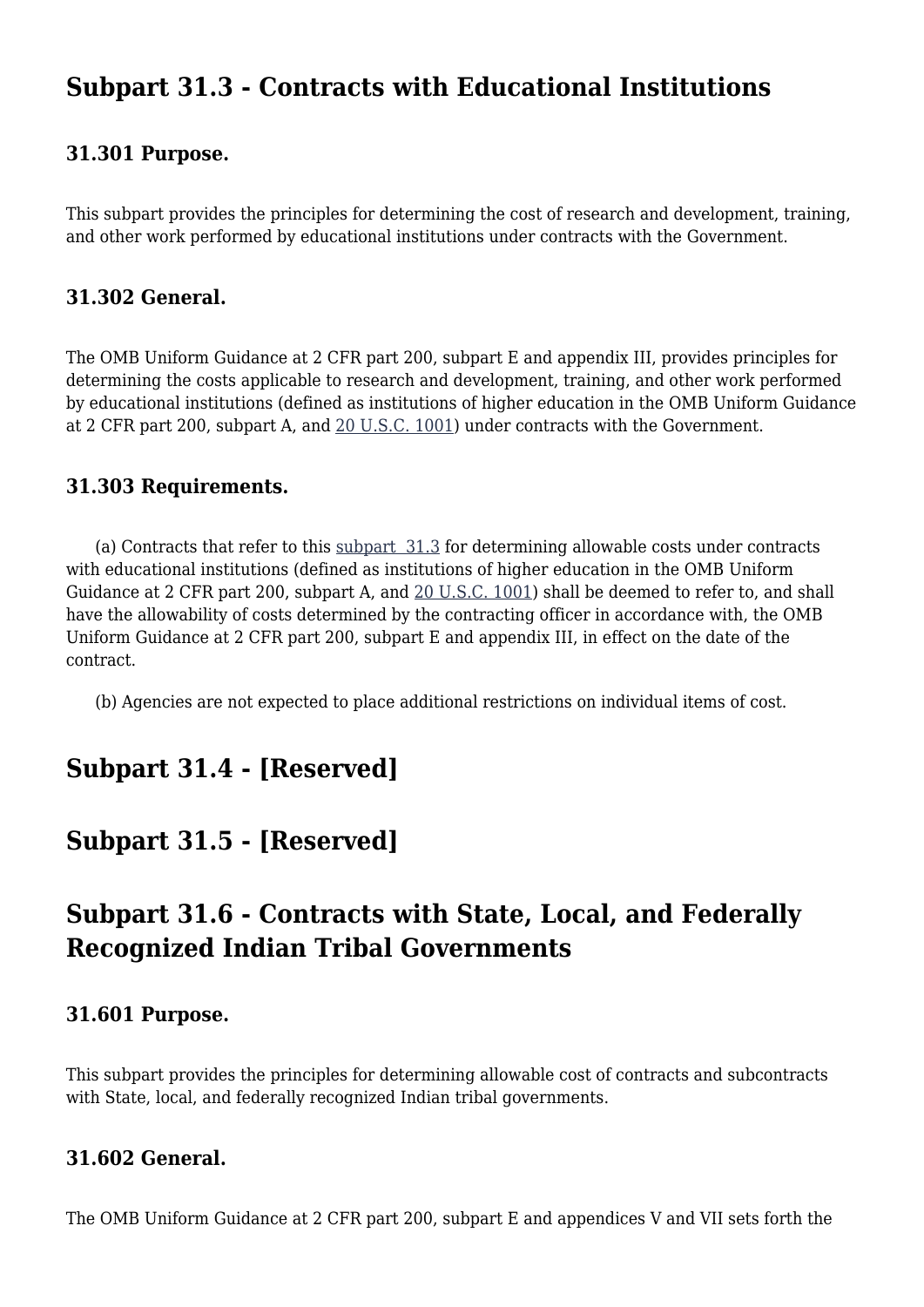principles for determining the allowable costs of contracts and subcontracts with State, local, and federally recognized Indian tribal governments. These principles are for cost determination and are not intended to identify the circumstances or dictate the extent of Federal and State or local participation in financing a particular contract.

### **31.603 Requirements.**

(a) Contracts that refer to this  $\frac{\text{subpart}}{31.6}$  for determining allowable costs under contracts with State, local and Indian tribal governments shall be deemed to refer to, and shall have the allowability of costs determined by the contracting officer in accordance with, the OMB Uniform Guidance at 2 CFR part 200, subpart E and appendices V and VII, in effect on the date of the contract.

 (b) Agencies are not expected to place additional restrictions on individual items of cost. However, under [10 U.S.C.2324, 41 U.S.C.4304](http://uscode.house.gov/browse.xhtml;jsessionid=114A3287C7B3359E597506A31FC855B3), [31 U.S.C. 3730,](http://uscode.house.gov/browse.xhtml;jsessionid=114A3287C7B3359E597506A31FC855B3) and [41 U.S.C. 4310,](http://uscode.house.gov/browse.xhtml;jsessionid=114A3287C7B3359E597506A31FC855B3) the following costs are unallowable:

 (1) Costs of entertainment, including amusement, diversion, and social activities, and any costs directly associated with such costs (such as tickets to shows or sports events, meals, lodging, rentals, transportation, and gratuities).

 (2) Costs incurred to influence (directly or indirectly) legislative action on any matter pending before Congress, a State legislature, or a legislative body of a political subdivision of a State.

 (3) Costs incurred in defense of any civil or criminal fraud proceeding or similar proceeding (including filing of any false certification) brought by the United States where the contractor is found liable or has pleaded nolo contendere to a charge of fraud or similar proceeding (including filing of a false certification).

 (4) Payments of fines and penalties resulting from violations of, or failure to comply with, Federal, state, local, or foreign laws and regulations, except when incurred as a result of compliance with specific terms and conditions of the contract or specific written instructions from the contracting officer authorizing in advance such payments in accordance with applicable regulations in the FAR or an executive agency supplement to the FAR.

(5) Costs of any membership in any social, dining, or country club or organization.

(6) Costs of alcoholic beverages.

(7) Contributions or donations, regardless of the recipient.

(8) Costs of advertising designed to promote the contractor or its products.

(9) Costs of promotional items and memorabilia, including models, gifts, and souvenirs.

 (10) Costs for travel by commercial aircraft which exceed the amount of the standard commercial fare.

 (11) Costs incurred in making any payment (commonly known as a "golden parachute payment") which is-

(i) In an amount in excess of the normal severance pay paid by the contractor to an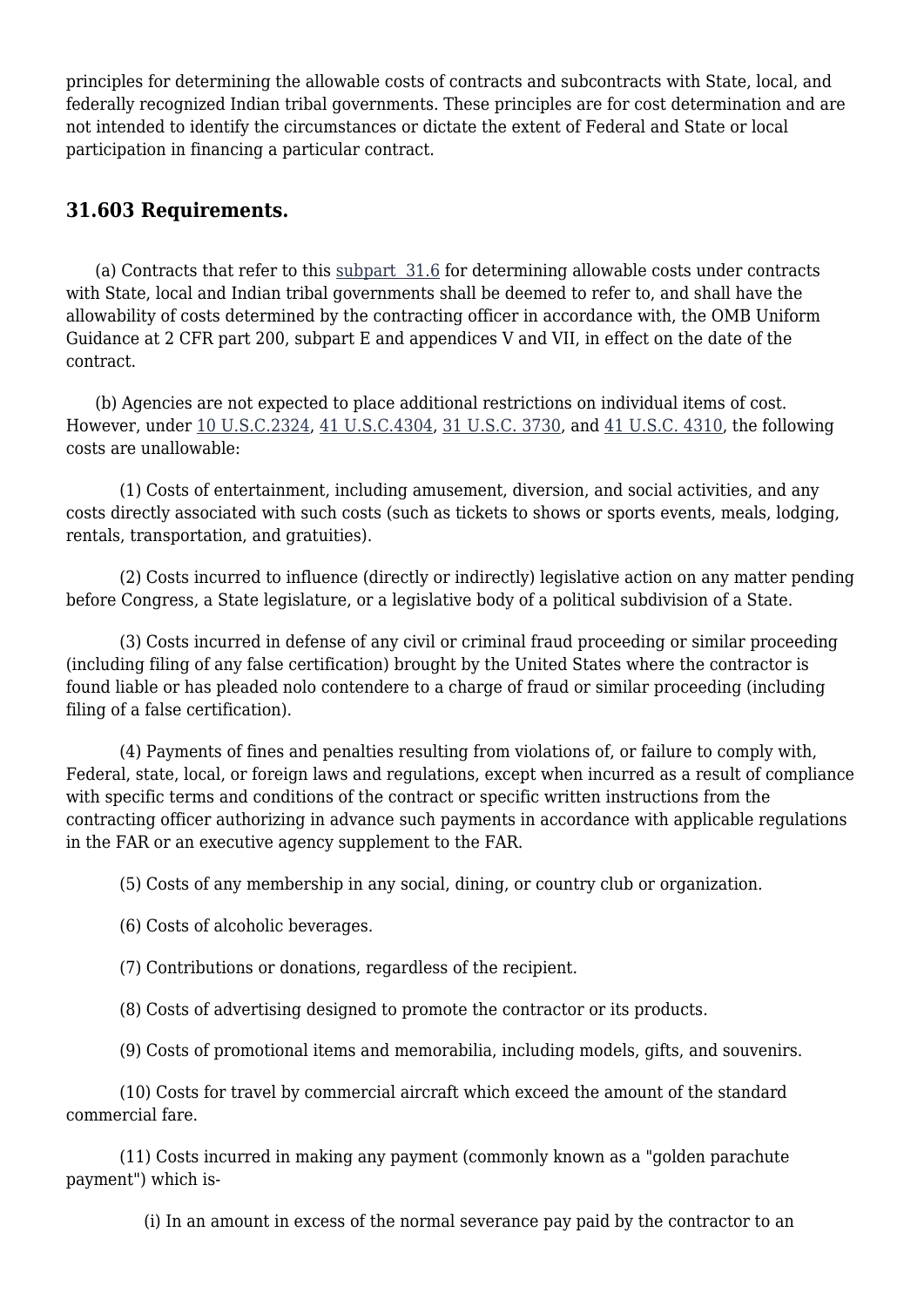employee upon termination of employment; and

 (ii) Is paid to the employee contingent upon, and following, a change in management control over, or ownership of, the contractor or a substantial portion of the contractor's assets.

 (12) Costs of commercial insurance that protects against the costs of the contractor for correction of the contractor's own defects in materials or workmanship.

 (13) Costs of severance pay paid by the contractor to foreign nationals employed by the contractor under a service contract performed outside the United States, to the extent that the amount of the severance pay paid in any case exceeds the amount paid in the industry involved under the customary or prevailing practice for firms in that industry providing similar services in the United States, as determined by regulations in the FAR or in an executive agency supplement to the FAR.

 (14) Costs of severance pay paid by the contractor to a foreign national employed by the contractor under a service contract performed in a foreign country if the termination of the employment of the foreign national is the result of the closing of, or curtailment of activities at, a United States facility in that country at the request of the government of that country.

 (15) Unless any of the exceptions at [31.205-47](#page--1-0)(c) or (d) apply, costs incurred by a contractor in connection with any criminal, civil, or administrative proceedings that result in dispositions described at [31.205-47](#page--1-0)(b)(1) through (5) commenced by: a Federal, State, local, or foreign government, for a violation of, or failure to comply with, law or regulation by the contractor (including its agents or employees); a contractor or subcontractor employee submitting a whistleblower complaint of reprisal in accordance with [41 U.S.C. 4712](http://uscode.house.gov/browse.xhtml;jsessionid=114A3287C7B3359E597506A31FC855B3) or [10 U.S.C. 2409](http://uscode.house.gov/browse.xhtml;jsessionid=114A3287C7B3359E597506A31FC855B3); or a third party in the name of the United States under the False *Claims* Act, [31 U.S.C. 3730.](http://uscode.house.gov/browse.xhtml;jsessionid=114A3287C7B3359E597506A31FC855B3) For any such proceeding that does not result in a disposition described at [31.205-47](#page--1-0)(b)(1) through (5), or to which [31.205-47](#page--1-0)(c) exceptions apply, the cost of that proceeding shall be subject to the limitations in [31.205-47](#page--1-0)(e).

 (16) Costs incurred in connection with a Congressional investigation or inquiry into an issue that is the subject matter of a proceeding resulting in a disposition as described at  $31.205-47(b)(1)$  $31.205-47(b)(1)$ through (5).

# **Subpart 31.7 - Contracts with Nonprofit Organizations**

## **31.701 Purpose.**

This subpart provides the principles for determining the cost applicable to work performed by nonprofit organizations under contracts with the Government. A nonprofit organization, for purpose of identification, is defined as a business entity organized and operated exclusively for charitable, scientific, or educational purposes, of which no part of the net earnings inure to the benefit of any private shareholder or individual, of which no substantial part of the activities is carrying on propaganda or otherwise attempting to influence legislation or participating in any political campaign on behalf of any candidate for public office, and which are exempt from Federal income taxation under section 501 of the Internal Revenue Code.